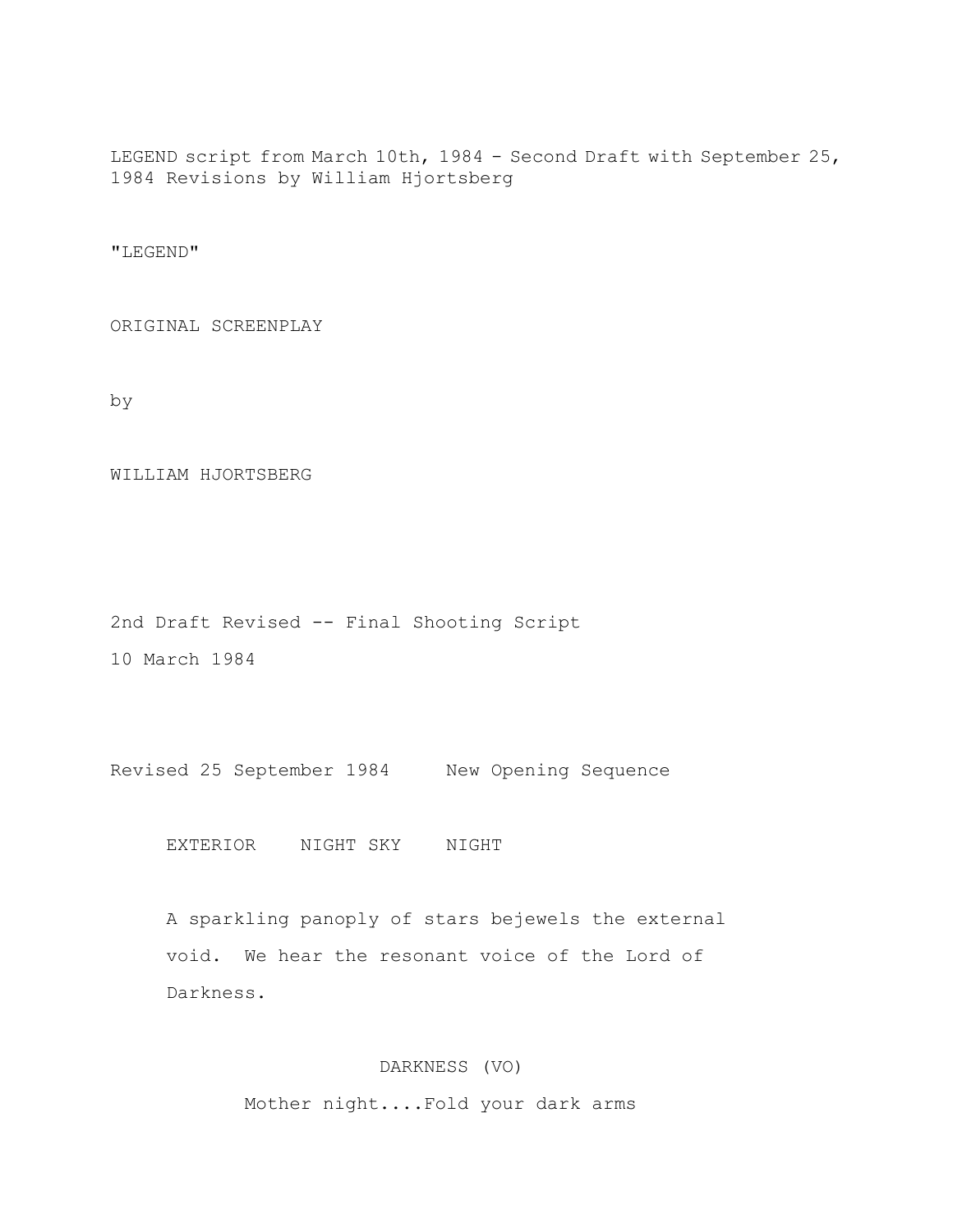around me....Protect me in your black embrace....

We pull back slowly down from the heavens.

 DARKNESS (VO CONT) Only you remember how it was before I was cast down from infinity....When the world was dark and I ruled the icy chaos with terror and.....

Pull back through a narrow stilted window into:

INT GREAT HALL OF DARKNESS NIGHT

 The window is a star studded sliver set between black velour drapes. A huge fire blazes in the grotesque hearth. We see Darkness only in silhouette, hulking on his Throne, a horned demon masked in shadows. His soliloquy continues without interruption.

## DARKNESS (CONT)

 ...evil. Now I am a prisoner of my own solitude, condemned to dwell in darkness while the world blazes with damnable light! Even the moon's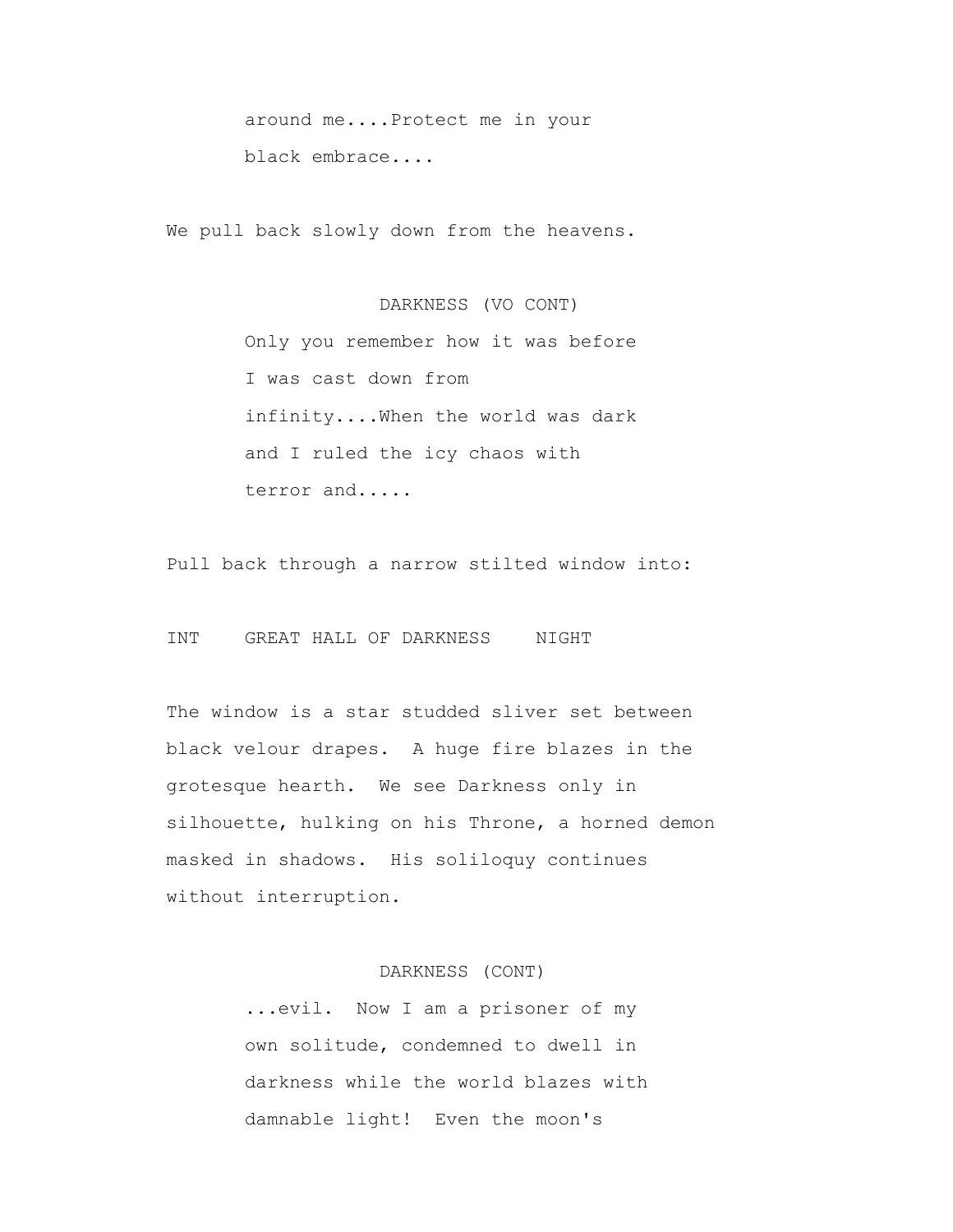reflection keeps me from the woods when she rides the sky at night.....I sit alone an impotent exile, while this force....this presence returns to torment me.

 There is a booming knock on the massive door. Darkness cocks his head.

#### DARKNESS

Enter.

 The towering doors open a crack and a hideous armoured goblin sidles in. This is Blix. His evil eyes glance about apprehensively.

# BLIX

## (nervously)

You summoned me your lordship.

Revised 25 September 1984 New Opening Sequence (CONT)

# DARKNESS

Aaahhh....come hither Blix.

Revised 25 September 1984

 Fawning and servile, Blix nervously approaches the dread Throne of Darkness.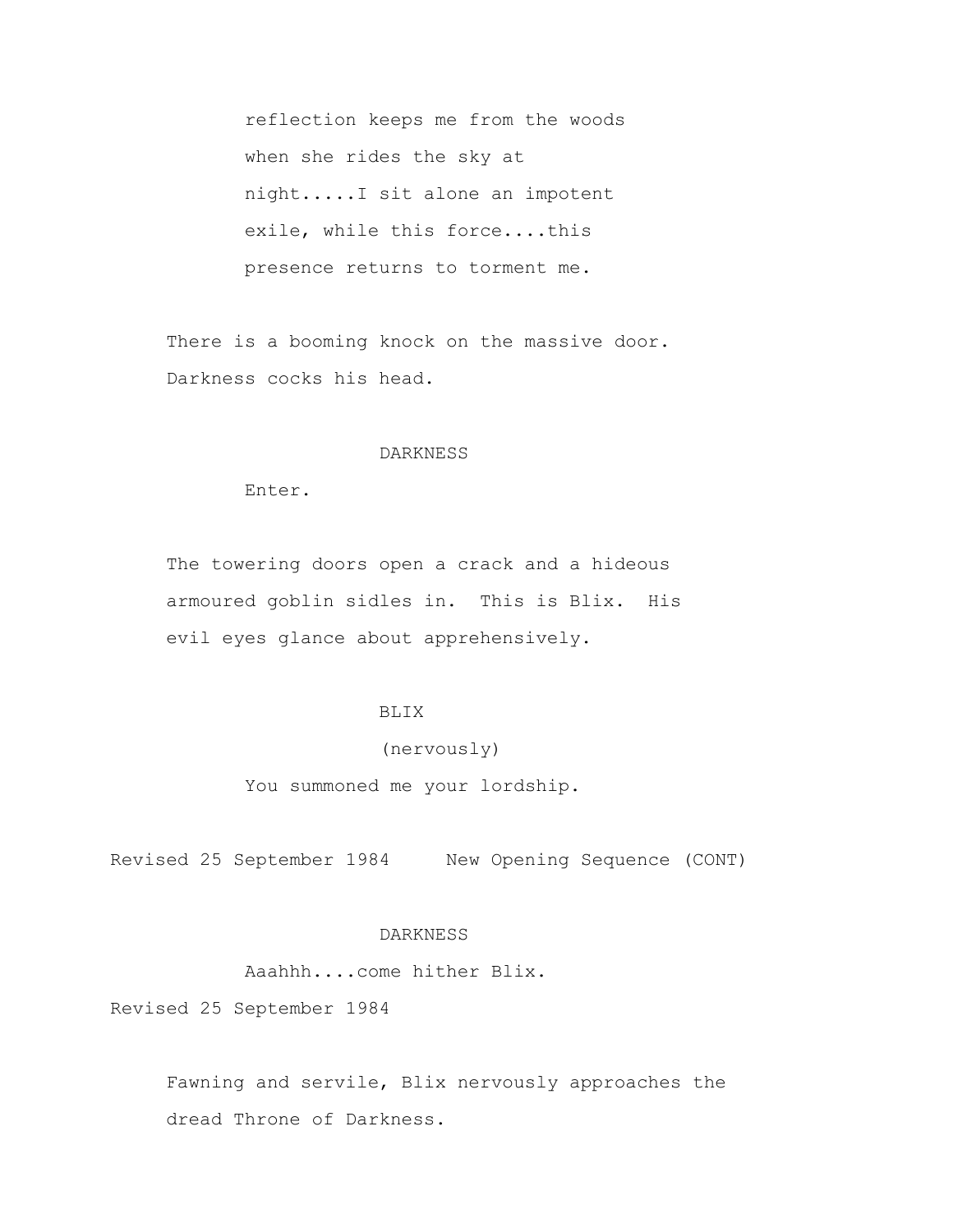## DARKNESS (OFF-STAGE)

 Are you not the most loathsome of my goblins.

#### BLIX

Truly Master....

 Blix kneels at the foot of the Throne. Darkness is glimpsed as the vaguest of shadowy profiles. Only his clawed hand, gripping the arm-rest, is seen clearly.

## DARKNESS

And your heart is black with hate?

 Blix bends forward and kisses the cloven hooves of Darkness.

## BLIX

Black as midnight....black as pitch.

# DARKNESS

 I like your style Blix, that is why I called you here....Since I must remain in darkness, you shall be my eyes and ears....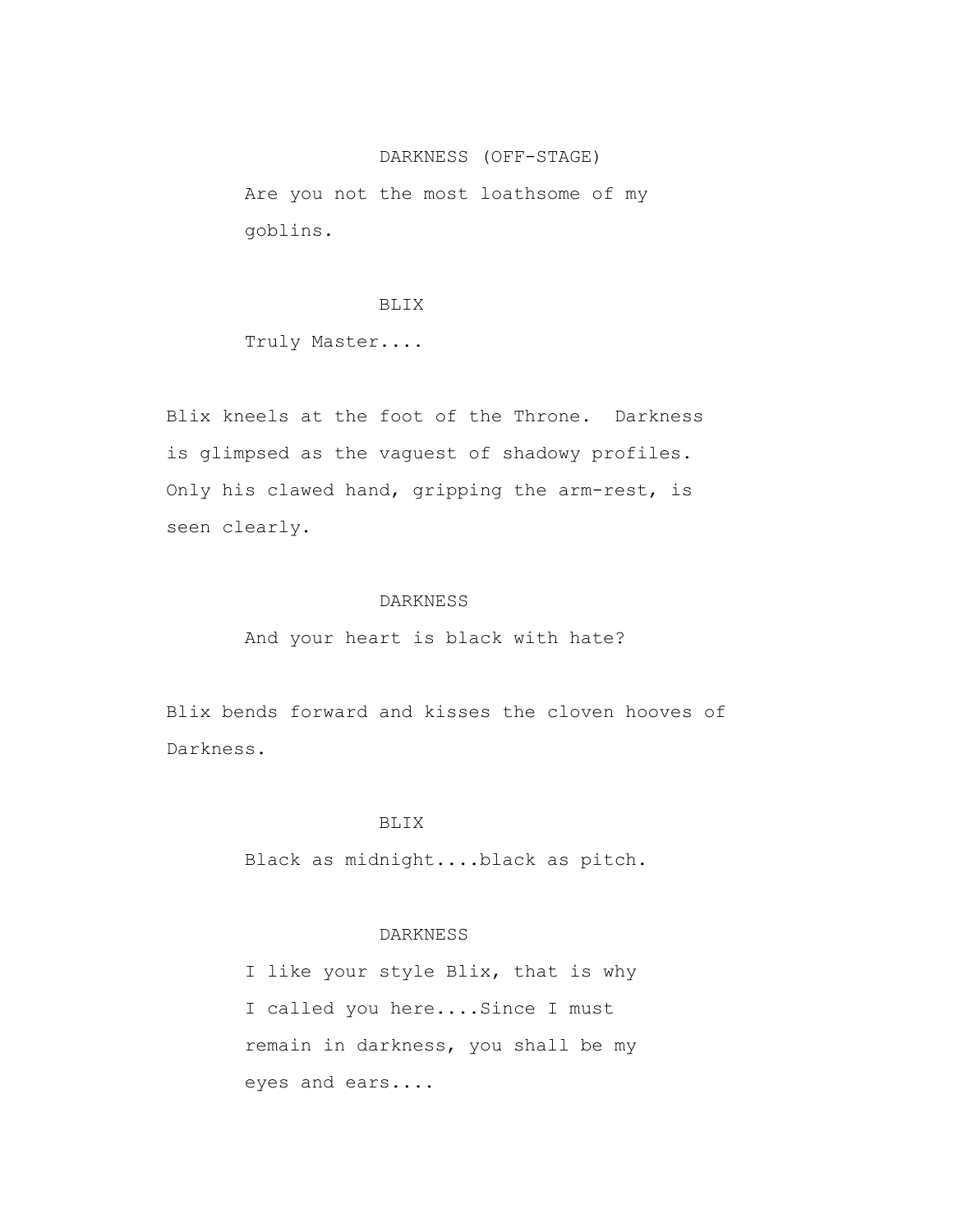#### BLIX

You do me great honour, Lord.

## DARKNESS

 Something troubles me. I feel a presence in the forest, a force I had mercifully almost forgotten.

## BLIX

 Must be dread indeed to trouble you, Lordship.

## DARKNESS

 You would not think to look upon so frail a creature, that he contains such power....One could rule the universe with it. You must find him for me....and destroy him.

# BLIX

Where should I look Sire?

Revised 25 September 1984 New Opening Sequence (CONT)

#### DARKNESS

 Search the woods....show no pity. You will know him when you see him.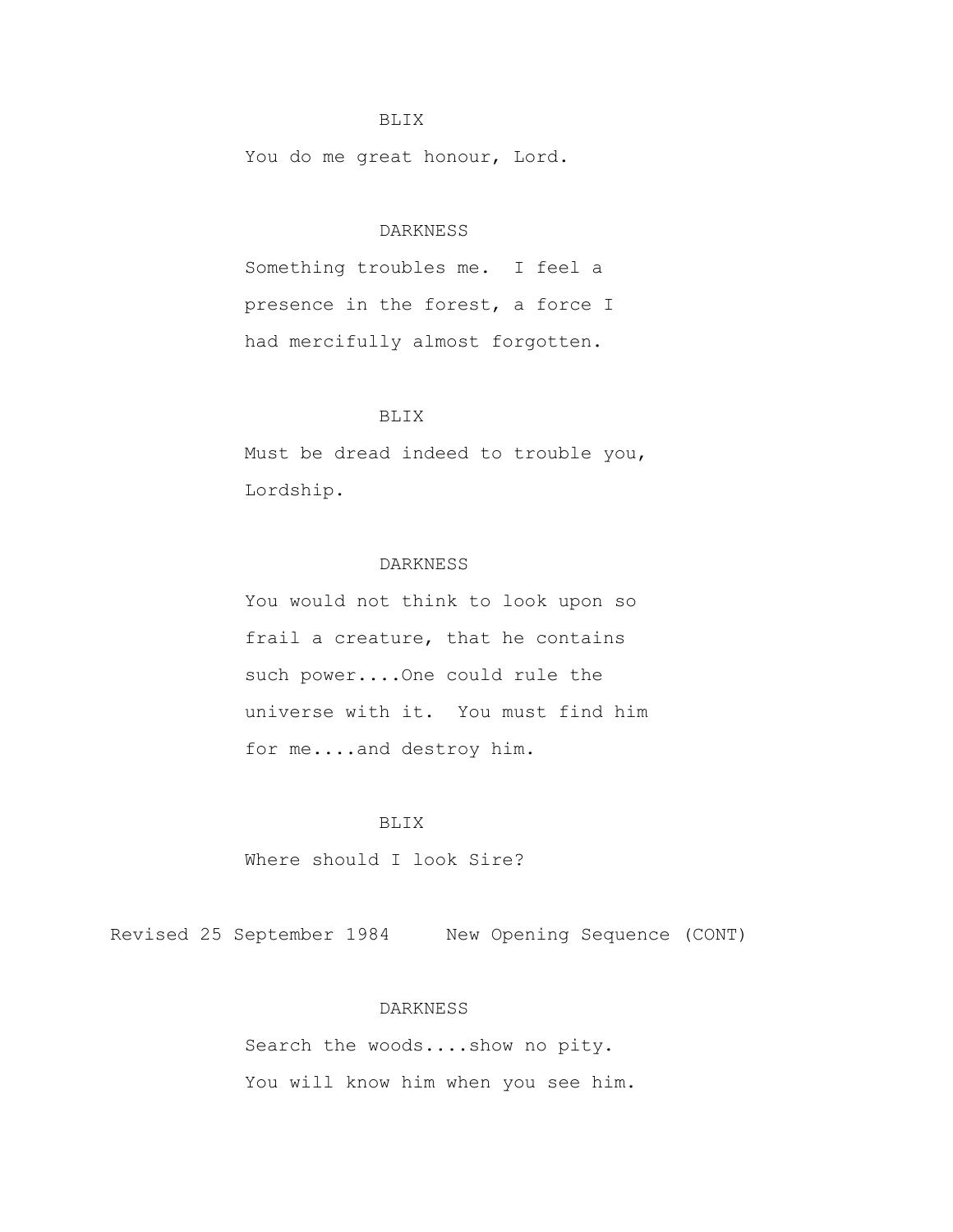But....But Lord....What does he look like?

## DARKNESS

## (enraged)

FOOL!

 Darkness reaches out and plunges a knife straight into Blix' forehead. The goblin staggers about cross-eyed.

# DARKNESS

 Let that serve to remind you. This creature is crowned with an alicorn....a single spiral reaching like an antenna straight to heaven.

 Looking very foolish with the knife sticking out of his head, Blix nods in earnest agreement.

# BLIX

I get the point Sire....

#### DARKNESS

 Bring me back the Alicorn. I will reward you well. You shall be a prince here in my realm.

BLIX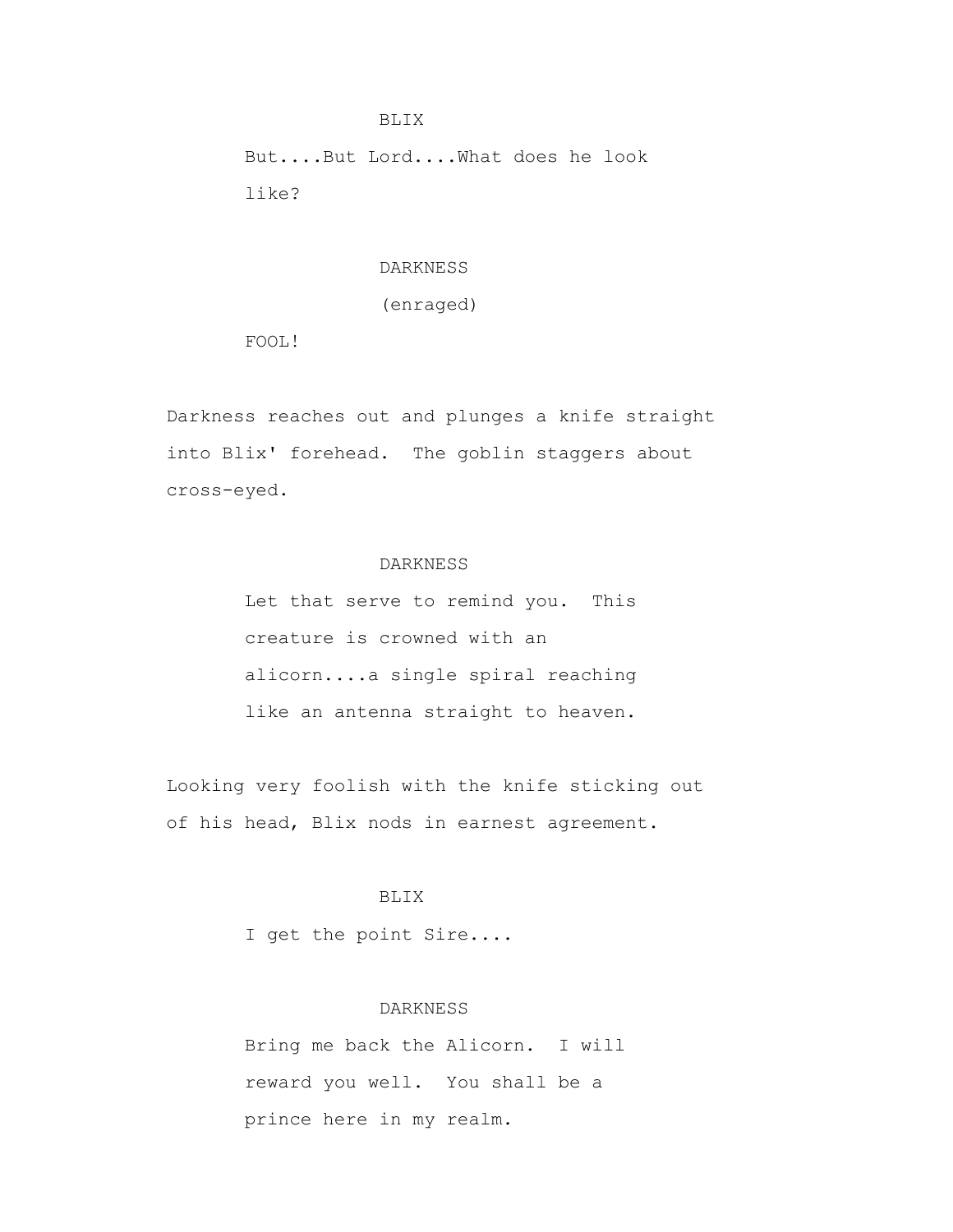Blix glances about at the bone-littered floor and the grotesque decorations.

#### BLIX

 ...Er....a rare privilege Master....But if it's all the same to you....I'd prefer payment in gold.

## DARKNESS

 So it shall be. Generosity befits a job well done.

# BLIX

And shall I find you here Lord?

#### DARKNESS

It is I who shall find you....Blow the horn in the Great Tree....Hurry now....before dawn.

 Blix bows backing away from his shadowy Master. Revised 23 March 1984

1. EXT FOREST NIGHT 1

Whispy clouds scud across the face of a fat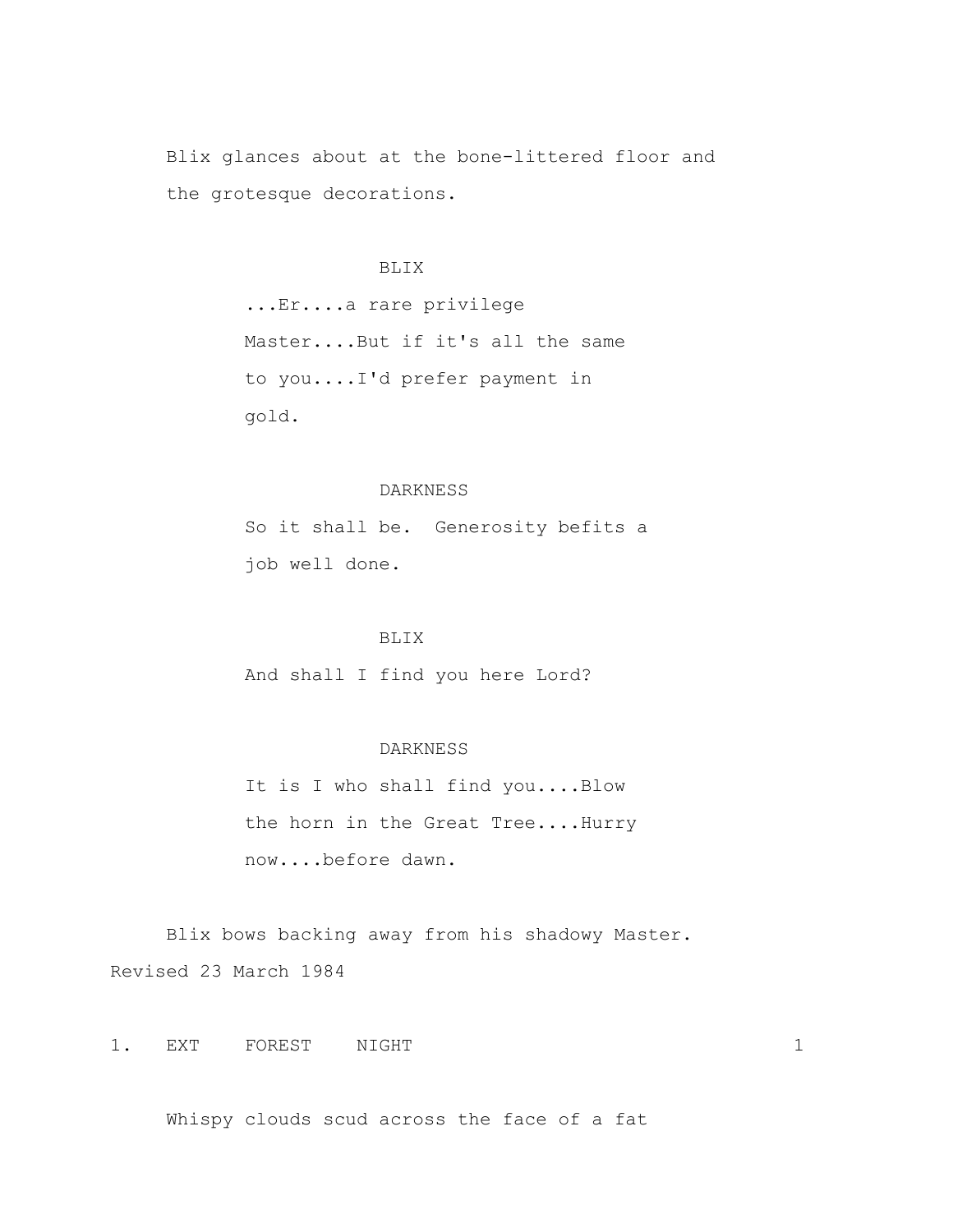dreaming moon hanging above the midnight forest.

 Huge trees taper upwards like columns supporting the roof of heaven. Moonlit dewdrops spangle a delicate spiderweb. The setting is tranquil and utterly majestic.

 A magnificent stag stands silhouetted in the distance.

 Over the brow of a distant hill, a pair of brilliant light beams scintillate in an ethereal ballet.

1A EXT FOREST NIGHT 1A

> PULL BACK: through ferns and brambles, to a steep embankment where umbrella-sized toadstools cluster.

> A snarling face APPEARS under a mushroom cap. This is BLIX, a brigand goblin hunter. Clad in decrepit armour and slung with savage weapons, he is a terrifying figure.

> Blix WHISTLES. The SOUND is unexpectedly lovely, a nightingale's call.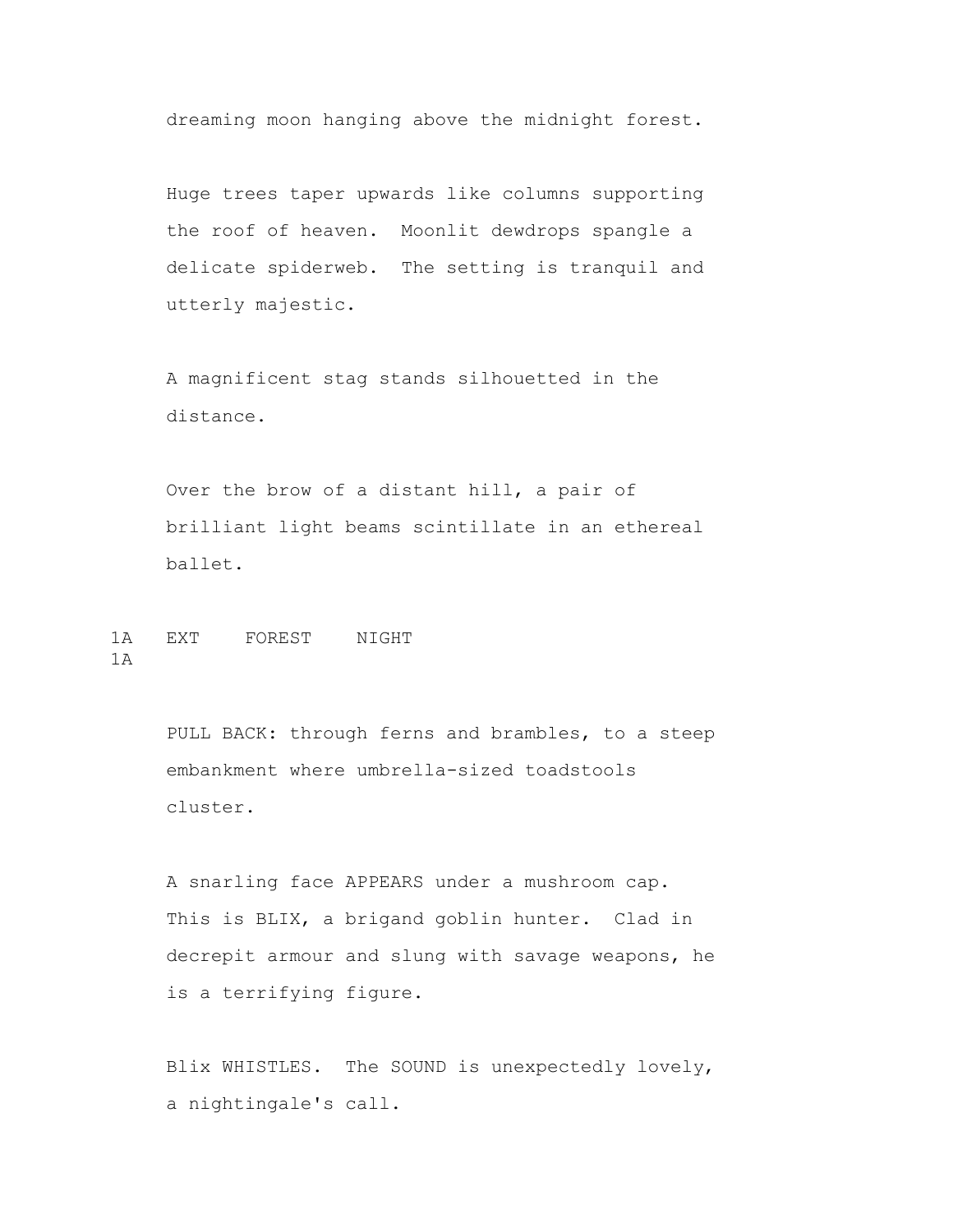Further back, three other goblins return the BIRDCALL. They bristle with weaponry. POX is a pig-faced fop, wearing tattered lace and filthy brocade. Tiny BLUNDER and TIC are both masked by grotesque helmets. Swarms of gnats drone about their hidden heads. They creep forward to join Blix.

1B DELETED

# 1C EXT FOREST NIGHT 1C

 Blix signals an advance and the goblins creep through the forest towards the hilltop.

 A moth lands on a twig two feet from Tic's head. He turns. His incredible sticky tongue uncoils from within the helmet, seizing the moth and retracting with it, quick as a flash.

 As the goblins near the hilltop, the fantastic LIGHT gradually illuminates their hideous features.

 A tiny mouse runs out of the eye-slits on Blunder's helmet, circles the crest, and runs back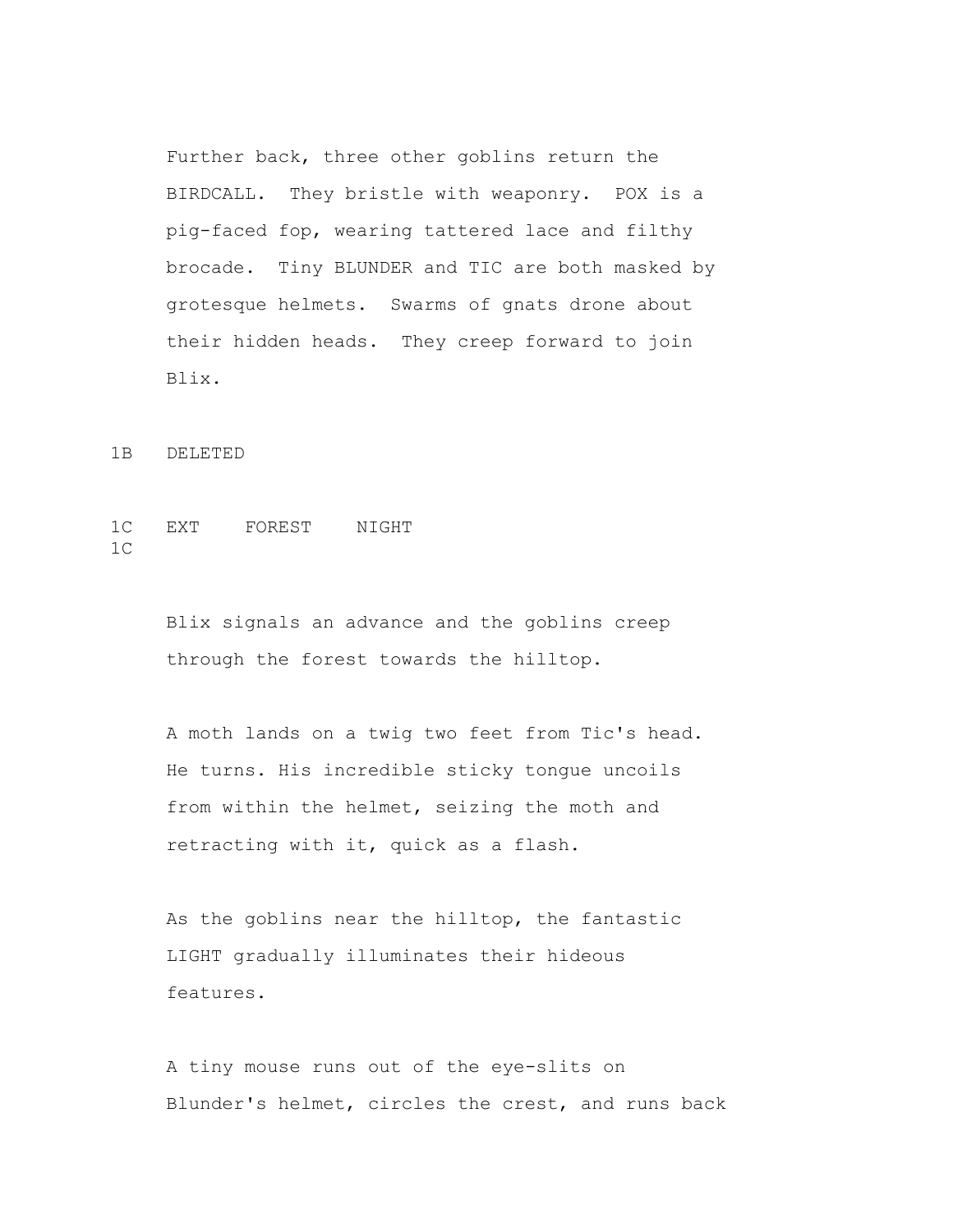in on the other side.

 Blix signals silently for the other goblins to spread out.

 The goblins crawl separately through the underbrush.

 Pox comes snout to snout with a WILD PIGLET. Terrified, the little shoat SQUEALS and scampers off.

2 DELETED

2A DELETED

Revised 23 March 1984

2B EXT FOREST NIGHT 2B

Beyond the hilltop, the LIGHT BEAMS retreat.

3 DELETED

3A EXT FOREST NIGHT 3A

Blix charges forward brandishing his crossbow.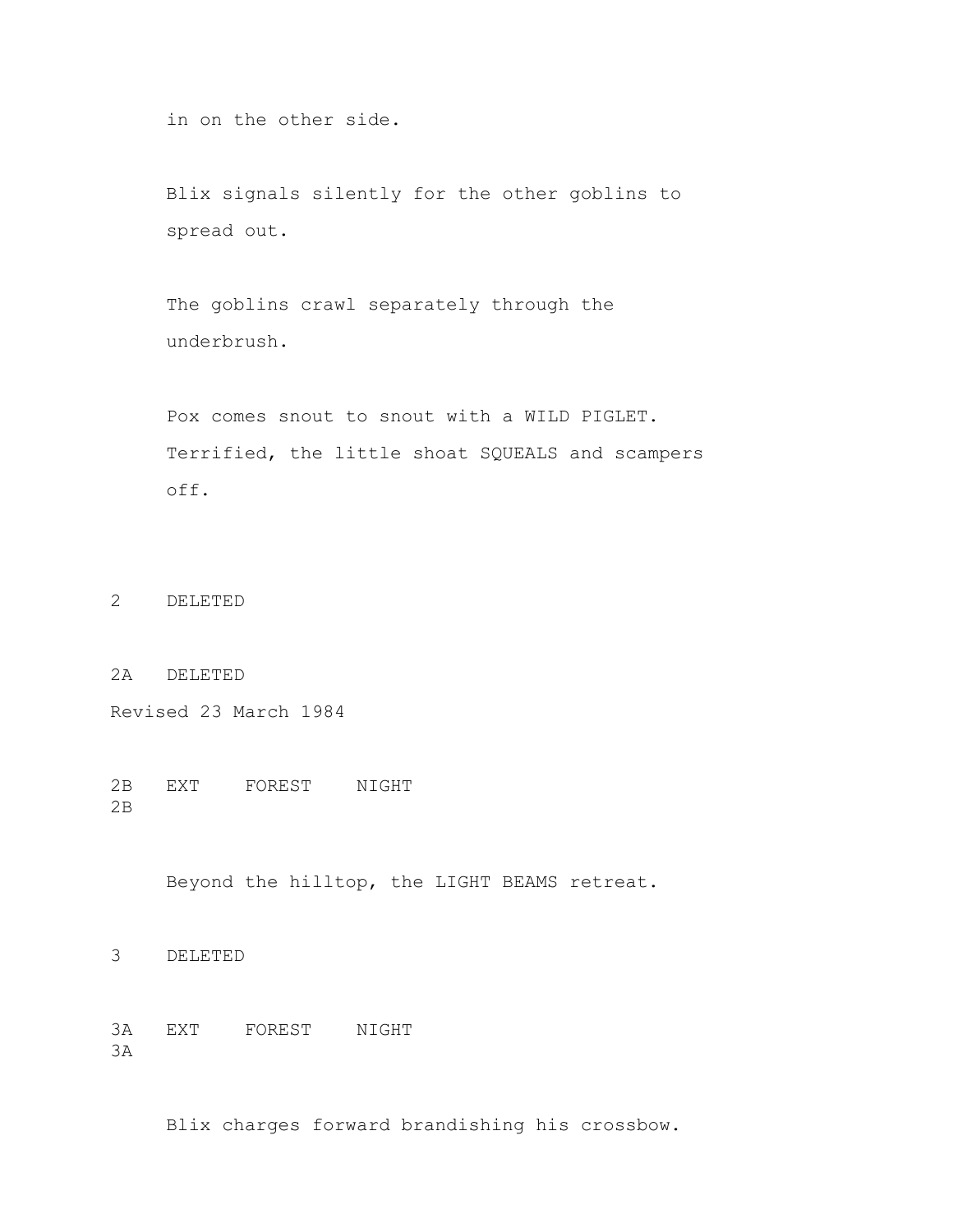# BLIX

## (wild cry)

Fenoderee....!

 Blix runs over the top of the hill and down into the gully beyond, closely followed by Tic, Pix and Blunder.

 Brilliant clumps of forget-me-nots are everywhere, like discarded jewels.

```
3B GOBLINS' POV : DISTANT FOREST 3B
```
 The pair of shining LIGHT BEAMS race away between the trees.

| 4 | DELETED |        |
|---|---------|--------|
|   |         |        |
| 5 | DELETED | ∽<br>◡ |
|   |         |        |

5A EXT FOREST NIGHT 5A 5A

The goblins watch the LIGHT BEAMS disappear. Blix GROWLS in frustration.

 Blunder spots a SHINING silver hair caught on the bark.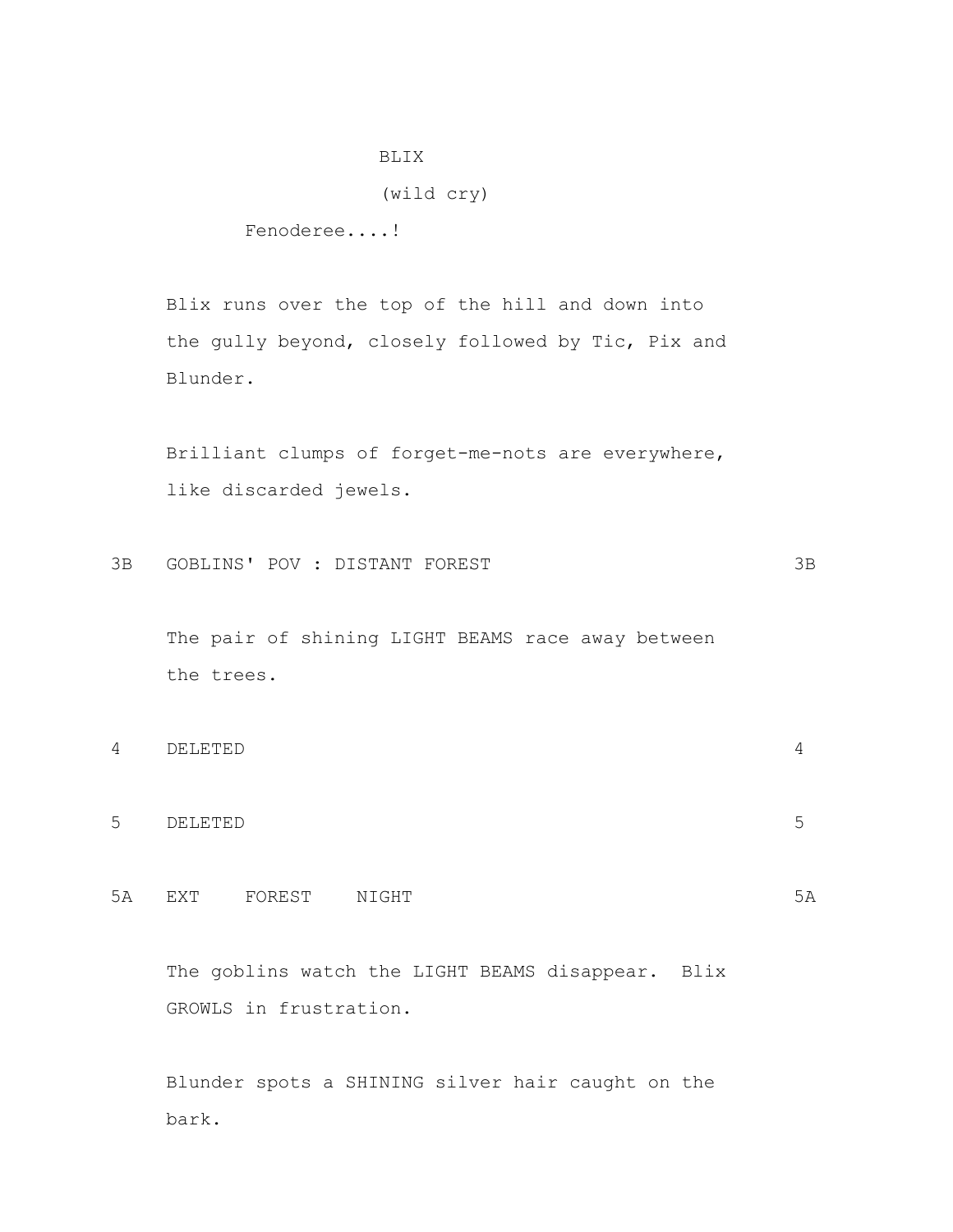He reaches up and plucks it free.

```
POX
```
What's that....? L-1-let me see, old chap.

## BLUNDER

No! It's mine!

Revised 24 April 1984

 Blunder hides the hair behind his back, but Pox quickly grabs the other end.

# **POX**

Give it to m-m-me!

 Both goblins pull on the hair. Miraculously, it does not break, but stretches between them like spun steel.

# BLUNDER

Turn loose, anus features!

POX

Hard cheese!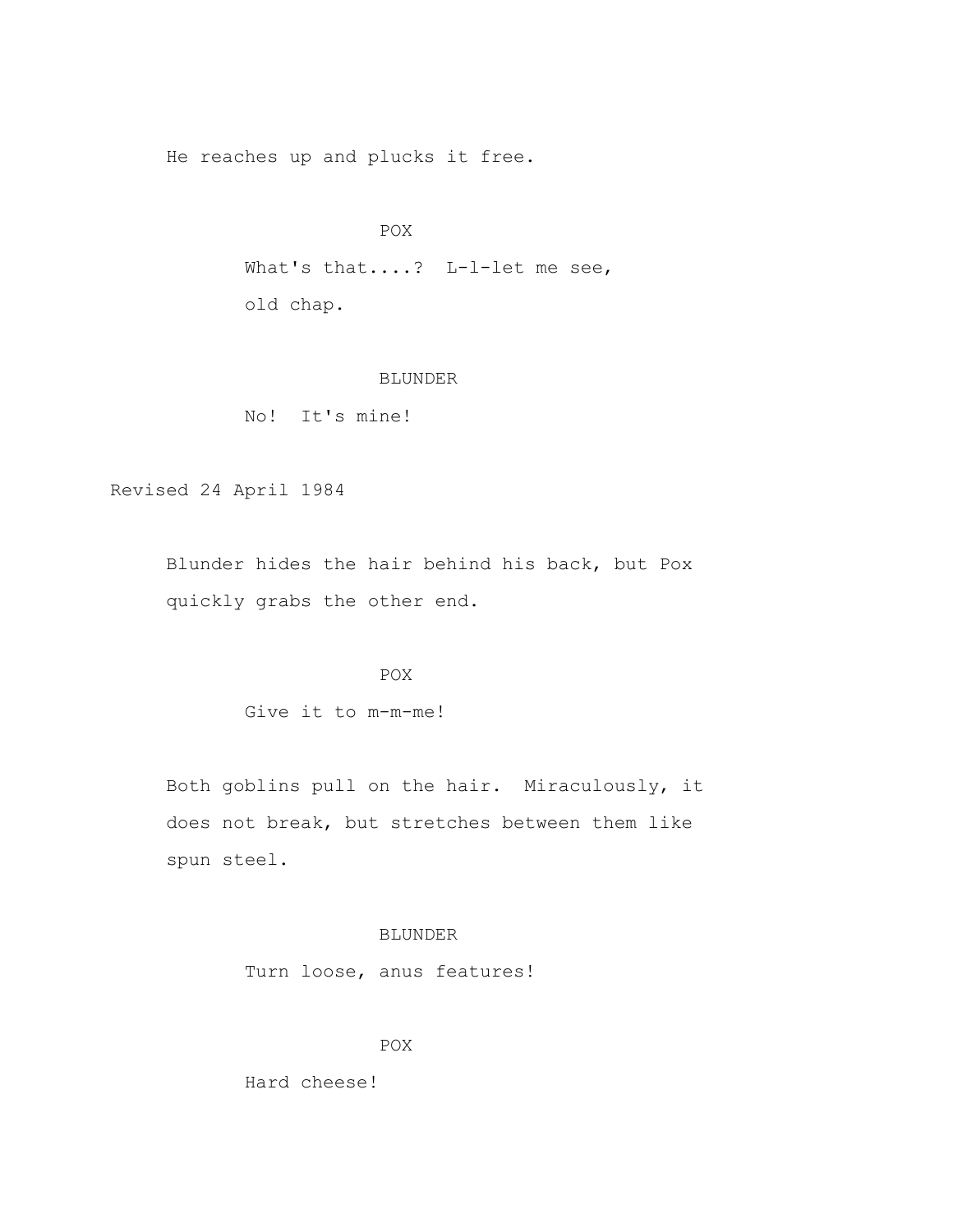A furious tug of war. Pox pulls his knife and tries unsuccessfully to cut the hair.

## BLUNDER

It's mine you rectum! Mine! Mine!

 Blix marches up and furiously bangs their heads together. Pox and Blunder fall dazed to the ground. Blix holds the silver hair shining above his head and studies it.

5A CONTINUED 5A

# BLIX

 What star is lost from heaven's face....? No forest beast runs so swift....

(spitting in disgust)

....or shines so fair....!

 The hair leaps out of his hand and Blix has to snag it out of the air.

# BLIX

Even his hair has magic....

(to goblins)

 Come! Hurry! We must take this to our Master!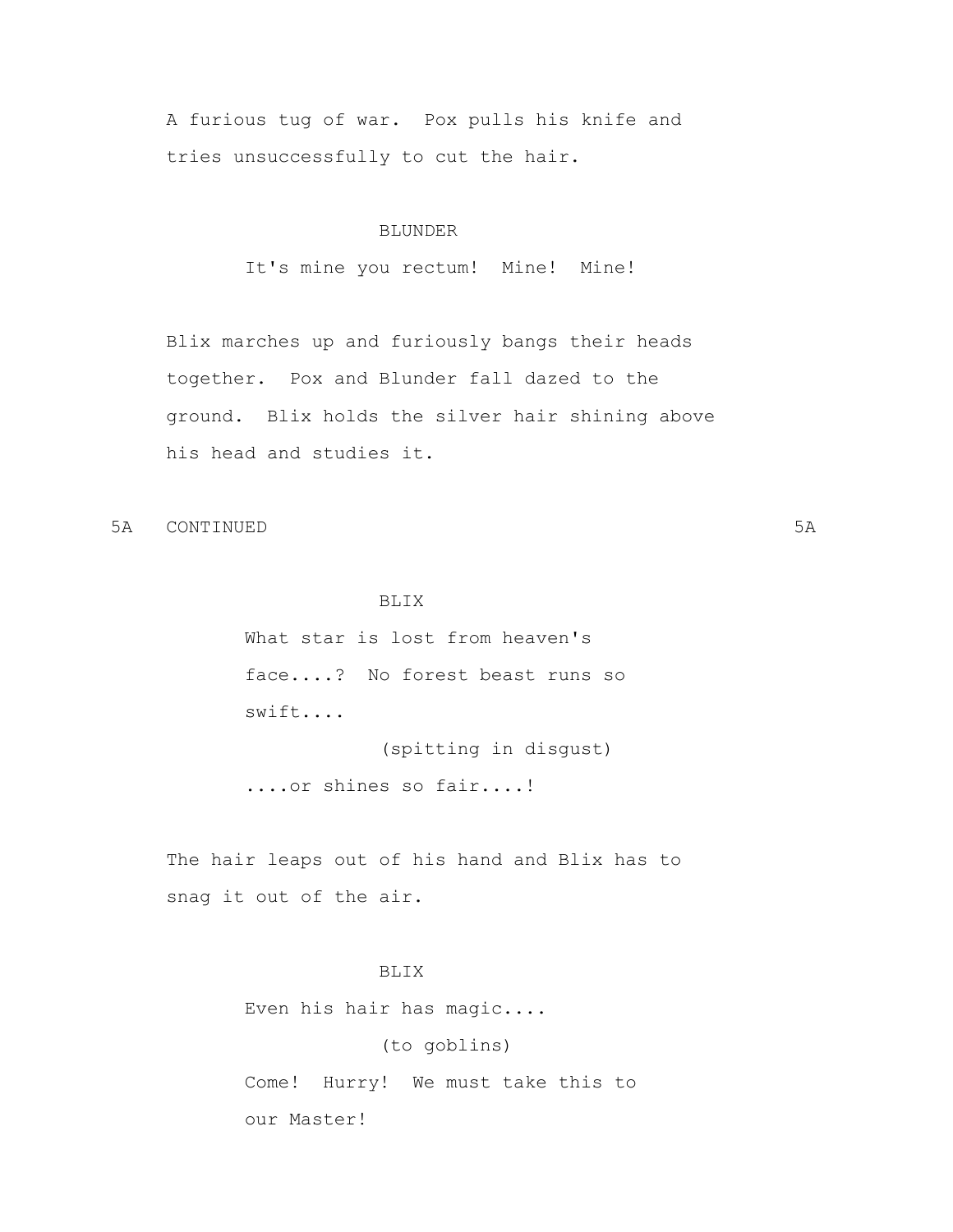The three goblins gallop through the moonlit forest.

# 6-6A DELETED

Revised 24 April 1984

## 7 EXT SINISTER EVERGLADE NIGHT 7

 A miasmic Jurassic swamp. Stunted trees rise like amputated limbs from the fetid water. The goblins stare out across the bog toward a distant island [sic--should probably read "Great Tree"] looming mysteriously on the far island.

## BLIX

## (pointed)

 On yonder island once the Castle of Darkness stood....black towers reaching to the sky....the ramparts guarded by an army of goblins....

#### BLUNDER

I don't see no castle....

POX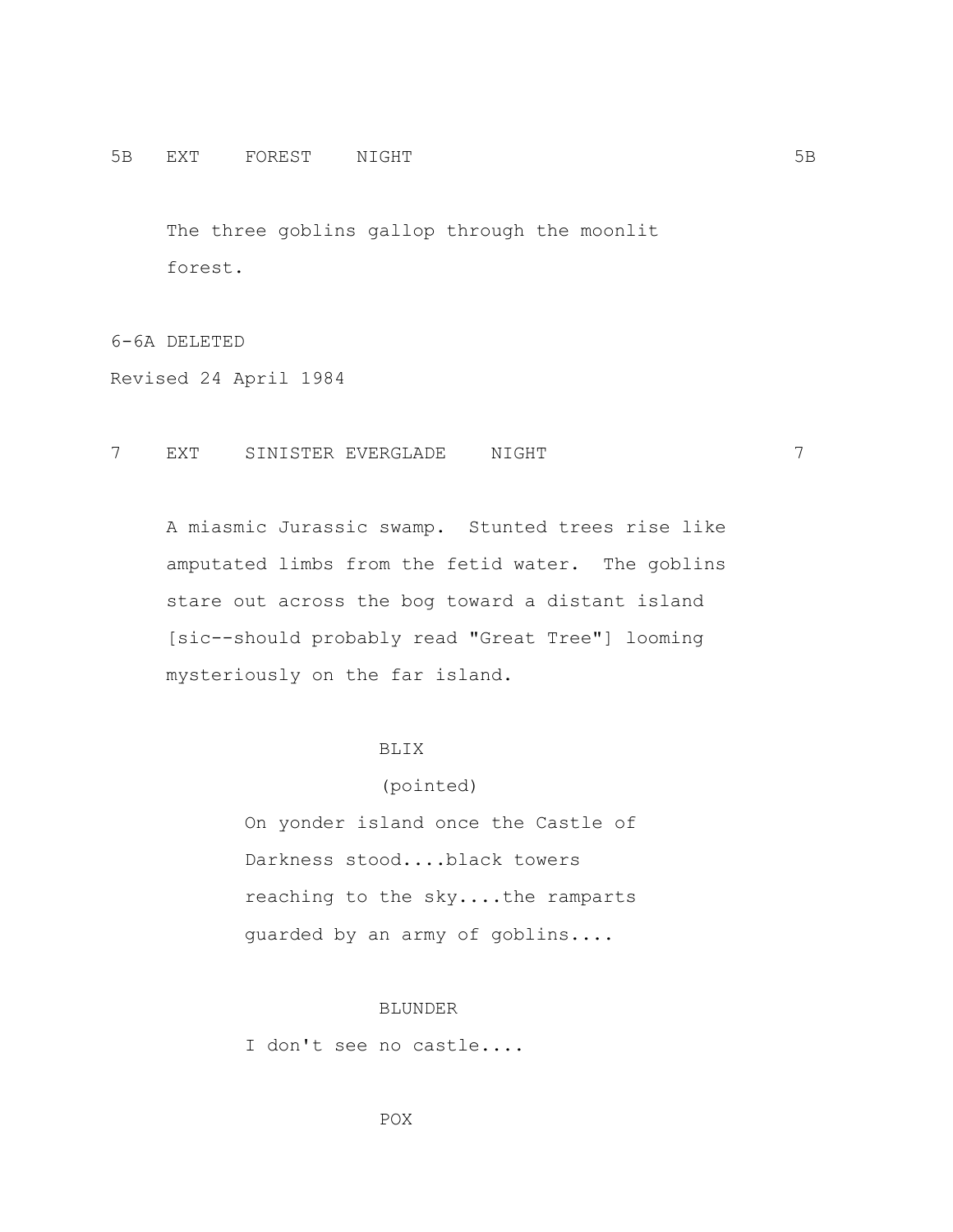Use your imagination, stupid!

#### BLIX

 Castle gone now....the Tree of Doom [word run off the page here -Geoff].

7A-C DELETED

8 EXT GREAT TREE NIGHT 8

 An enormous blasted tree crowns the ruins of a forgotten castle. Tangled roots grip the ancient stones like the tentacles of a malformed sea monster. An atmosphere of eternal evil hovers over the site.

 Blix hurries up the crumbling steps. Pox and Blunder follow.

## Blunder

 Wish I was still an elf....Stay clear of nasty places like this and do nothing all day but sing and dance and guzzle wine in the sunshine....

 The steps lead under gigantic twisting roots. Blix finds a small opening and slips inside. Pox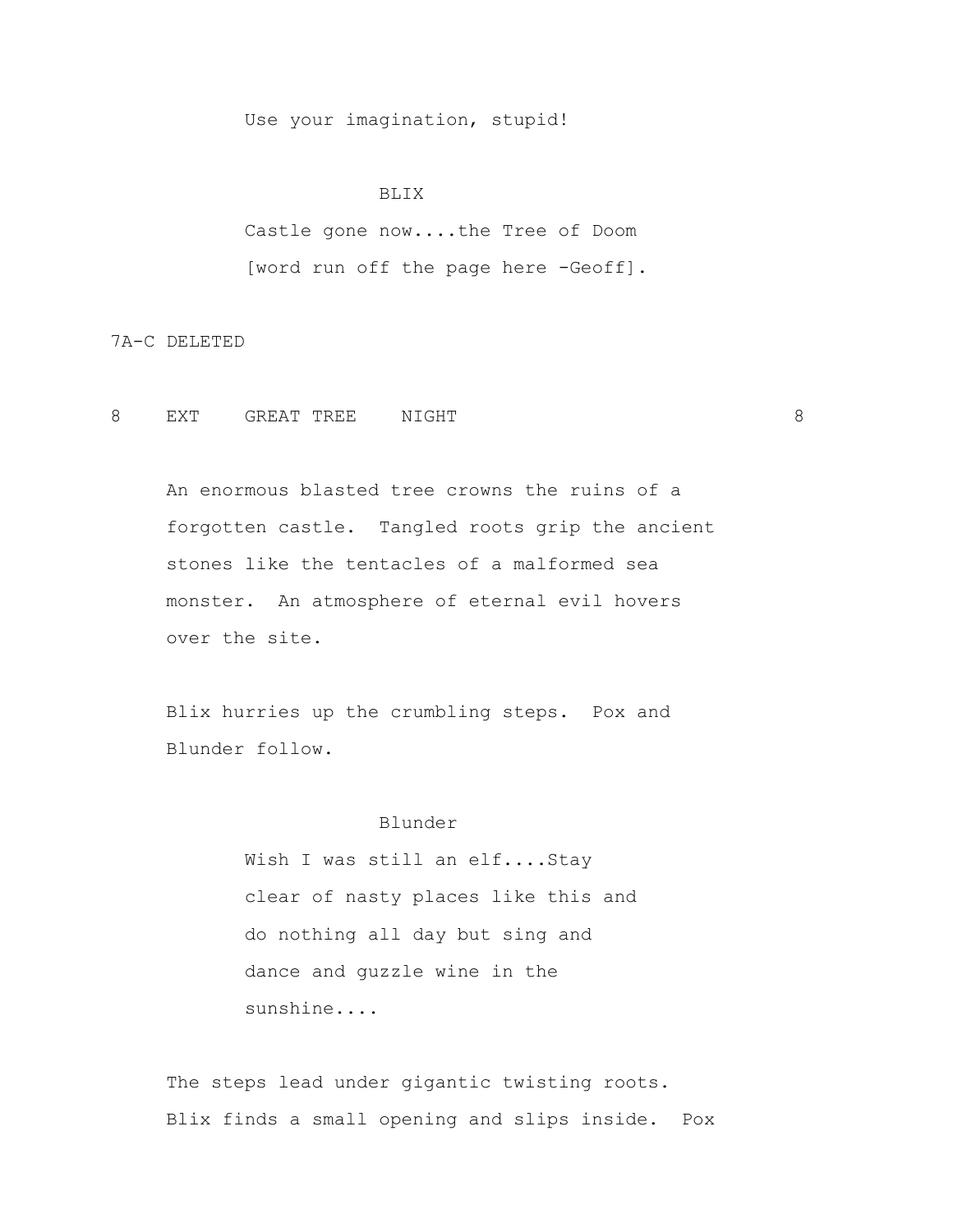and Blunder follow.

9 INT GREAT TREE NIGHT 9

The three goblins tumble down a steep slope.

POX<sup>P</sup>

Frog spit!

## BLUNDER

Snail sperm!

Revised 24 April 1984

The giant tree is a vast hollow stump, open to the moonlit sky, surrounding a smaller tree transfixed by a curved bronze horn, an instrument of unspeakable evil. Tic, Pox, and Blunder stare up like open-mouthed tourists. Blix is impatient.

BLIX

No time to gawk....! This way!

 Blix leads the way into a rock slab overhanging a seemingly endless pit at the base of the inner tree. Deftly, the evil goblin swings across on a dangling vine to the other side.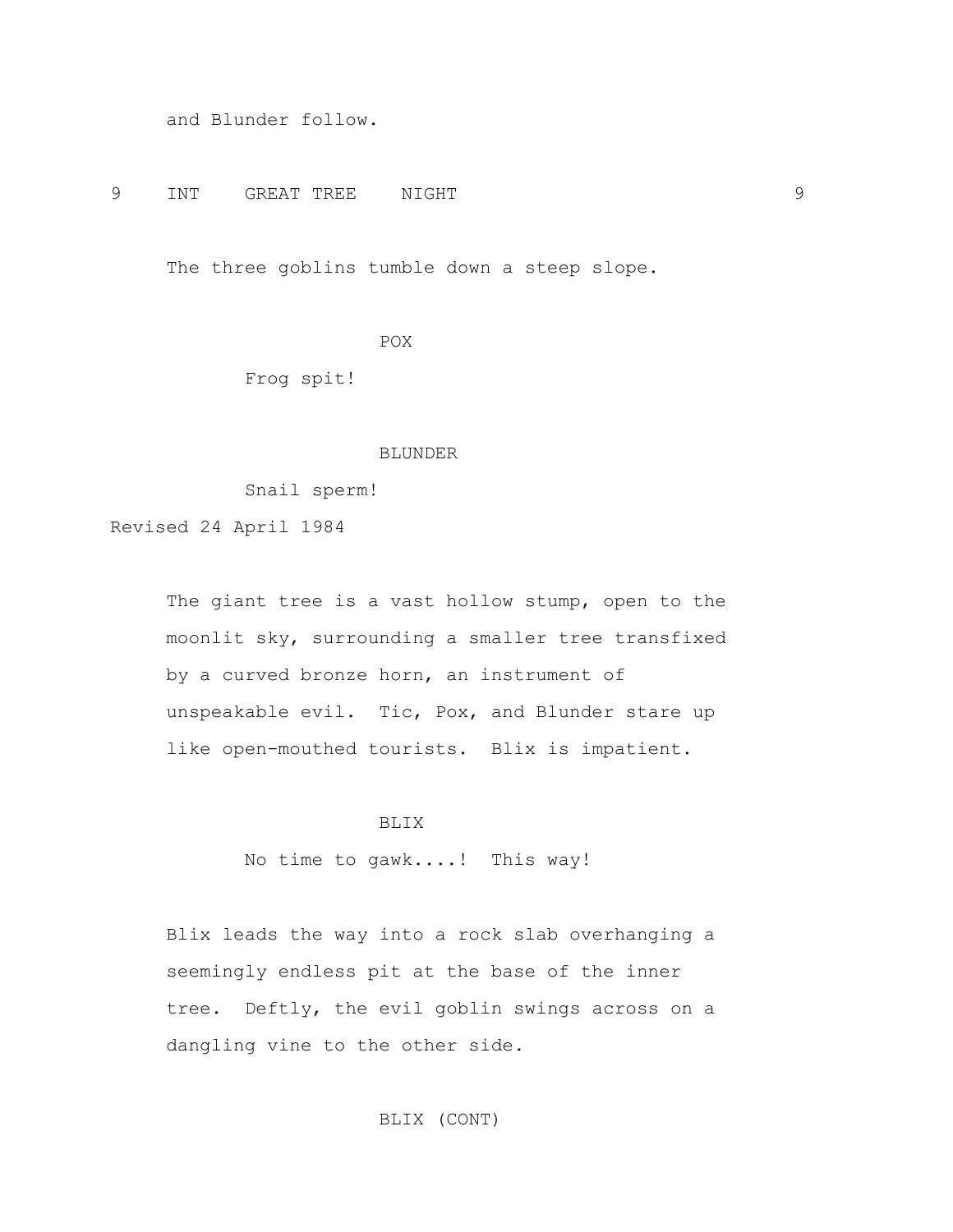Come on....Come on....

Pox and Blunder follow, not liking it very much.

# **POX**

# (grumbling)

 What's the big rush? All this fuss over a hair....

 Pox swings across the opening. Blunder hesitates at the brink, looking down in terror.

9 INT GREAT TREE NIGHT (CONT) 9

## BLUNDER

Be better off home in bed....

## BLIX

Jump!

Revised 24 April 1984

 Blunder swings over to Blix. Tic is the most frightened of all. He trembles at the edge, unable to move.

#### TIC

Me wait here....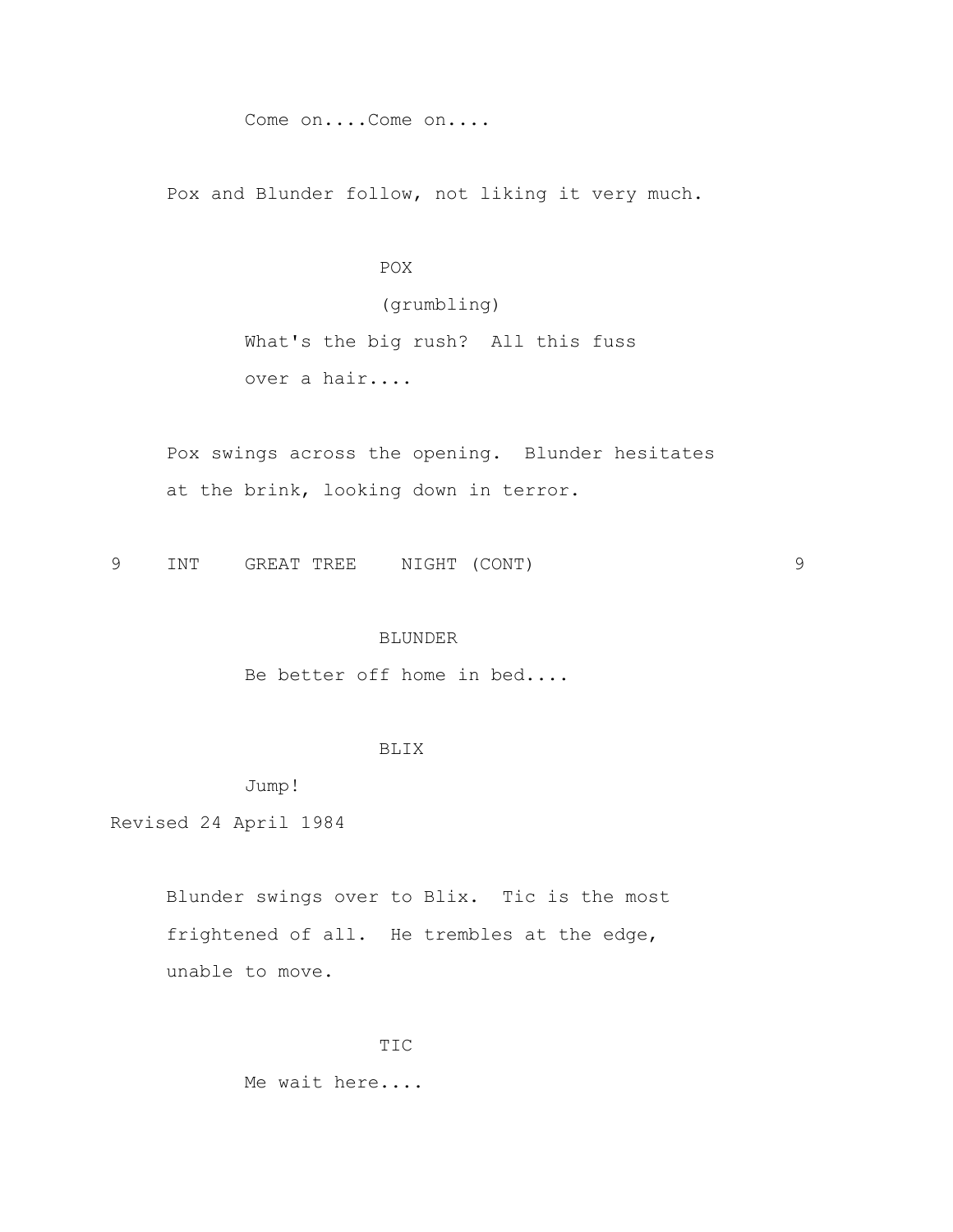## BLIX

(angry)

What?

TIC

Too far for Tic....too deep down....

 Blix changes his manner, smiling with evil insincerity.

# BLIX

Don't be afraid....it's easy....

Blix swings the vine across to Tic.

#### BLIX

You can do it....Trust me....

 Tic isn't so sure. He grabs the vine and swings across the abyss. Tic gets a toe-hold on the other side. Blix smiles and pushes him back over the opening. Tic dangles there pitifully, his little legs kicking in space.

TIC

(pleading)

Please.....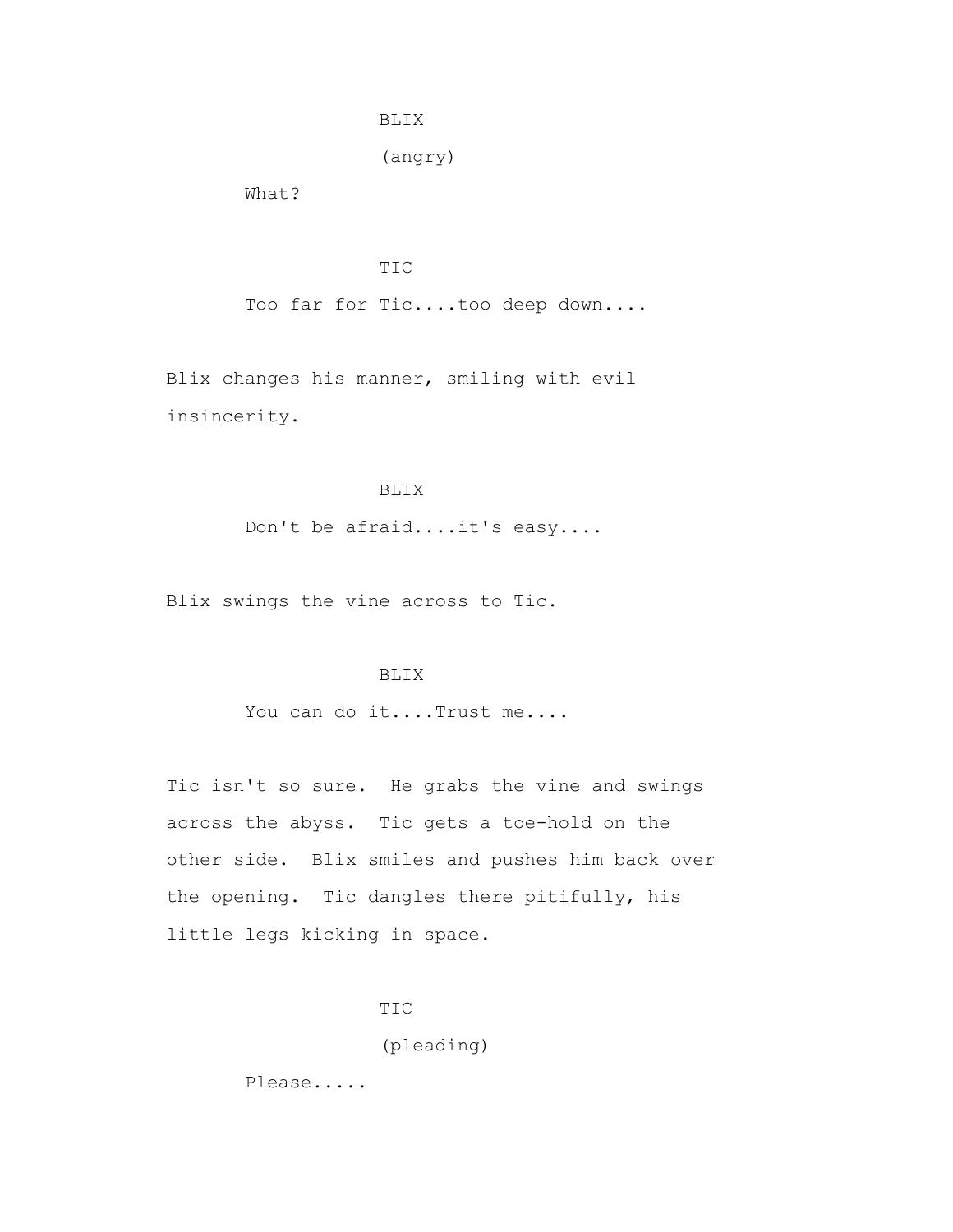Without a word, Blix draws his short sword and chops through the vine above Tic's grasp. The unfortunate goblin drops into the void with a terrifying SCREAM. Blunder and Pox stare down into the dreadful darkness as Tic's final cry FADES in the distance.

#### BLUNDER

Poor Tic....

## BLIX

(growling with anger)

 Forget Tic! Better we split three ways than four.

Revised 24 April 1984

9 INT GREAT TREE NIGHT (CONT) 9

 Blix rushes under the great horn. The mouthpiece is high above his head.

## BLIX

Boost me! Hurry....!

 The three goblins form a teetering ladder with Blix wobbling at the top and Blunder crushed at the bottom. Blix blows into the horn with all his might. Nothing happens. Not a sound. Suddenly,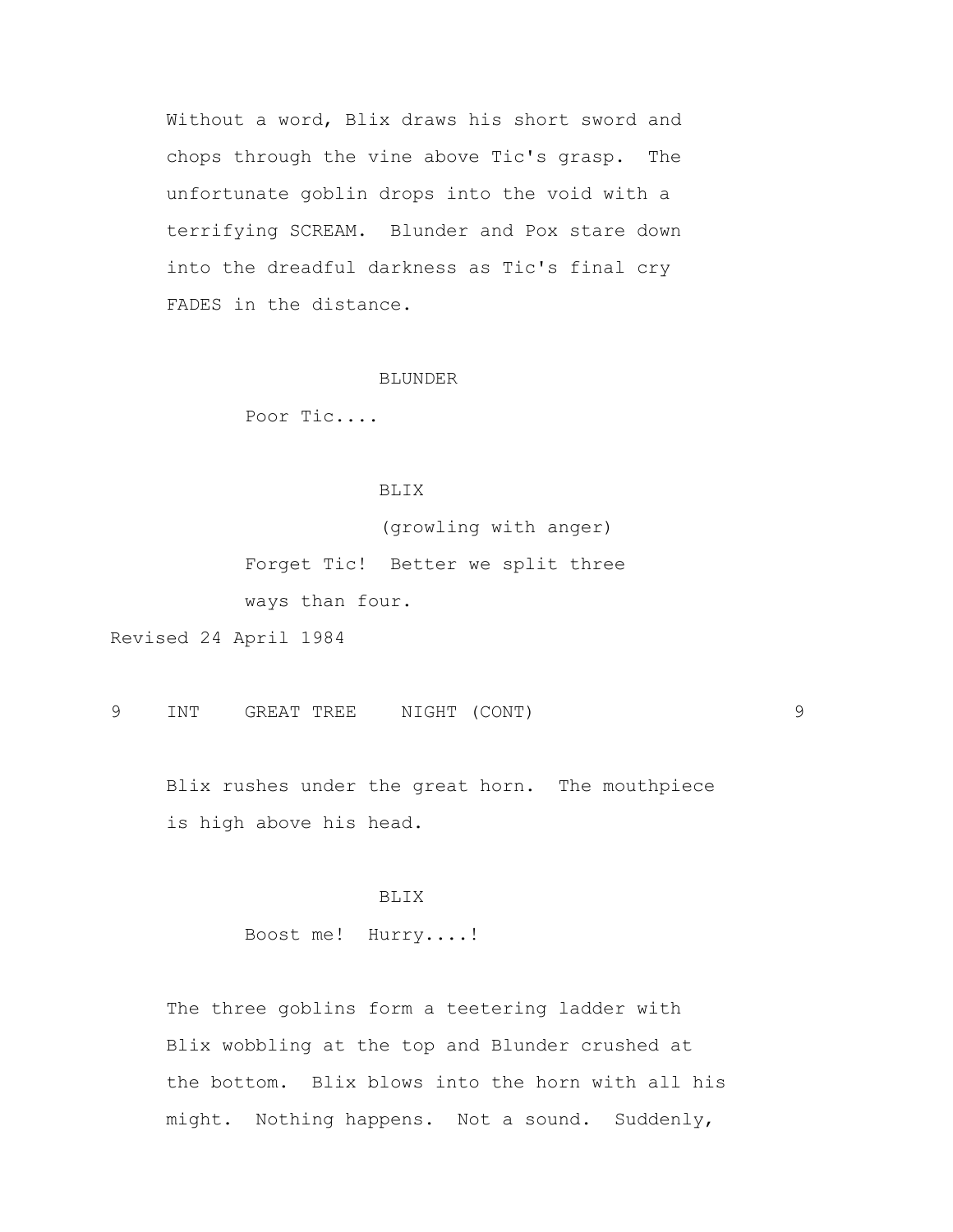he breaks wind! Pox and Blunder grimace.

POX<sup>P</sup>

That the only t-t-tune you know?

 Blix blows again into the horn. There is no sound. Dead leaves and dust puff out of the bell, followed by three SQUEALING bats. The supporting goblins wobble. Pox steps on Blunder's head. Blix blows a third time into the great horn. The unholy SOUND reverberates like the wailing of all the doomed souls in Purgatory.

#### BLUNDER

Now what....?

## BLIX

 Why you worry! We wait like all time same....think bad thoughts and relax....

10 EXT FOREST (VARIOUS ANGLES) NIGHT 10

 As the evil SOUND moans, the forest creatures react with terror. Squirrels, rabbits and mice dart fearfully for cover. Birds flock to their nests. Only the night creatures, the wolves, weasels and owls, prick up their ears and listen.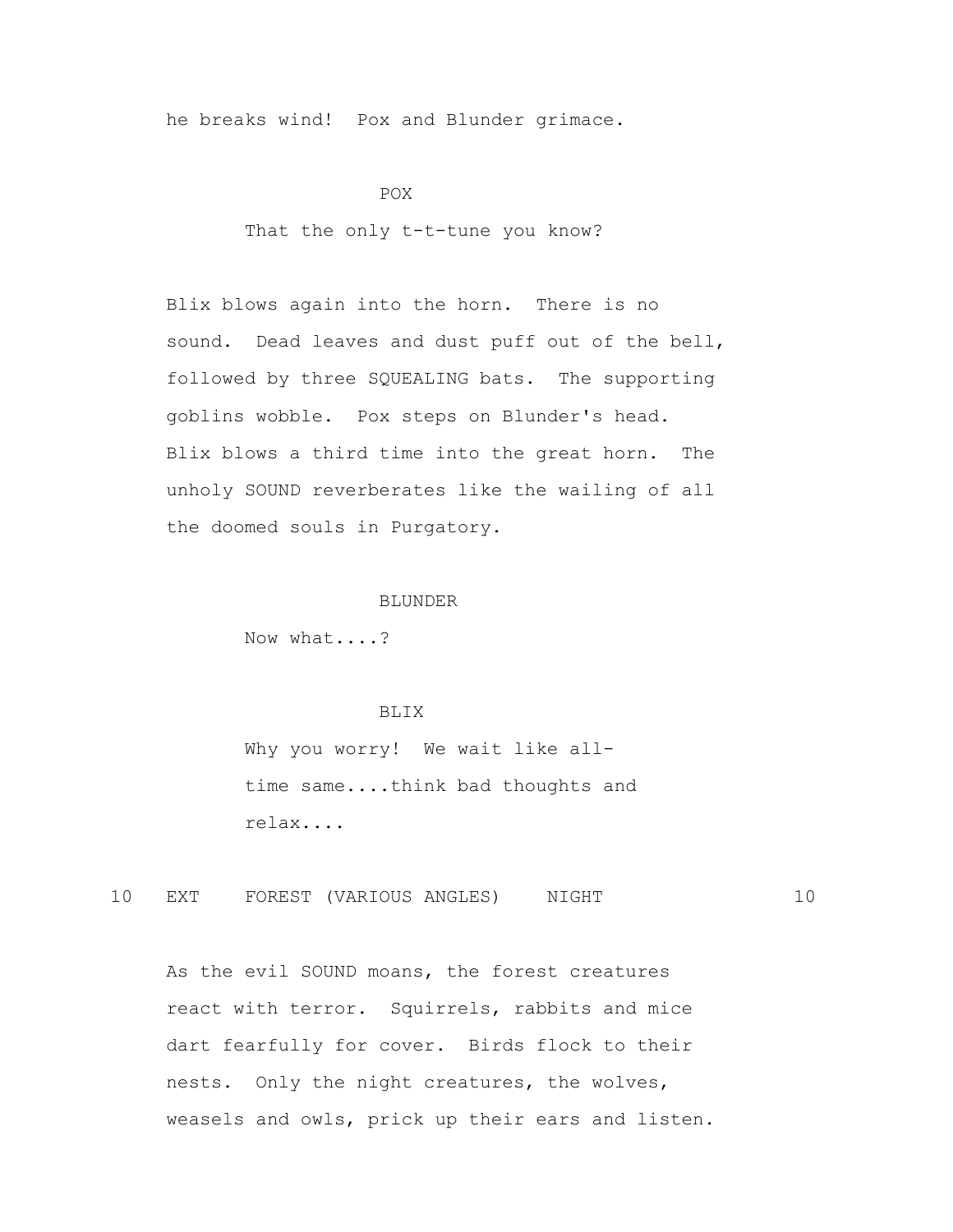11-12 DELETED

## 13 INT GREAT TREE NIGHT 13 13

 The goblins wait. Blix sits apart from the others, playing with the silver hair. The light of a campfire casts their shifting shadows against the huge trunk of the hollow tree.

Revised 24 April 1984

13 INT GREAT TREE NIGHT (CONT) 13

## BLIX

(to himself)

 Moving silent like the breeze. Soft as shadows, still as trees, Darkness be in all we sees. He lives in silence, he lives in fire, He lives in all that's dark and dire.

 A mysterious whirlwind arises from the bowels of the earth blowing a funnel of leaves and debris up through the hole Tic fell into.

Blix walks to the edge of the platform, peering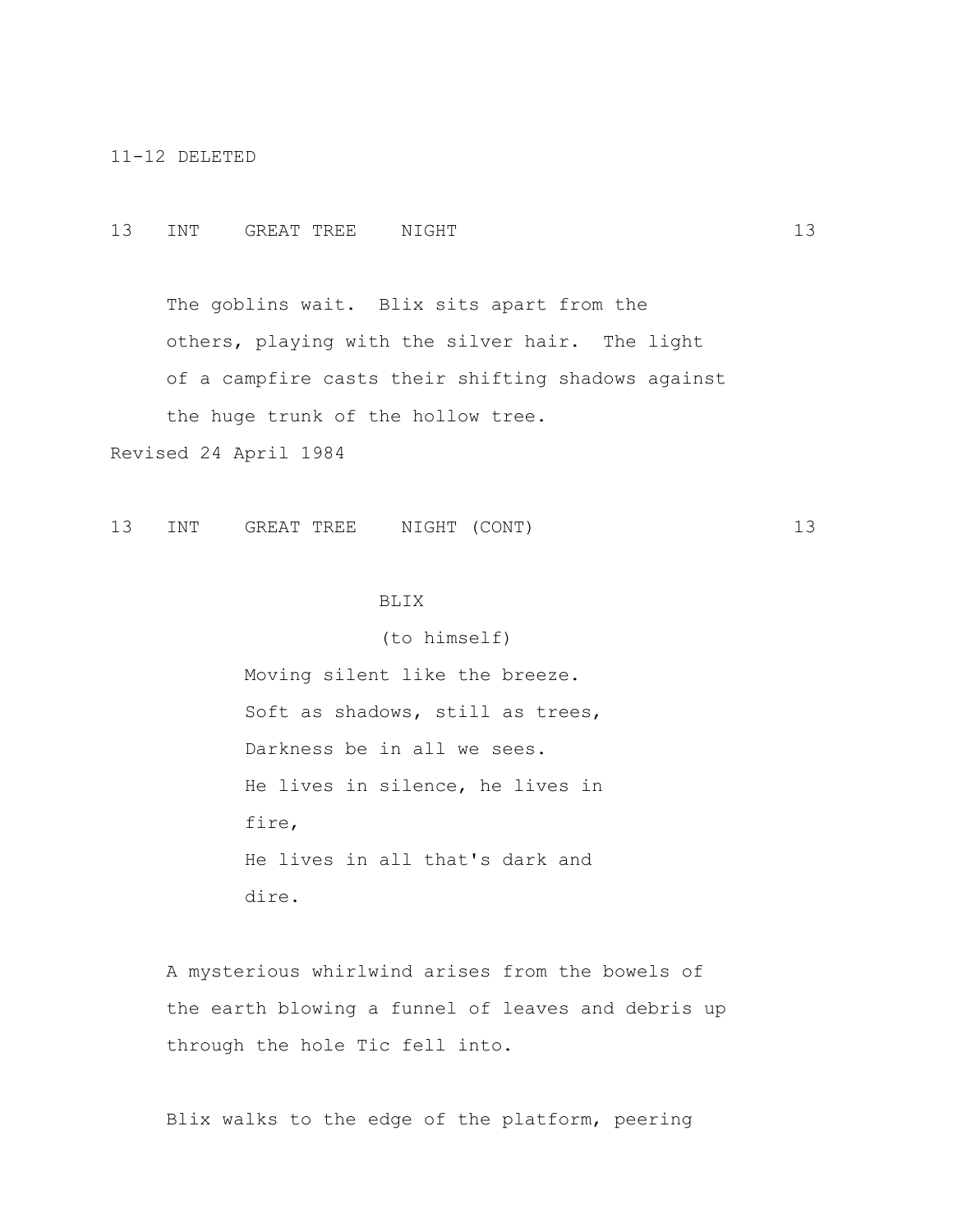down into the dark opening.

## BLIX (CONT)

 Look in the gloom, search out the tomb, that be where you find our sire.

 Blix gets down on his knees, genuflecting towards the gaping hole.

Something monstrous shoots up from below.

 Huge and horned, the black shadow of the LORD OF DARKNESS towers over Blix.

An awesome silence ensues.

 Blunder and Pox kneel, heaping ashes and dirt upon their heads.

## BLIX (CONT)

 Hail O great One....divine and dark! Strong like lion, swift like shark!

Blix offers the silver hair up to Darkness.

# BLIX

Though I'm not worthy of the task,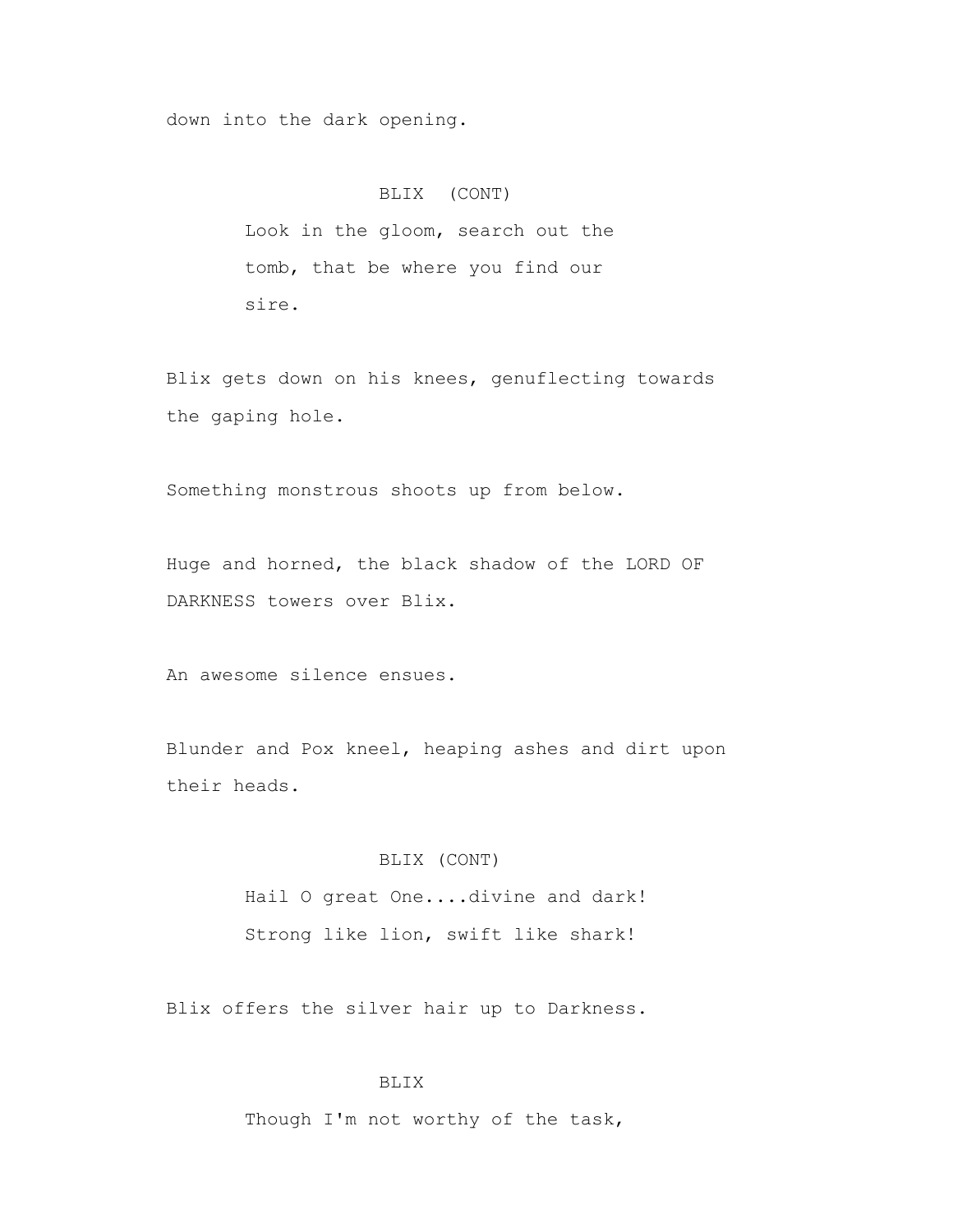Great Lord, I found this for your amusement.

 Blunder leaps to his feet and grabs the hair from Blix.

# BLUNDER

 Don't listen! I found it....! Me! Blunder the Bold!

 There is a bright FLASH OF LIGHT. Blunder HOWLS with pain. Blunder stares at his arm in dismay. His hand is gone, magically replaced by a grotesque bird claw.

#### BLUNDER

(stunned)

Thank you, Lordship....

 Blunder experimentally clenches and unclenches his new bird claw.

Revised 24 April 1984

13 INT GREAT TREE NIGHT (CONT) 13

#### POX

Quite stylish, actually....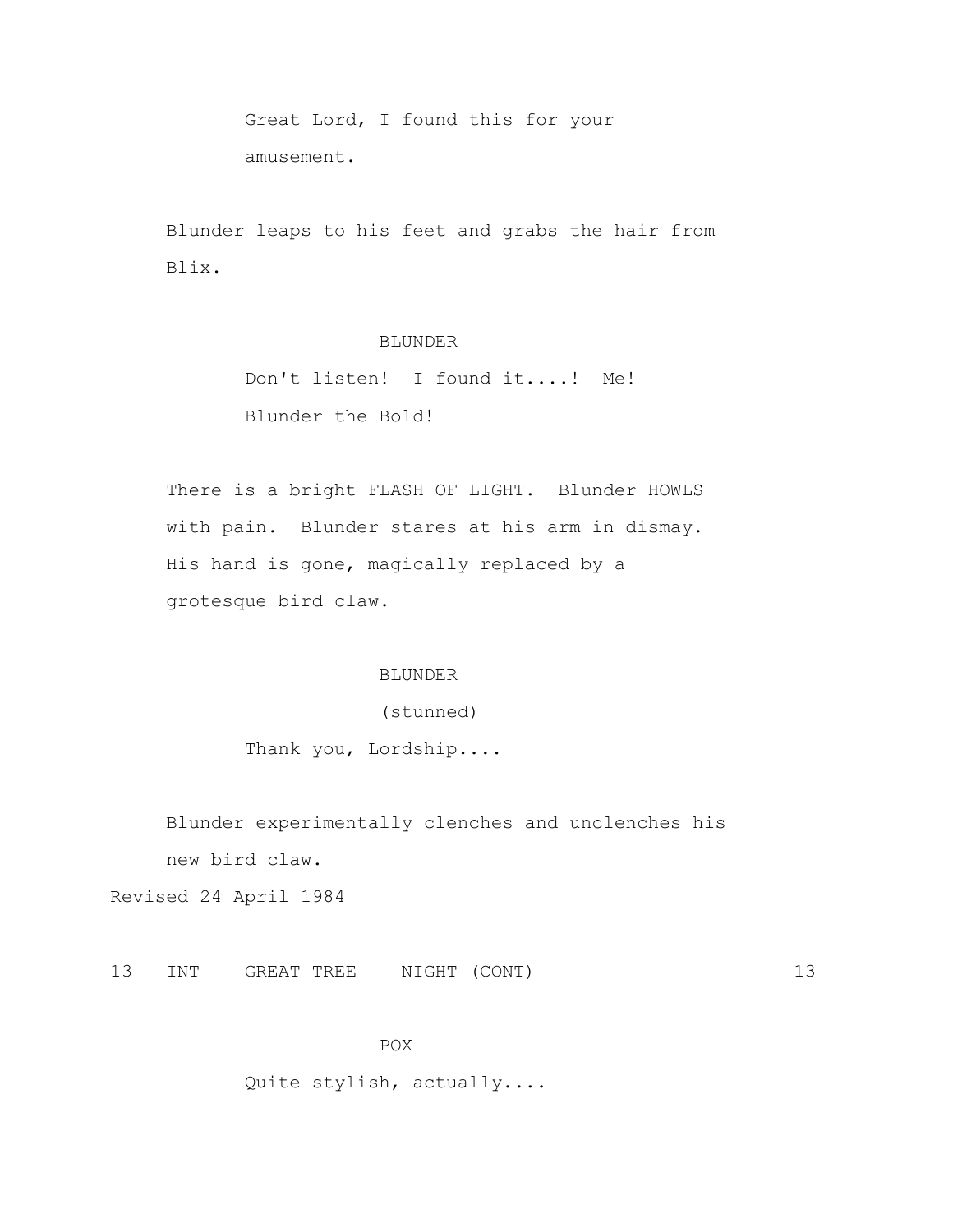Darkness dangles the shining silver hair in front of him.

#### DARKNESS

Where....?

# BLIX

 In the woods, six leagues back, 'Tween Twin Oaks and the Dragon's Track.

## DARKNESS

 Did my bold hunters chance to see the quarry which cast this spoor?

#### BLIX

 We stalked it, Sire, alas too slow....Beast run like quicksilver!

#### DARKNESS

 This hair is from an angel of light....The purity of its heart is an abomination to me....And now, it's come back to these woods! I must have this creature!

## BLUNDER

We catch it....! We catch it....!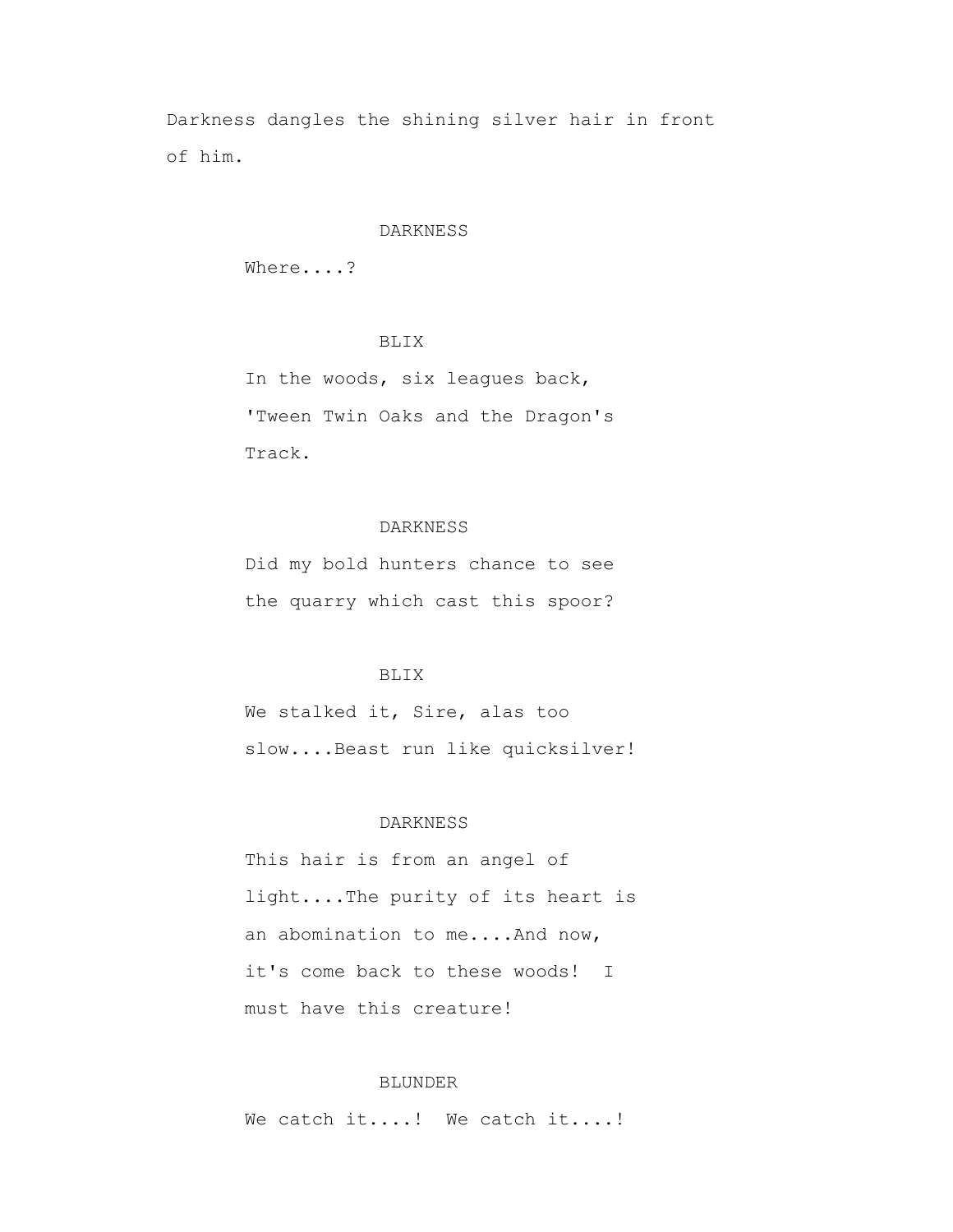# POX<sup>P</sup>

 Yes....f-f-field and f-f-fen....the glories of the ch-chase....er, how do we t-t-trap it, Lord?

# DARKNESS

 No trap of yours will work....There is only one lure for such disgusting goodness....one bait which never fails....

# BLIX

 Oh, Divine Dark One I beseech thee, what be this bait? Please, you teach me....

#### DARKNESS

Innocence!

14 EXT COTTAGE MEADOW DAY 14

 A beautiful flower-spangled meadow alive with songbirds. Clouds of multi-hued butterflies swirl overhead. A young princess skips SINGING across the meadow. Her name is LILI. She wears splendid brocades and carries a bouquet wrapped in a lace napkin. Like these blossoms, she's beautiful and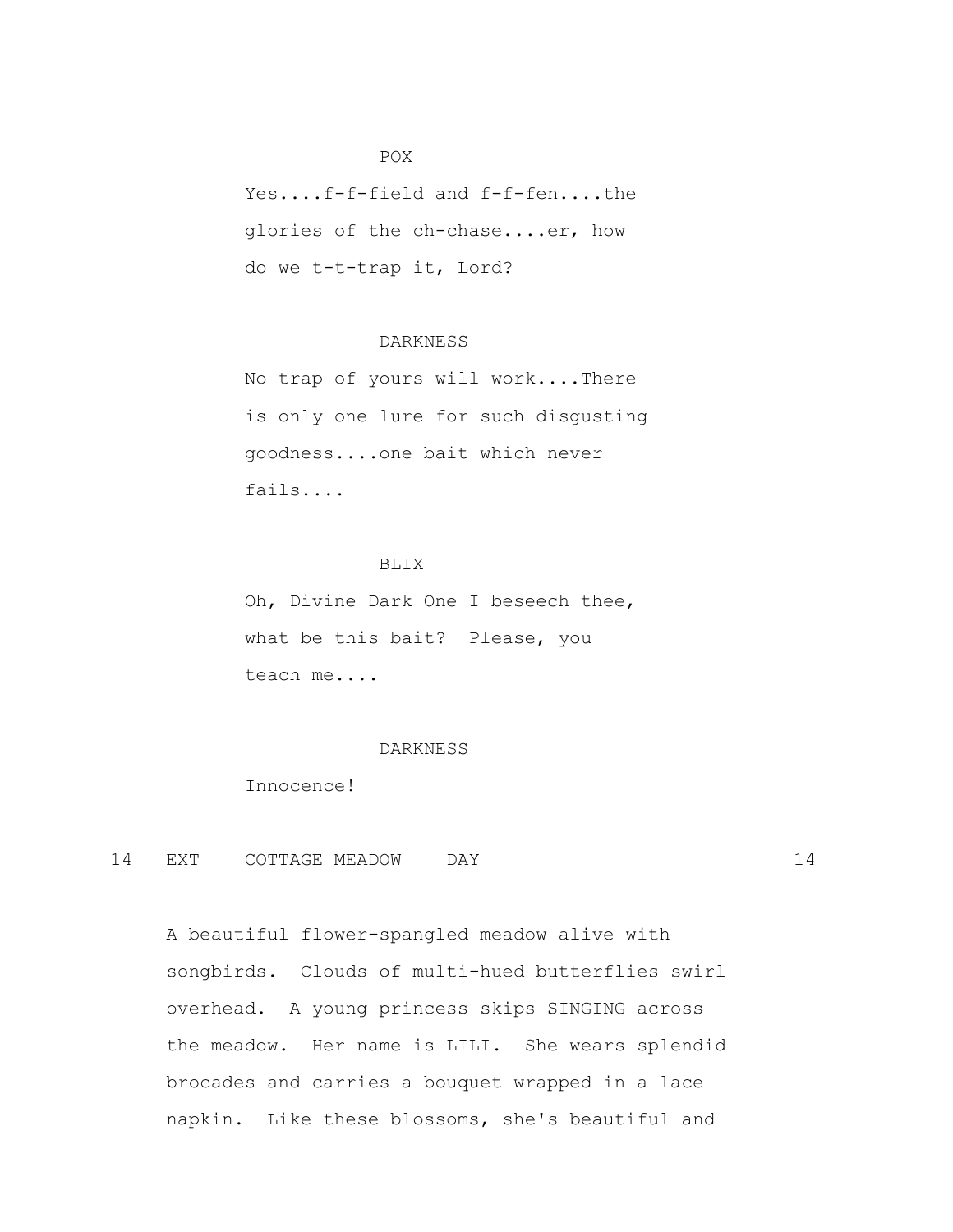fresh and innocent.

Revised 11 September 1984

14 EXT COTTAGE MEADOW DAY (CONT) 14

#### LILI

 (singing) Come down sparrow, sing me good morning. Rise up sun, light the arch of the sky. Living river, turn light to diamonds, When I look in my true love's eyes.

 Lili runs towards a distant thatched-roofed cottage.

15 EXT BOULDER AT EDGE OF WOODS DAY 15

 Blix, Pox and Blunder hide behind a boulder, watching the girl.

15A EXT COTTAGE AT EDGE OF WOODS DAY 15A

 The WOODCARVER'S WIFE is hanging up the washing when Lili sneaks from behind the cottage.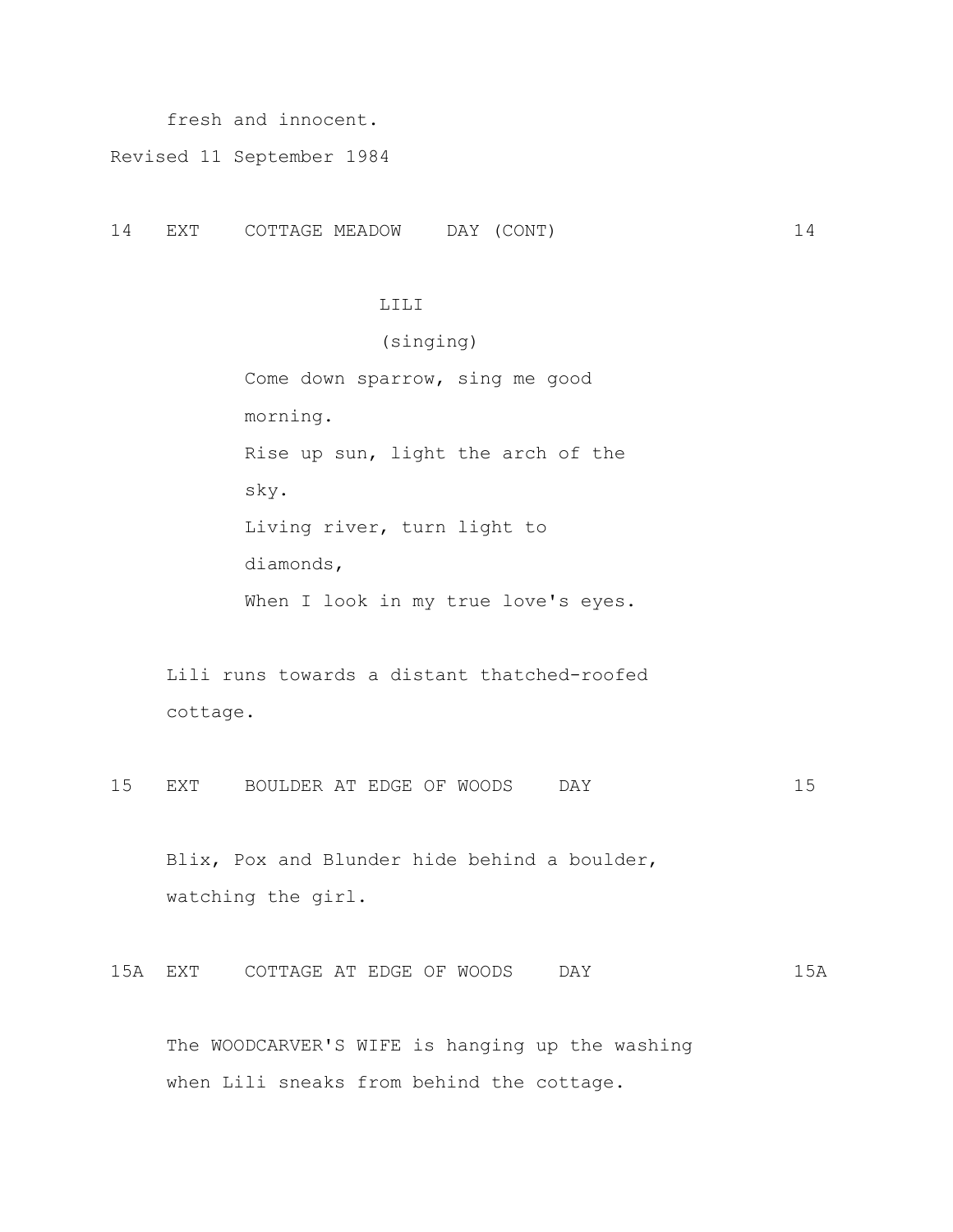Grinning mischievously, Lili unfastens one end of the clothes-line and lets it drop. The laundry flutters onto the new-mown grass. A sheet drapes around the outraged wife.

#### WIFE

Dad-blamed faeries!

16 INT COTTAGE DAY 16

> The cottage is snug and homey with smoke-blackened beams and hand-pegged furniture. A WOODCARVER sleeps by his bench surrounded by wood-shavings and roughed-out toys.

> Lili steps into the sunlight streaming through the open doorway. Her beauty is ethereal, an angel descending.

> Finches peck at newly-made tarts laid on a trestle table to cool. They rise to the rafters at Lili's approach.

> The Princess peeks around the room. She tiptoes to the hearth and lifts the stewpot lid, dipping in a fingertip for a taste. Spying the tarts, she grabs one and eats it hurriedly, leaving a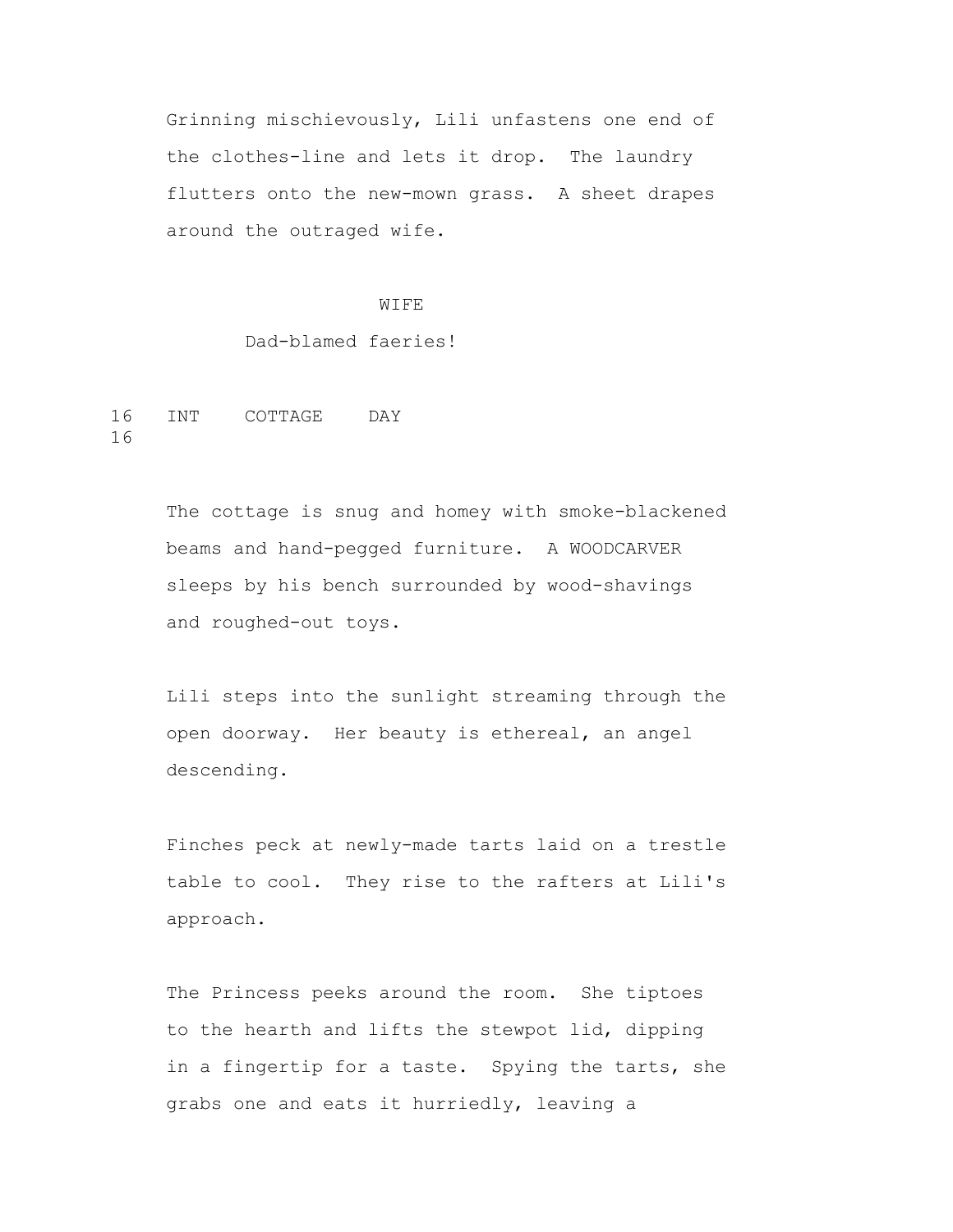telltale crumb on her upper lip.

 The clock tolls the hour. A carved wooden maiden pirouettes from the interior, pursued by a skeletal figure playing a bone fiddle. Lili is fascinated.

#### WIFE

# Lili....Princess Lili....

 The woodcarver's wife enters. She curtsies to the princess.

## WIFE

 God bless Your Highness. A Royal visit is ever a pleasure....Won't you have another biscuit?

 Nell pulls a tray from the oven. Revised 11 September 1984

16 INT COTTAGE DAY (CONT) 16

## WIFE (CONT)

They are fresh-baked for the Palace. I hope to make a penny or two with my cakes.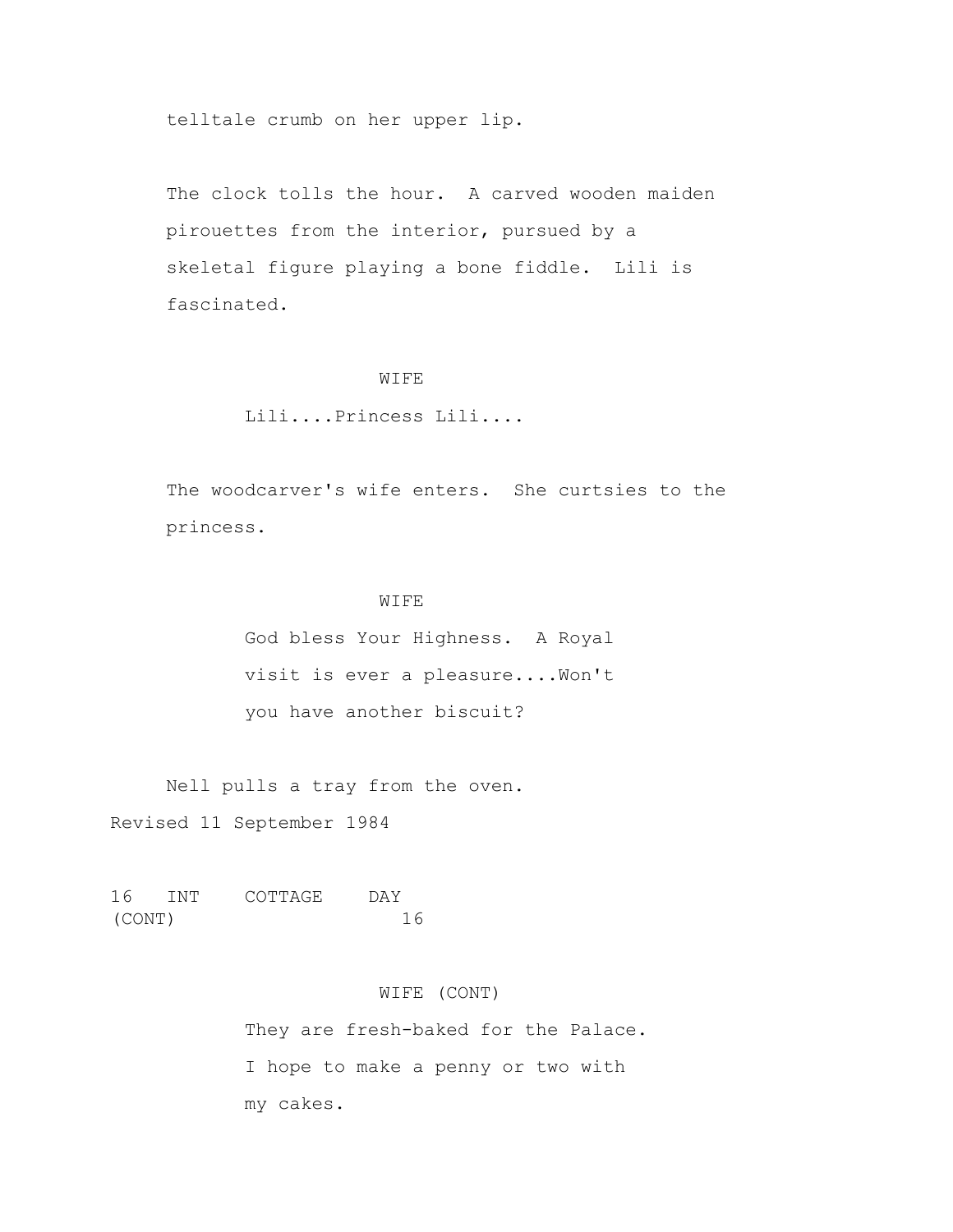Nell....I've no time today, not even for treats....

#### WIFE

# (teasing)

You must have a sweetheart waiting.

# LILI

No, I don't....

# WIFE

 Surely your father the King forbids such folly.

## LILI

 What my father doesn't know won't trouble him.

## WIFE

 The willful heart invites despair, Like blind men creeping in a dragon's lair.

 With Nell's back turned, Lili steals another biscuit, hiding it among the flowers in her bouquet.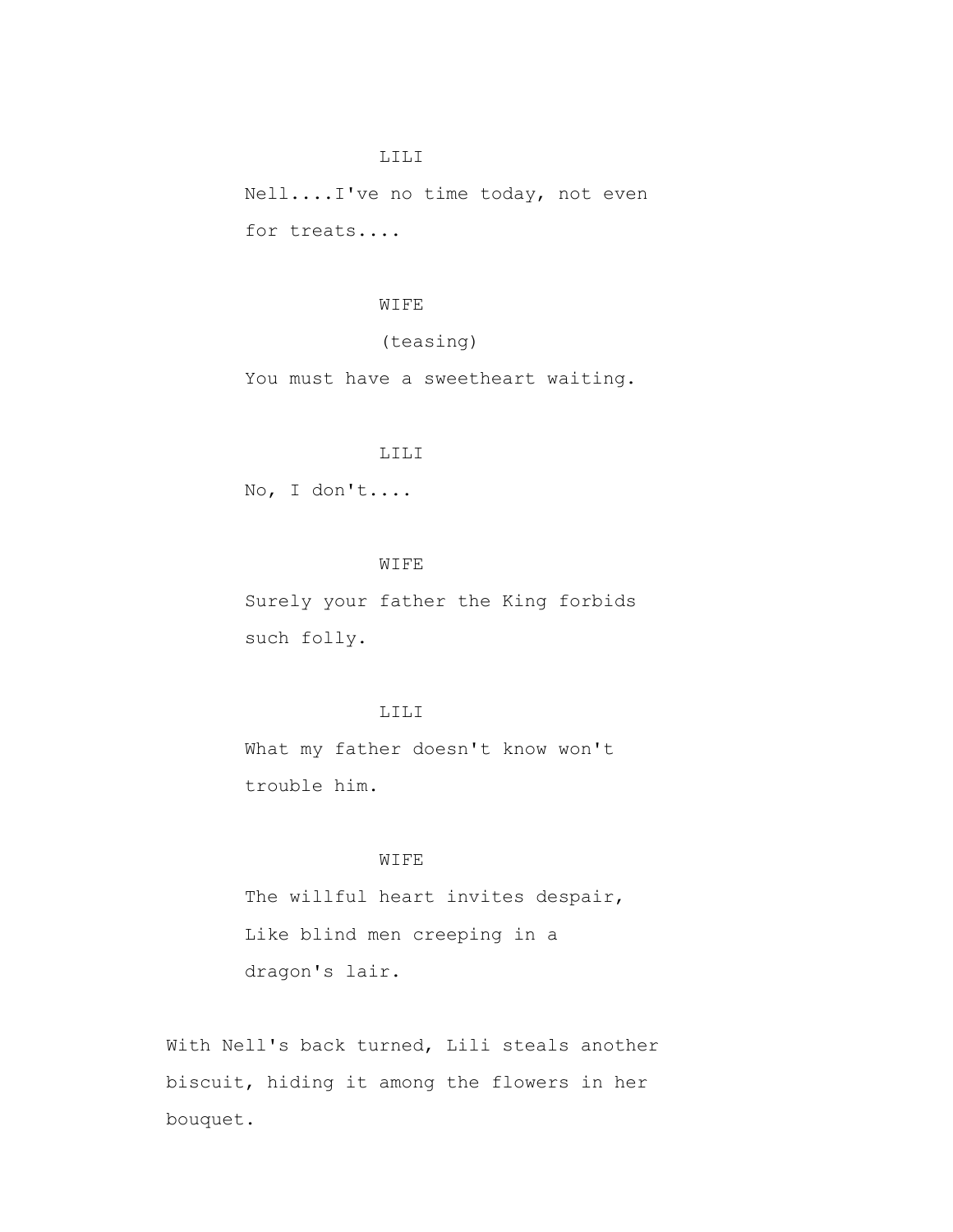Neither country proverbs nor king's commands can keep me out of the woods today.

## WIFE

 Then its common sense ought....Princess Lili, I've always looked on you as a daughter and, if you'll pardon my saying so, it's time you behaved like the Princess you are. You should be looking for a handsome Prince on a white charger, not visiting poor folk like us.

# LILI

But I love coming here, Nell.

#### WIFE

Why?

Lili picks up a carved spoon.

Revised 11 September 1984

16 INT COTTAGE DAY (CONT) 16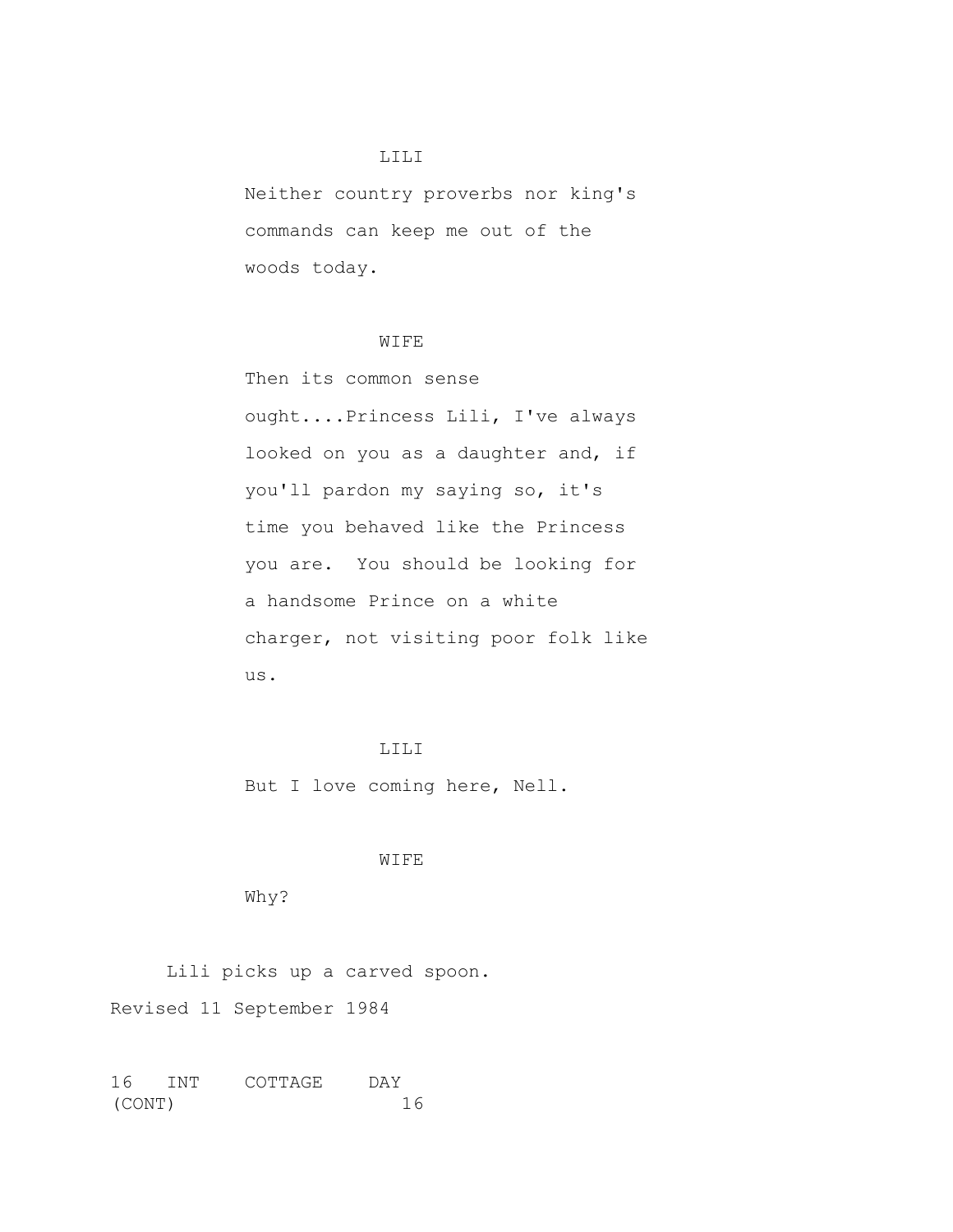This place holds more magic than any Palace....Your life is very rich....No Prince could carve wood like this. I love you, Nell.

## WIFE

You're very sweet Lili, I love you too....You're right, the old codger is a clever man....Magic is a wonderful thing.

## LILI

Don't tell my father you've seen me.

## WIFE

# (sympathetically)

 I'm sure one day you'll find your magic too.

# LILI

I've got to go, Nell.

#### WIFE

 These woods be thick with spriggen and banshee!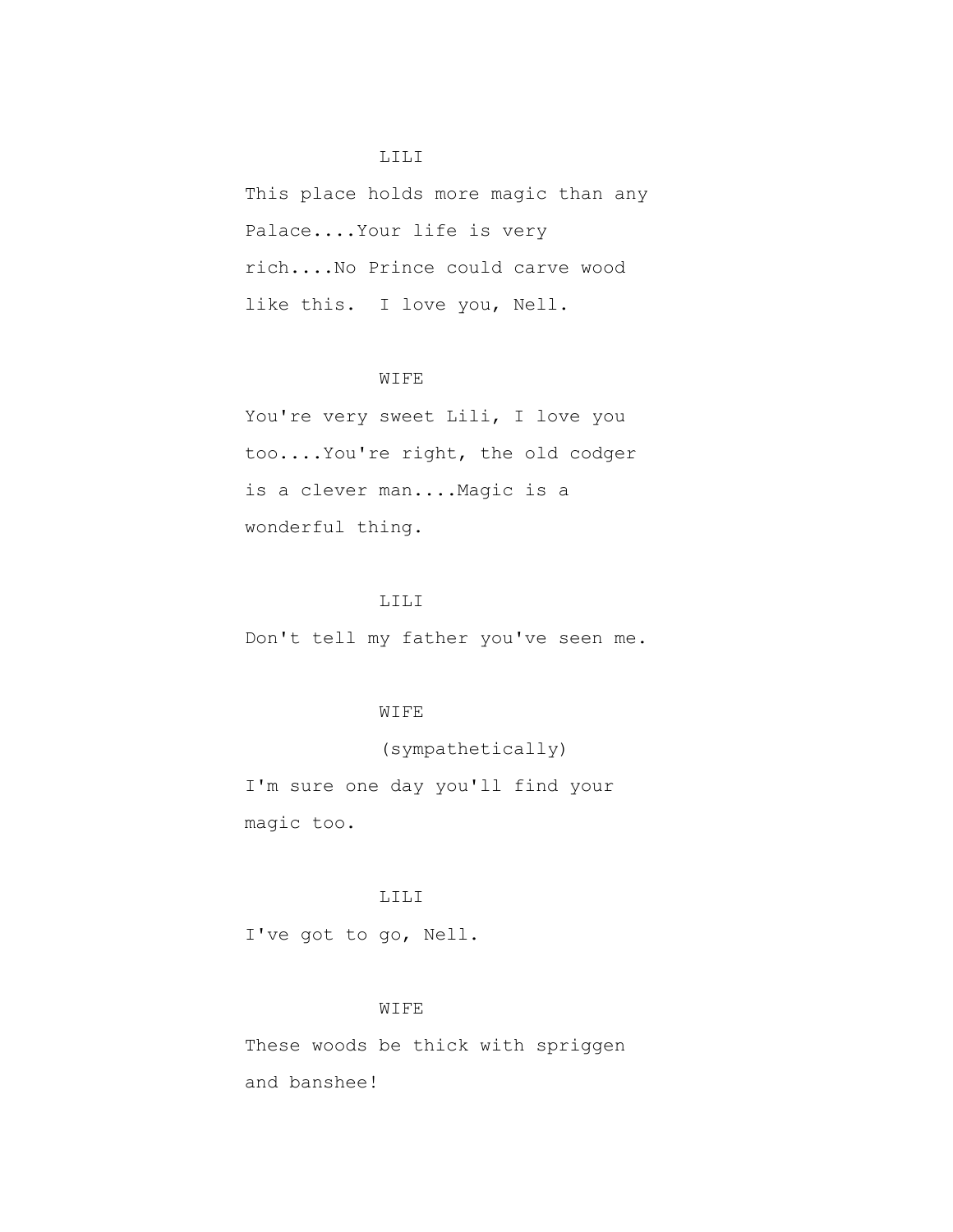Is that why you've hung a bell over your door?

## WIFE

 Aye, and spread the floor with flax and salt. My babe won't be stole by fairies.

 The Princess starts merrily for the sun-bright doorway.

# LILI

 More salt, Nell....! You'll worry yourself to death if you're not careful.

(laughing)

 Lili runs out like a naughty child. The Woodcarver's wife leans against the door jamb and calls after her!

# WIFE

 Beware of toad stool rings and willow trees....! Stay away from old oaks!

17 EXT FOREST PATH TO GLADE DAY 17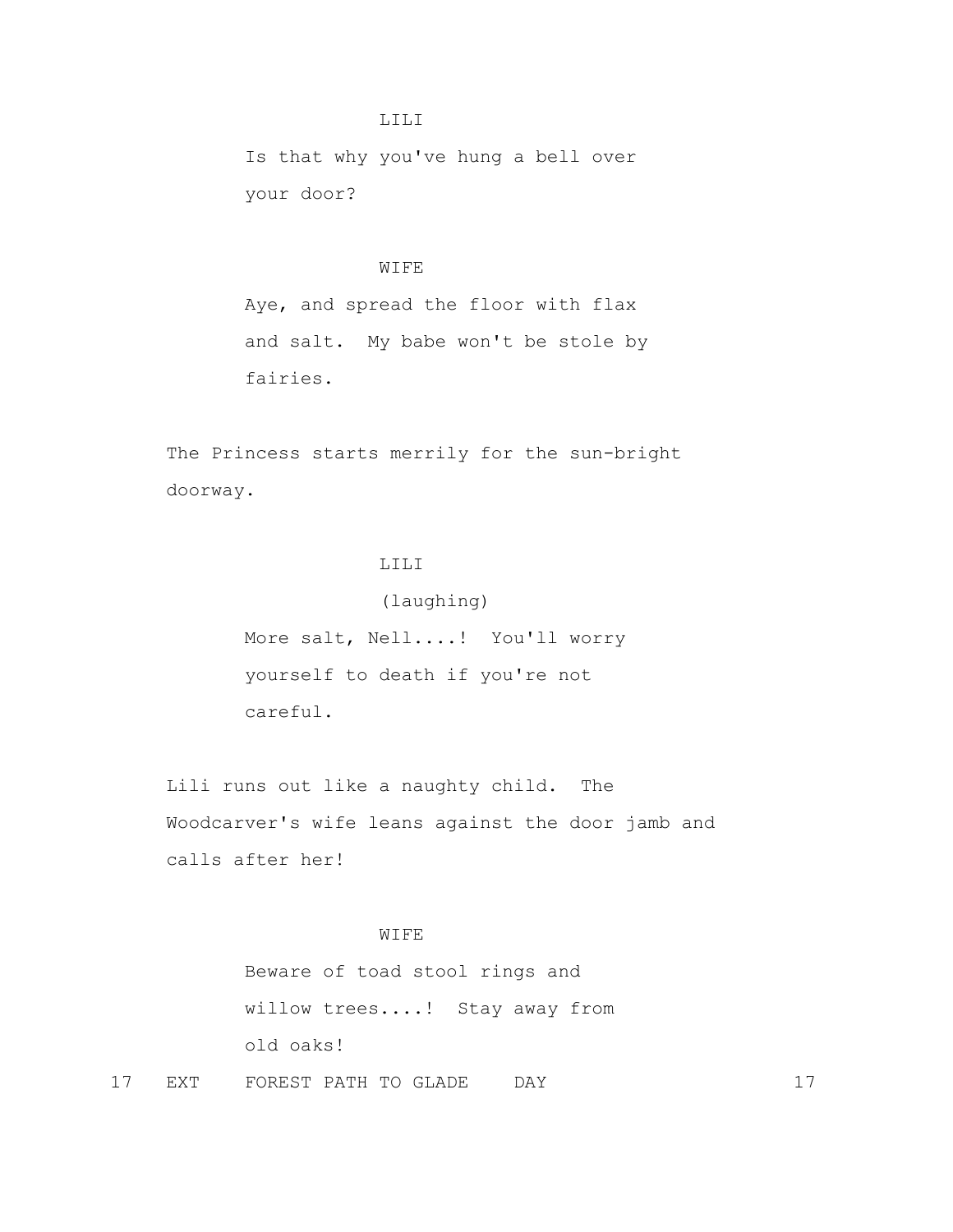Hiding behind a moss-covered log, Blix, Pox and Blunder watch Princess Lili run SINGING through the woods, oblivious to any possibility of danger.

Revised 26 March 1984

18 EXT JACK'S FOREST GLADE DAY 18

 A lovely glade surrounded by tall trees. Breathlessly, Lili runs in from the woods. She is familiar with this spot. It is her trysting place.

# LILI

(calling)

Jack.....! I know you're here.... Jack!

 Lili looks around in exasperation. Behind her, something wild and mysterious swings through the trees like an animal.

# LILI (CONT)

Jack? Where are you....? Answer me!

 Lili is apprehensive at getting no replay. She hears the Rustle of leaves but does not see the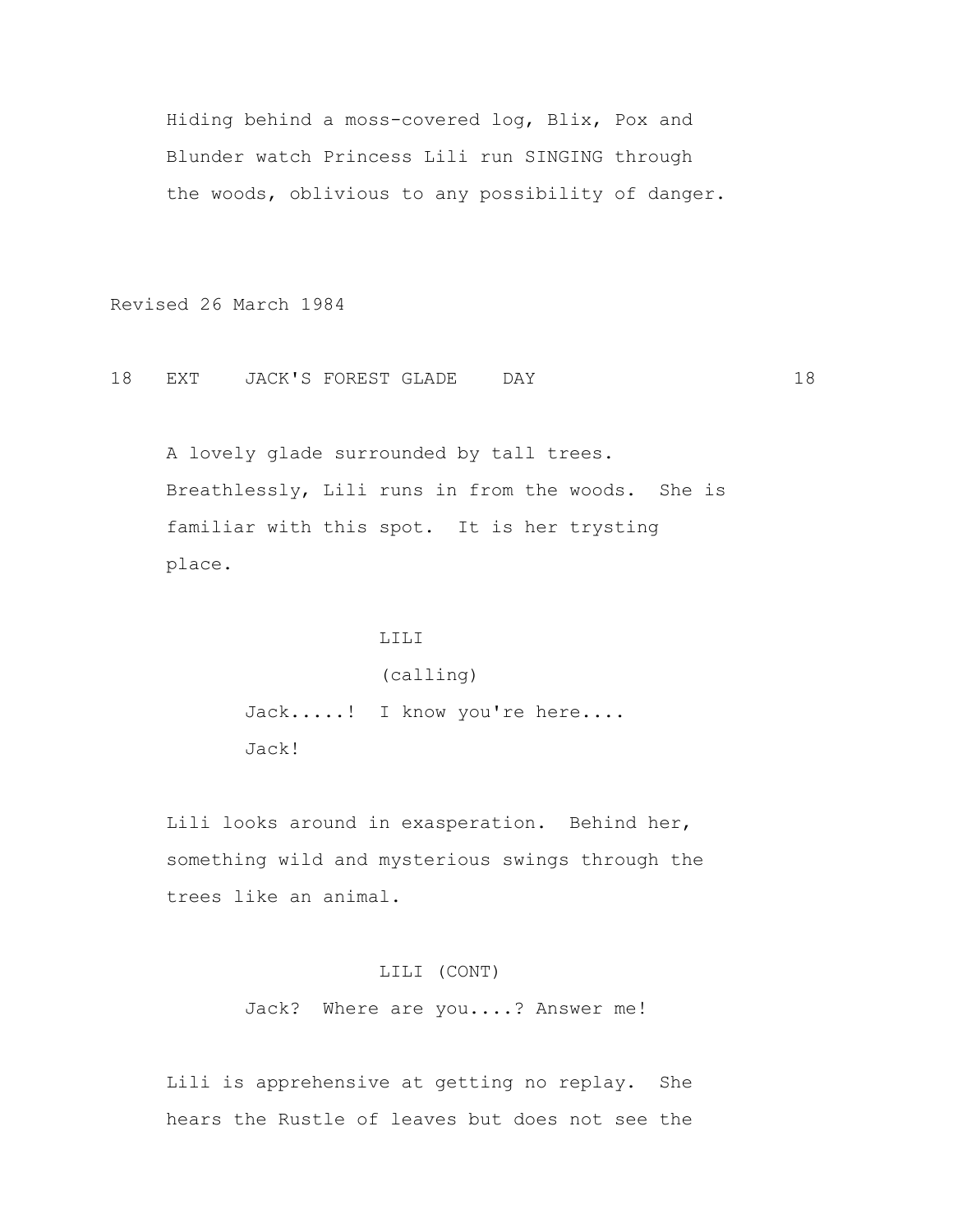sun-dappled figure leaping from limb to limb overhead.

> LILI (frightened) Oh, Jack....Please say something if you're here....

 JACK O' THE GREEN, a legendary "Green Man" who lives the free life of a hermit in the woods, drops from a tree behind the Princess, landing without a sound. He is barefoot, about sixteen, and wears woven ivy leaves and skins.

 Startled, Lili SCREAMS. Revised 2 April 1984

> Lili (CONT) Jack! You scared the life out of me.

 Jack says nothing, staring at her shyly. Lili hands him the flowers.

 A JAY flies down out of the greenery and lands RASPING on Jack's shoulder. He imitates the bird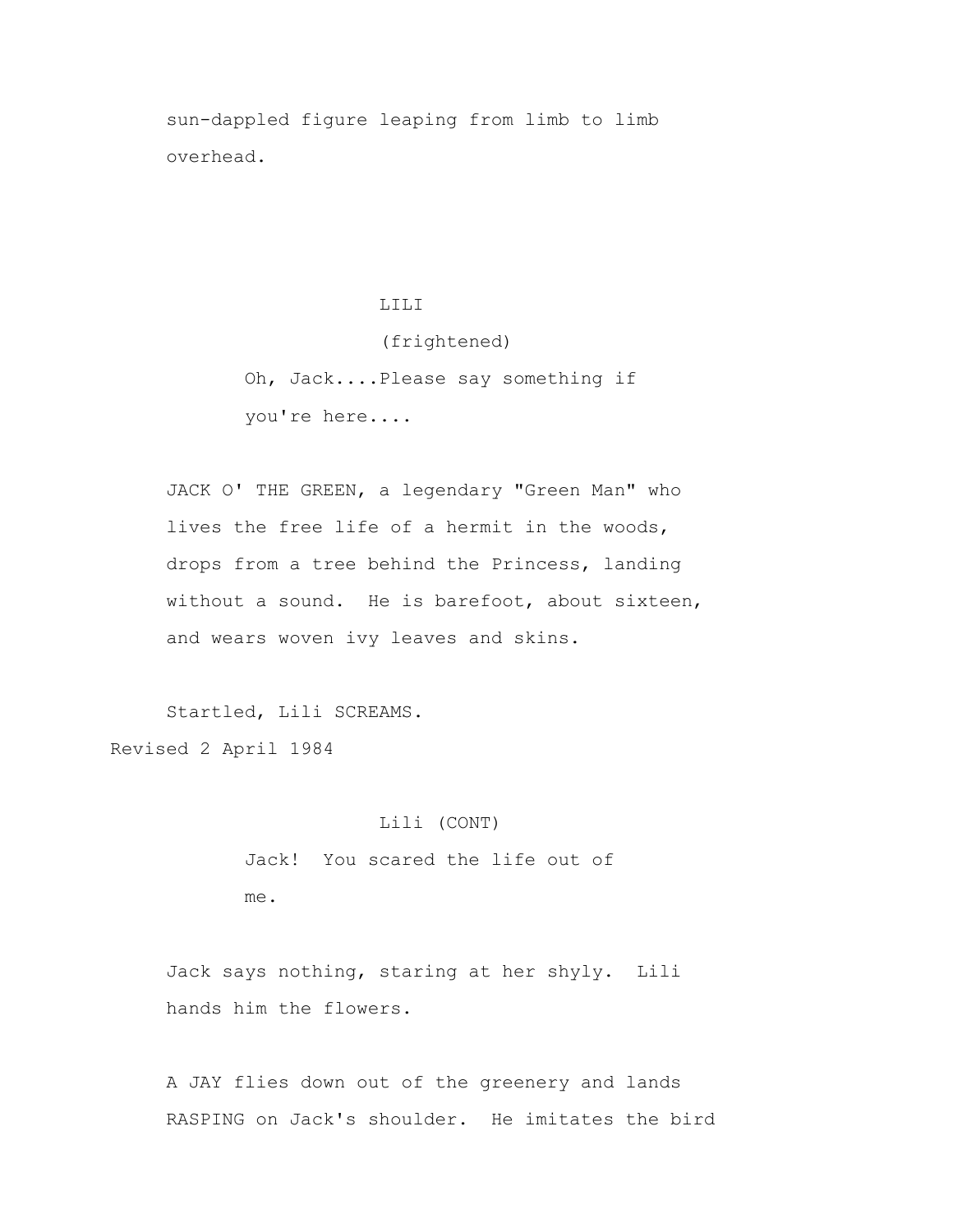expertly. The Jay answers him in English.

#### JAY

 She brings a gift as fair as herself.

Lili LAUGHS. It all seems magic to her.

## LILI

You're so clever, Jack.... See what you can find in the flowers.

 Jack pokes in the bouquet and discovers the hidden tart. He's never seen a cake before and is puzzled by it.

18 EXT JACK'S FOREST GLADE DAY (CONT) 18

#### LILI (CONT)

 It's something to eat.... I made it for you myself....

Jack stuffs the tart into his mouth.

JACK

Mmmmmmm....

#### LILI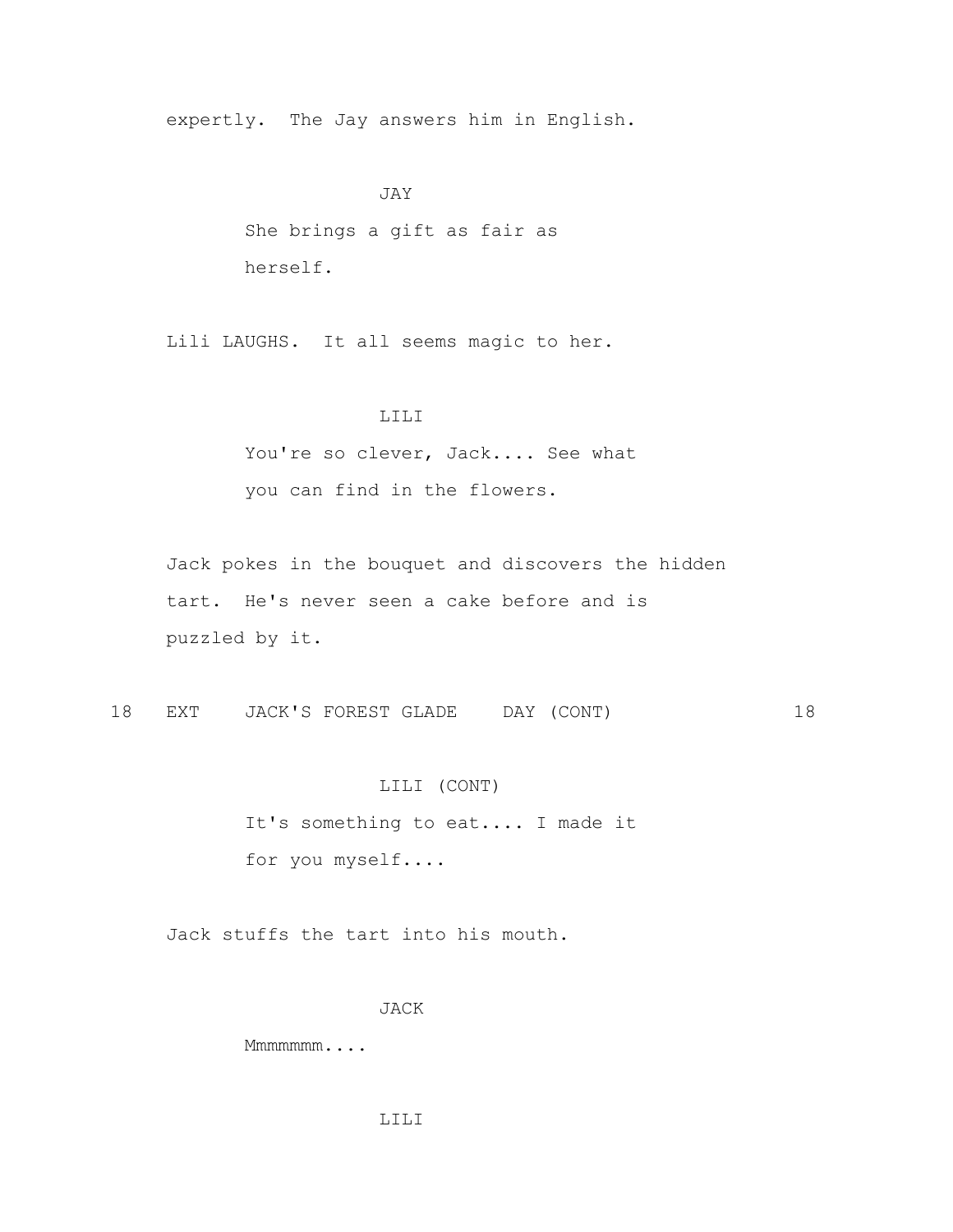Sweet?

#### JACK

I know someone sweeter....

19 EXT ANOTHER PART OF THE FOREST DAY 19

 Concealed behind the trees, Blix, Pox and Blunder watch the Green Man and the Princess wander down a meandering path.

#### BLIX

Ain't half as sweet as rotten meat.

 Pox picks a spider from his web, pops it in his mouth, and crunches it down with a happy smile.

Revised 23 March 1984

19A EXT MEANDERING PATH DAY 19A

 Several birds perch on Jack's head and shoulders. Squirrels, rabbits and hedgehogs play about his feet. Jack feeds them nuts and berries from his pouch, answering their chatter expertly. Jack understands the language of all wild creatures.

When a frisky wren flies warbling overhead, Lili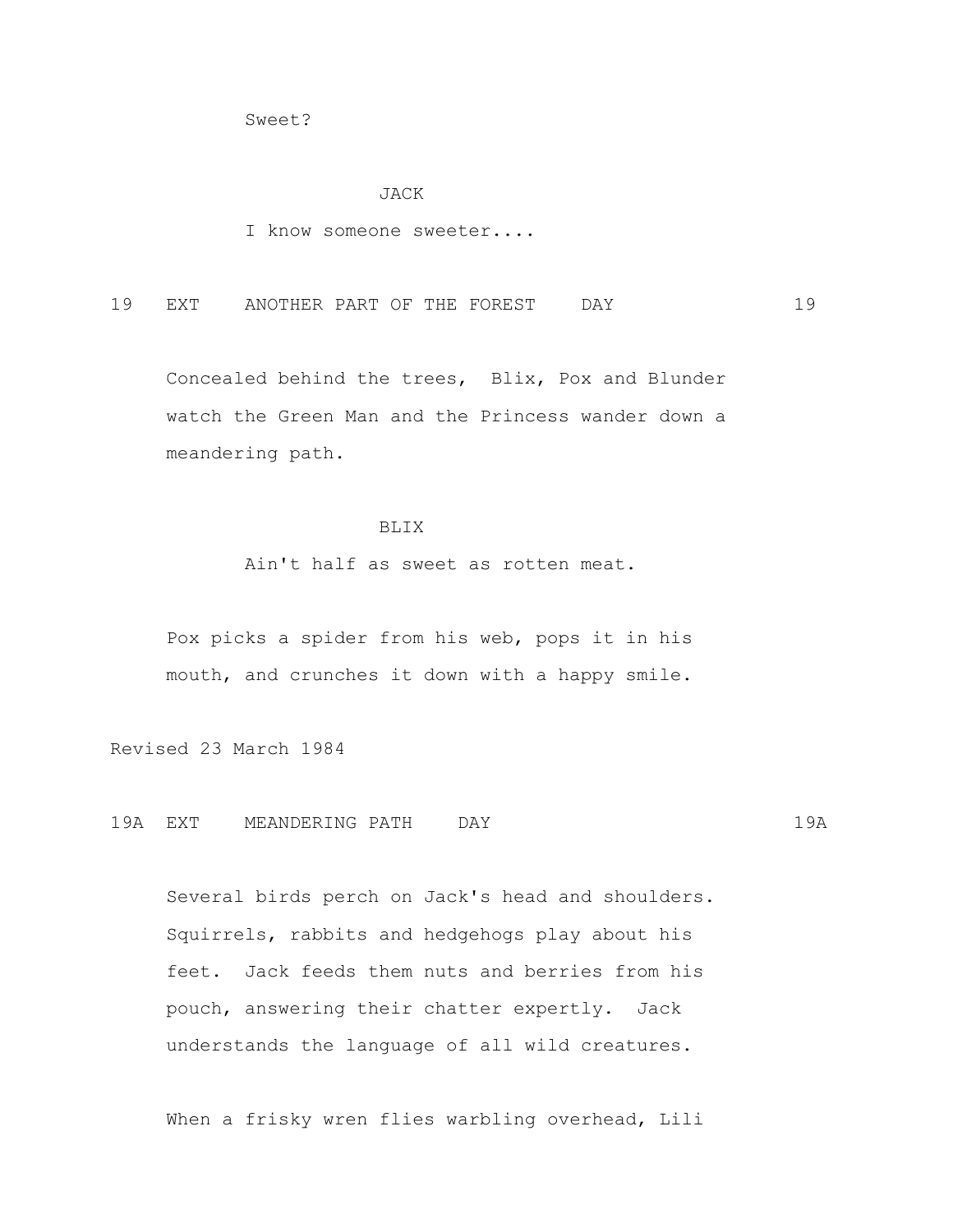hesitantly returns its call.

JACK

That was very good....just right.

### LILI

Teach me rabbit like you promised.

## JACK

Rabbit is much harder than wren.

### LILI

 Let me try. I'm a very good student.... My father thinks I'm brilliant....

 Lili toys with the silver medallion pendant she wears, causing reflected sunlight to shine in Jack's eyes.

19A EXT MEANDERING PATH DAY (CONT) 19A

## LILI

See how brilliant I am!

## JACK

(laughing)

Stop it.....! I can't see!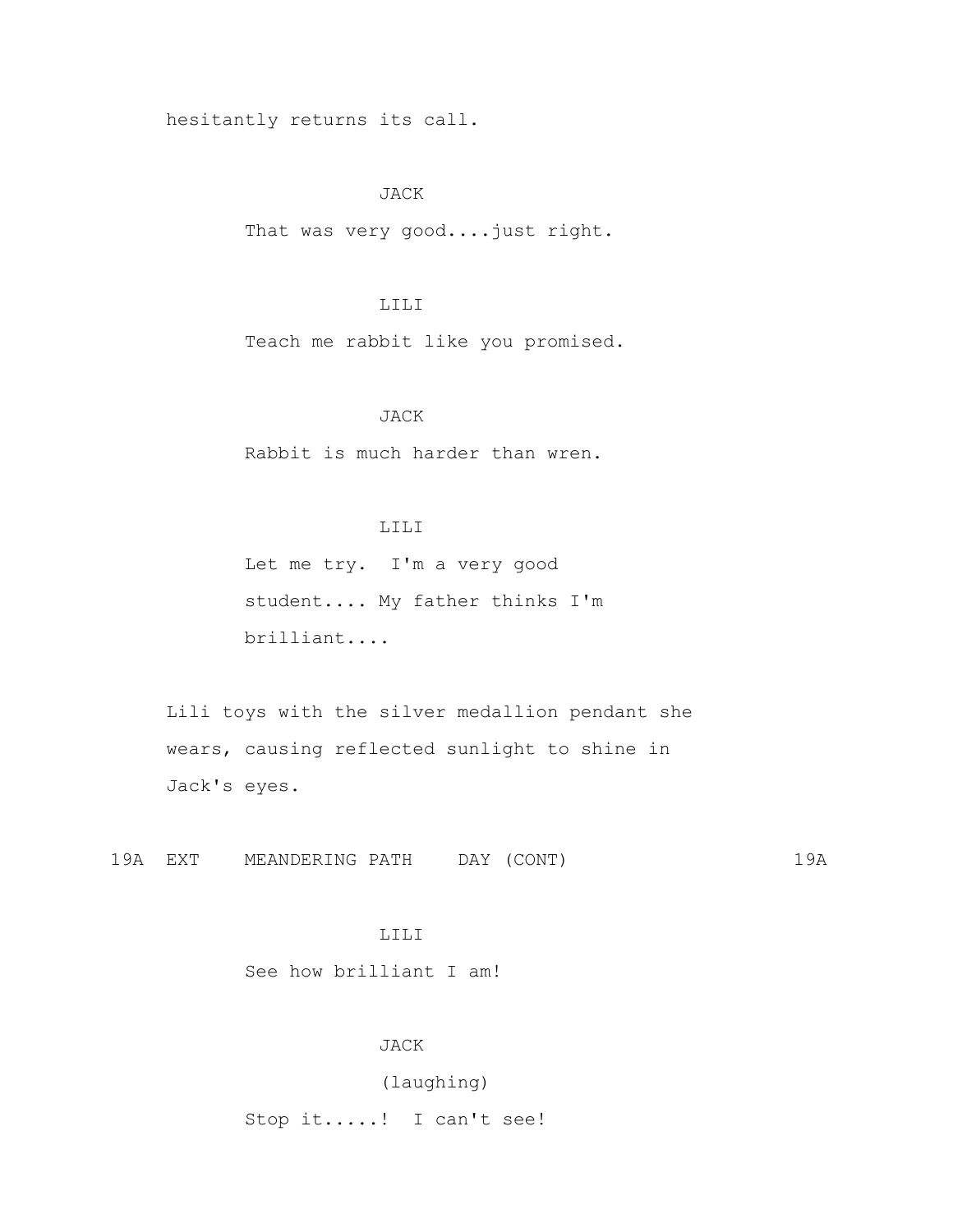## LILI

I'll dazzle you with my wisdom.

# JACK

Much more than wisdom dazzles me.

## LILI

Then teach me rabbit....

 Lili laughs and hangs her medallion around his neck.

### JACK

Not now....

LILI

(impatiently)

Why not?

# JACK

# (slyly)

Because there's something really

special I promised to show you.

Revised 23 March 1984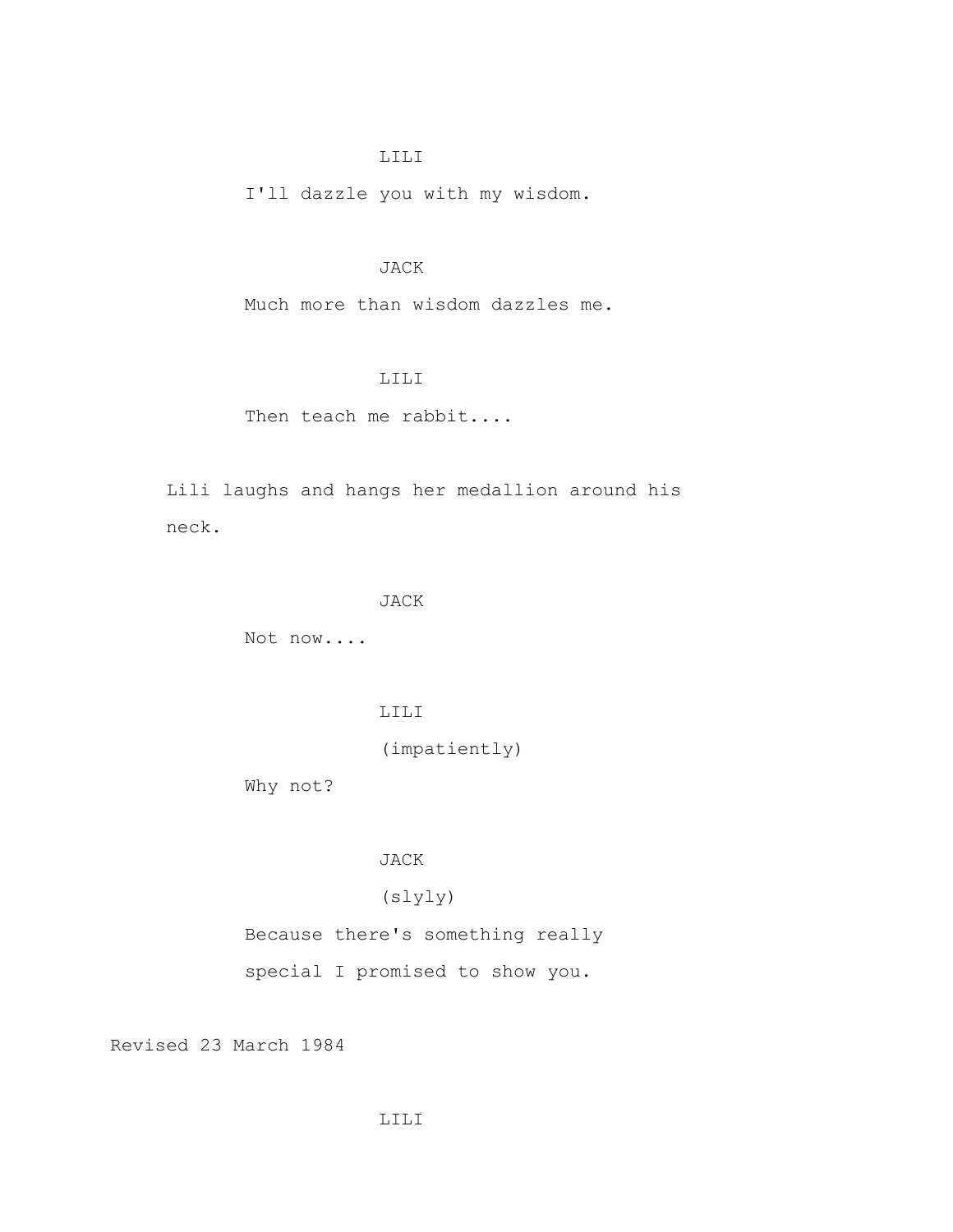Today! Do you mean it, Jack?

### JACK

 This is their season....they won't pass here again for a long, long time....

## LILI

#### (excited)

 Oh, let's do it! I want to more than anything!

## JACK

 All right.... (unwrapping the lace napkin) But you'll have to wear a blindfold.

# LILI

(coyly)

Don't you trust me, Jack?

## JACK

(binding her eyes)

I'll always trust you, Lili....

Revised 23 March 1984

20 EXT FOREST PATH, GLADE TO STREAM DAY 20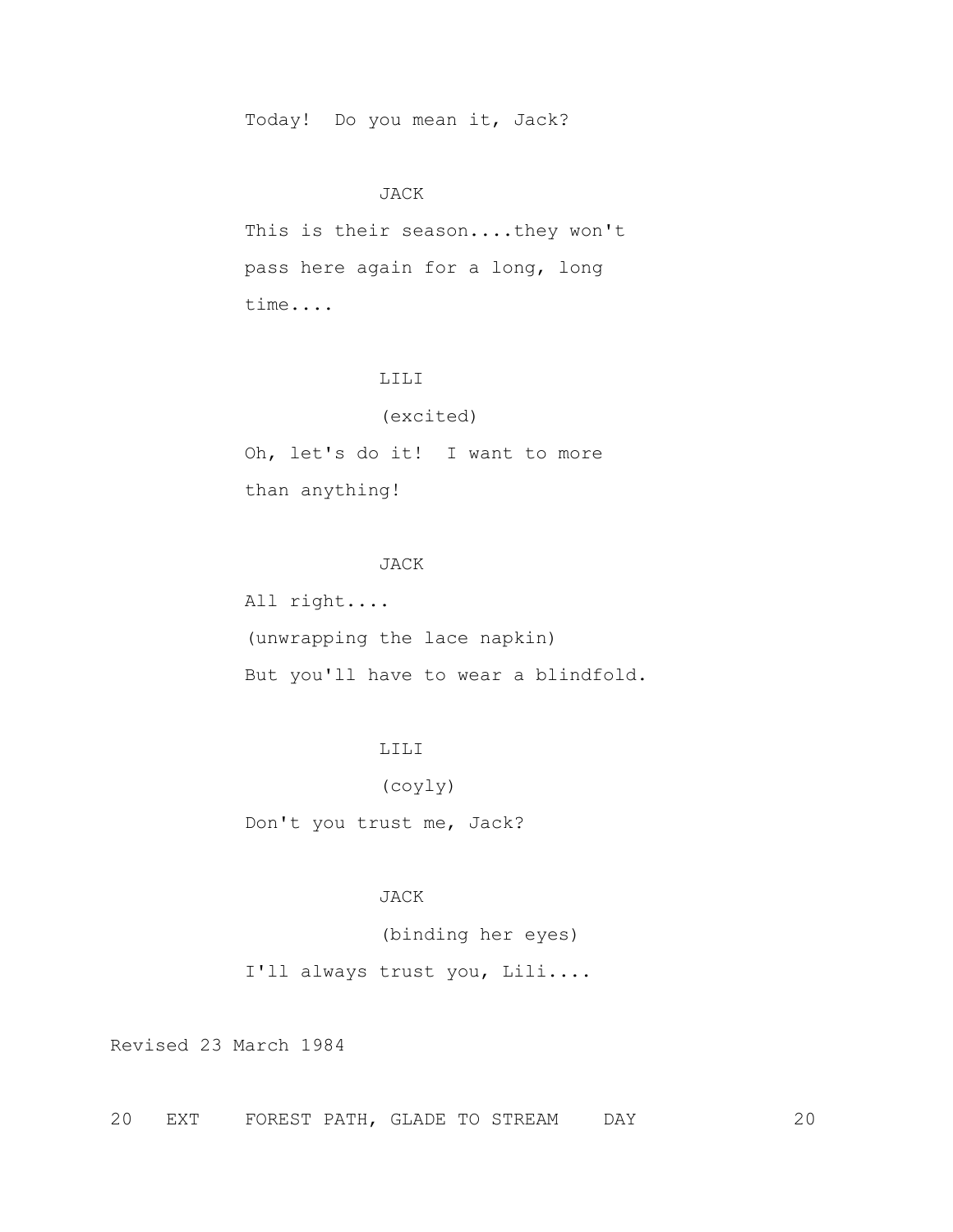Jack holds Lili's hand, leading her blindfolded along a path through the woods. Distant thunder RUMBLES.

> LILI Haven't you some place we can shelter?

## JACK

 Many places....none fit for you, Lili....

## LILI

 In these woods you are the prince, Jack.... I am only a pauper here....

 Jack turns to face a radiantly smiling Lili. He bends towards her, closer and closer, and, for a moment, seems about to steal a kiss.

 She waits, smiling, sensing what is about to happen. In the end, Jack's innocence and timidity get the best of him and he turns away.

 Without his knowledge Lili lifts a corner of the blindfold and mischievously peeks.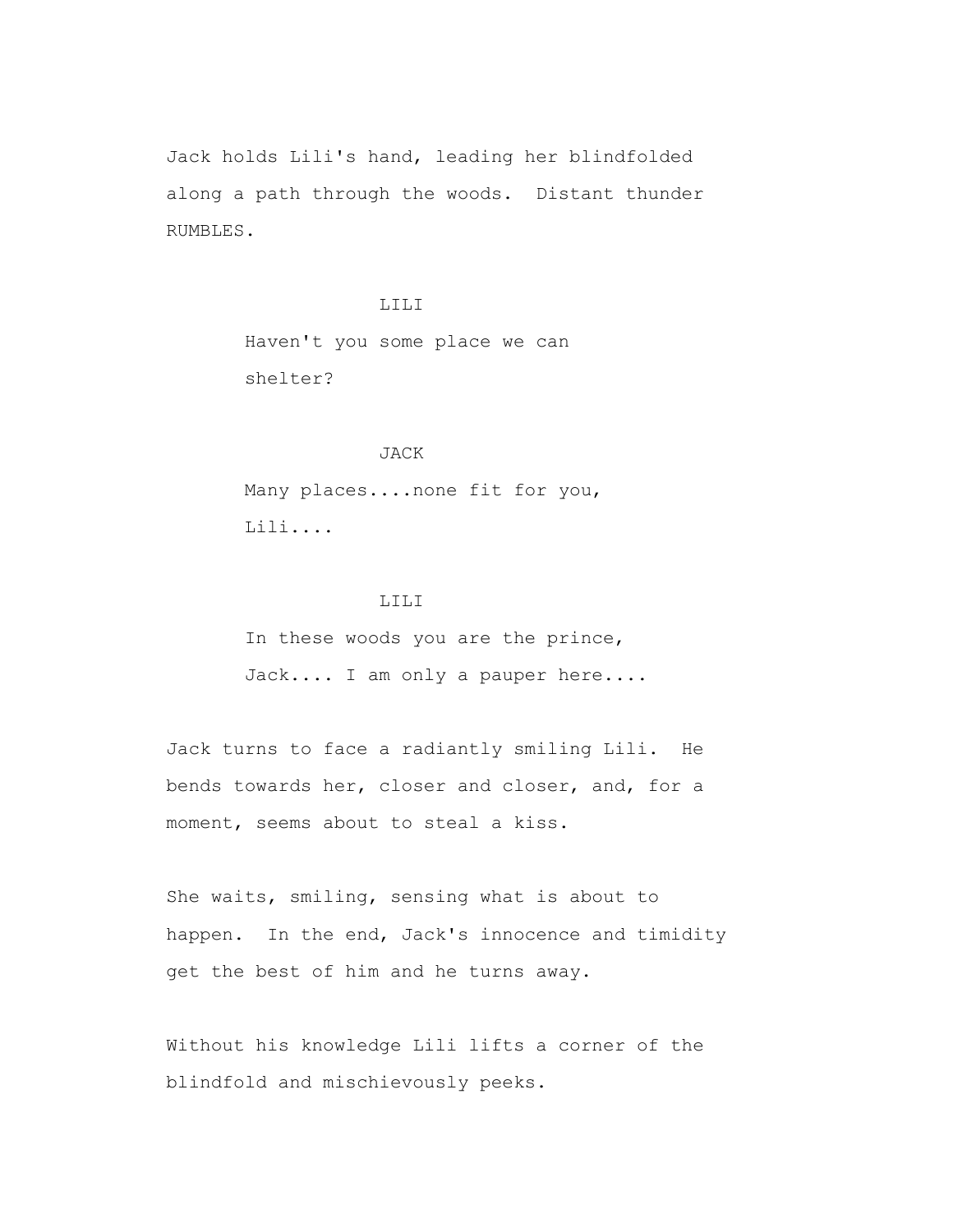The three goblins peer around a mossy trunk.

### BLUNDER

 Yuck! See what he was gonna do? Makes me wanna puke.

## BLIX

 I swear by all the bats above, Nothing's quite so foul as love!

## POX<sup>P</sup>

 Except maybe poetry....! Sounds like you swallowed a minstrel and can't stop burping.

21 EXT UNICORN STREAM AND GLADE DAY 21

 A sun-gilded amphitheatre within the darker confines of the forest. Sparkling like a ribbon of diamonds, a stream flows down the middle.

Revised 1 May 1984

 Jack leads Lili out of the woods and unties the napkin from around her eyes.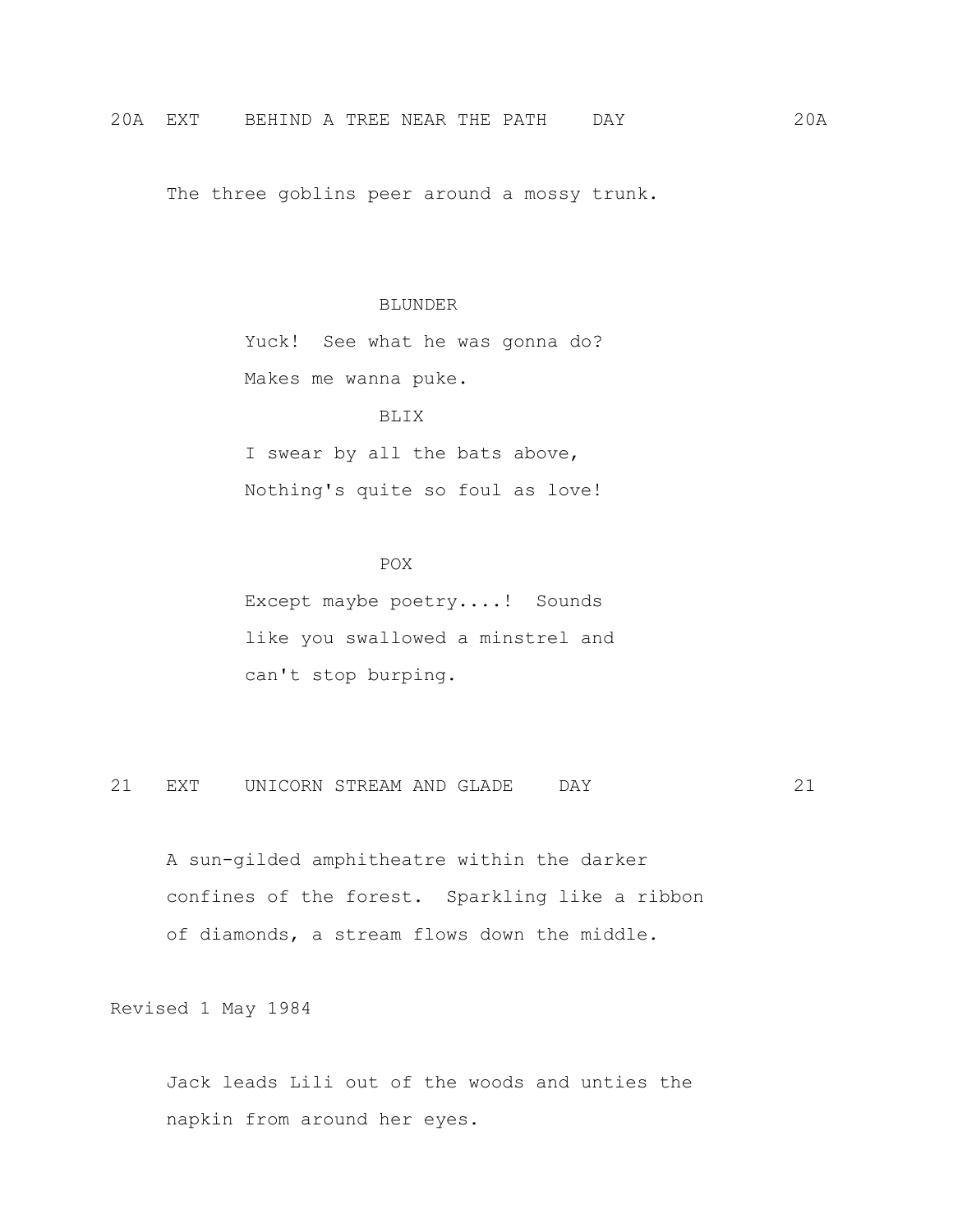### LILI

(awestruck)

Oh, Jack....! It's magic!

Jack leads Lili into the concealing shrubbery.

21A EXT STREAMSIDE SHRUBBERY DAY 21A

 Some time had passed. Lili is uncomfortable and restless.

## LILI

How much longer?

## JACK

(more softly)

 Shhhh! Just watch! True royalty approaches....

22 EXT THE STREAM (JACK & LILI'S POV) DAY 22

The radiant LIGHT BEAMS GLEAM through the trees. A moment later, a splendid white unicorn moves down the hillside to the edge of the stream. This is a stallion. He holds his head proudly. His mate stands at the edge of the woods.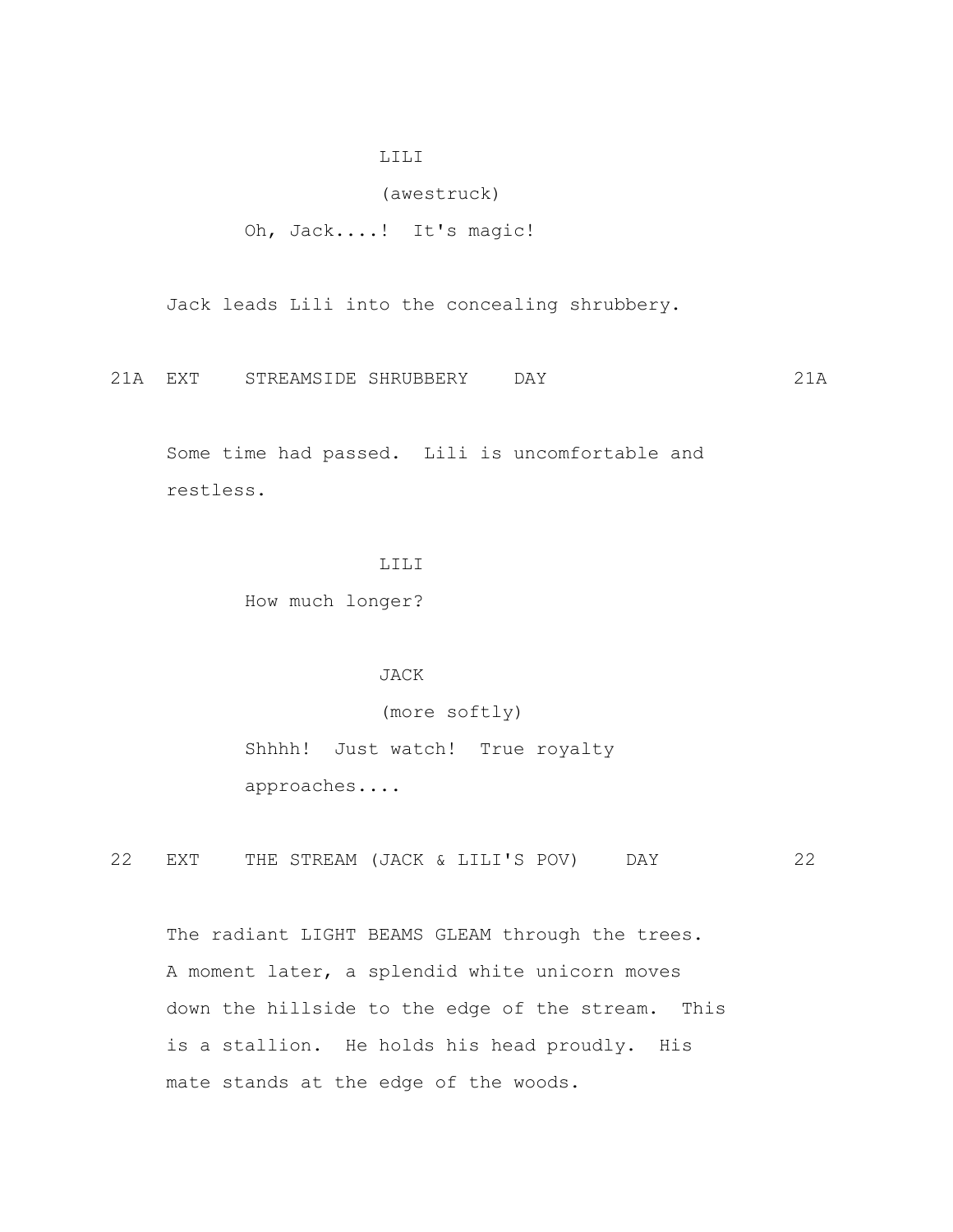## LILI (OS)

Ohh....They're so beautiful....

The unicorn dips his horn into the stream.

# JACK (OS)

The alicorn purifies the water....

The stallion watches his mare approach to drink.

 She is slighter and more delicate, but every inch as magnificent.

Revised 1 May 1984

## JACK (CONT) (OS)

 There's nothing more magical.... As long as they roam the earth, evil cannot harm the pure of heart....

23 EXT LARGE BOULDER OPPOSITE CLEARING DAY 23

The three goblins crouch hiding.

## BLUNDER

(disgusted)

Ugly one-horned mules!

### BLIX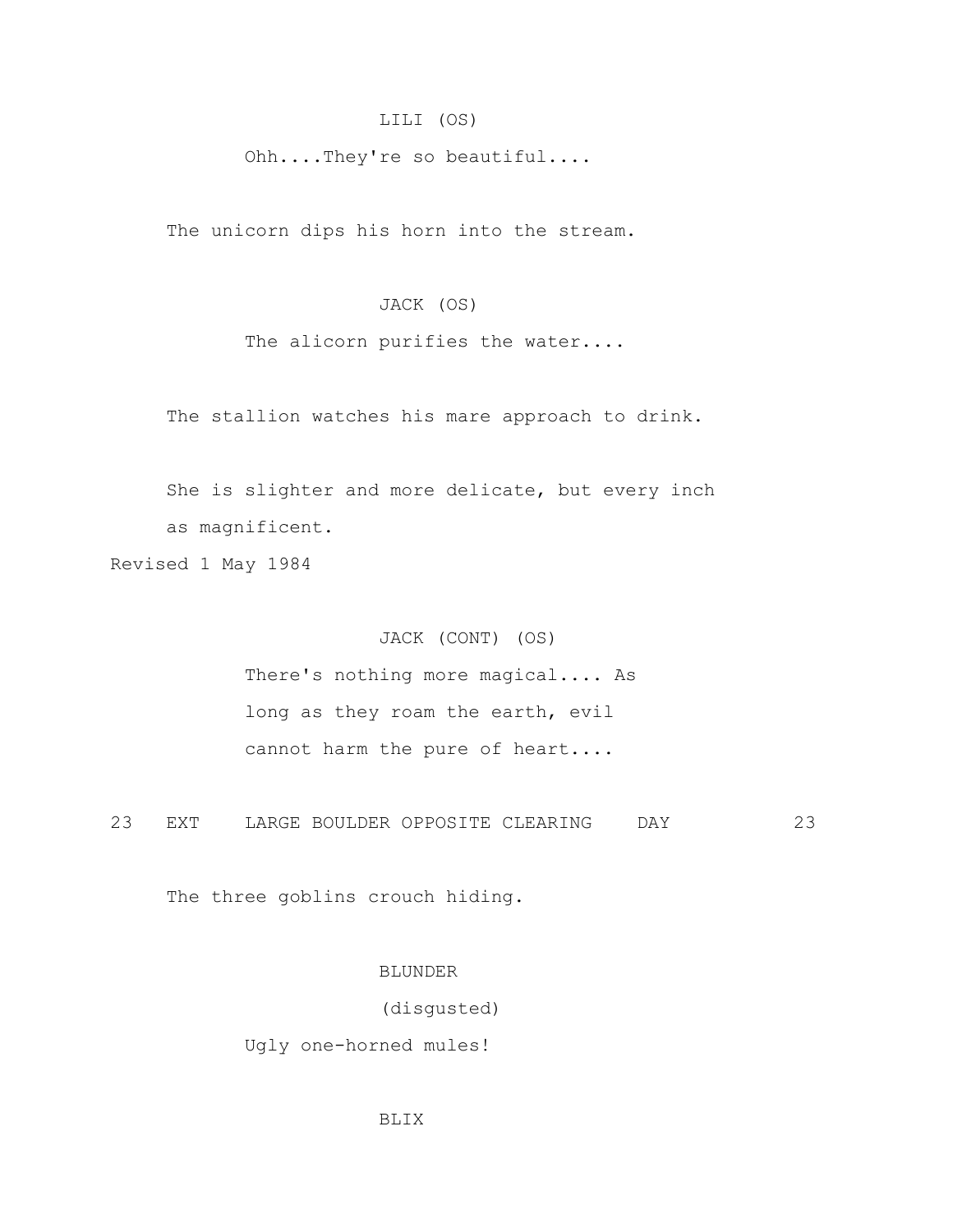```
 Shhh!
```
24 EXT CLEARING DAY 24

The princess is entranced.

# LILI

Can you speak their language?

# JACK

 They express only love and laughter.... Dark thoughts are unknown to them.

# LILI

Oh Jack.... I must touch one.

# JACK

(alarmed)

No!

## LILI

I want to!

JACK

No. Don't!

## LILI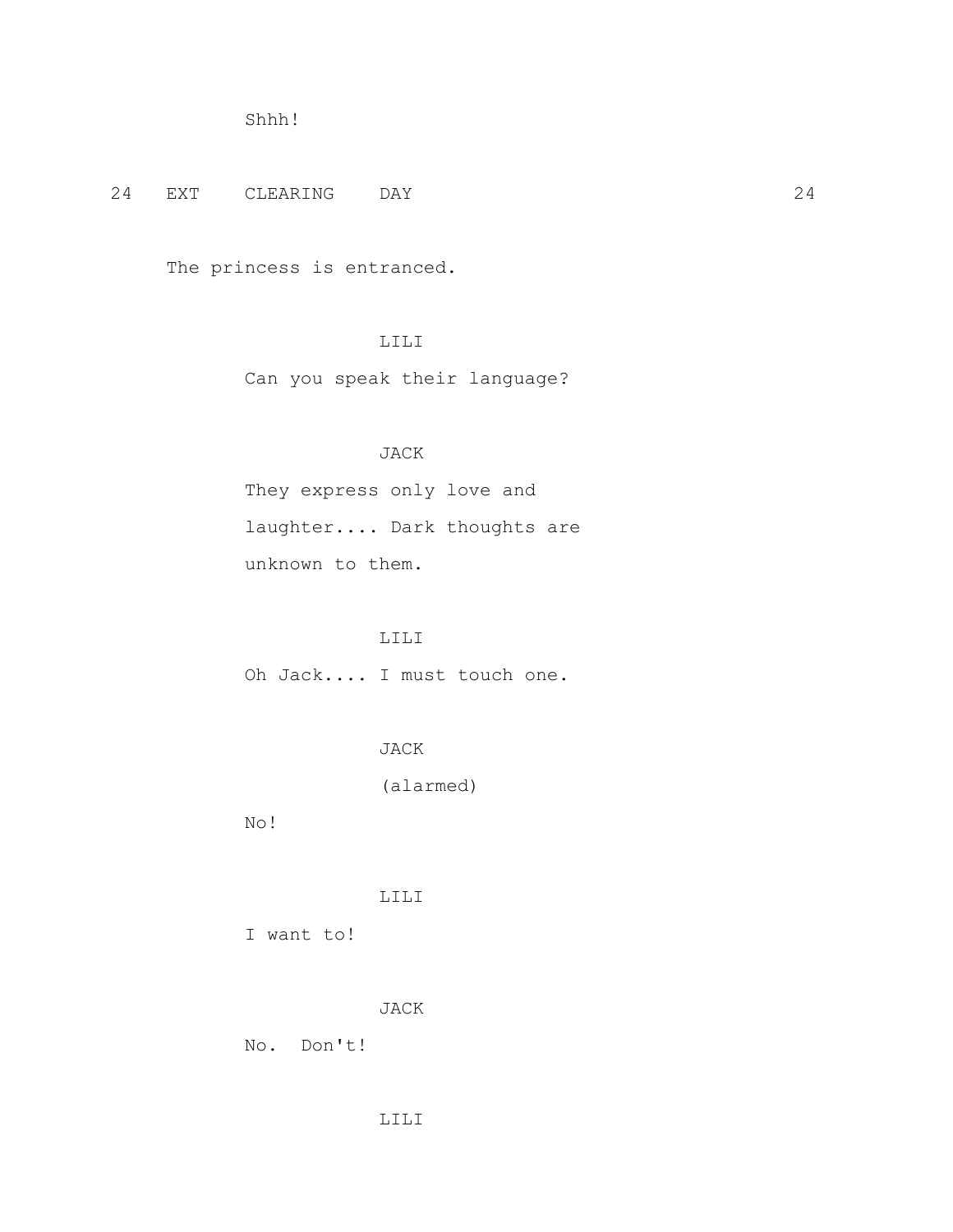I'm going to.... You can't stop me! Revised 23 March 1984

> The princess strides defiantly into the open meadow.

 The unicorns watch the girl from across the stream. They snort and paw the ground.

 Lili stands alone, holding out her arms to the unicorns:

(singing)

# LILI

 Like a child feels watching a rainbow. Like a bird feels the first time it flies I feel magic stirring within me, When I look in my true love's eyes.

 The stallion's nostrils flare. His strong neck arches. Sunlight gleams on his horn as he charges.

 From Lili's POV the stallion is terrifying as he thunders towards her across the stream.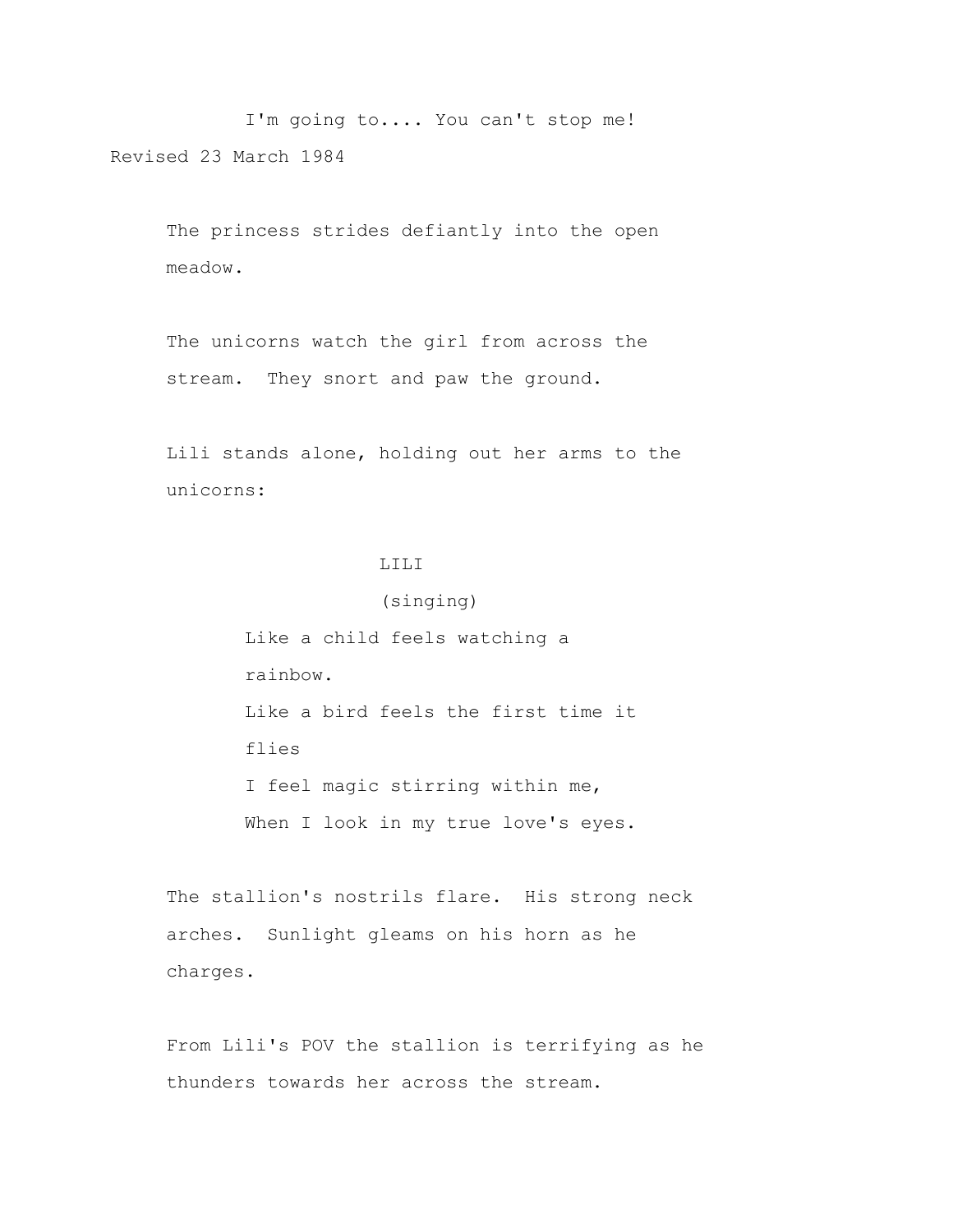The stallion rears and prances, racing around the Princess as if drawn forward on an invisible lead.

 Jack watches from the underbrush, his outrage tinged with more than a touch of jealousy.

25 EXT BOULDER DAY 25

> Blix, Pox and Blunder peer from their hiding place. Evil leers brighten their impish features.

> > POX (whispering) F-f-fish in a barrel....

Blix clamps his hand over Pox's mouth.

26 EXT CLEARING DAY 26

 The lure of the virgin is too strong for the unicorn to resist. Lili makes no move as the trembling stallion stands before her, the rapier tip of his horn pressed against her breast. It is obvious he could kill her in an instant.

 The Princess calmly reaches out and caresses his muzzle.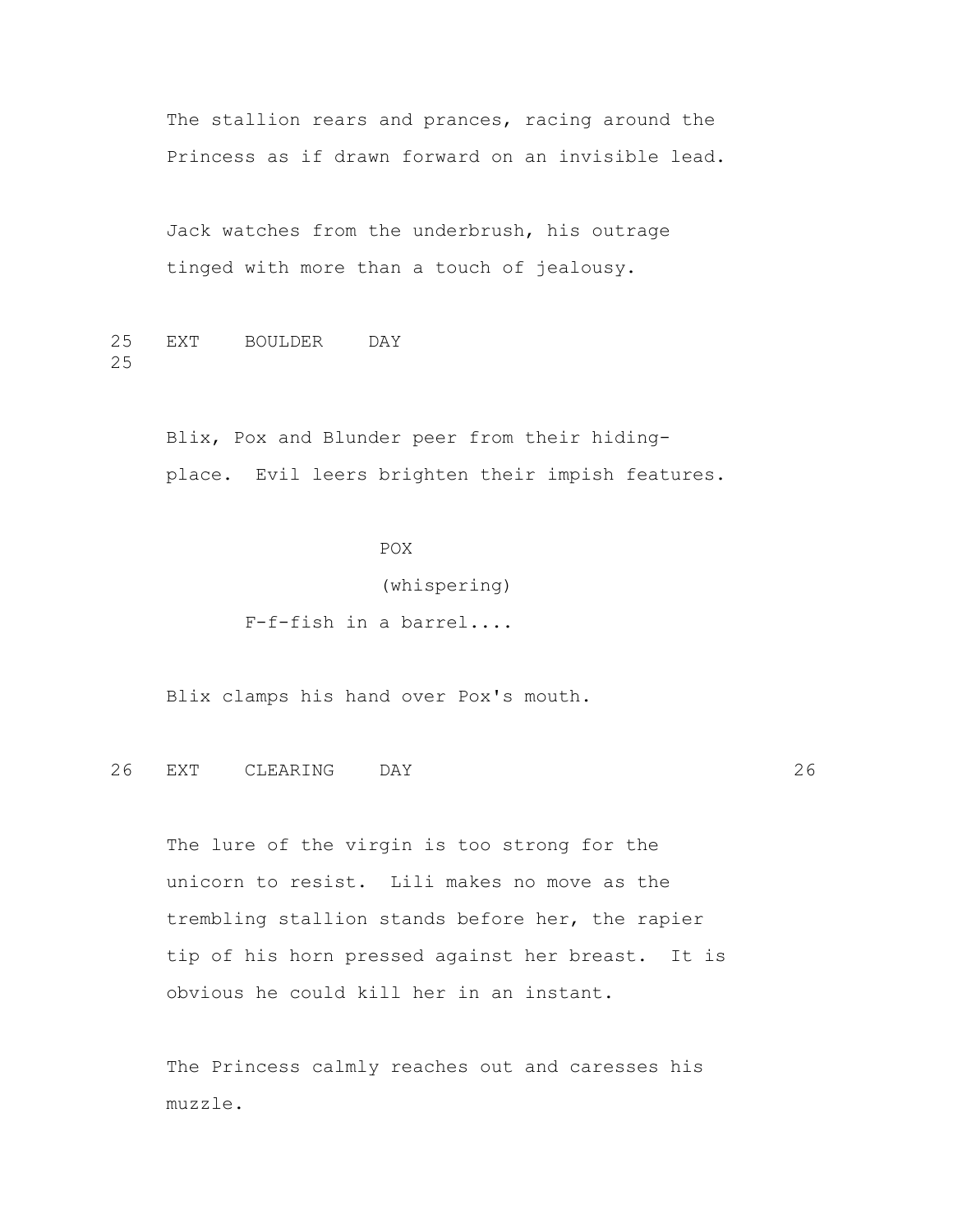## LILI

 (singing) When the darkness falls like a curtain And the rivers and streams turn to ice, I have summer and daylight forever When I look in my true love's eyes.

 Across the stream, the mare paces back and forth, obviously agitated.

Revised 26 March 1984

27 EXT BEHIND THE BOULDER DAY 27

 Blix pulls a long black flute from his quiver. He takes a dried hornet from a black snail-shell with a hinged lid and slips it into his flute, aiming the instrument like a blowgun.

 His cheeks puff. There is a soft PHUT of expelled breath.

28 EXT CENTRE OF CLEARING DAY 28

 The poisoned hornet sails through the air and strikes the stallion on the haunch.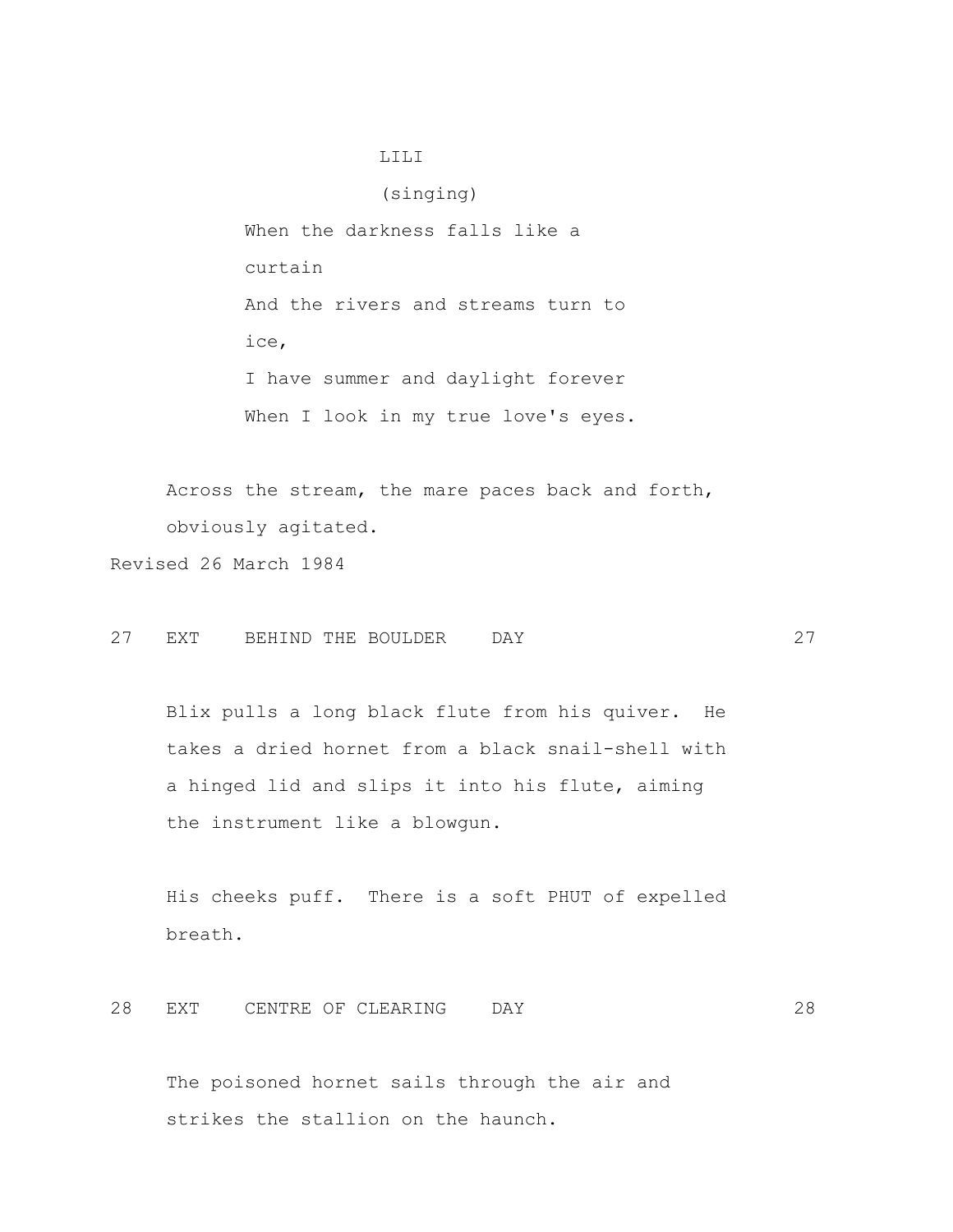Stung, the unicorn bolts across the clearing, disappearing into the undergrowth with the mare hard on his heels.

The Princess stands confused and bewildered.

Distant THUNDER disturbs the tranquillity.

Jack is nowhere in sight. Lili chases after him.

#### LILI

 Jack,....Oh, Jack.... It was so lovely....like a dream....

JACK (VO)

(furious)

What you did is forbidden!

### LILI

 Nothing is forbidden me! Who says so?

28 EXT CENTRE OF CLEARING DAY (CONT) 28

### JACK

(not sure)

 It's known, Lili. They're sacred animals!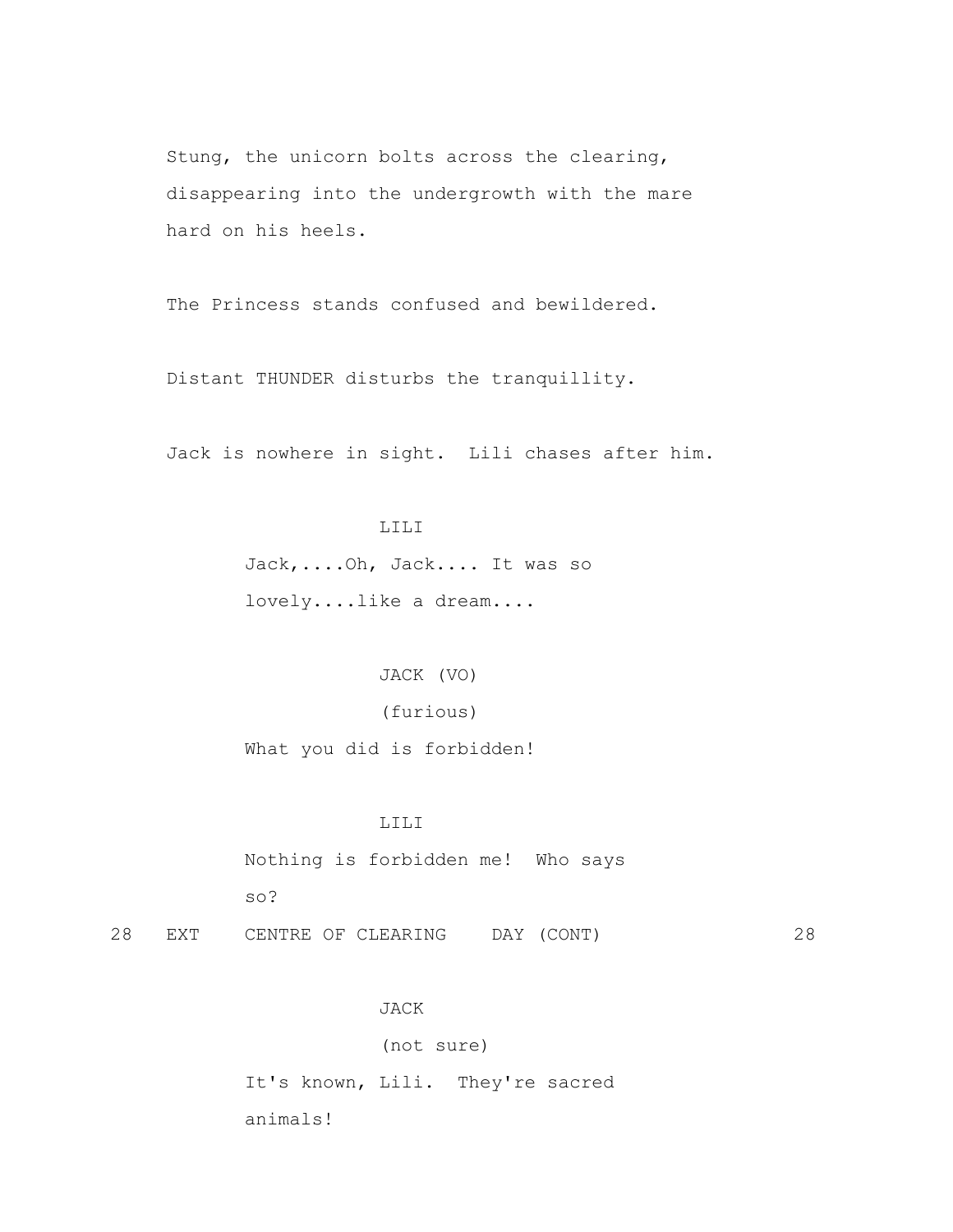#### LILI

I don't care!

## JACK

 You risk your immortal soul talking like that.

### LILI

 And you sound just like my confessor. I only wanted to touch one.... Oh, Jack, where's the harm in that....? Don't be such a scold..... It was magic.... Thank you....

The Princess takes Jack by the hand. Revised 26 March 1984

29 EXT FOREST (UNICORN HUNT) DAY 29

 The unicorns plunge through brambles and fern clumps. Leaping a deadfall log, the stallion stumbles.

He struggles to his feet and continues running.

The three goblins gallop pell-mell in pursuit on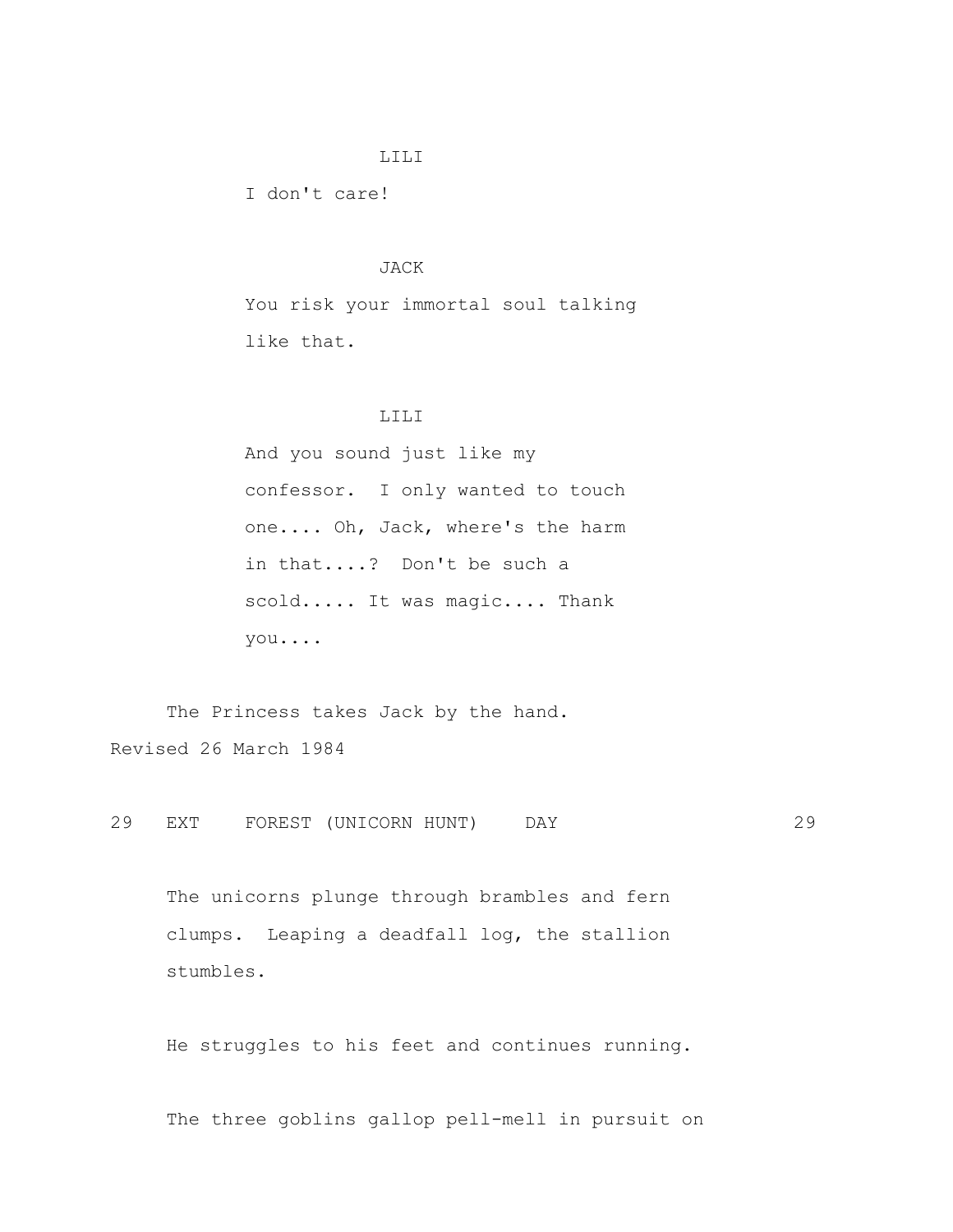their devilish steeds. There is nothing comical about them now.

# LILI (VO)

## (reciting)

 Sweet William did a-hunting go, In the wood where faeries dwell.

30 DELETED

31 EXT FOREST (UNICORN HUNT) DAY 31

The stallion staggers, his gait increasingly unstable as the poison takes effect.

 The mare nuzzles his flank where the envenomed hornet struck. It is a virulent wound, red and swollen.

 The war-like SHOUTING of the goblins grows ever closer.

 The unicorns pause at a fork in the trail. The stallion motions with his head. Sadly, the mare comprehends and flees down the divergent path to safety.

The stallion stands his ground. When the three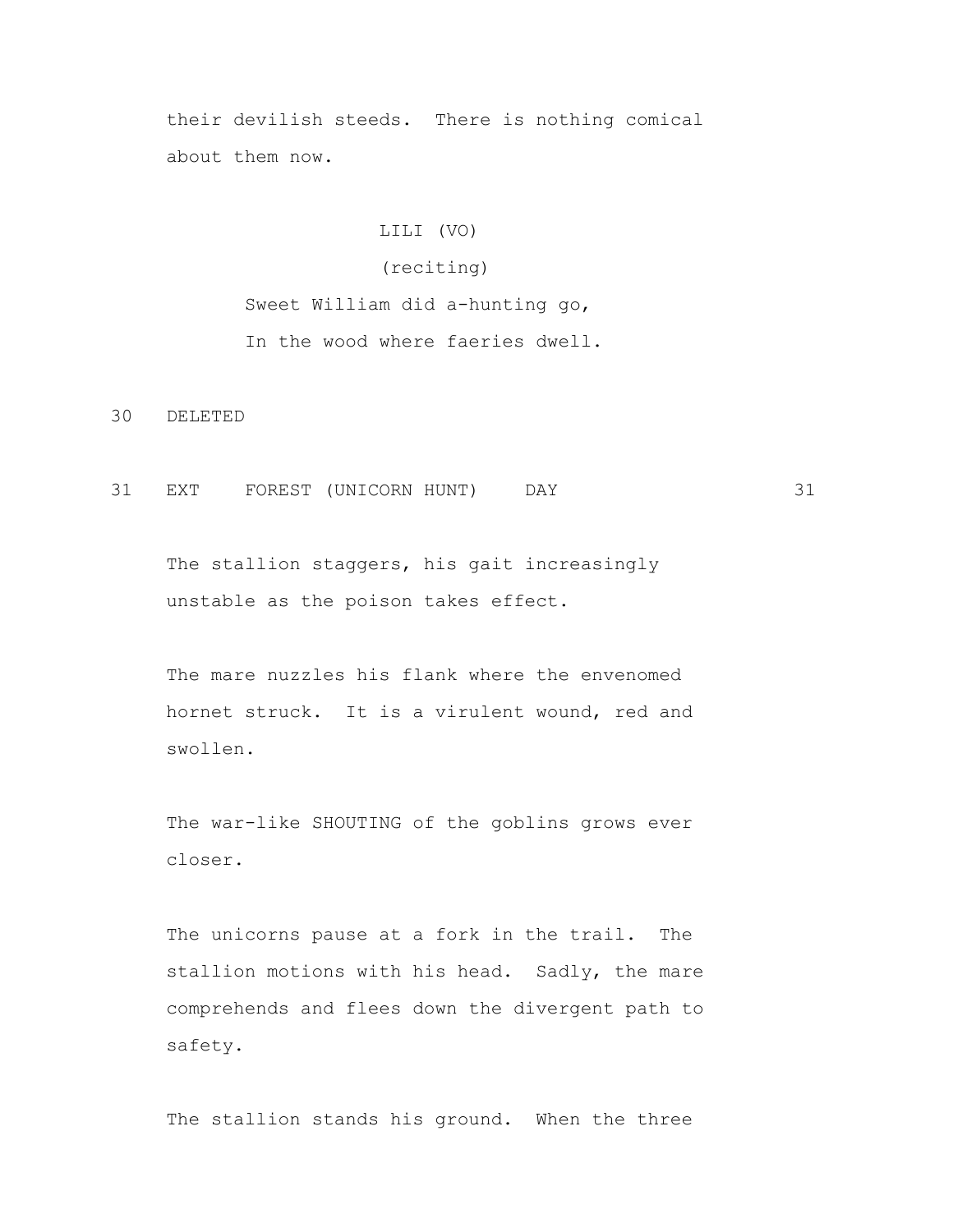goblin hunters gallop towards him, he turns and limps into the woods.

32 EXT RING POND DAY 32

 Jack and Lili sit atop a high promontory jutting over a crystalline pond.

### LILI

## (reciting)

 Came he at last to where bluebells grow, He heard them ring, 'tis true to tell. He lay him down and did not know The flower's sound was his own death knell.

Revised 26 March 1984

Lili kisses Jack sweetly. He doesn't respond.

# LILI

(smiling)

Are you afraid of my kiss?

## JACK

I'm afraid you'll break my heart.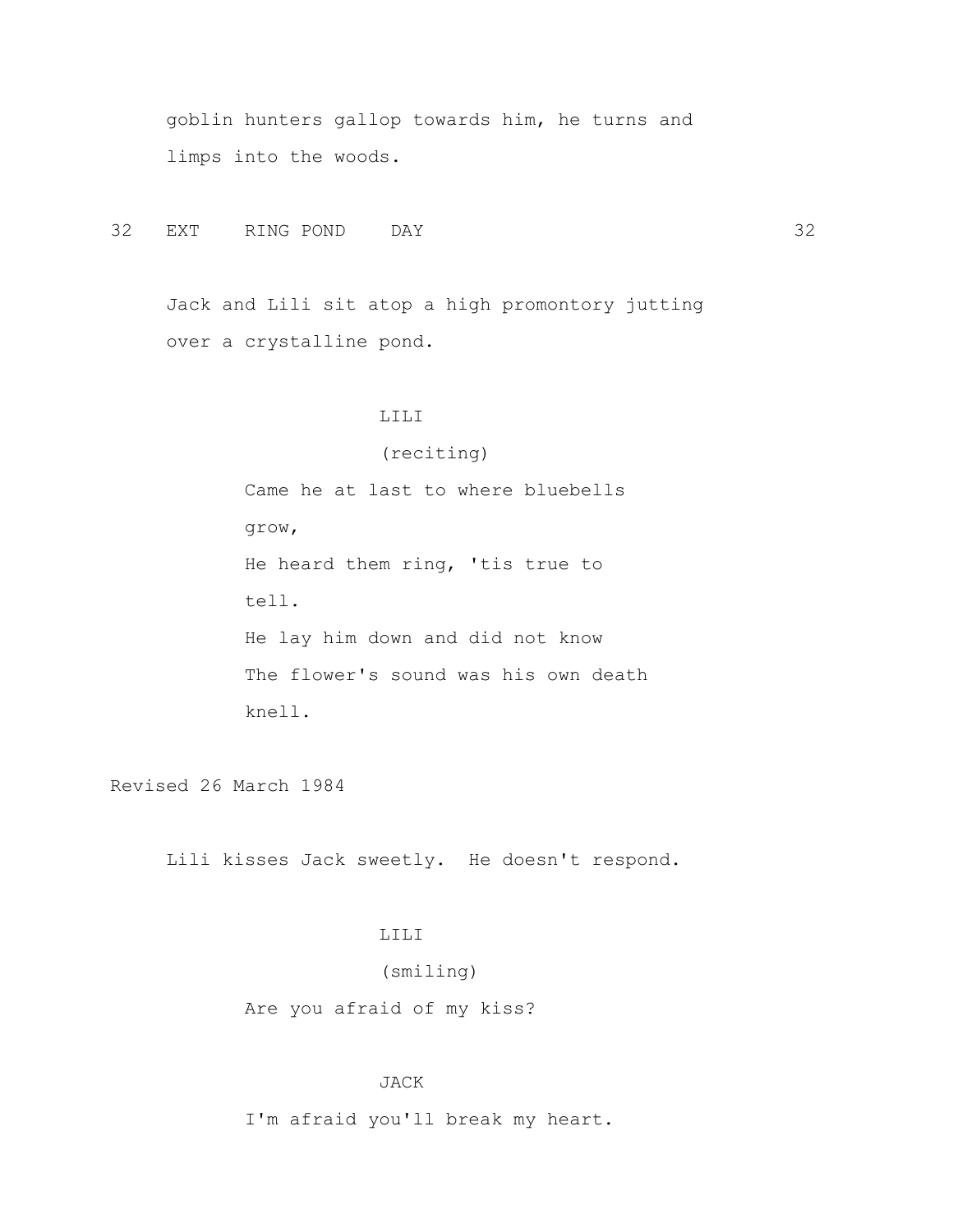### LILI

 Then still your heart.... You are dear to me as life itself.

### JACK

Only because I amuse you....

### LILI

 That's not true....! I do love you, Jack. You must believe me!

# JACK

 You....love me? No good can come from it. I am only a Green Man....no name....nothing to bring you.

 The Princess pulls her golden ring on and off her finger.

# LILI

What does it matter. I don't care about any of that.

## JACK

 But, it does matter....! If not now....some day. What about when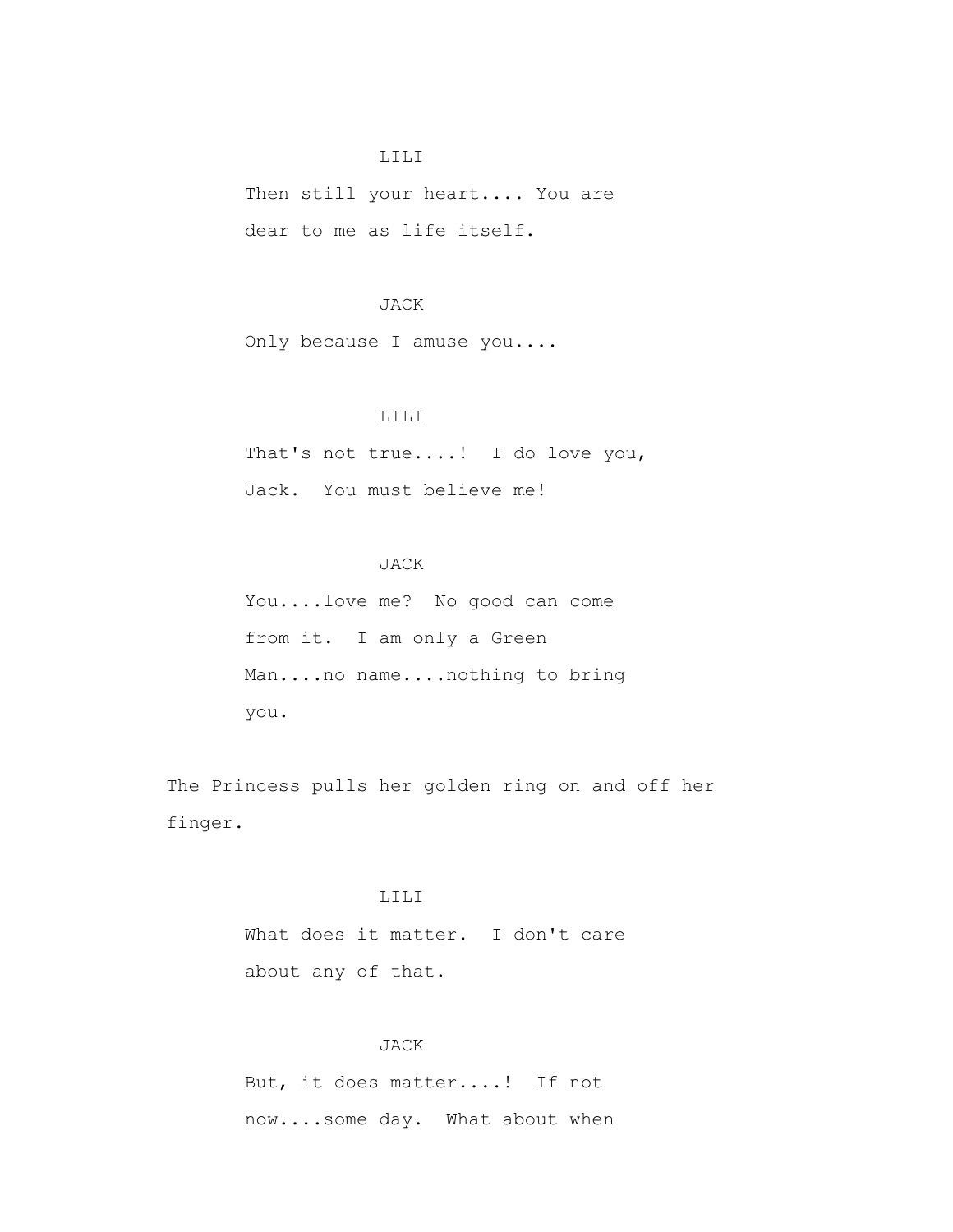the time comes for you to marry?

## LILI

I want to marry you.

## JACK

That's impossible!

## LILI

 Not if it's what you really want, Jack.

Lili shows Jack her ring.

## LILI (CONT)

 Don't you wish this was our wedding ring?

### JACK

What if I say yes....? Will my wish come true?

Revised 26 March 1984

## LILI

 It is my right as a princess to set a challenge for my suitors.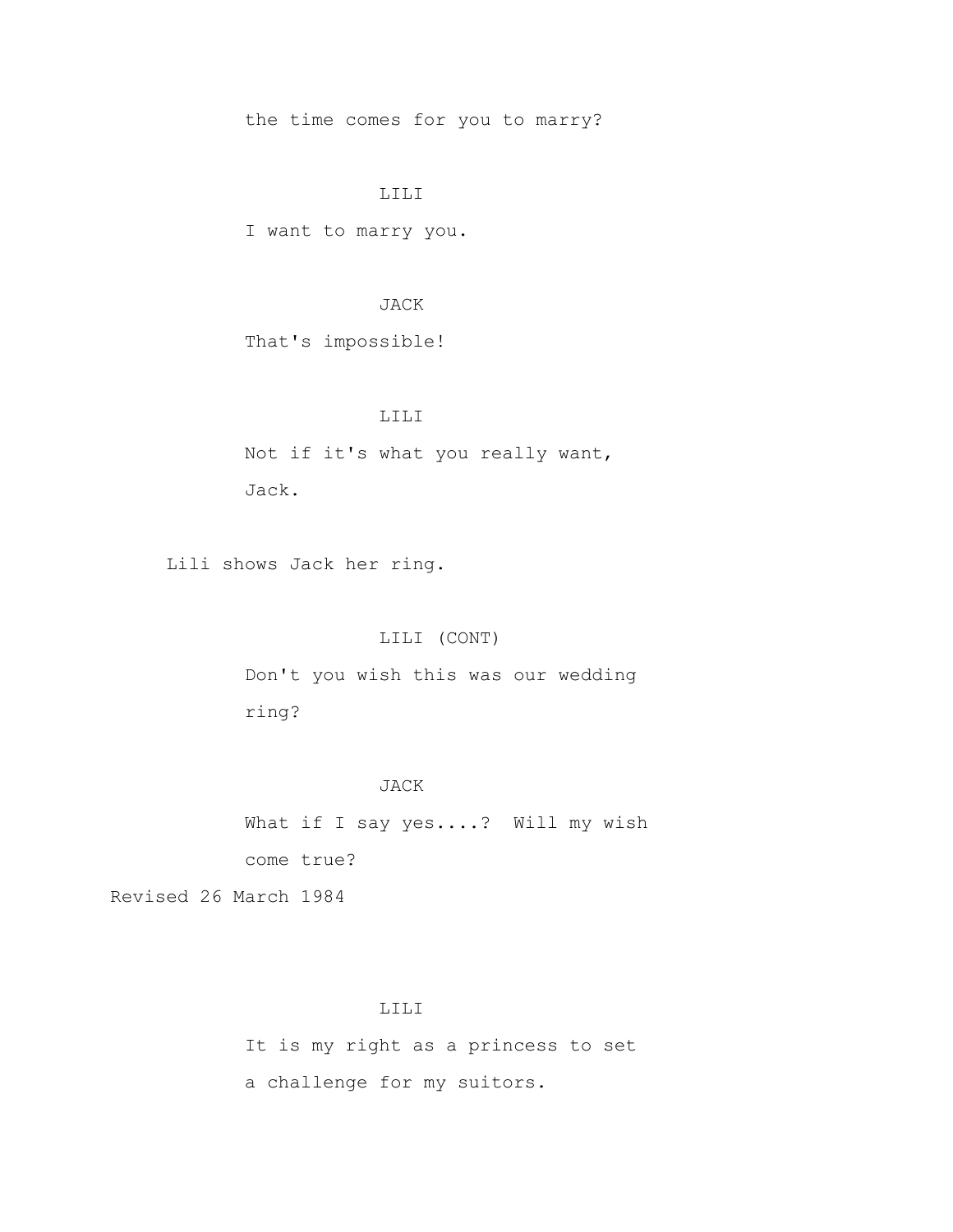Lili throws her ring high over their heads. It glitters through the air, tumbling over and over in the long drop to the pond.

### LILI (CONT)

 I will marry whoever finds this ring.

 The ring splashes into the centre of the pond. Jack strips off his leafy cloak and dives headlong from the cliff.

# 33 EXT UNICORN DEATH ARENA DAY 33

 Sweat-streaked, the unicorn staggers out of the trees onto a sweeping green meadow brilliant with pink blossoms. Froth bubbles on his nostrils. His wide azure eyes betray his panic.

 The goblins ride onto the flower-bright meadow. They jump down from their mounts in a frenzy.

 The stallion stumbles forward, making a last futile effort to attack the goblins. Limbs leaden, head hanging, the noble animal settles against a sapling and slides to the ground.

Thunder RUMBLES overhead. A wild wind whips the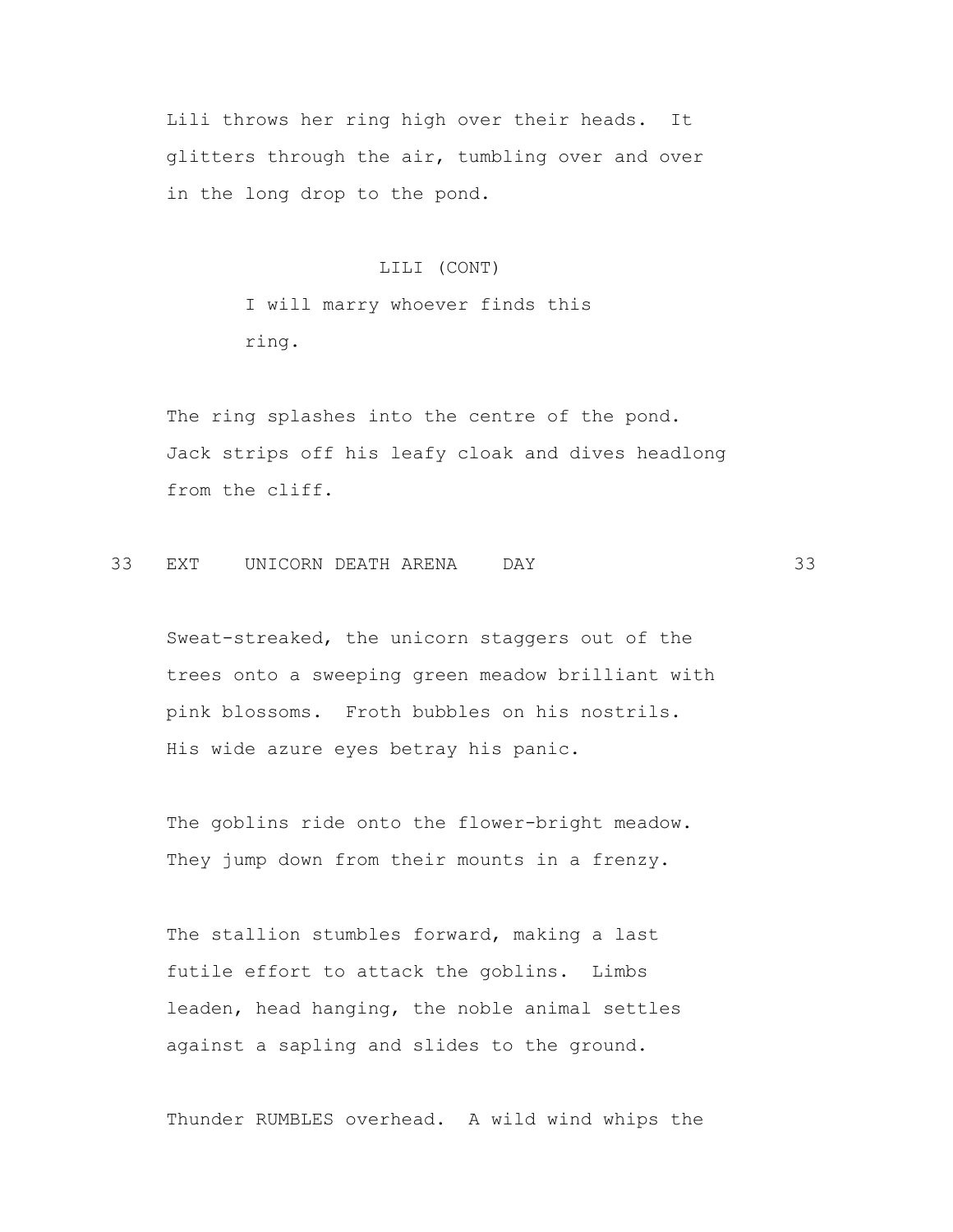pink blossoms into the air.

### 34 EXT UNDERWATER RING POND DAY 34

The golden ring drifts down, tumbling in a lazy spiral.

 Jack's pale form stabs through the crystal water. The distant glint of the sinking ring lures him on.

 The ring settles into the mud on the bottom, concealed by waving weeds.

 Jack searches blindly as clouds of silt billow about him.

 The three goblins advance towards the fallen unicorn through a pink blizzard of wind-blown blossoms.

Revised 26 March 1984

```
35A EXT SKY DAY 35A
```
 The black clouds boil and CRASH, thunderheads mounting one upon another in a dark maelstrom.

36 EXT UNICORN DEATH ARENA DAY 36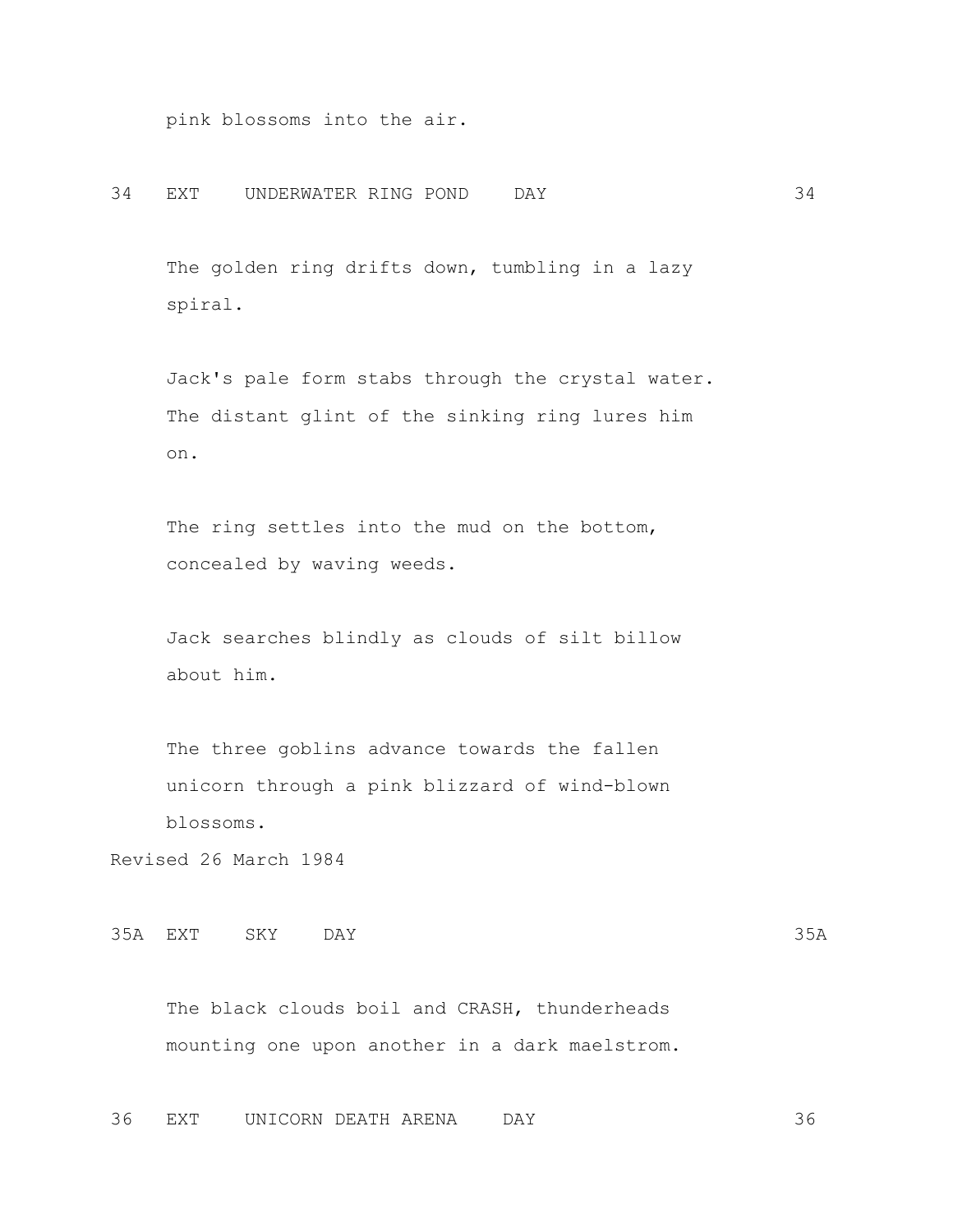The goblins stand around the fallen unicorn. Blunder turns away as Pox seizes the end of the alicorn, lifting it off the ground. Blix swings an evil battle-axe high up over his head.

 Jagged lightning splits the raging darkness as the black blade falls.

Blix waves the severed alicorn in triumph.

 The whirling pink petals turn instantly into white snowflakes.

37 EXT RING POND DAY 37

 Apocalyptic winds SCREAM through the forest. Lightning FLASHES.

The world is plunged into winter darkness.

Lili clings to a tree trunk.

### LILI

(in desperation)

Jack! Help me!

The Princess can't maintain her grip. The icy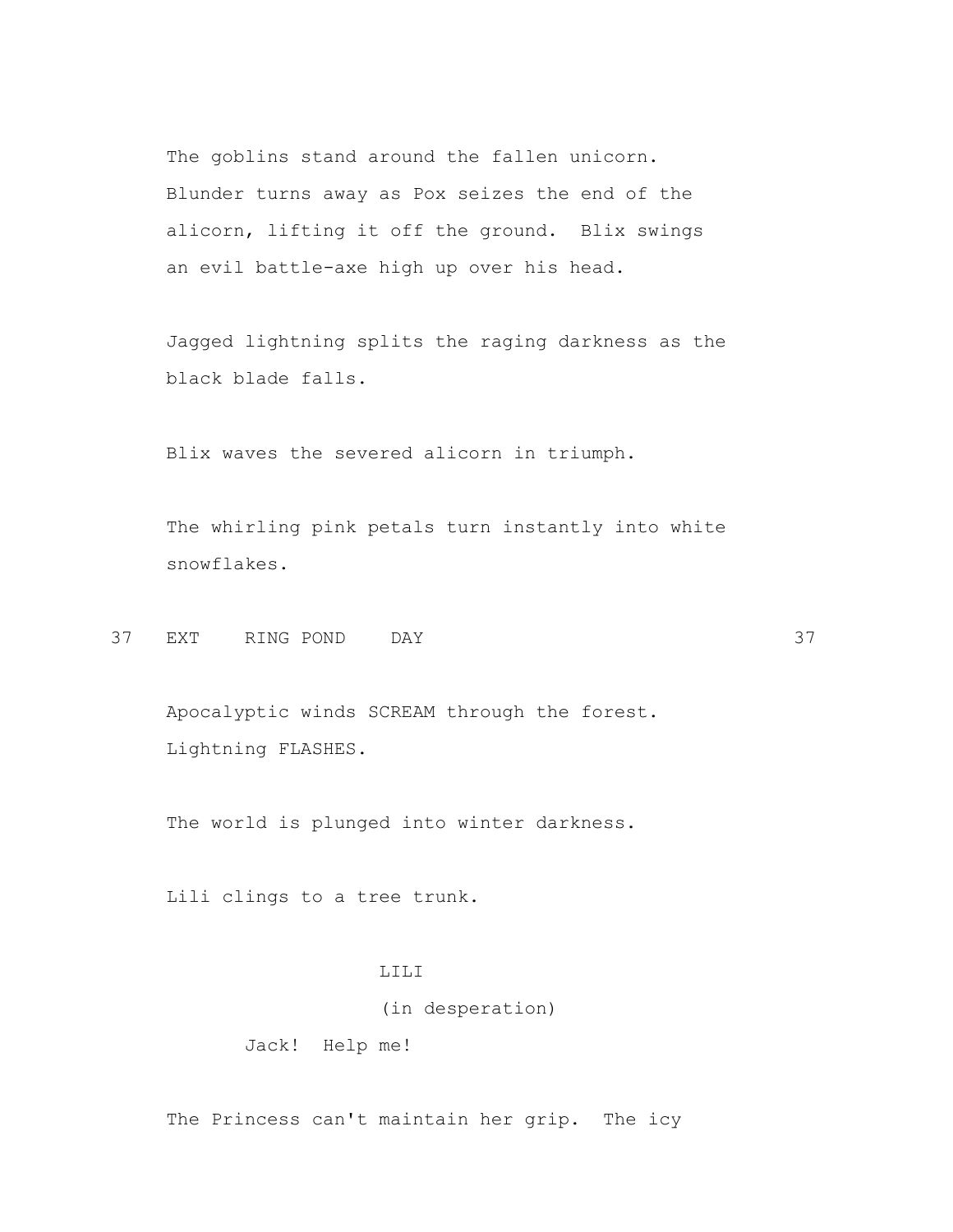blast knocks her to the ground and she crawls to the cliff edge.

## LILI (CONT)

## (screaming)

Jack!

 To her horror, Lili sees a skin of ice form over the surface of the pond.

### LILI (CONT)

## (sobbing)

Oh, dear God.... Jack....no....

 Fighting the raging wind, Lili stumbles to the pond and pounds on the ice in frustration. It is no use.

#### LILI (CONT)

....got to get help!

 Frantically, Lili runs off into the storm-whipped woods.

38 EXT UNDERWATER RING POND 38

 Jack turns and looks up at the dark surface. He strokes upwards, only to bump his head into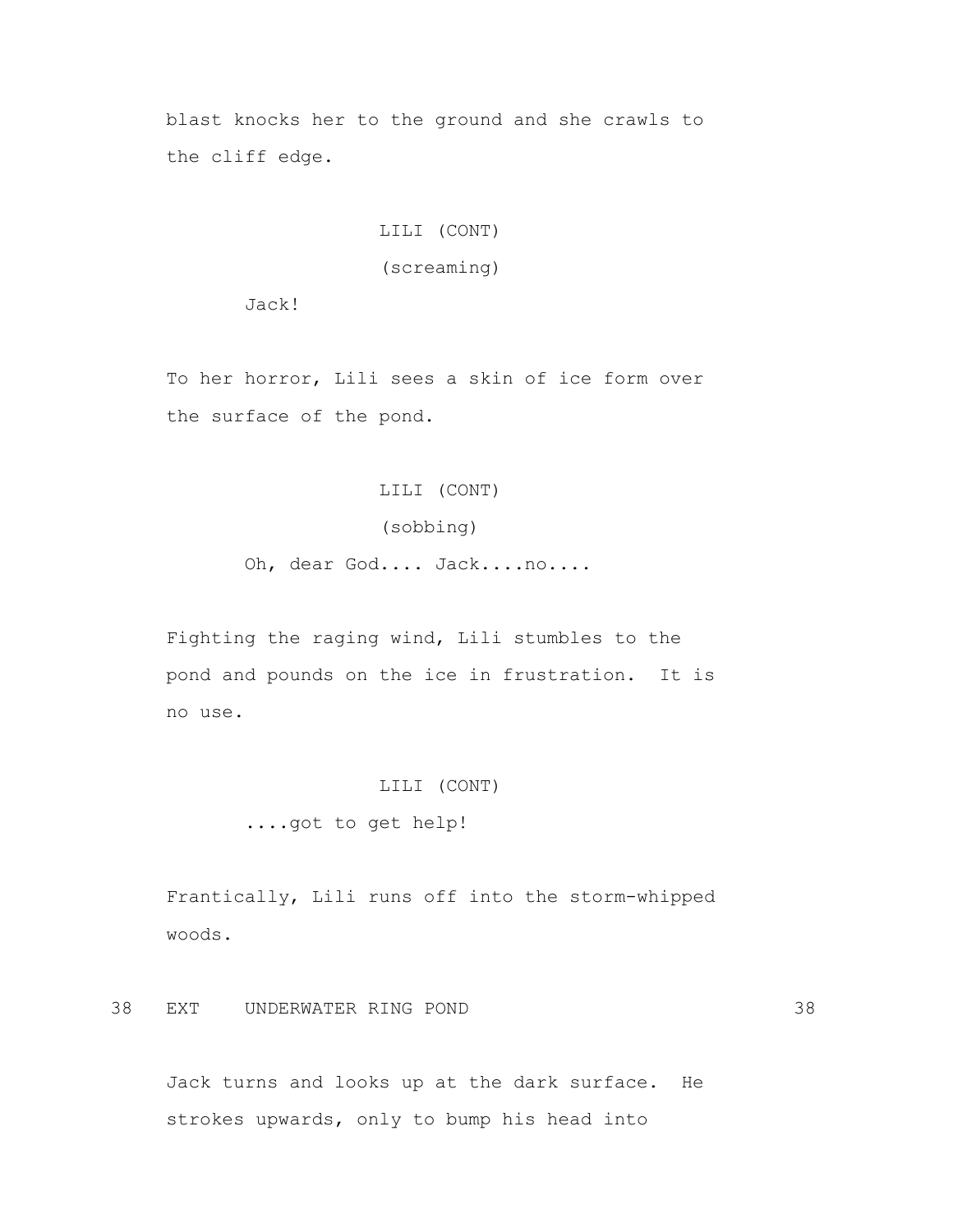something solid at the top. The pond is covered by a sheet of ice! Revised 25 March 1984

39 EXT RING POND DAY 39

Jack's contorted face is seen through the ice.

 He breaks the frozen surface with his fist and his gasping head thrusts into the air.

JACK

(shouting)

Lili....!

His words are lost on the wind.

40 EXT COTTAGE MEADOW DAY 40

 Winter shrouds the tiny homestead. Immobile goats, chickens and ducks stand silent as snow statues in the farmyard.

 Lili runs from the frozen forest and stumbles up the cottage steps.

41 INT COTTAGE (FROZEN) DAY 41

The Princess barges in, wild-eyed and distraught.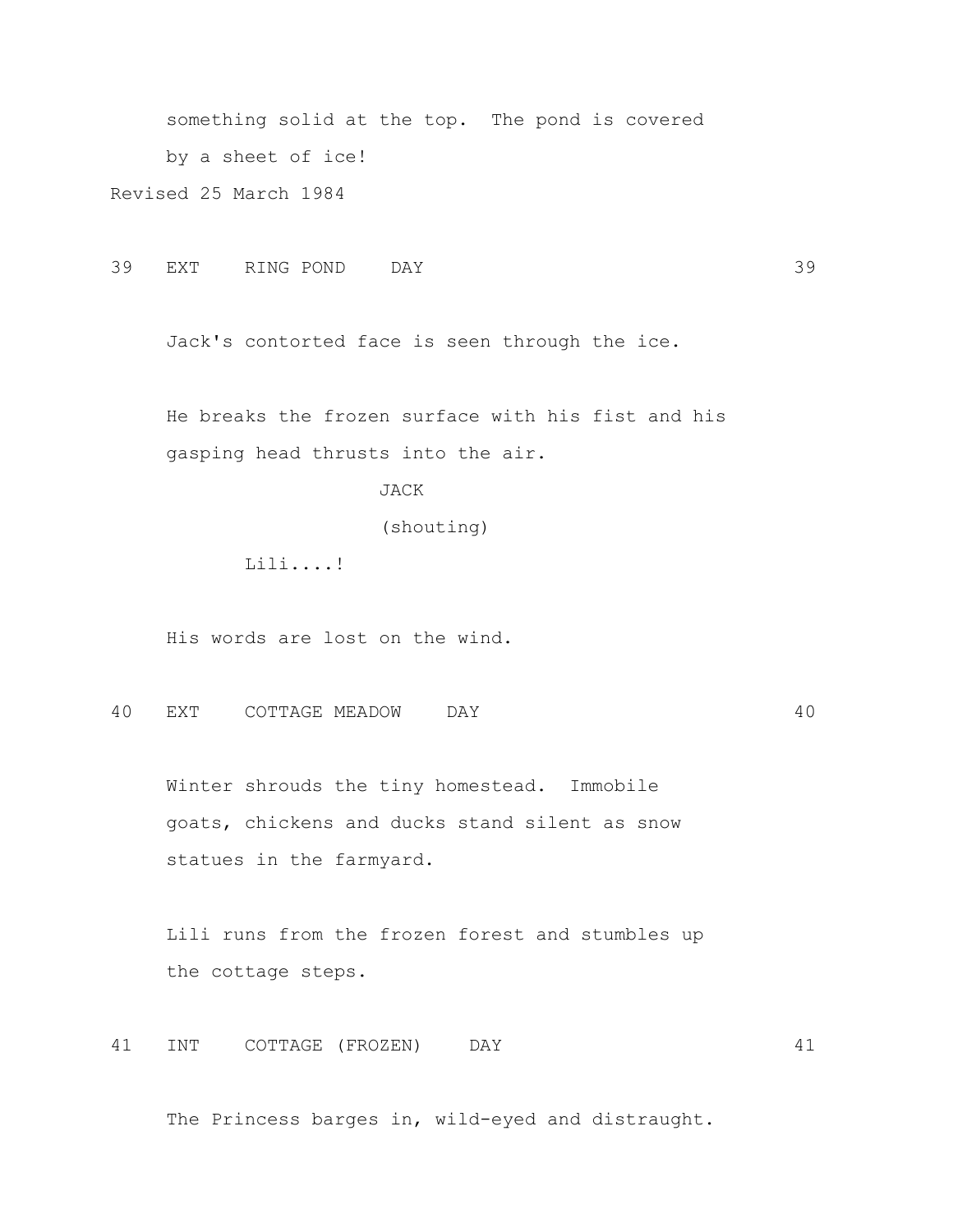Frost rimes the walls and furnishings. Everything glistens like sugar candy. The Woodcarver and his wife are frozen solid.

## LILI

Nell....! Arthur....!

Lili touches the wife's gelid cheek.

### LILI (CONT)

Nell....? Oh, nooooo!

Lili is shocked to discover the wife is frozen.

 The Princess throws herself sobbing across the bed.

SOUNDS of SNORTING and SHOUTING come from outside.

 Lili scratches the frost off the window pane is the sleeping alcove.

# 42 LILI'S POV : THROUGH WINDOW 42

 The noisy goblins ride up through the storm on their devil mounts. Blix has the alicorn tucked under his arm. They dismount and head for the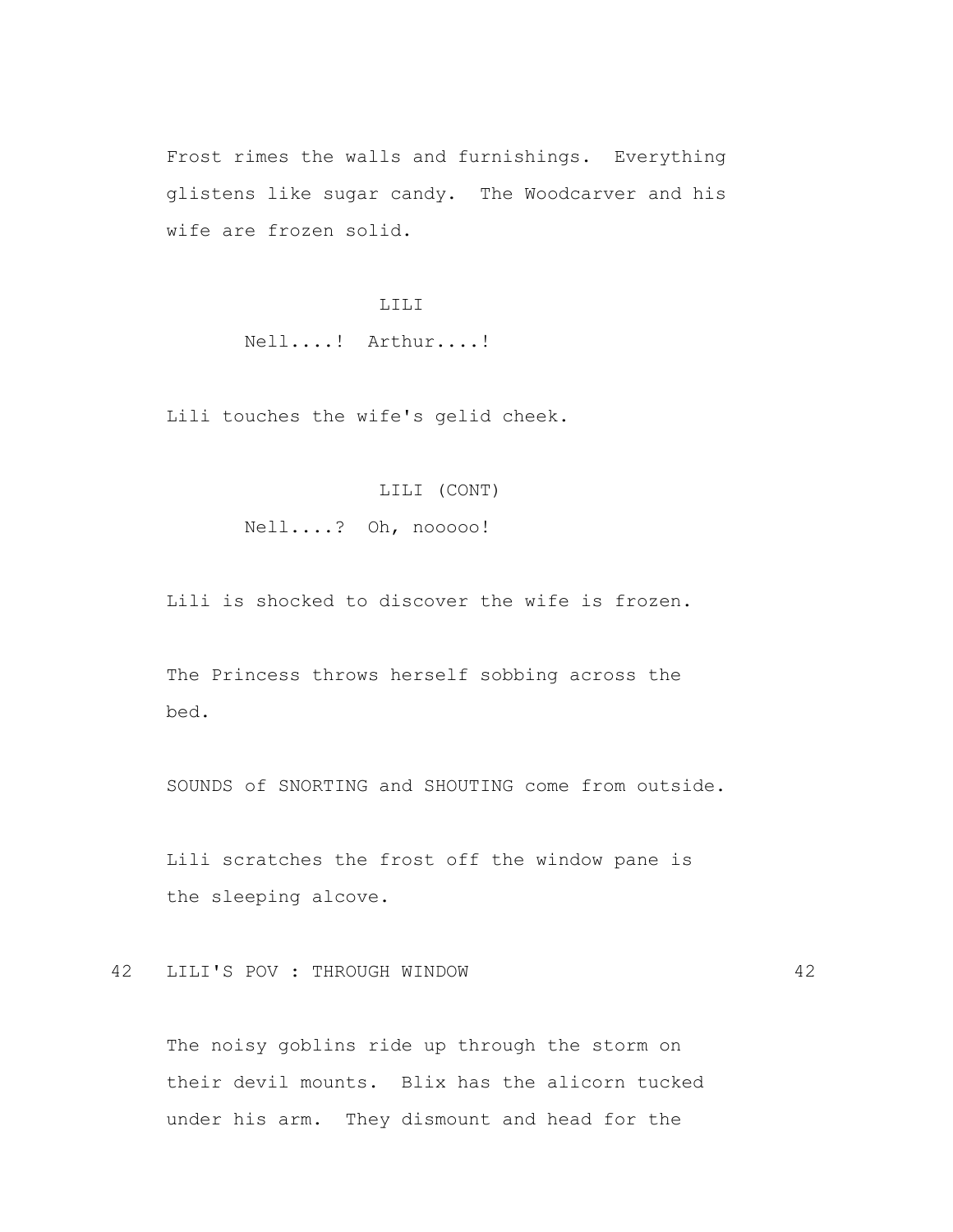```
 cottage.
```
#### 43 INT COTTAGE DAY 43

 Terrified, Lili runs wildly across the cottage and climbs the ladder to the loft. Revised 25 March 1984

43A INT COTTAGE LOFT DAY 43A

 Barrels and chests are stored here. Lili hides in a corner. She wraps herself in an old quilt snatched from an open trunk.

 Snow blows in through a hold in the roof, covering the floor timbers. Three-inch gaps between the planks permit a view into the cottage interior.

43B LILI'S POV : BETWEEN PLANKS 43B

 The front door slams open and the goblins stumble laughing inside.

### BLIX

 Mortal world turned to ice, Here be goblins' paradise!

43C INT COTTAGE DAY 43C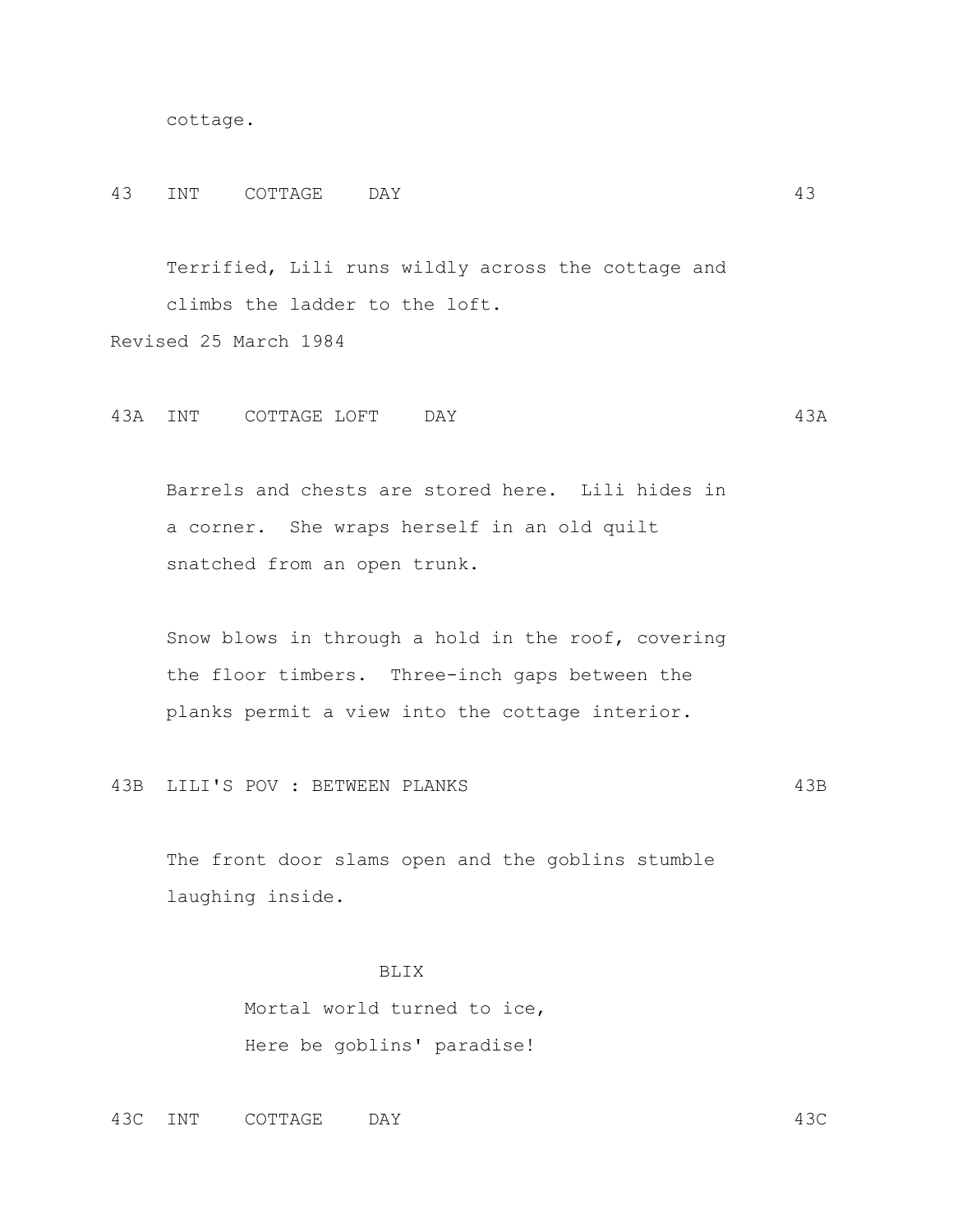Blunder sinks his hand-axe into the kitchen table as he saunters past the frozen tarts.

#### BLUNDER

Lots to eat! Plenty much to take!

 Pox runs forward to the cradle and seizes the frozen baby, baring his tusks for the feast.

# POX

 I s-s-simply adore m-m-milk fed meat!

### BLUNDER

What're you....? Some kinda animal?

Horrified, Lili GASPS (OS) in the loft.

 The goblins cock their ears to listen. Pox SNARLS and drops the baby back into the cradle.

 Blix accidentally points the alicorn at the frozen stewpot on the hearth. It begins to steam and bubble, magically boiling without a fire underneath.

Blunder starts up the ladder to the loft, but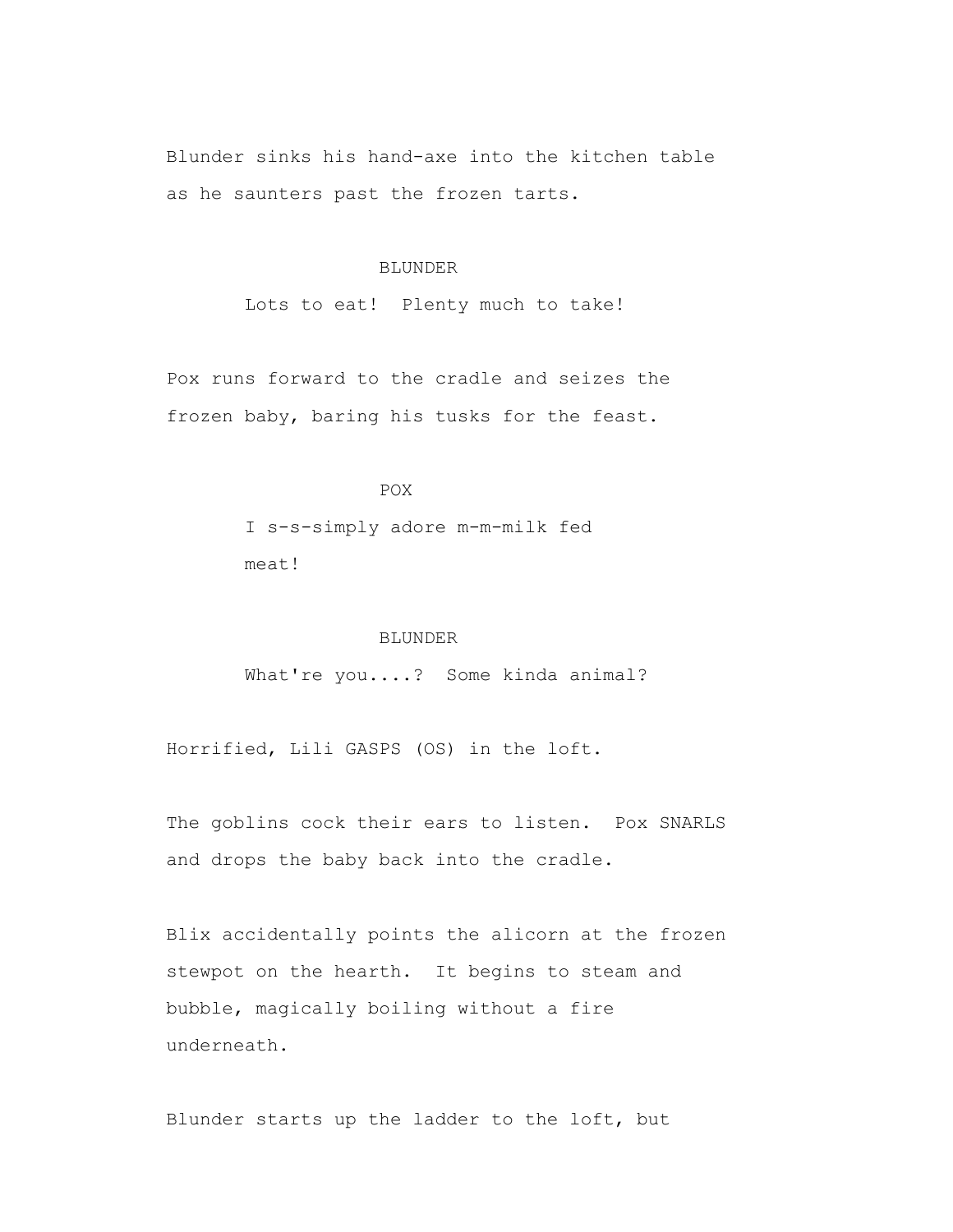changes his mind halfway, more interested in what Blix is doing.

## BLIX

Why eat cold? It's better hot!

 POX Am-m-mazing! How did you d-d-do that, old ch-ch-chap?

Revised 25 March 1984

 Blix is equally surprised by the alicorn's power but acts as if he was in control the entire time.

# BLIX (CONT)

Easy.... Nothing to it....

 Blix isn't so sure and points the alicorn experimentally at a basket full of eggs.

The eggs immediately begin leaping up and down.

## BLIX (CONT)

Goblin omelette....

Blunder and Pox SHRIEK with impish joy.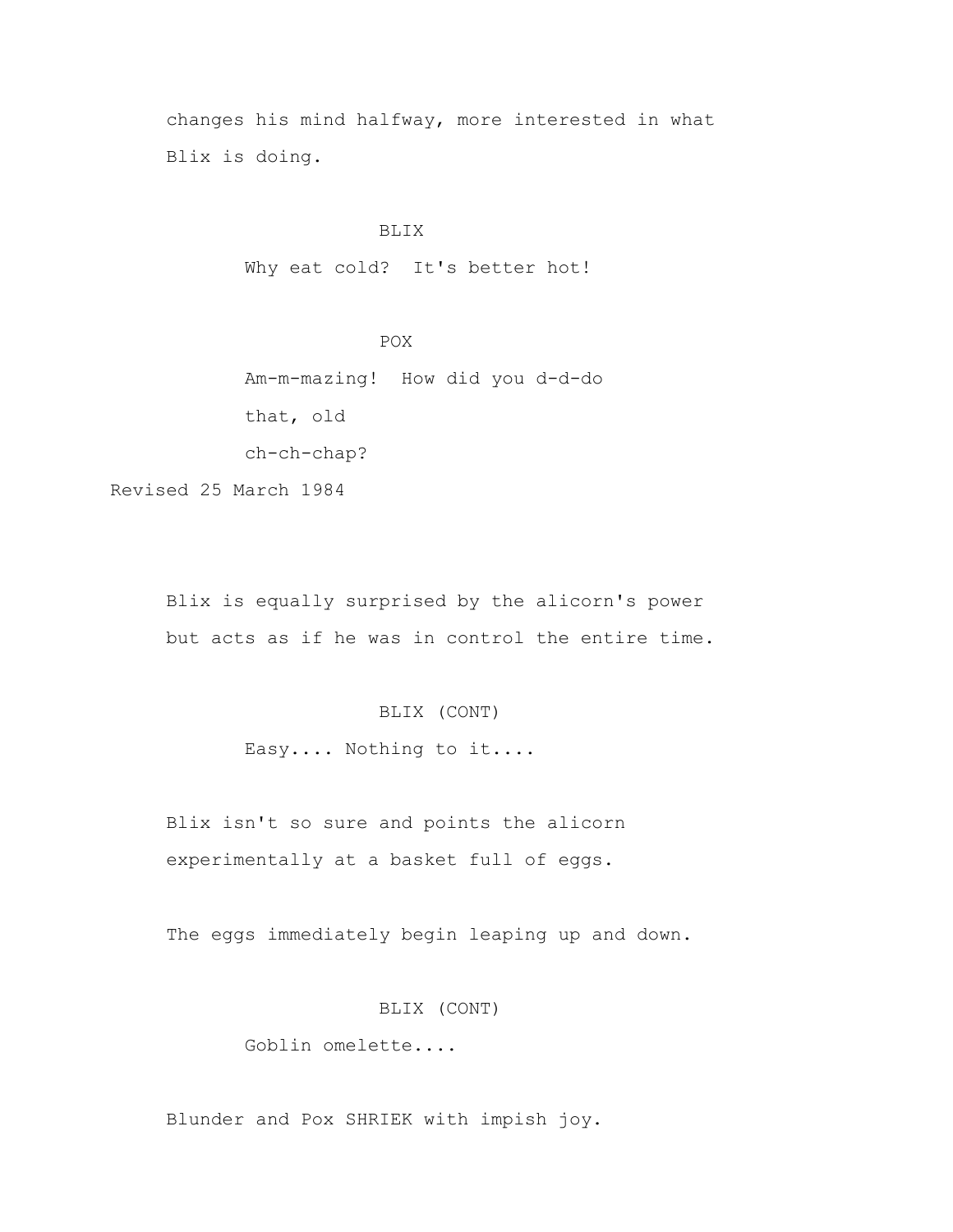### Nice....v-v-very n-n-nice!

 Blix aims the alicorn at the plates and crockery on the mantle and they all shatter.

## BLIX

One....two....three....! Instant debris....!

## **POX**

 f-f-four....five....six.... Hooray f-f-for Blix!

 Blix marches up the steps to the workshop and points the alicorn at a number of unfinished marionettes.

### BLIX

Dance....!

 The wooden puppets begin magically jiggling and leaping where they hang.

Pox claps his hands in rapture.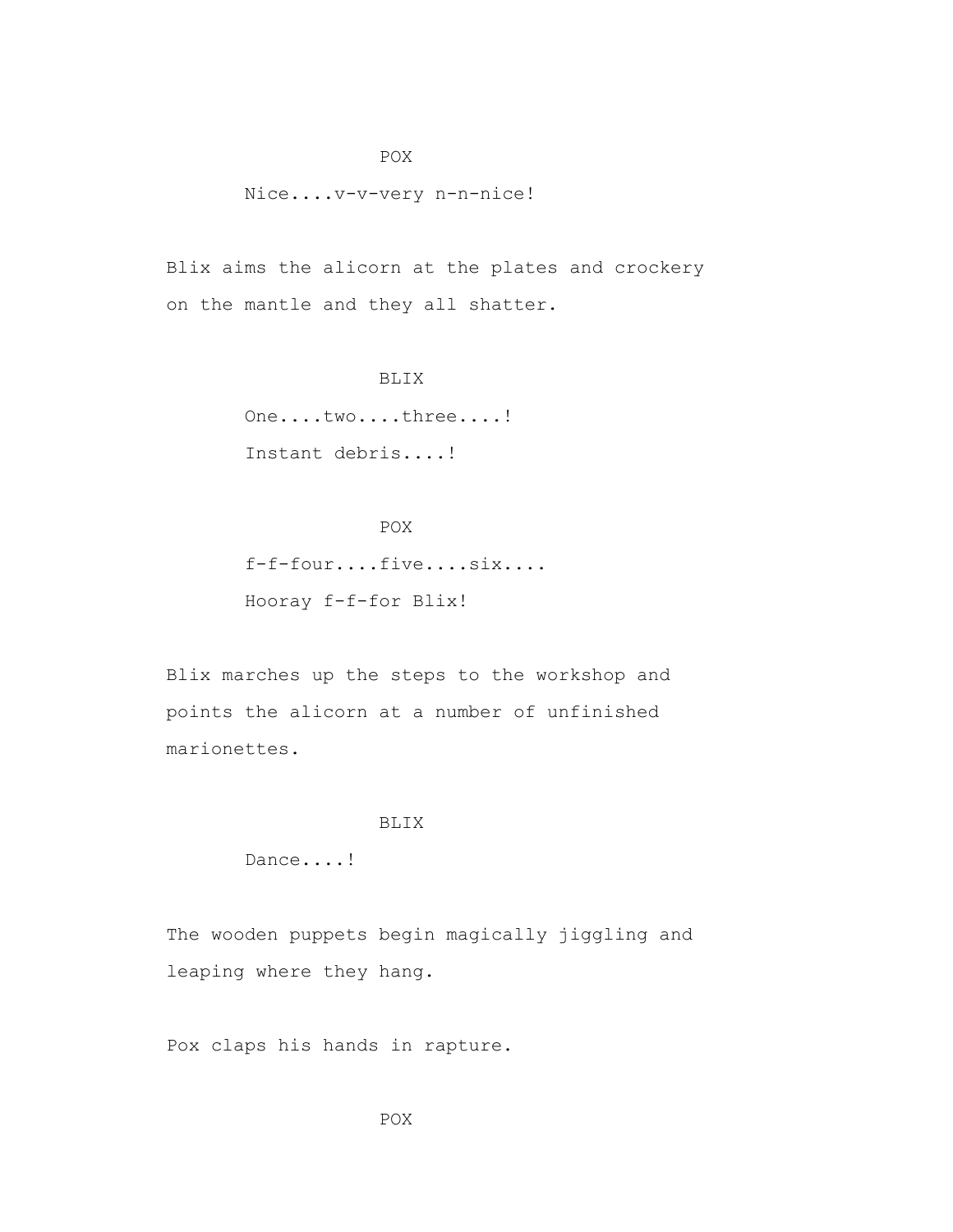## Ad-d-dorable....! I l-l-like it!

43C INT COTTAGE DAY (CONT) 43C

### BLIX

#### (excited)

## I like it, too!

Revised 25 March 1984

43D INT LOFT (FROZEN) DAY 43D

 Lili watches the havoc through the gaps in the floor.

 Blix points the alicorn straight up. Snow flies wildly around the crouching Princess.

 It is all the Princess can do to keep from screaming.

43E INT COTTAGE (FROZEN) DAY 43E

 As a grand finale, Blix points the alicorn at Nell's frozen figure, blowing her skirts above her waist.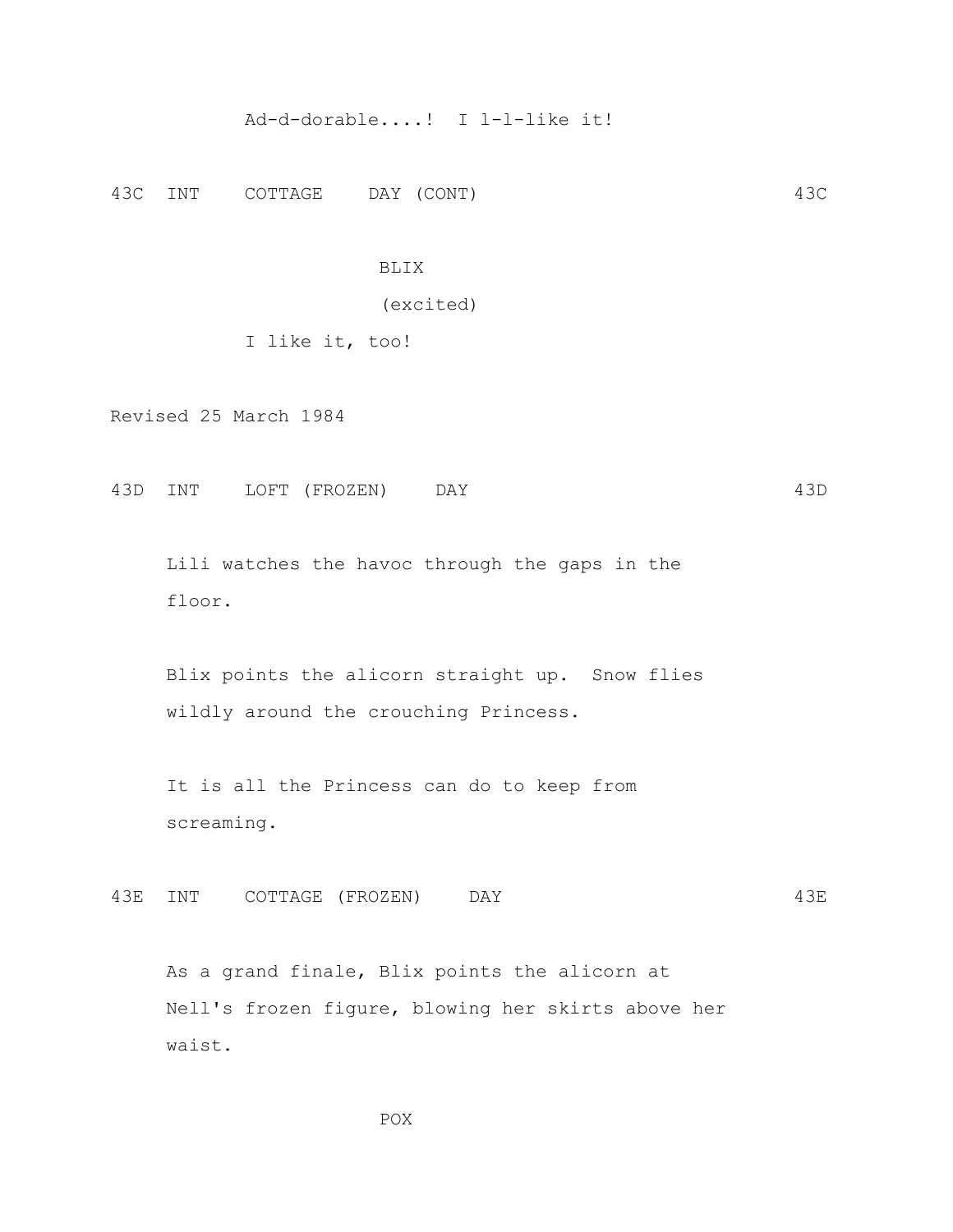# (languidly)

 M-m-most amusing, Blix....most terribly amusing.

### BLUNDER

 Lucky day. Kill ugly one-horn dead as a cowplop on a birthday cake!

## BLIX

 Prattle, prattle like a priest! (pointing to himself) It was me who shoot the beast!

## POX

 W-w-wouldn't have had a shot without the p-p-princess for bait.... B-b beauty brought the b-b-beast to bay.

### BLUNDER

 She's so sweet....eat her brains like jam!

43F INT LOFT (FROZEN) DAY 43F

 Lili slumps against the wall, aghast at what she's just overheard.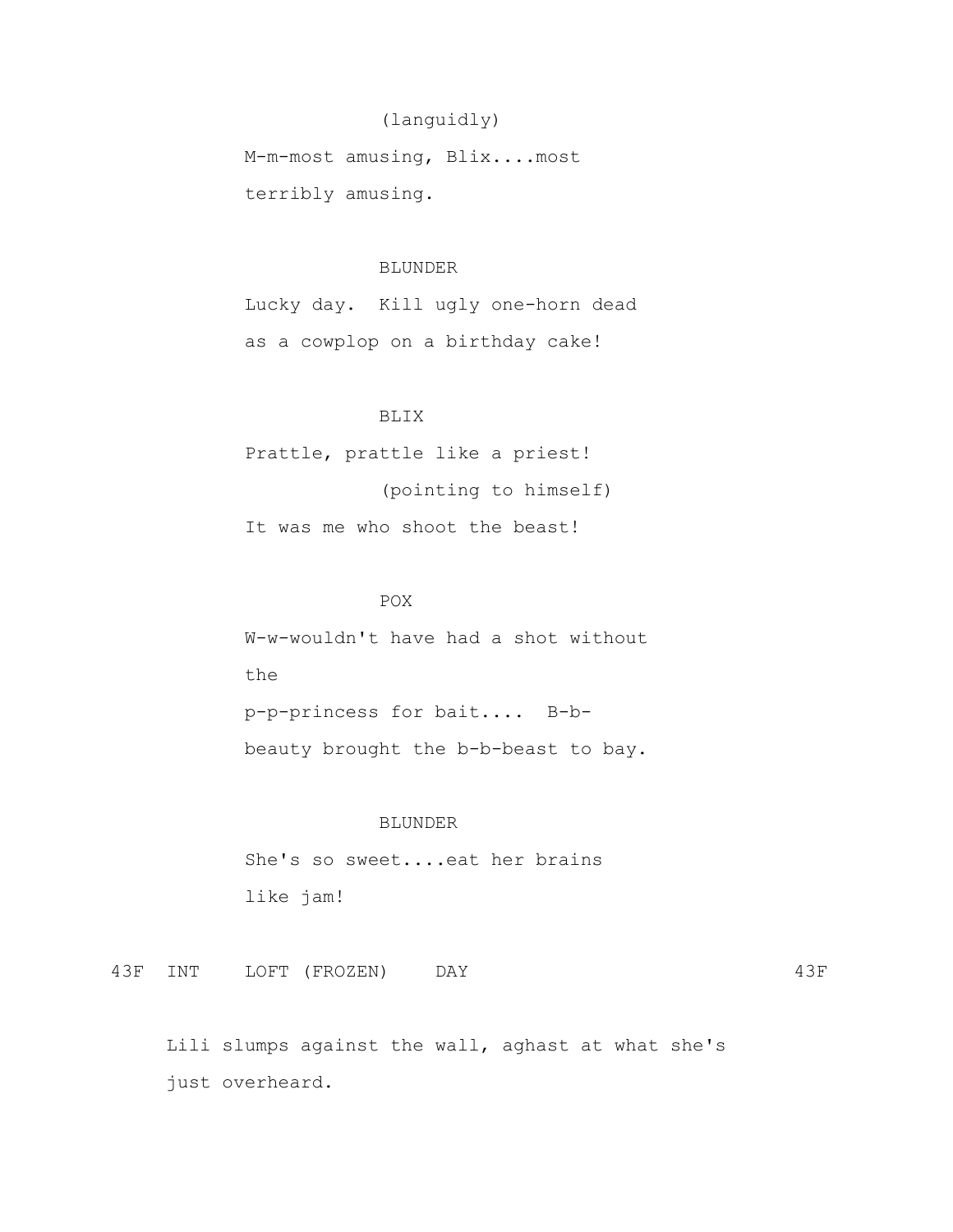Revised 25 March 1984

43G INT COTTAGE DAY 43G

Blunder and Pox fill a sack with frozen tarts.

# POX

# I'd like to suck her b-b-bones!

 Blix points the alicorn at the cottage door. It flies open with a CRASH.

# BLIX

 Better hurry! The Lord of Darkness awaits us....

 Blix marches out of the door. The other two goblins follow, dragging their sack of tarts.

 Blunder and Pox leave, slamming the door behind them.

 After a long pause, Lili creeps sobbing down the ladder from the loft.

> LILI Oh, God.... God....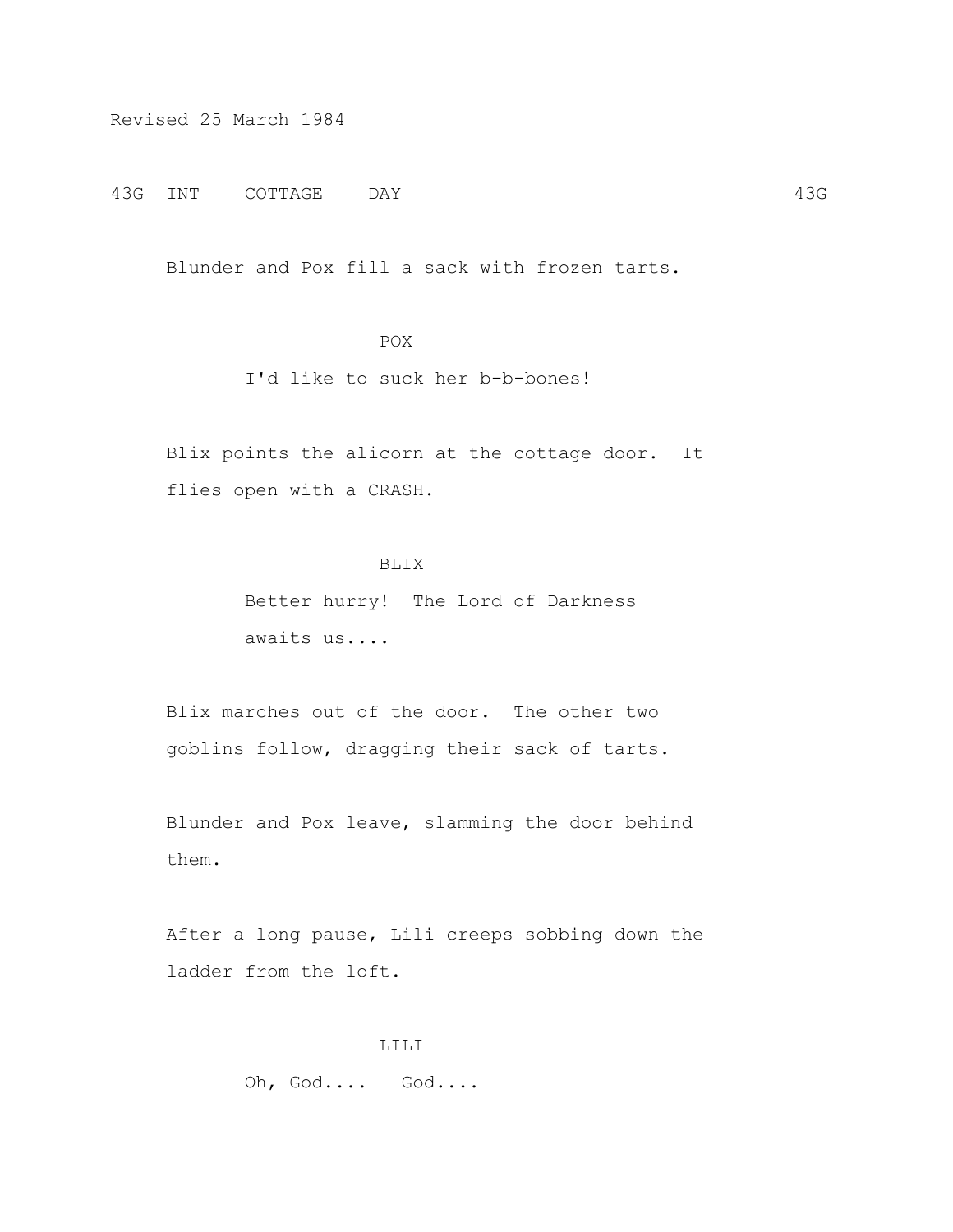The Princess stumbles across the cottage towards Nell.

## LILI (CONT)

What have I done....? I didn't want the unicorn to die.... All I did was touch it....

 Lili pleads with the frozen wife, begging for her forgiveness. Revised 6 June 1984

The front door CRASHES loudly open.

Little Blunder swaggers into the cottage.

 Lili covers her face with the quilt and holds herself rigid as if frozen.

 Blunder stalks to the kitchen table and pulls his axe free. He does a double-take on spotting the Princess. The tiny goblin can't remember if he saw her earlier or not.

 He pokes her a lifts her skirt to peek at her legs. He is stopped short by Blix's angry CRY outside: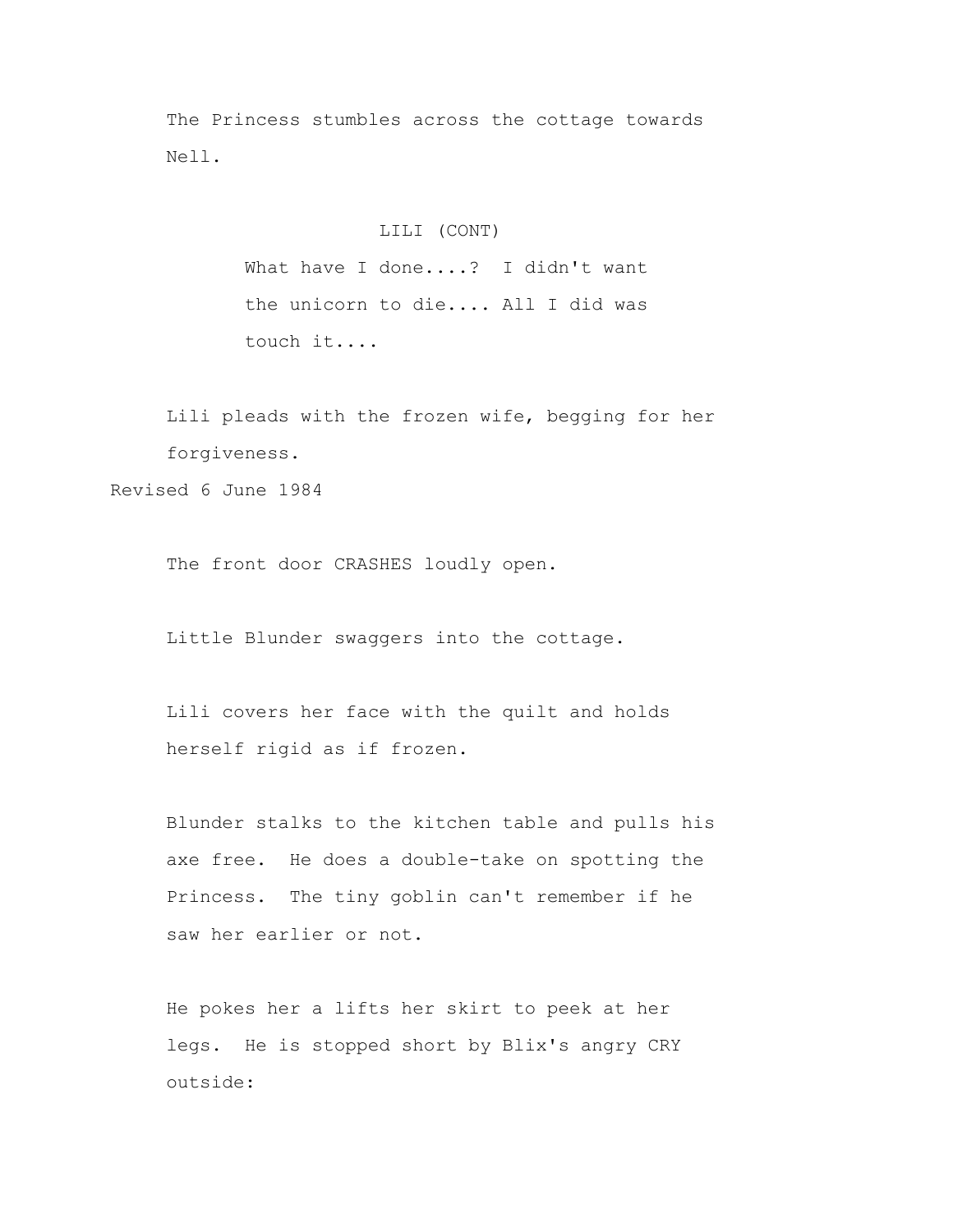## BLIX (OS)

Blunder! Hurry! Can't be late!

Blunder hurries to the door.

Lili relaxes when she hears it SLAM.

### LILI

Thank God....

 The Princess looks straight into Nell's glittering eye.

## LILI

 (desperately) I'll make it right somehow.... I swear it, Nell....! I Don't care what happens to me....I'll follow those goblins to the end of time if I have to.

 Lili kisses Nell's frozen cheek and rushes out of the cottage.

43H-43Q DELETED

43R EXT FOREST DAY 43R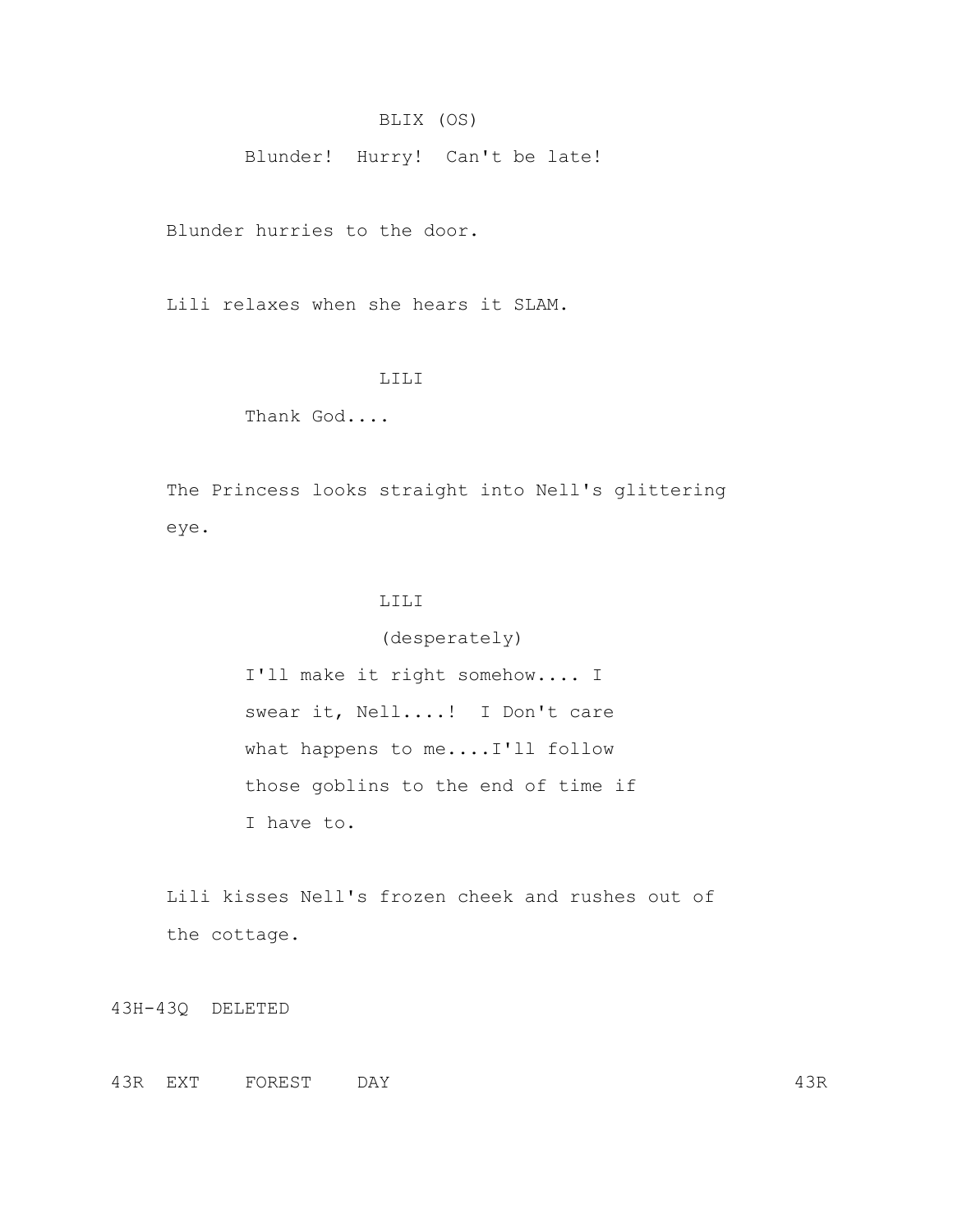Lili runs through the icy woods following the goblins' tracks in the snow.

44 DELETED

45 DELETED : TRANSPOSED TO 46D

Revised 1 May 1984

46 EXT FAERIE CIRCLE NIGHT 46

 A campfire blazes. Jack sleeps shivering beside a tiny fire.

 Magic dazzling vapour trails stream through the air above his head.

 A tiny glowing LIGHT streaks out of the woods. It circles around Jack. The LIGHT touches the fire and it BLAZES up like a bonfire, waking Jack.

## JACK

What....?

46A JACK'S POV : LIGHT 46A

 Jack stares at the radiant bubble hanging above him. He sees a tiny woman-child with delicate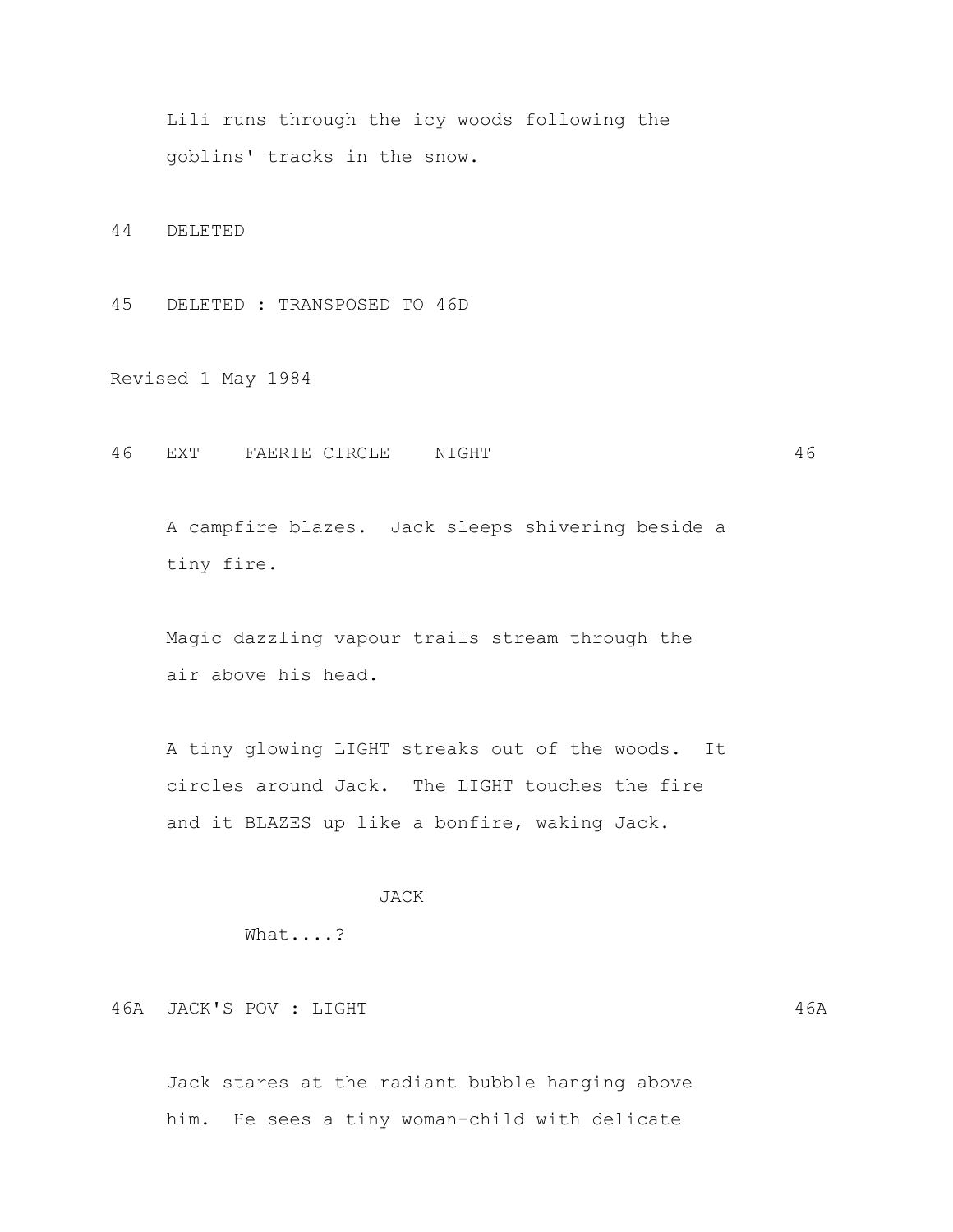dragonfly wings trapped inside. This is LUNA.

#### JACK

Who're you?

46B EXT FAERIE CIRCLE NIGHT 46B

Luna ZOOMS off into the treetops.

Jack grabs a flaming brand and jumps to his feet.

### JACK (CONT)

Who's there....?

 Watching him through the drifting smoke is GUMP, an elf no more than waist high. Slightly built, he is near-naked in spite of the cold. His face is that of a child, yet his eyes shine with a wisdom centuries old.

### GUMP

 (smiling mysteriously) Here you be a forest child and not know the Gump....

JACK

Gump, is it?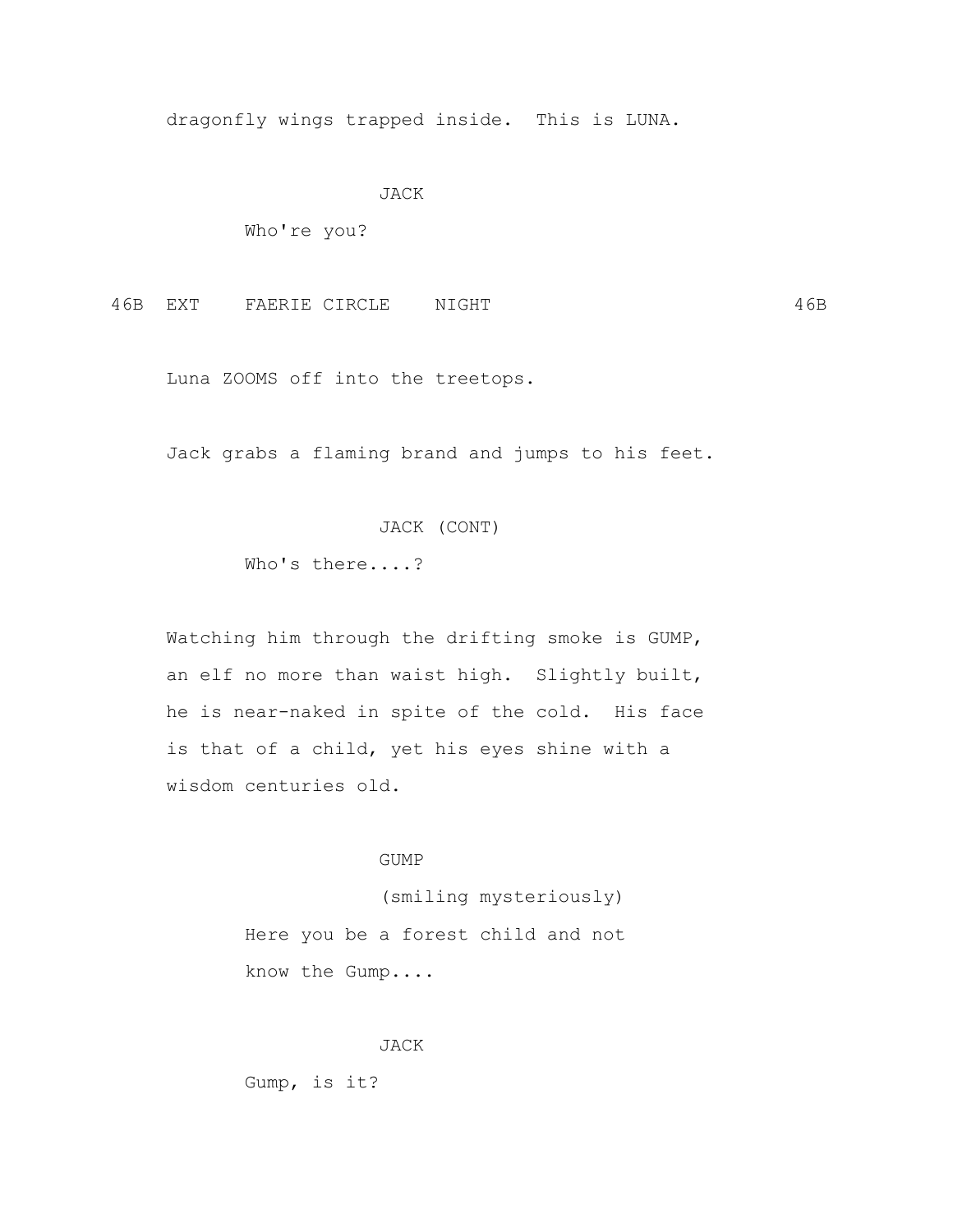### GUMP

Honeythorn Gump at your service....

 The tiny golden LIGHT streaks down and whirls around Jack's head. He swats at her.

# JACK

Stop it....! Go away....!

Revised 1 May 1984

## GUMP

 Does your blood run so cold, Jack. You'll be a corpse before your time.

Luna flies off.

 The air is suddenly filled with frenzied CLICKS and SNAPS: stones tapping, sticks rubbing, logs being thumped, etc.

All at once, numbers of green-glowing eyes stare at Jack from out of the shadows.

Jack glances about, bewildered.

### JACK

I feel I must be dreaming....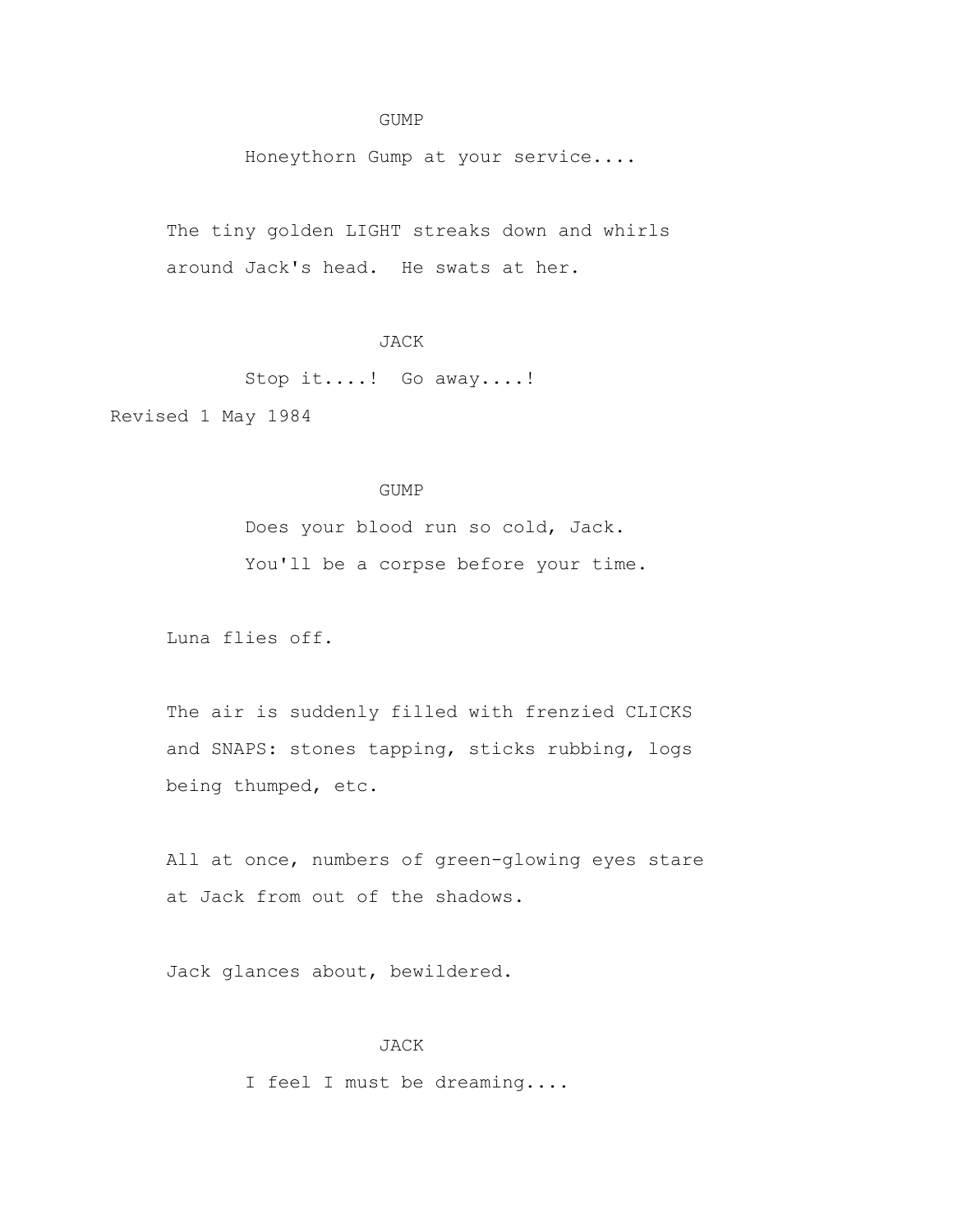### GUMP

 If life is a dream, Jack, better you dread the waking.

 Jack is caught off guard: how does this tiny stranger know his name?

## JACK

(frightened)

How do you know my name?

### GUMP

 How does a spawning salmon find his way from the cold, black depths of the mysterious sea....? I know everything, Jack!

# JACK

Then tell me why this has happened? Why is it winter now?

## GUMP

 I'd be a powerful wizard indeed could I answer....

## (shrewdly)

Suppose you tell me, Jack.

Jack is uncomfortable.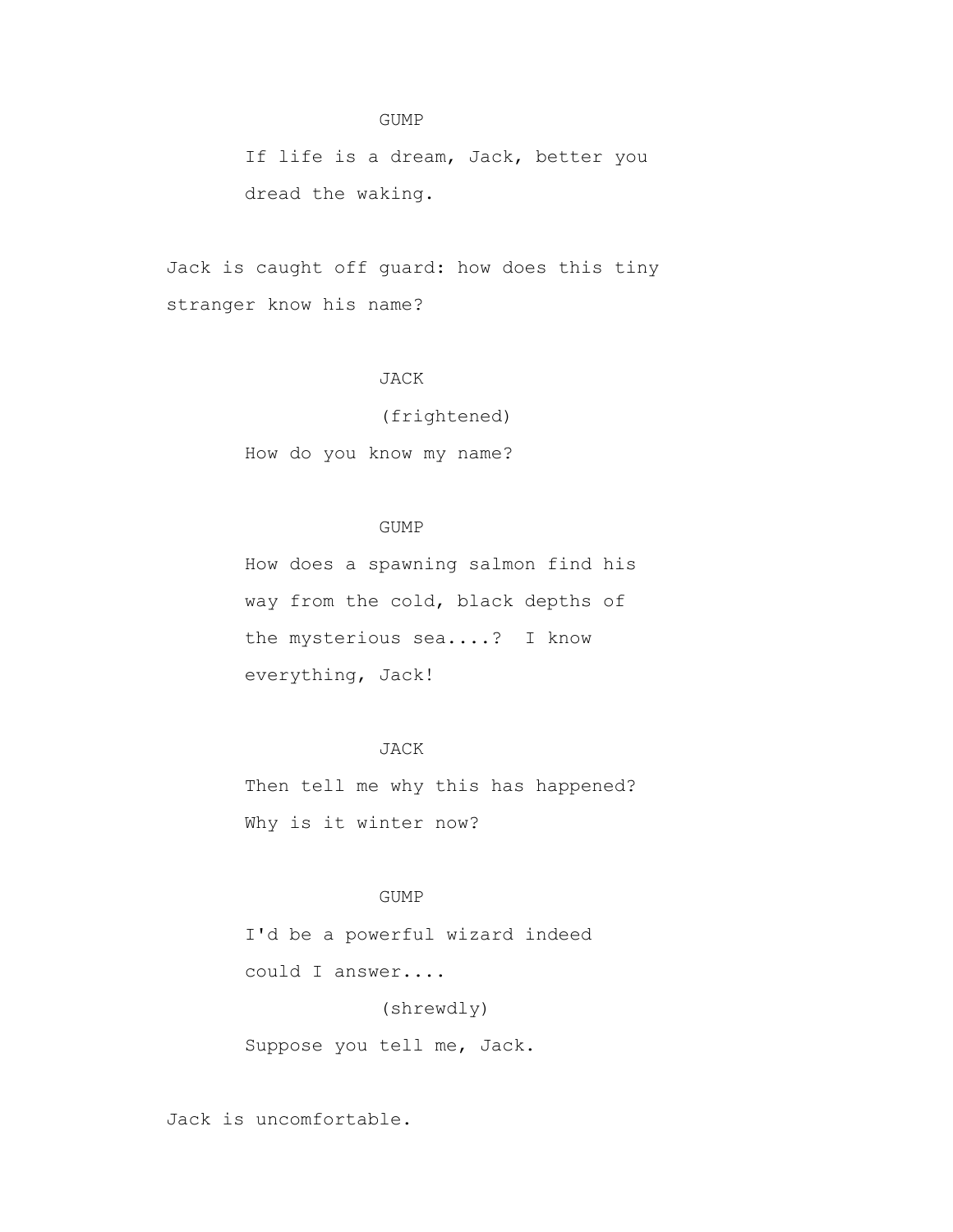### JACK

Me?

# GUMP

 You know these woods as well as any elf.... Did you not see something odd today? Any strange spirits? Did nothing untoward happen?

# JACK

 No....well.... I took Lili to see the unicorns....

Revised 1 May 1984

#### GUMP

(furious)

You did what?

 Numbers of elves and faeries appear out of the dark woods. They come in all sizes, from sprites no larger than squirrels to plump hobmen as big as small children.

 BROWN TOM is a plump, tipsy leprechaun, draped with pots and pans like a tinker; SCREWBALL, a tiny pixie wearing an ill-fitting cap and garments tassled with flowers.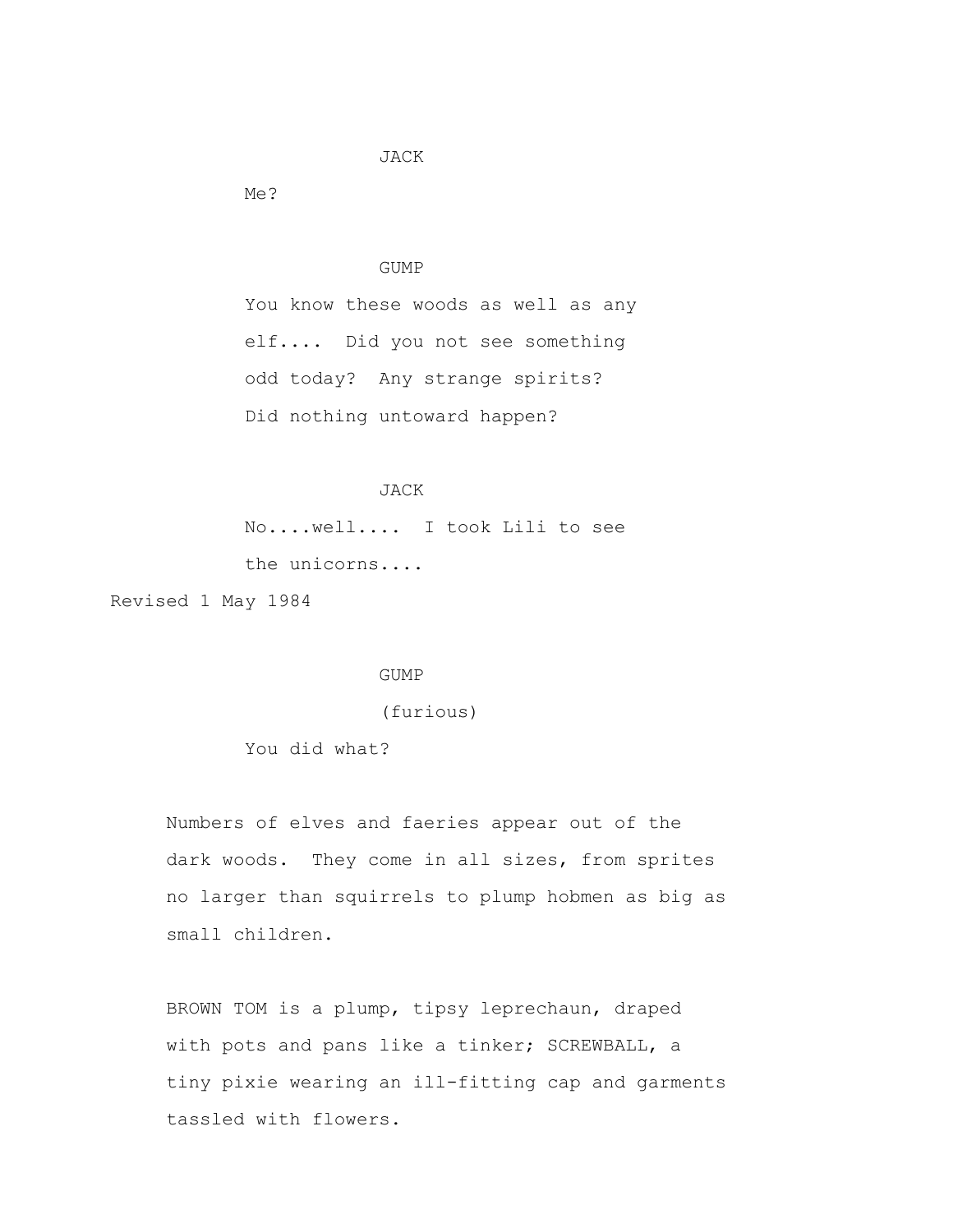### FAERIES

 (whispering in chorus) What....? Codfish and cockles....! Never....! Pewterpots and....pumpkins....! Poo-poo pudding....! Doo-doo dumplings....! Shit-willy whatnot....!

### GUMP

Silence!

 The whispering stops. All eyes are on Jack. He writhes with guilt under their scrutiny.

### JACK

 (deeply ashamed) Oh God, she touched him....

 A GROAN rises from the crowd of faeries. They are outraged. Gump is maddest of all. His eyes glow. He trembles with banshee fury.

# GUMP

Touched it! A mortal laid hands on

a unicorn?

BROWN TOM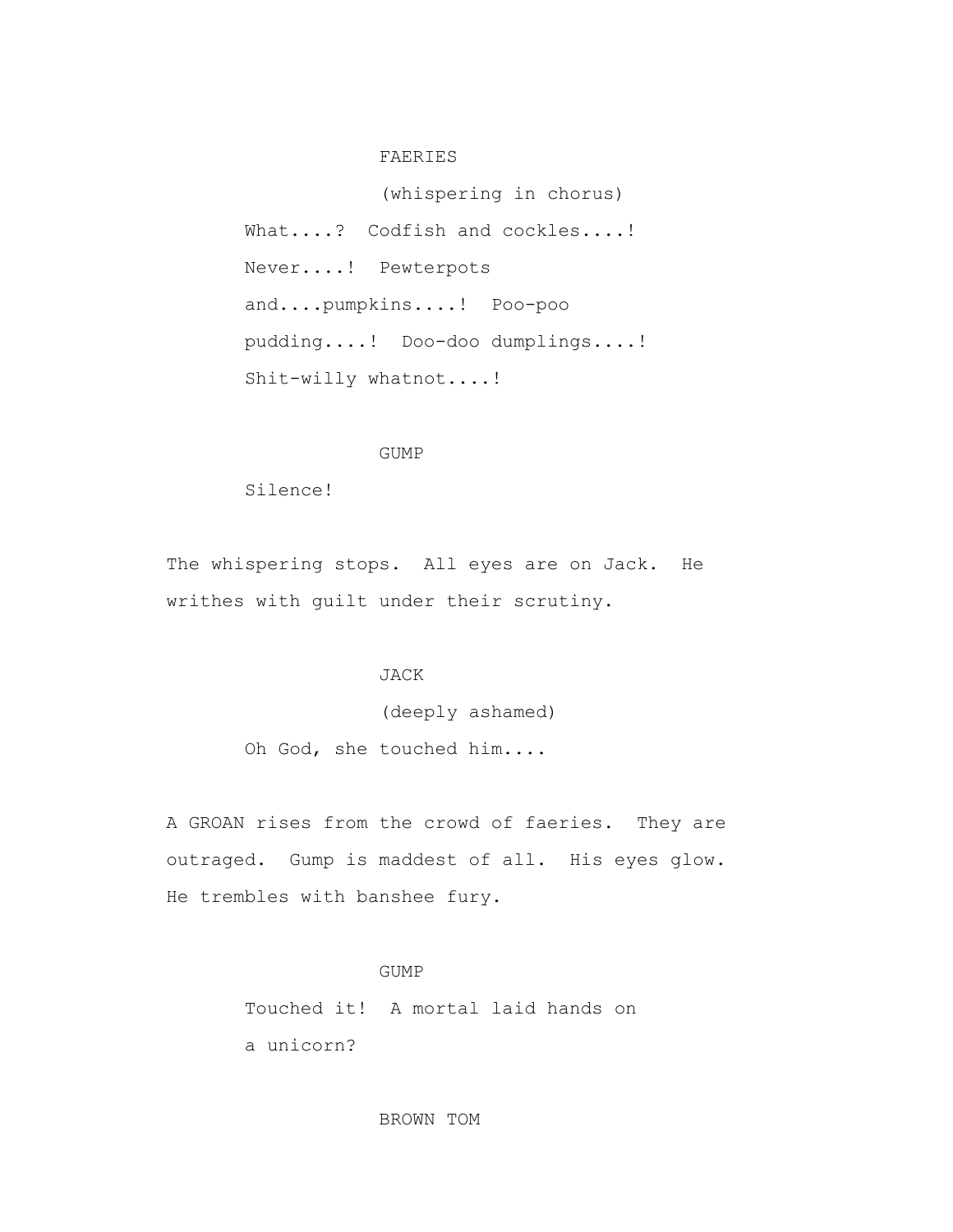Bad....terrible bad!

#### JACK

We meant no wrong.

#### GUMP

 (screaming with wrath) Squawk! Squawk! No more talk.... Do you think you can upset the order of the universe and not pay the price?

 Brown Tom produces ancient bagpipes, Screwball a tambourine. The other wee folk tune up an incredible variety of oddly-shaped instruments, seashell trumpets, acorn cellos, gossets, serpentines, blossom-bell horns, bone flutes, all manner of drums and rattles.

Revised 1 May 1984

 A wild and haunting overture begins. The rhythm is compulsive.

 Jack cannot control his body. His feet move against his will.

> **JACK** (frantic)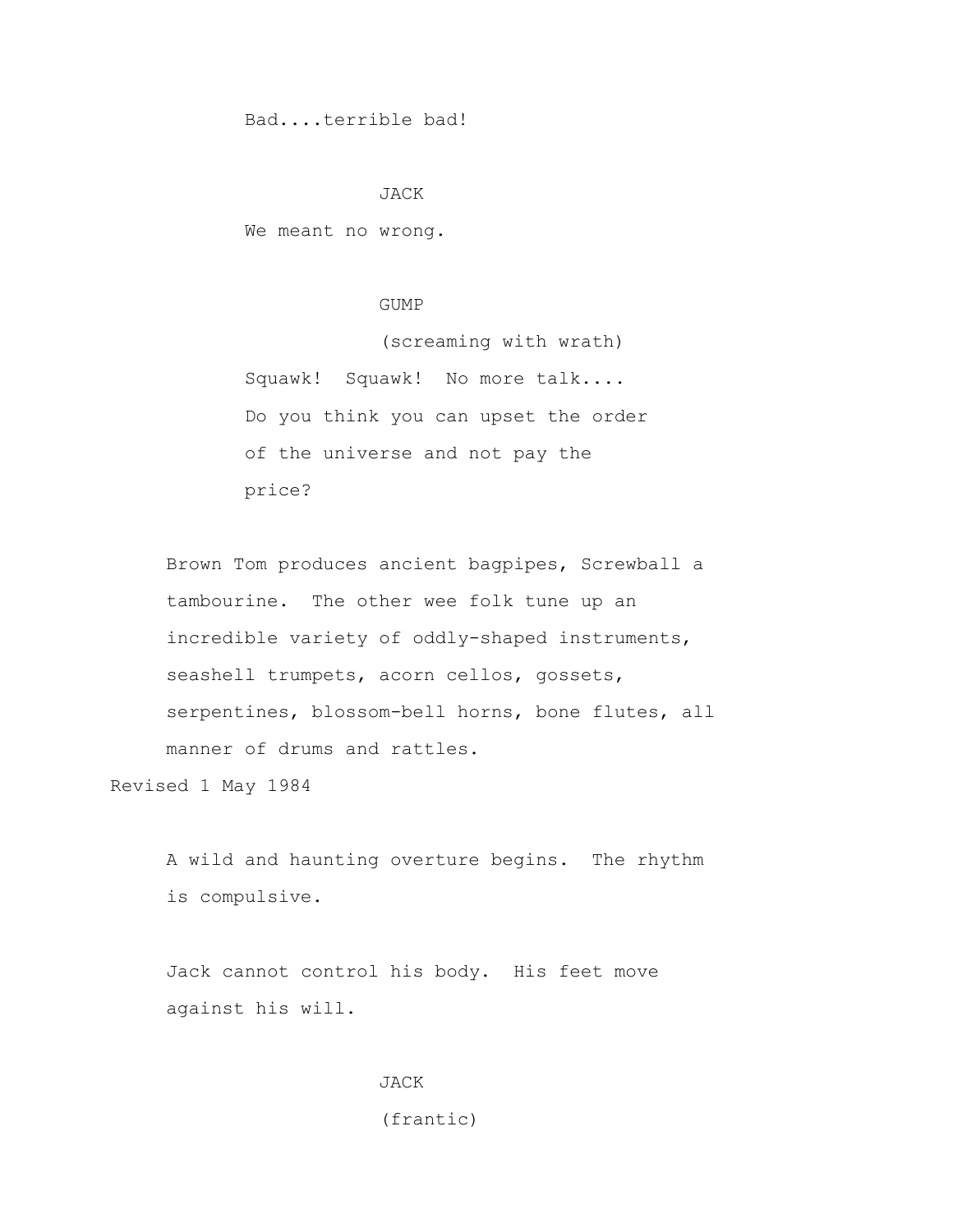No!

Gump leers demonically.

### GUMP

Time to dance, Jack!

Playing his fiddle, Gump is possessed, demonic.

 Screwball beats on a log with a pair of shin bones. The faerie orchestra breaks into an other world melody.

Jack leaps and jumps like a zombie.

#### JACK

No....! Please....!

#### BROWN TOM

# (chanting)

 Round and round and round and round, Before you're lost, you must be found.

 The tempo increases. The musicians leap and cavort.

Jack twists and capers, dancing against his will.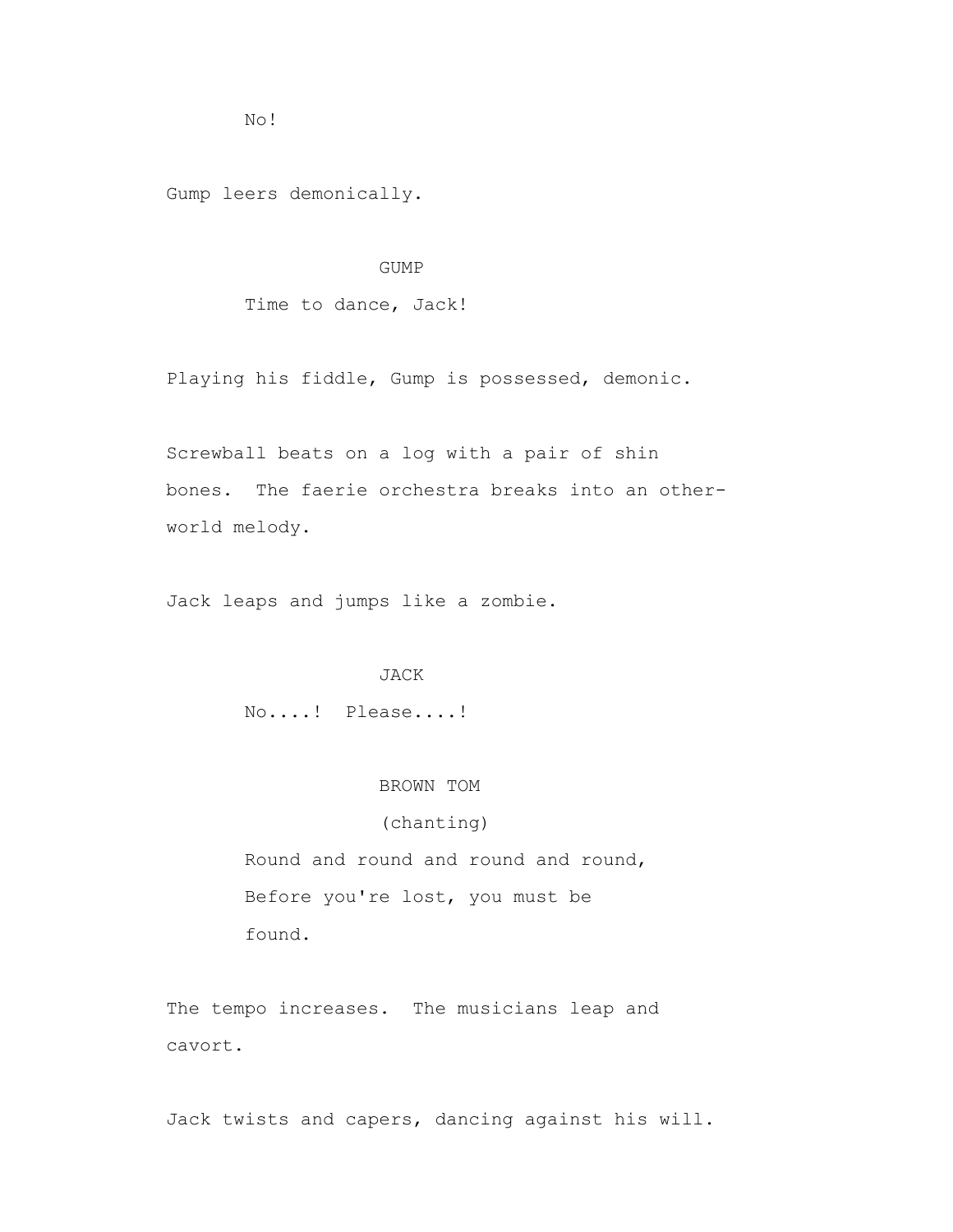### SCREWBALL

### (chanting)

 In and out and up and down, Behind each smile there lurks a frown.

 Gump leaps wildly, fiddling like a demon. Jack is a prisoner of the frenzied music.

# BROWN TOM

# (chanting)

 Spin and spin and spin and spin, To learn to lose you first must win.

 Gump hops into the fire, dancing and playing as sparks leap about him.

The music grows wilder.

Jack will never survive.

Revised 1 May 1984

# SCREWBALL

# (chanting)

 Twist and reel and toe and heel, The end to pain is to learn to feel!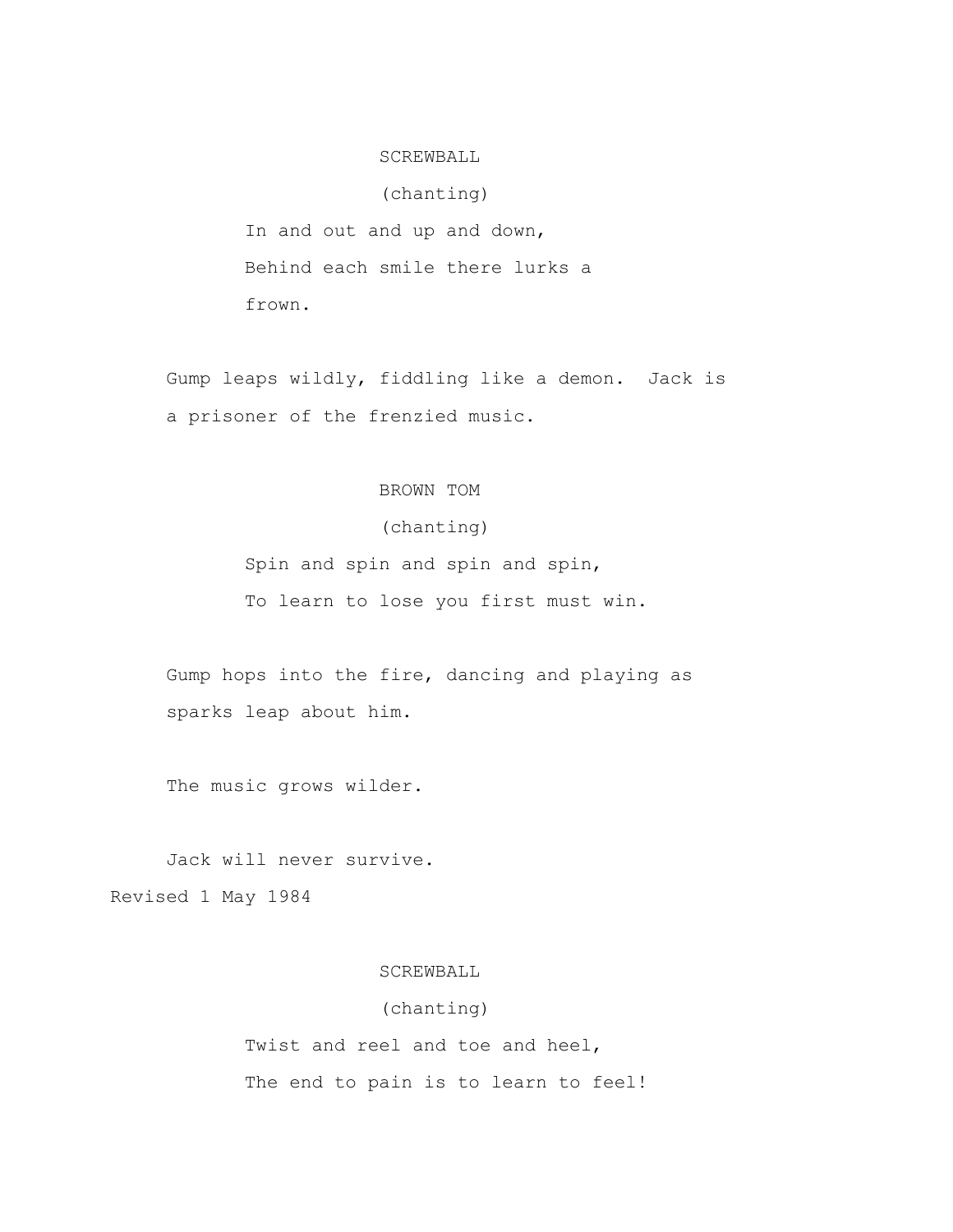Jack's face is a mask of agony. With a supreme effort. he hurls himself onto the ground, his body jerking spasmodically to the music.

JACK

(screaming)

Enough!

The faerie orchestra falters, their tempo broken.

# GUMP

(angry)

Is the music not to your liking?

 I....won't....go....on.... Take my life, if you must.... (boldly) I did it for love! And I'd do it again!

 Gump stares at Jack. A tender expression softens his flinty eyes.

### GUMP

 Hmmmm.... Love, you say....? Love is another story.... Answer me this riddle and all is forgiven.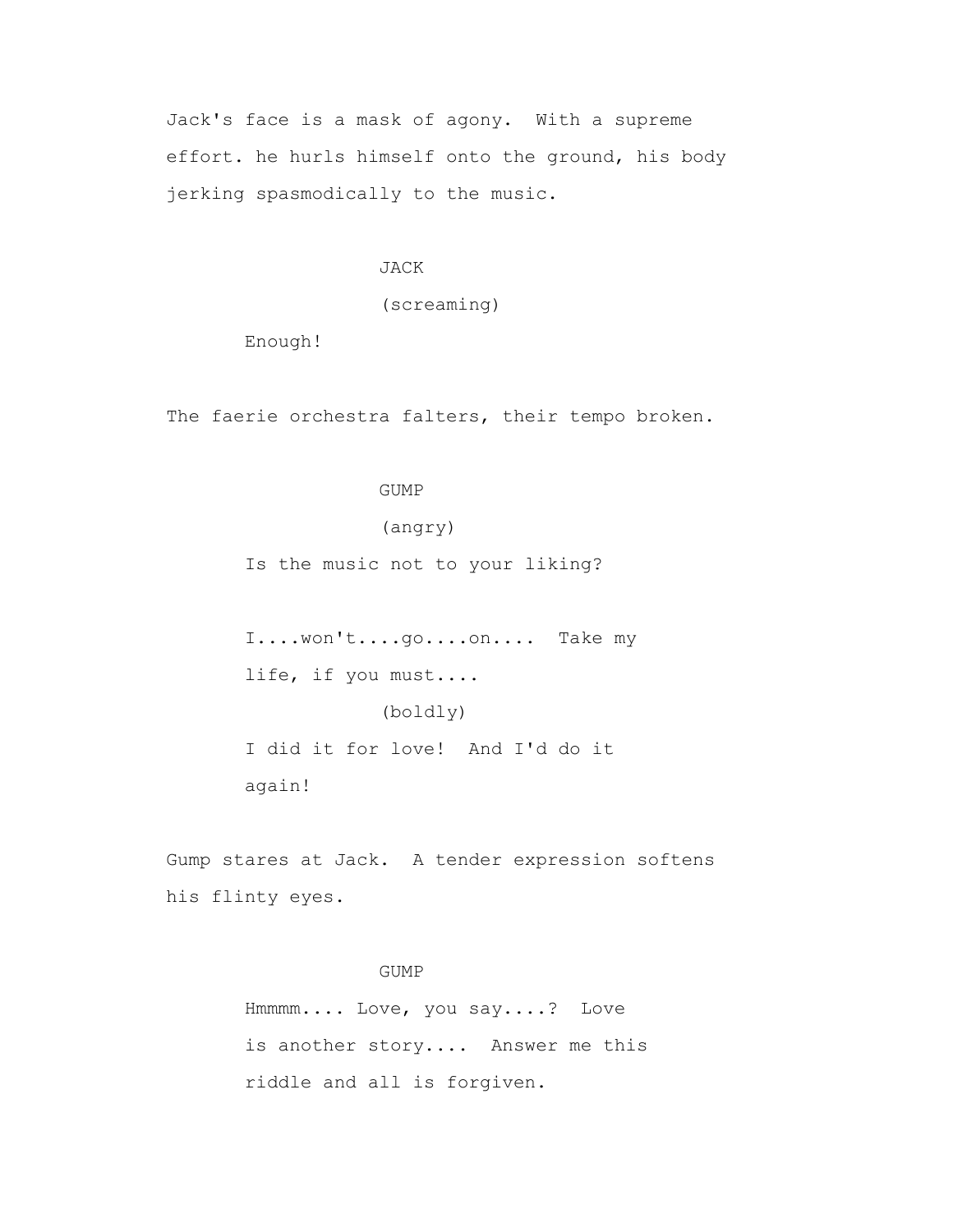### JACK

And if I cannot?

### GUMP

 Why, Jack....then 'tis your death song I'll be playing.

# JACK

 Ask away, and pray God my answer pleases you.

### GUMP

What is a bell that does not ring, Yet, its knell makes the angels sing?

 Gump laughs, knowing Jack can't solve the riddle. Revised 1 May 1984

### JACK

 The flower. Bluebells. To hear them ringing means your life is at an end.

 Gump hurls his violin to the ground and stomps on it.

### GUMP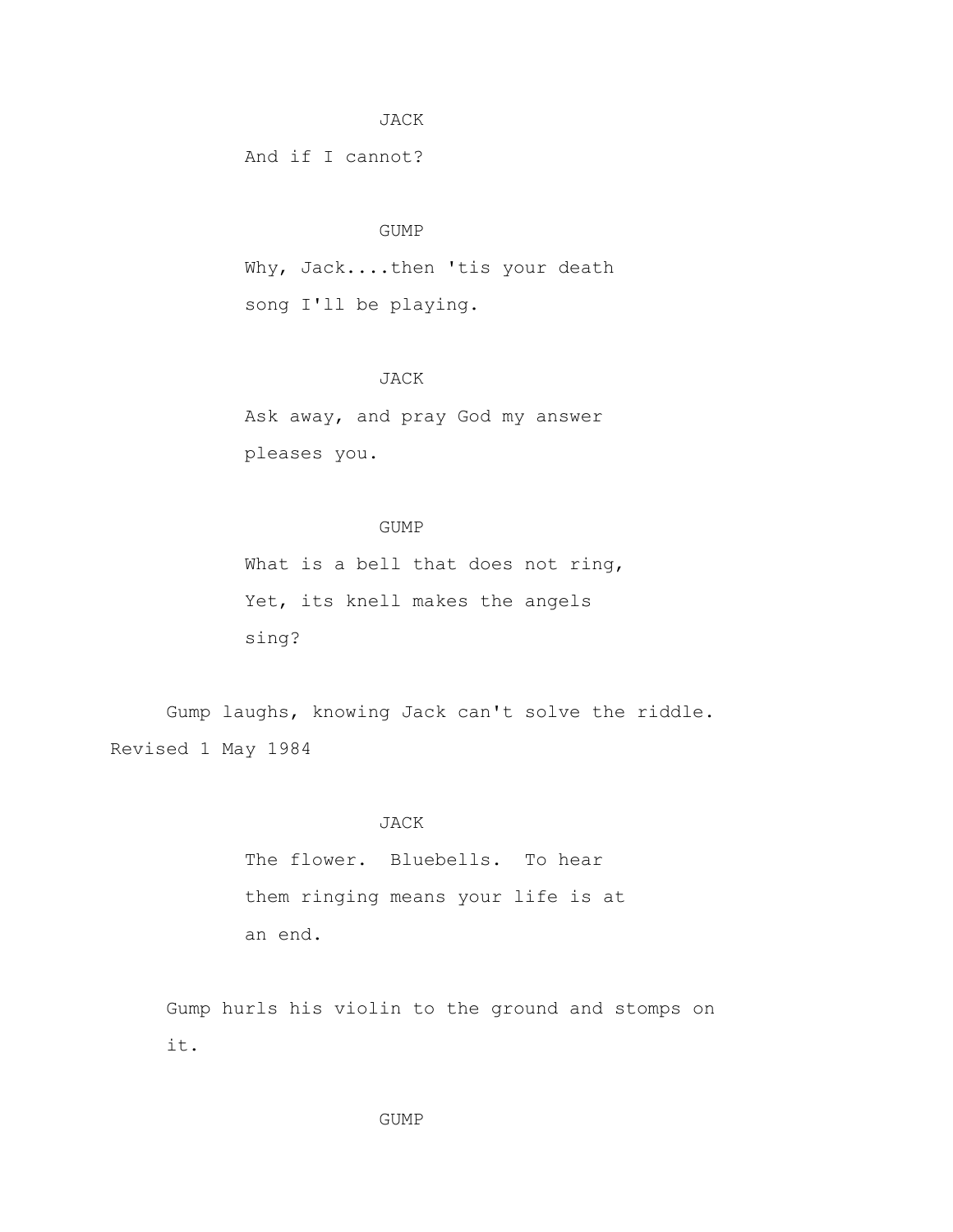Damnation! Codfish and cockles! Gammon and trotters!

 Screwball and Brown Tom run for cover as Gump explodes in an insane frenzy. He throws himself on the ground, kicking and SCREAMING.

# GUMP (CONT)

 Rabbit noodles....! Schweinhundt saukraut mit schlagober....! Piddle puddles und ka-ka crumpets....! Piss pots and thunder mugs! Demkopf doo-doo brain riddle-widdler!

 Abruptly, Gump stands and dusts himself off as if nothing had happened. He smiles at Jack and holds out his tiny hand.

### GUMP (CONT)

 You bested me, Jack.... Bested me....bested me....

# JACK

# (modestly)

 A riddle without an answer is like an empty cup when you're thirsty for wine.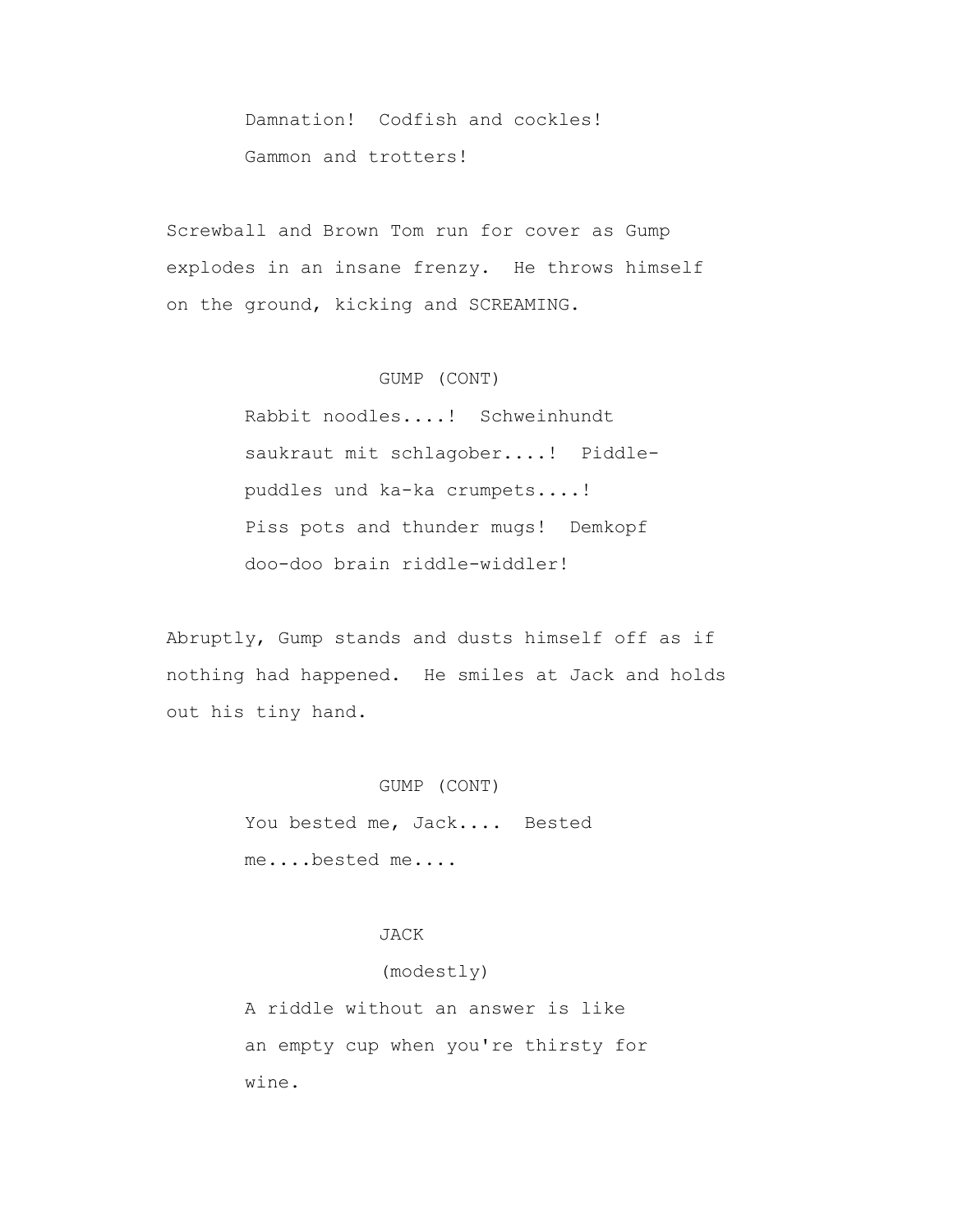### GUMP

 Well spoke! And if it's wine you want, it's wine we shall have.

 Gump claps his hands and four tiny glasses magically APPEAR, floating in the air before them.

 Another clap and Brown Tom's hat POPS off his head, revealing a wine bottle balanced underneath.

# GUMP (CONT)

 A small measure of entertainment at best.

 Gump snaps his fingers and the wine bottle floats off Brown Tom's head, pausing in mid-air to fill each bobbing glass.

### GUMP (CONT)

 Elderberry wine....no finer drink under heaven.

 Each one takes a glass, Gump raises his in a toast.

Revised 1 May 1984

# GUMP (CONT)

Here's to Jack....riddle-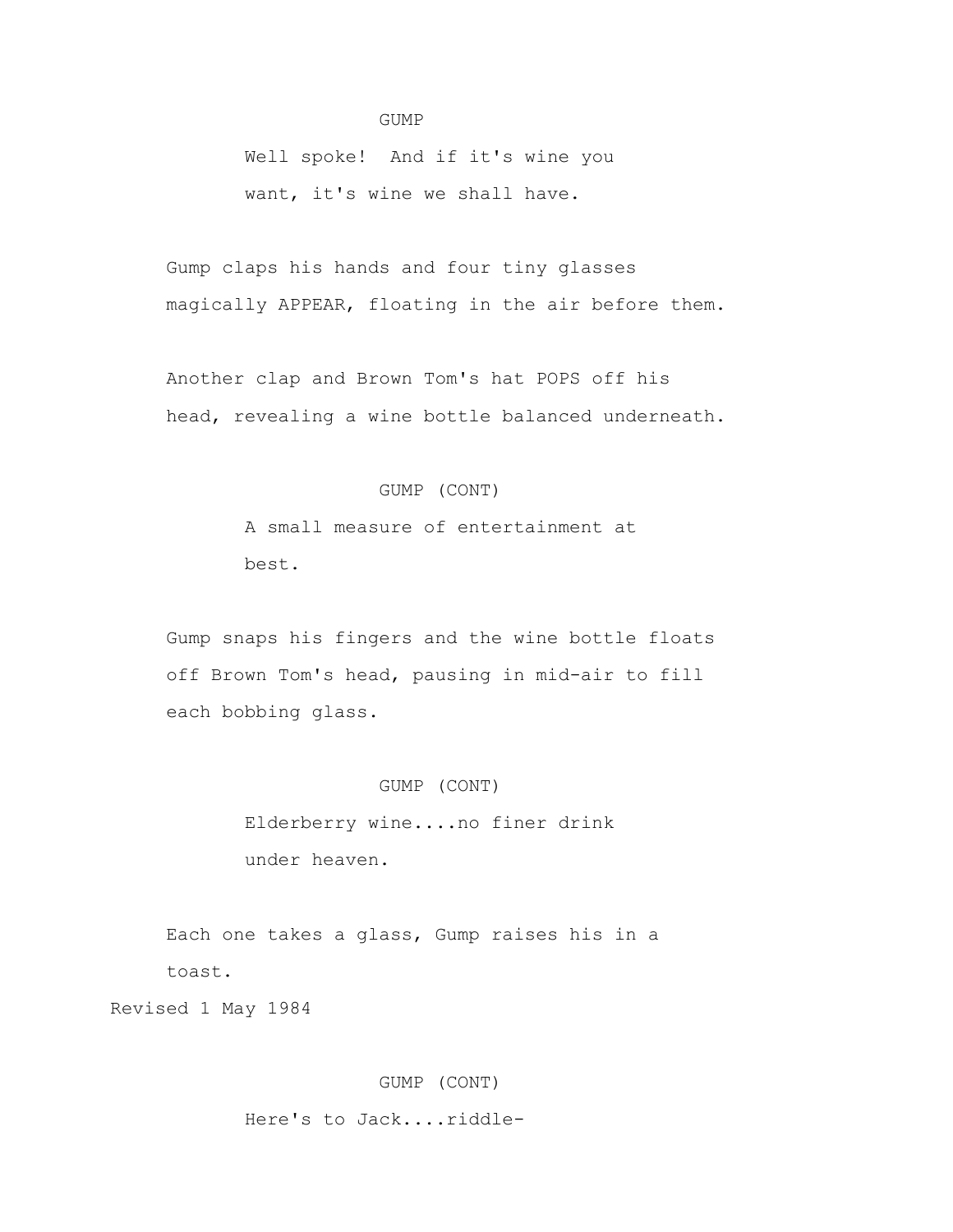solver....dancing fool, and faerie friend....

 They all clink glasses. Jack regards his with suspicion.

# JACK

 I'm honoured, Gump....but no more tricks!

# GUMP

(to the others)

 Here be precious summertime frozen into a winter memory and the blamed fool won't drink faerie wine for fear of enchantment.

 They all drink, Jack with some reluctance. The faeries enjoy the wine. Jack gags, as if he's swallowed fire.

# JACK

....don't you care what's happened?

### GUMP

 Course we care.... What good's the world locked in a season of death? No folks to scare on a summer's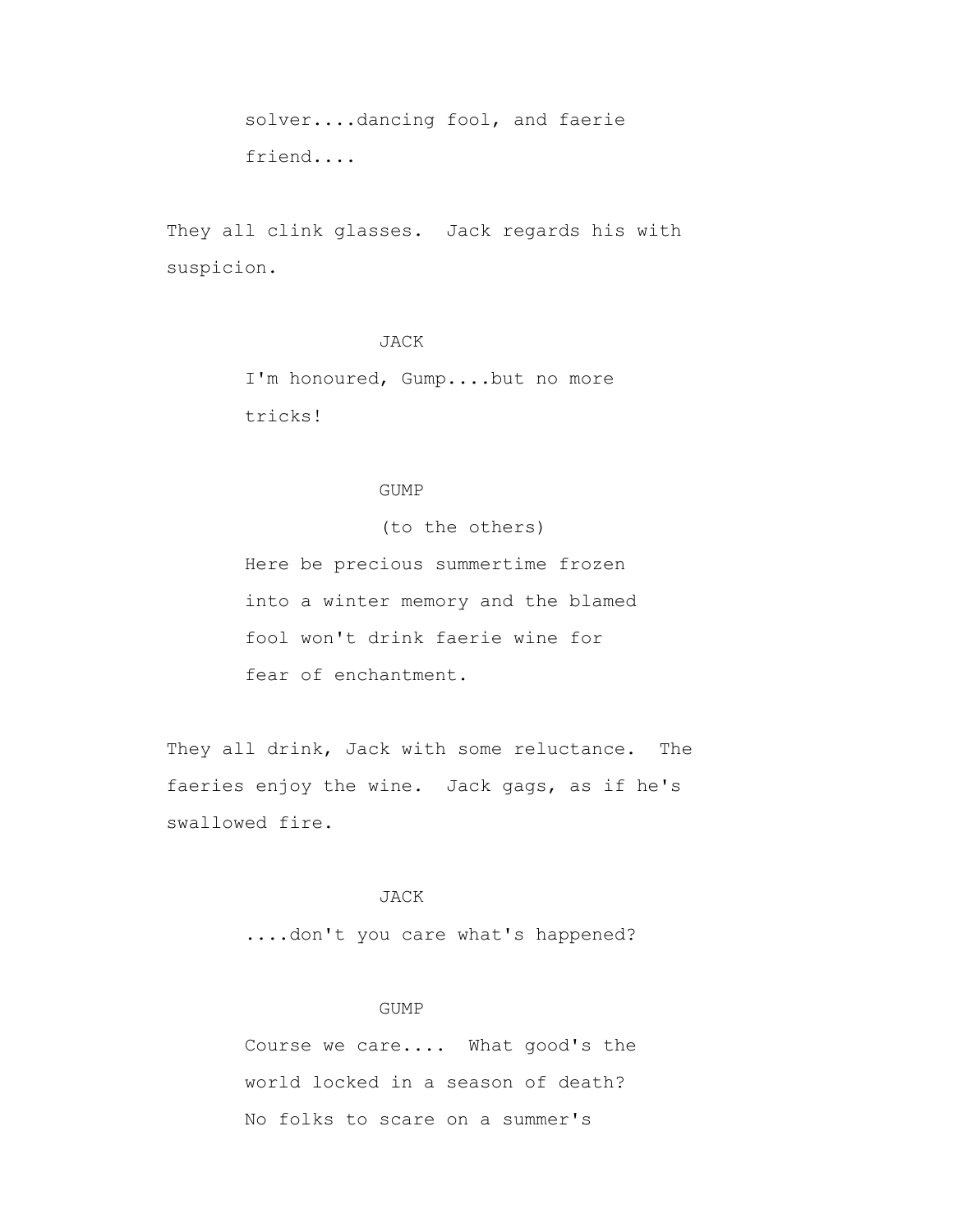night....

### BROWN TOM

No babies to tickle....

### SCREWBALL

No lovers to tease....

# GUMP

 No more spells to cast.... Does that sound like an enjoyable prospect?

# JACK

We must find the answer!

Revised 6 June 1984

# GUMP

That we must. But first, we better see that no harm's come to the unicorns.

# SCREWBALL

I sadly fear the worst....

 Gump claps his hands and everyone is magically holding luminous flower lanterns.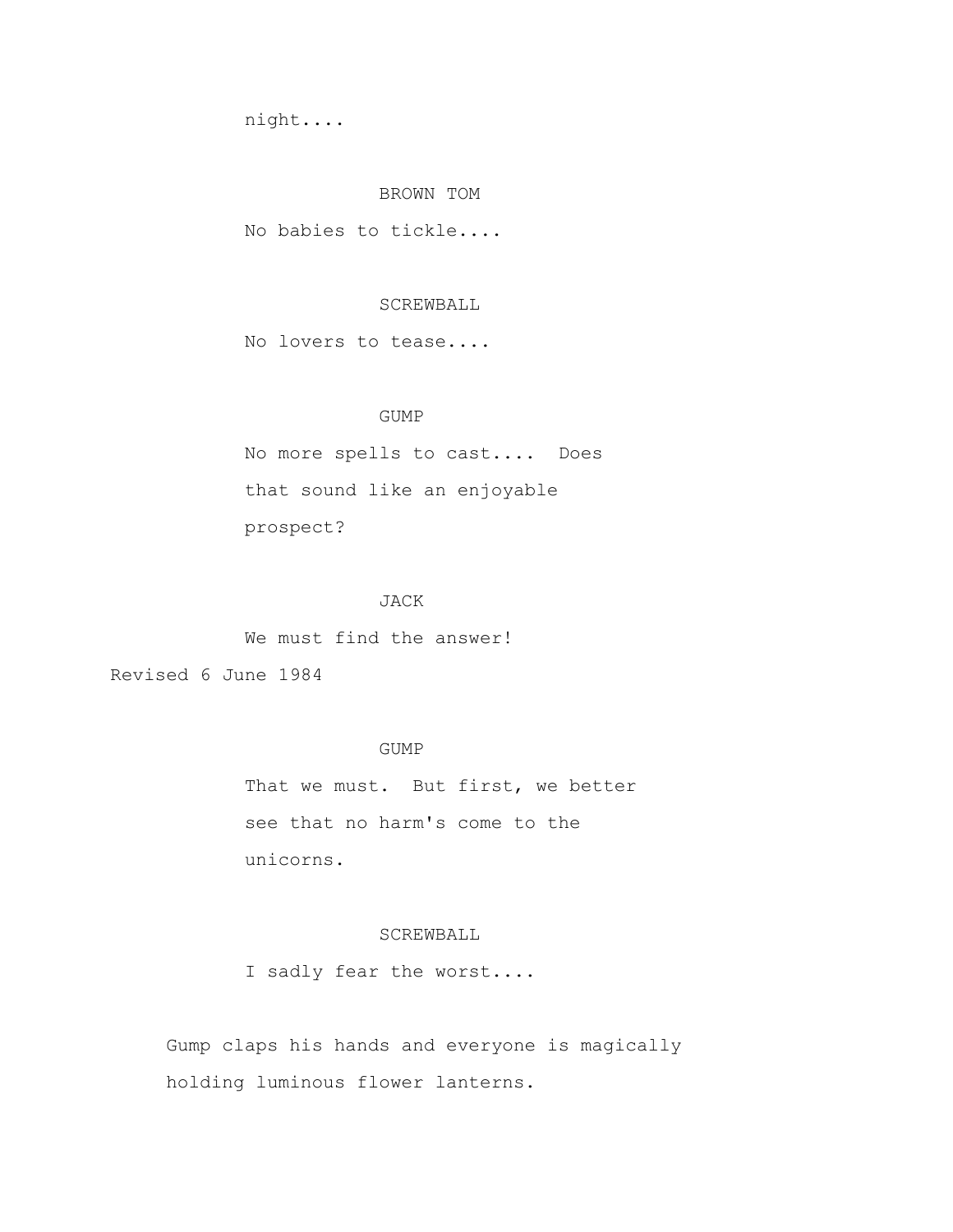### 47 EXT UNICORN DEATH ARENA NIGHT 47

 The faerie procession moves out of the woods onto the frozen meadow.

# FAERIES

 (singing together) What can you do when there's Nothing to be done? Sing a little song And have fun, fun, fun....

 The Silhouette of the ice-glazed unicorn is glimpsed in the glow of the faerie lanterns. The mare stands guard

 Led by Jack, the faeries run towards the recumbent stallion.

 Gump stoops and picks up an arrow dropped by the goblins.

### GUMP

(studying arrow)

This is goblin's work....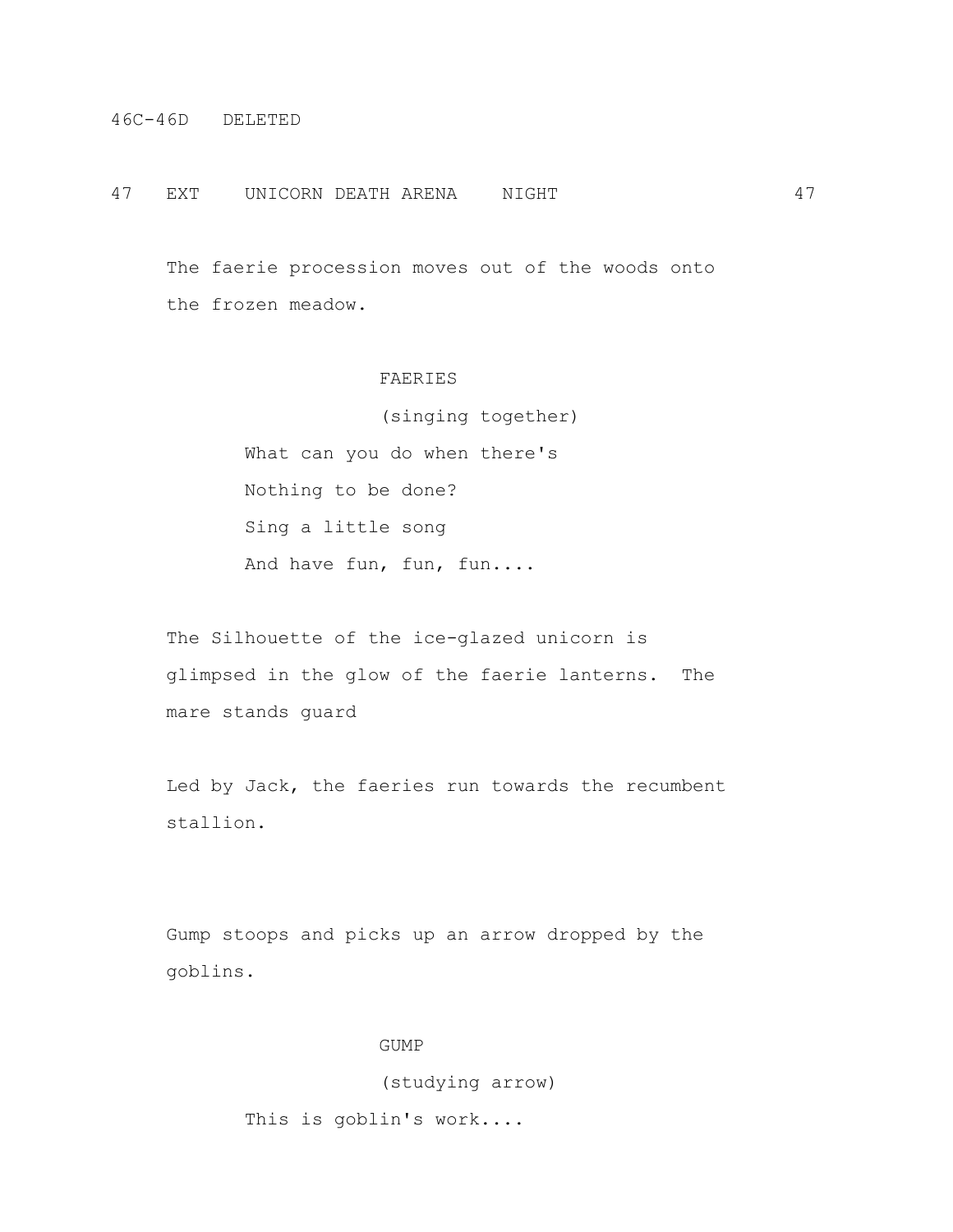Revised 6 June 1984

Suddenly the mare charges. Gump runs for cover.

### GUMP (CONT)

Run, Jack!

 Hiding behind logs and roots, the faeries watch from a safe distance.

 The alicorn is aimed straight at Jack's throat. After a tense moment, the mare relaxes and Jack speaks to her in a soft, musical language.

# Screwball

What's he saying? What's it mean?

# BROWN TOM

 (shrugging) Search me.... I speak some rabbit, but unicorn is Greek to me!

 Followed by the mare, Jack walks to the faeries hiding place.

### GUMP

 Come on Jack, don't keep us in the dark.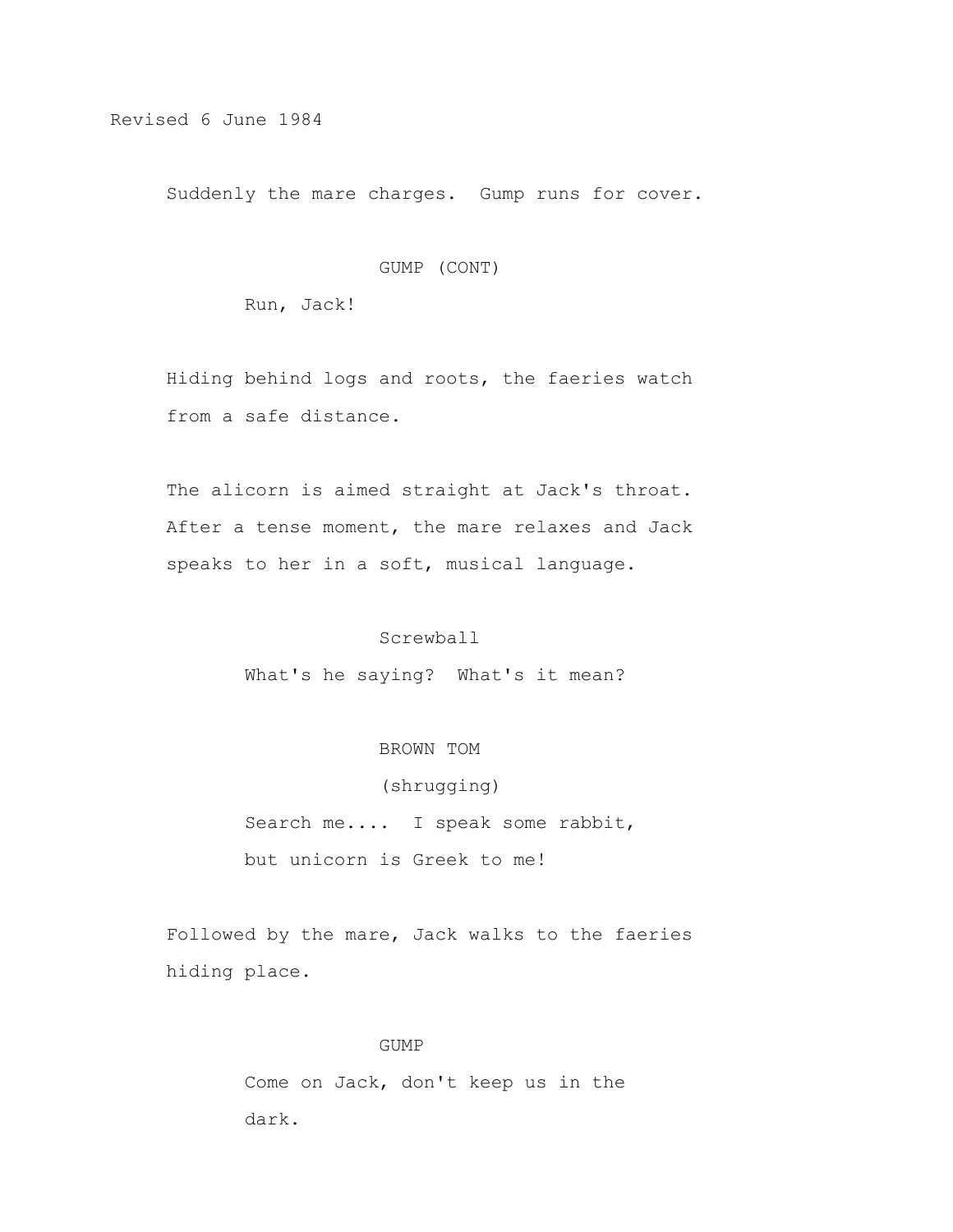### JACK

 Dark is where we'll stay, Gump. We're cursed.

47 EXT UNICORN DEATH ARENA NIGHT (CONT) 47

# BROWN TOM

Is there naught we can do?

# JACK

 Yes....We must get the alicorn back. Only then will the stallion come back to life and the world return to normal. We're to find a champion....bold of heart and pure in spirit.

# SCREWBALL

 What champion? Every mortal who can swing a sword is frozen still as an icicle!

# GUMP

Don't give up so quick.

(feeling Jack's arm)

You sure you're a mortal?

# JACK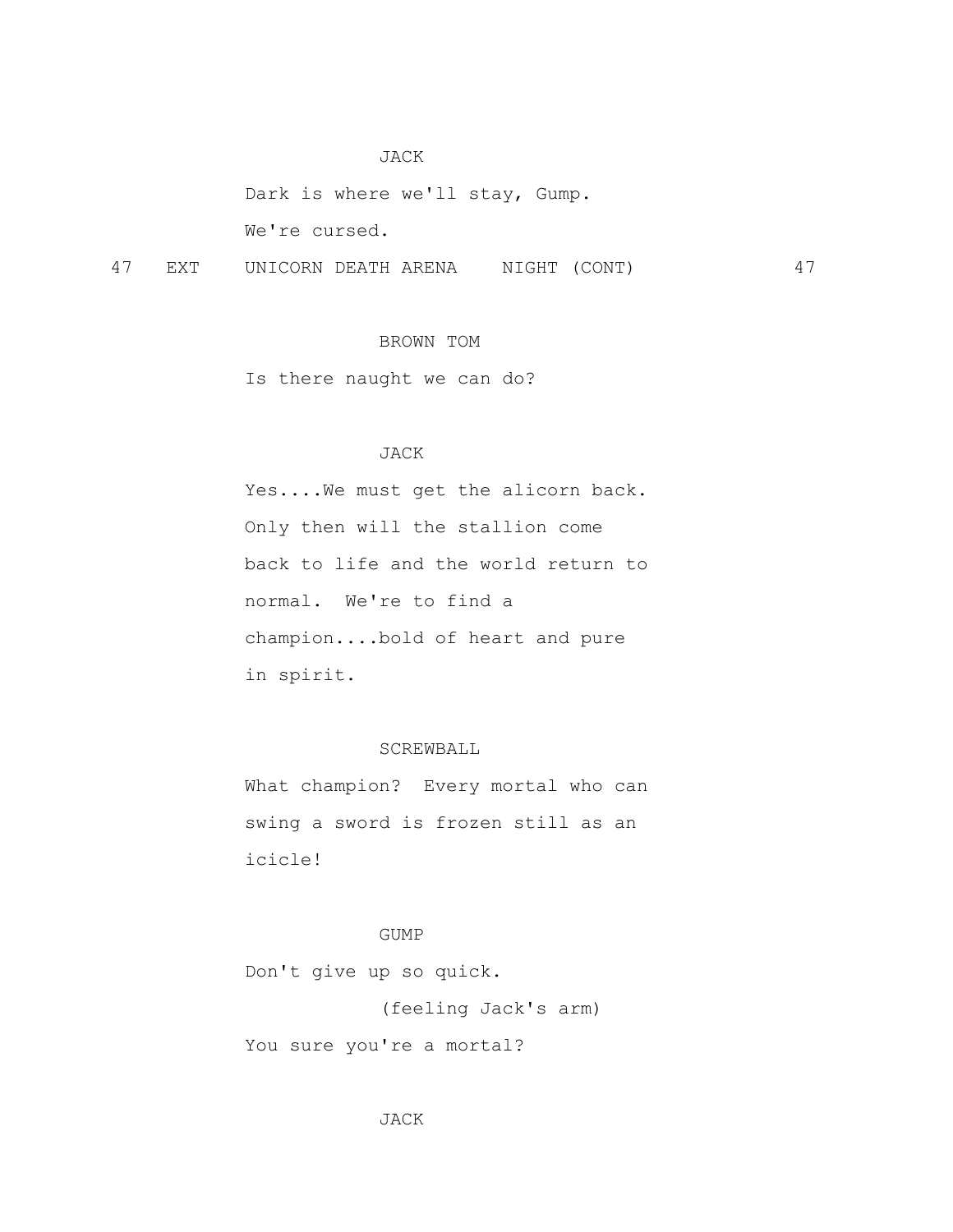# (indignant)

Course I am!

Revised 1 May 1984

# BROWN TOM

 How is it you be so fluent in unicorn?

# JACK

 (never thought of it before) Well....I....grew up in the woods.... All the animals are my friends....

### GUMP

 You'll do! We best see about some weapons.... Bring the mare....

### JACK

 She won't come. She's standing vigil. No way she'll leave her mate's side.

# GUMP

 Hmmmm.... Brown Tom! Stay here with the unicorn and guard her well.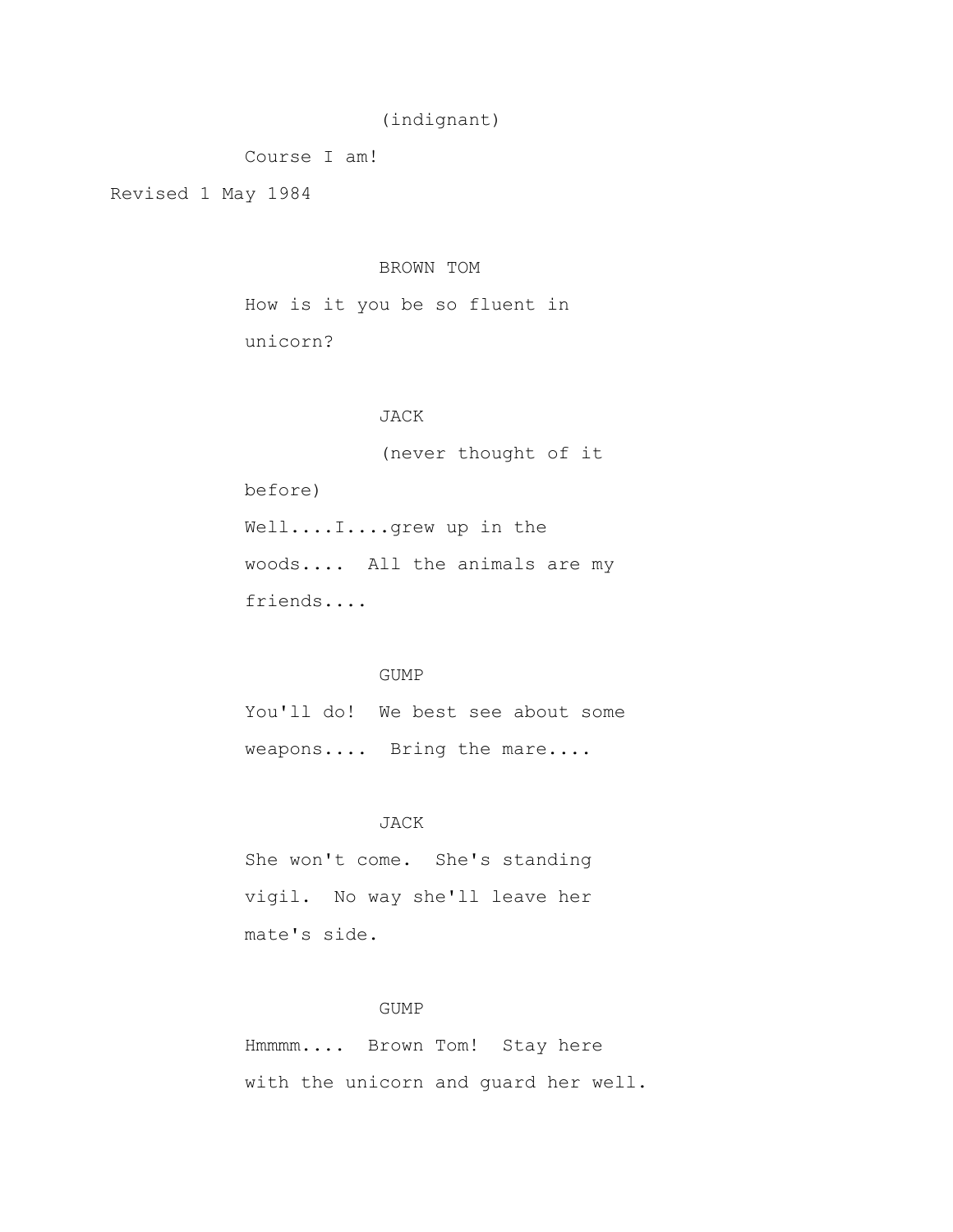### BROWN TOM

Like me own life!

### GUMP

Better! She's the last of her kind.

# JACK

I don't know anything about weapons.

# GUMP

You'll learn.... I know where to find the best....

(pulling a kerchief

from his

belt)

 But, you'll have to wear a blindfold.

### JACK

(grinning)

Don't you trust me, Gump?

 Gump ties the kerchief around Jack's eyes and leads him into the woods.

Revised 1 May 1984

48 INT GREAT TREE NIGHT 48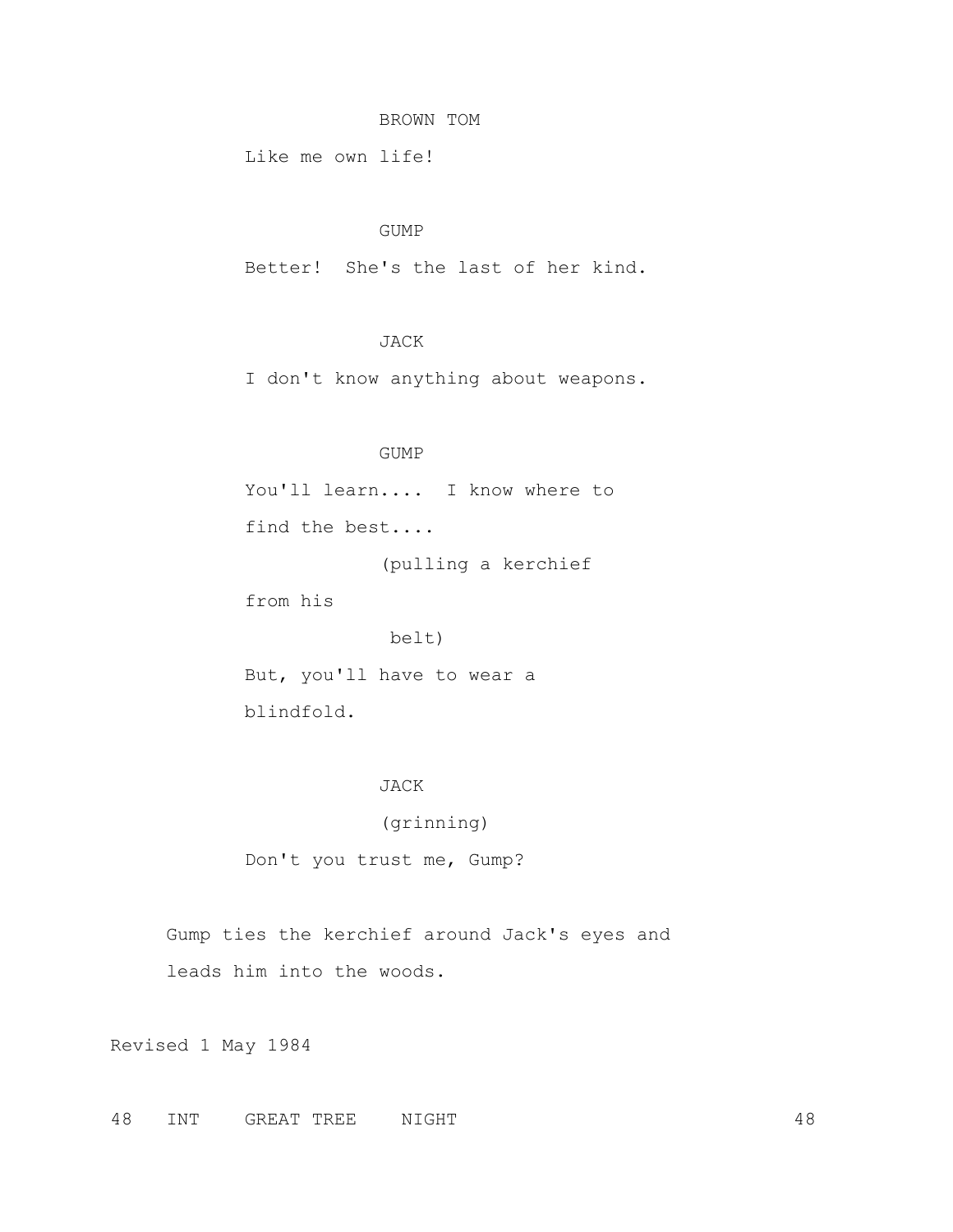[in the script this was called 48A, but no 48 exists at all and this is clearly changed from the old 48. The A must have been an error -Geoff]

 Princess Lili crawls into view at the opening high in the trunk of the hollow tree. She stares down at the goblins below.

 Pox and Blunder cook frogs and rats over a small fire.

 Blix sits alone. The alicorn floats magically in the air above his hand.

#### BLIX

# (musing)

 Here's my big chance.... Opportunity never knocks twice.... Magic horn is mine, mine....mine! Now, all creatures will love the night and worship goblins as divine....

### BLUNDER

You shouldn't talk like that, Blix....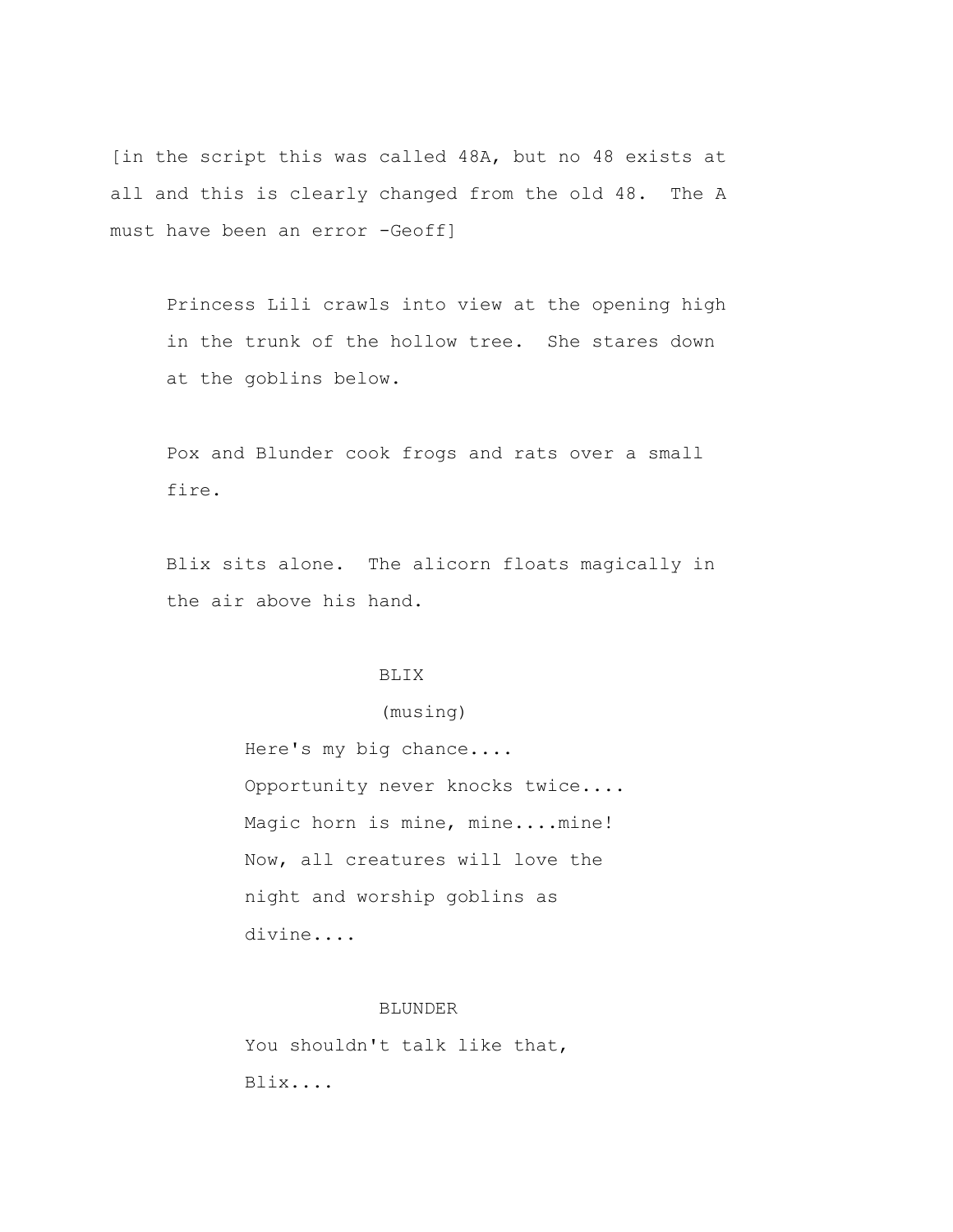### BLIX

Why not? I've got the power now!

# BLUNDER

Oh-oh! Plenty big talk....

# BLIX

# Not even Darkness lasts forever!

 Blix snatches the alicorn out of the air and aims it at Blunder, causing a burst of fire to erupt beneath the tiny helmeted goblin.

 Blunder yelps and runs off, clutching his flaming backside.

Blix and Pox ROAR with laughter.

# **POX**

M-m-m-most amusing....

 Blix points the alicorn at the lantern. It instantly EXPLODES, sending a fountain of fire into the night sky.

> BLIX Higher....higher.... Burning fire!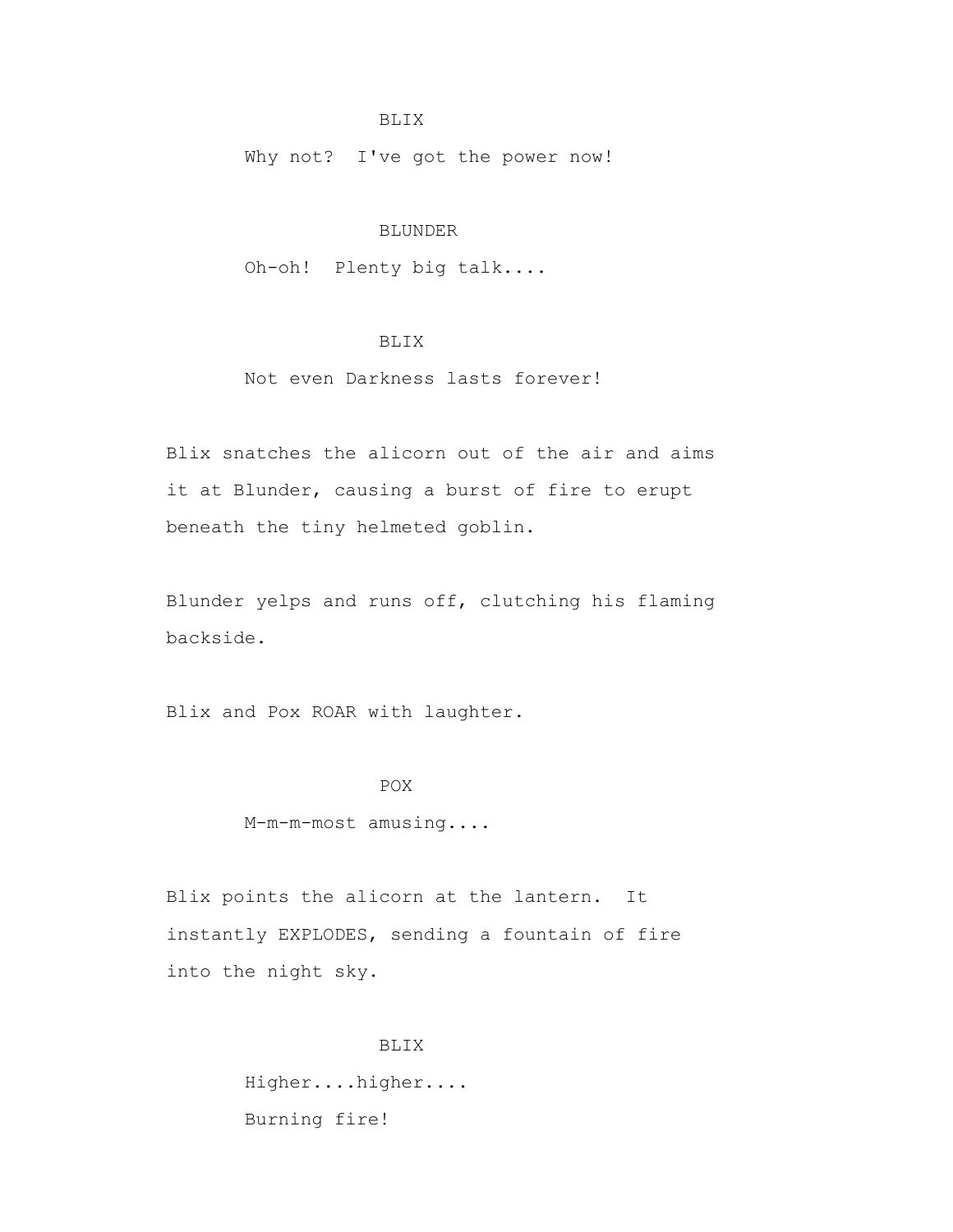# Making music like a choir!

Power has gone completely to Blix's head.

# **POX**

 S-s-seems a pity to waste such power....

Revised 1 May 1984

# BLIX

(furious)

Waste! I waste you....

 Blix points the alicorn at Pox, who backs away defensively.

# BLIX (CONT)

 Turn you into pork chops....or savory sausage....

 Unbeknownst to the goblins, a demonic form emerges within the column of flame. It is the leering face of Darkness!

# POX

 Why not t-t-turn everything into garbage....? T-t-towering mountain of slop.... Doesn't that sound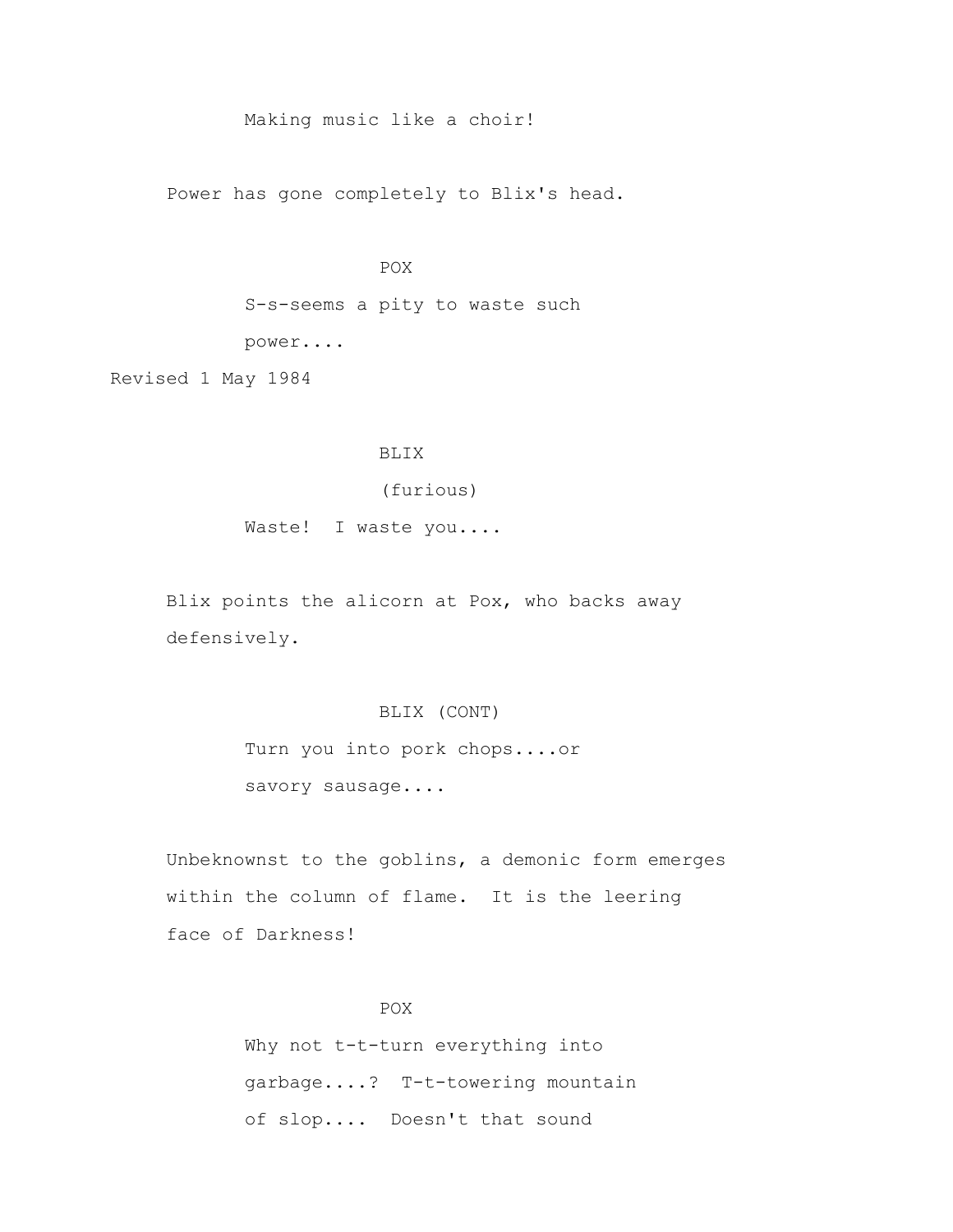splendid?

 Blunder cautiously rejoins the group, his trousers smouldering.

# BLUNDER

(over-eager)

Hog heaven!

# DARKNESS

(behind them)

Fools...!

 The three unsuspecting goblins look up and see their Lord flaming above them.

 High above them, Princess Lili observes everything.

 Blix tosses the alicorn into the air. Blunder unwittingly catches it.

# BLIX

Greetings, Worship....

 POX W-w-welcome, Great Lord.... D-d-darkest of the....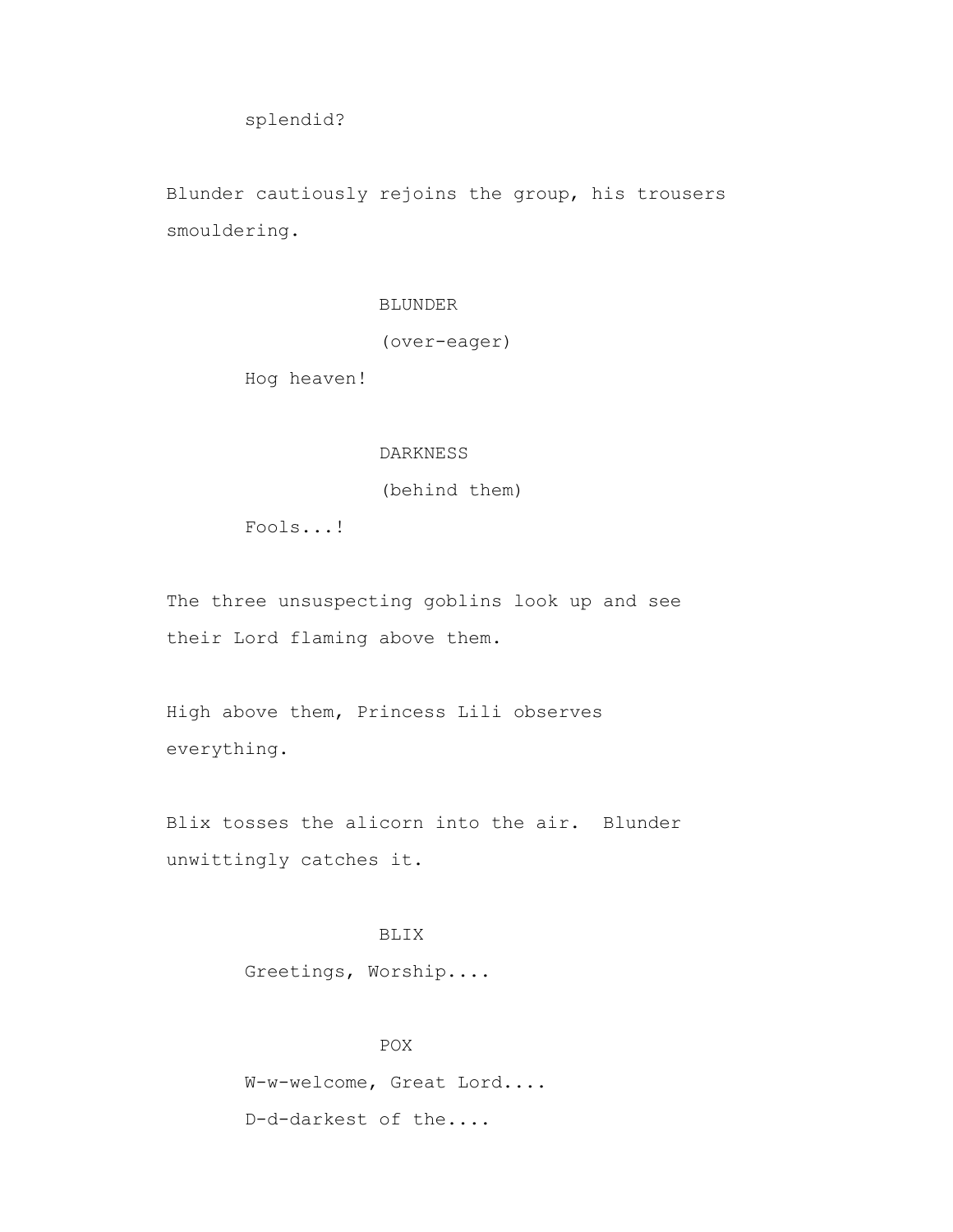### DARKNESS

 Your devotion disgusts me....insignificant strands of toad slobber!

 Blix and Pox drop groveling to their knees, covering their heads with leaves and dirt.

 Blunder can't control himself. He rushes forward and points the alicorn up at Darkness. Revised 1 May 1984

# BLUNDER

 Hear me, you angels of light! Your reign is over! A new order begins! I hold the power....

### DARKNESS

Enough!

 Suddenly, with the pure clarity of a BELL CHIME, a shaft of daylight stabs through a hole in the hollow tree trunk.

 The glow of dawn tinges the ground and casts its luminence over Darkness and the goblins.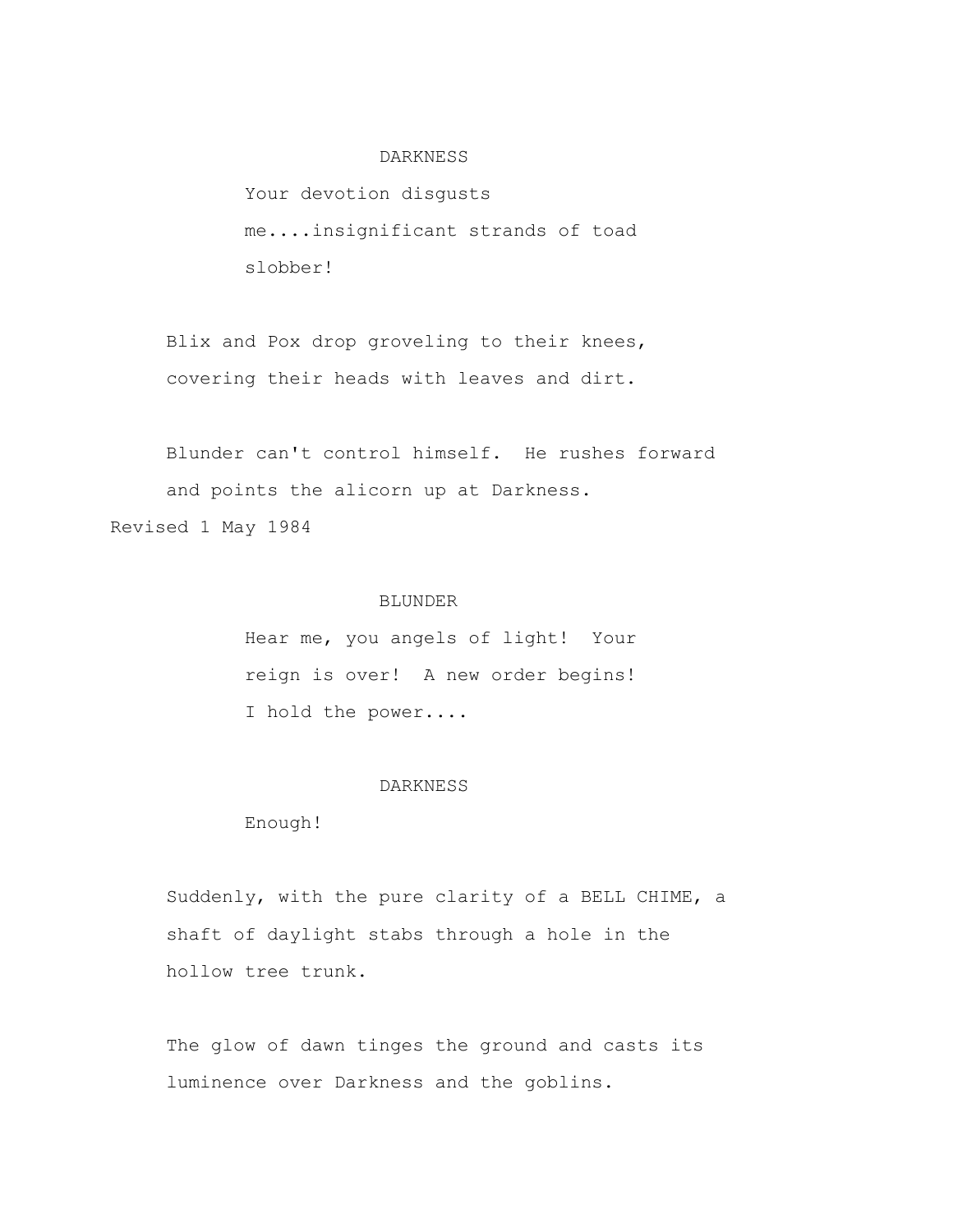Darkness cringes in terrible pain.

 DARKNESS (CONT) (writhing) What is this....?

 Beams of sunlight advance down the inside of the tree trunk.

 Darkness recoils, wrapping his flaming cloak about him.

# DARKNESS (CONT)

 The unicorn is dead....Is this not true?

Blix and Pox exchange guilty looks.

### BLIX

True, Lord....

POX

Undeniably t-t-true!

 Darkness is on to them. He points with the alicorn.

### DARKNESS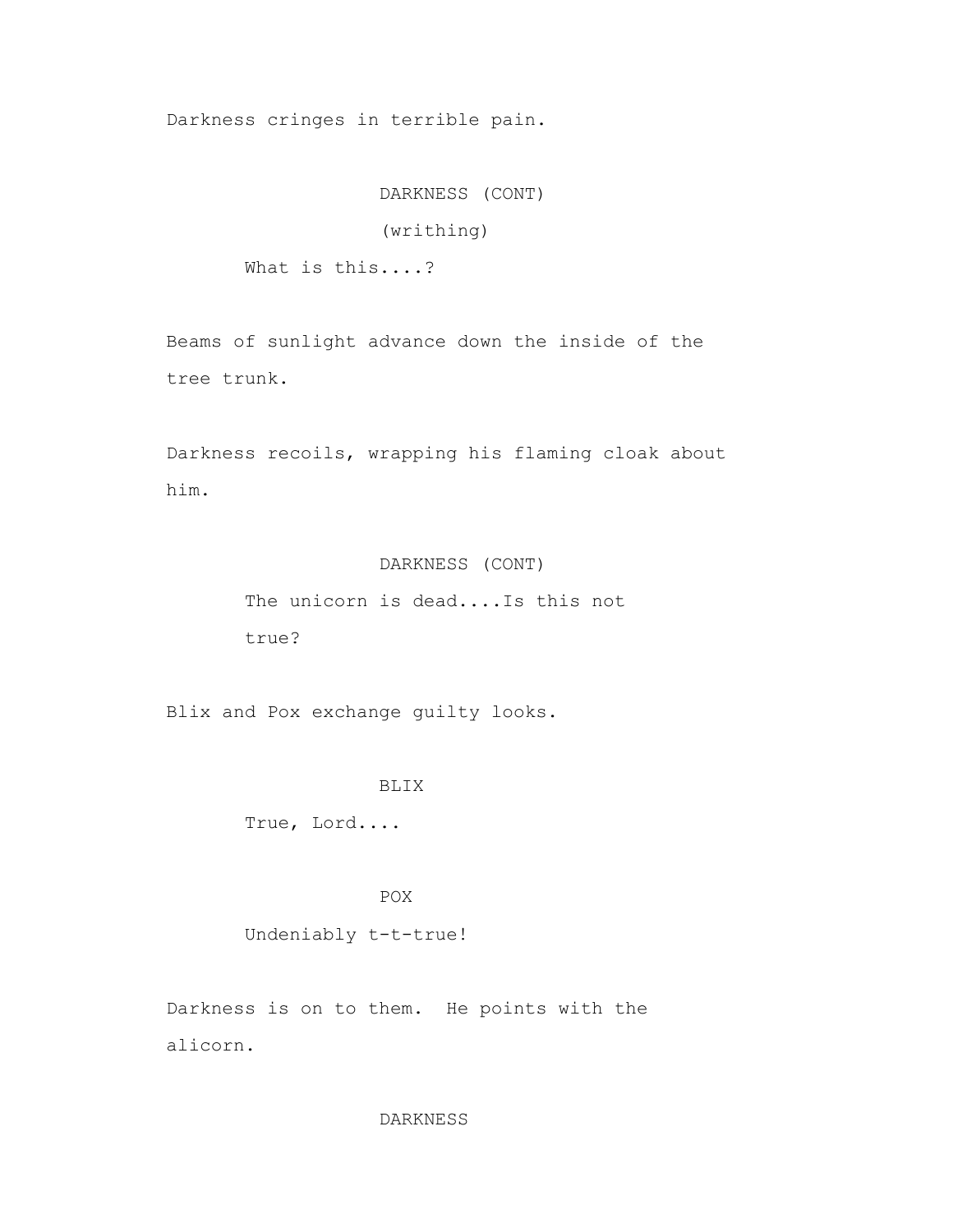You lie! Here is dawn!

### POX

Well....almost t-t-true....ess-s-sentially true....

# BLIX

 That stallion is dead, dead as dreams, dead as legend....

### DARKNESS

OUT WITH IT!

 Sunlight is halfway to the ground. Darkness shrinks shriveling like a dying ember. Revised 1 May 1984

# POX

The m-m-mare still lives....

### DARKNESS

 If even one unicorn walks the earth, my power is not complete....

# BLIX

 Just a female.... She has no power....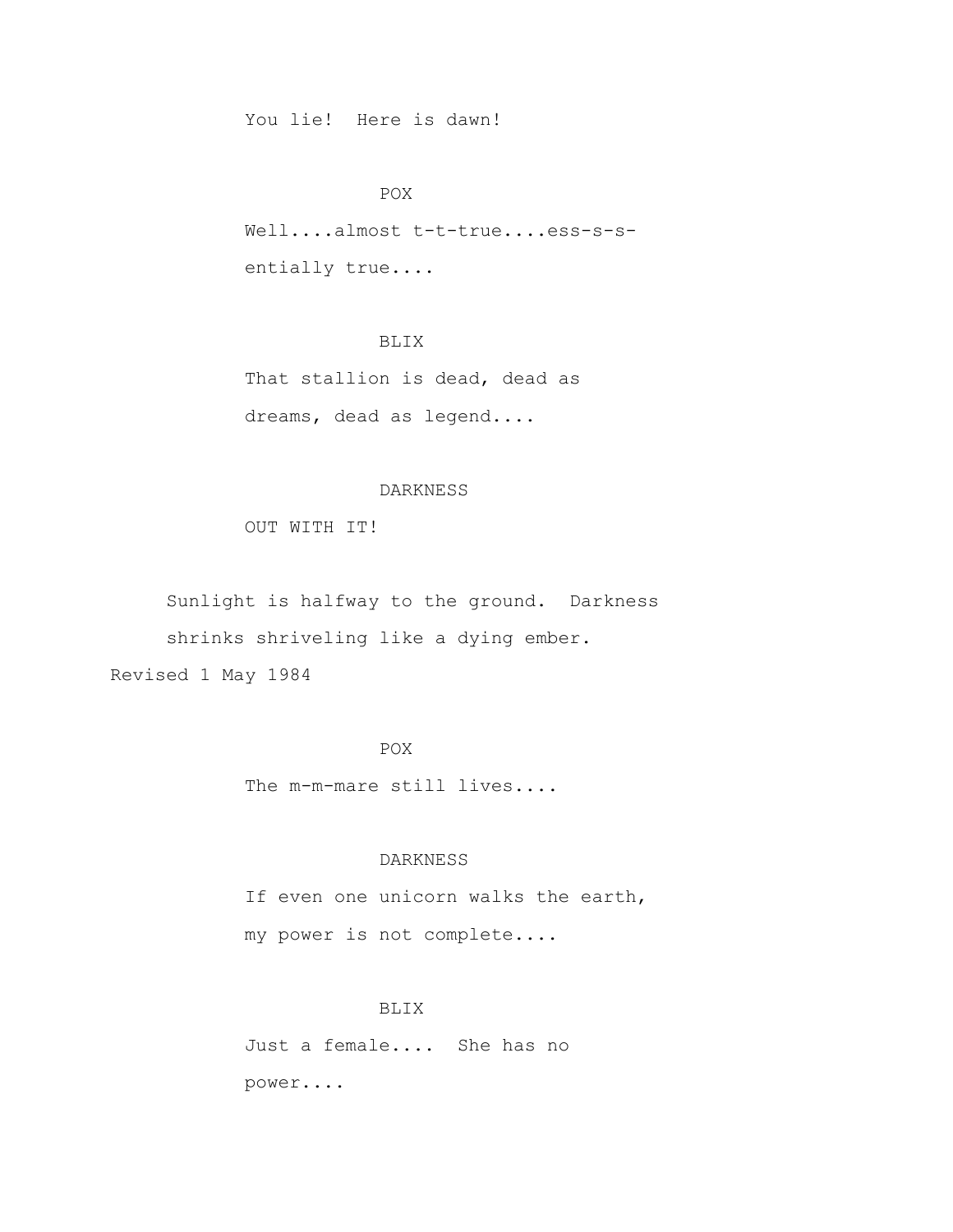The ground grows very light. Darkness melts into the campfire.

### DARKNESS

 Only the power of creation....? Get the female.... I command you!

 Sunlight strikes the ground. Darkness is gone! His arm holding the alicorn aloft above the fire is the last to disappear.

 Lili backs silently into the shadows surrounding the Great Tree.

49 & 50 DELETED

51A EXT ENTRANCE TO TOMB DAY 61A

 Gump lead Jack to the carved wooden entrance to an ancient tomb. Jack pulls off his blindfold in time to see Gump insert his finger like a key into the lock and open it.

# JACK

So....we've turned graverobber....

### GUMP

What can you steal from a man who's already lost his life?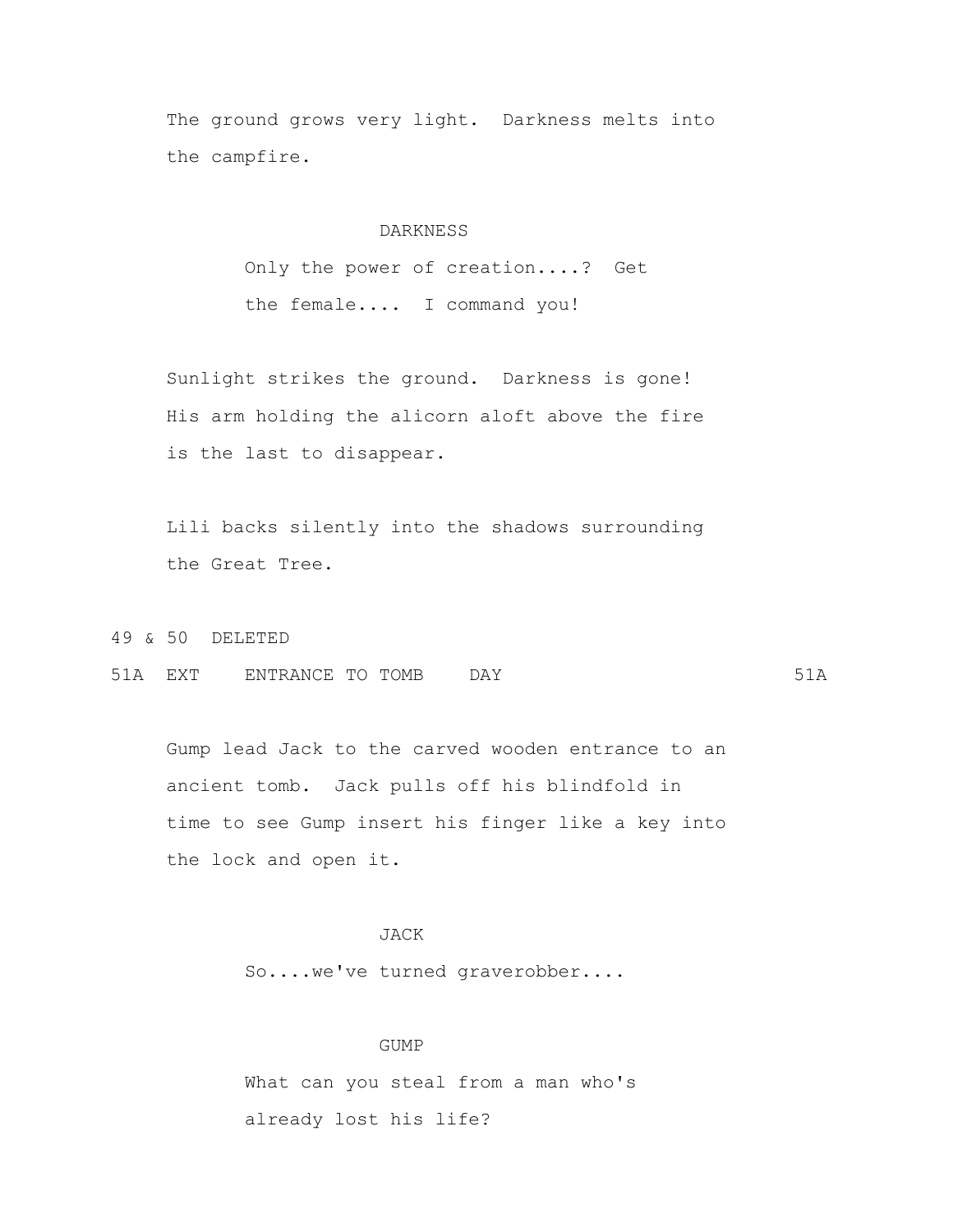Jack fingers his purloined cloak with lingering guilt.

Revised 1 May 1984

 GUMP (CONT) I can't go with you, Jack.... Luna will guide the way....

 Luna flies inside. Jack makes his decision and follows her into the tomb.

51B INT ANCIENT TOMB DAY 51B

 Tree roots twist down like dead men's fingers and clutch the ancient rune stones lodged in the earthen walls. The floor is heaped with gems and treasures.

Jack follows Luna's glowing LIGHT in wonderment.

 At the far end of the tumulus, Jack comes upon an astonishing sight. Lying on a golden dais is the corpse of a beautiful knight. His features are as fine as alabaster. Clad in gold mail, his bejeweled sword lies on his chest under his folded arms.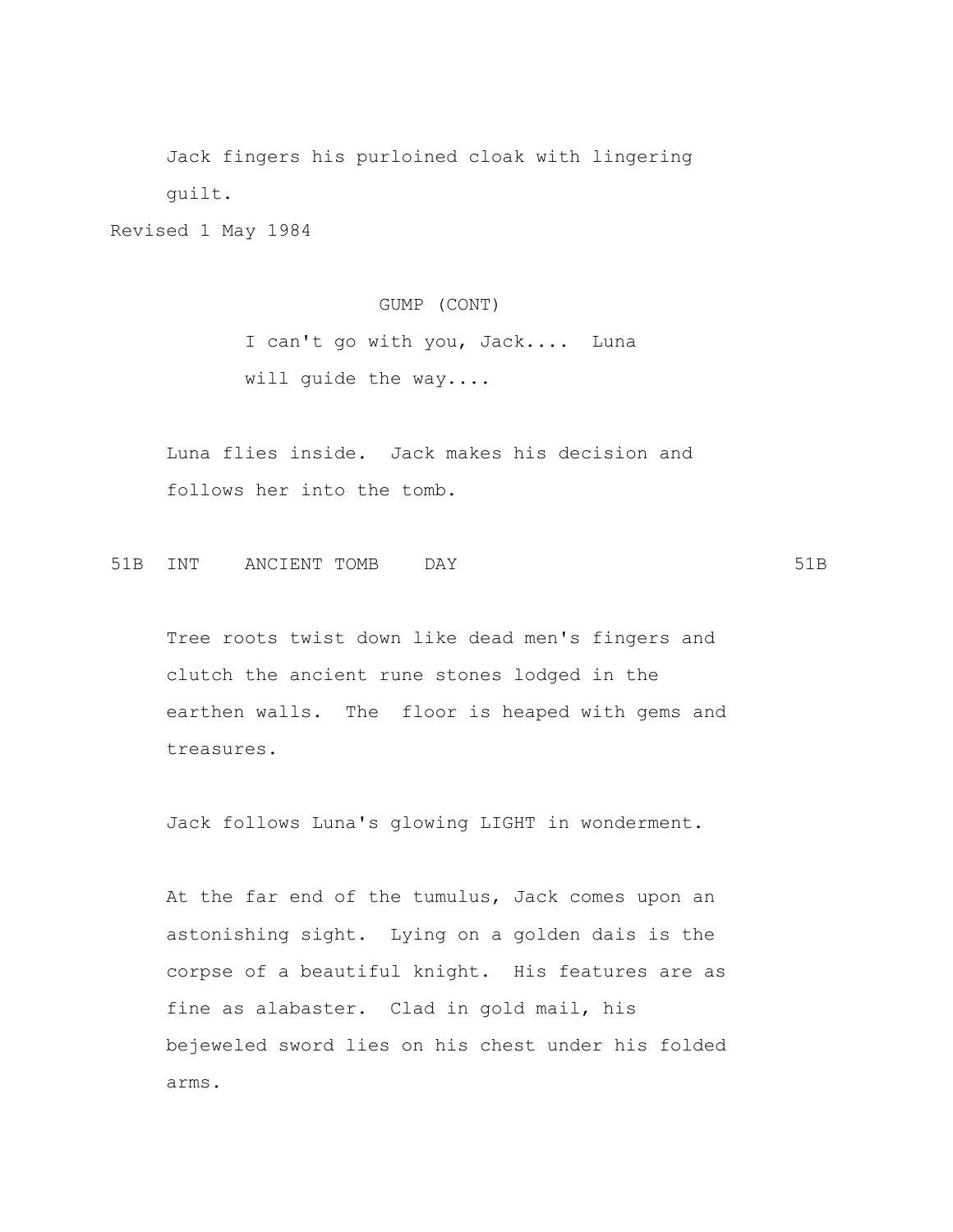Jack is stunned. He looks for a long time and makes a second decision, starting back up the tunnel.

 There is a bright burst of LIGHT and Luna materializes as a child-sized woman with gossamer wings.

### LUNA

Jack, wait....!

# JACK

(astonished)

What! How'd you do that?

### LUNA

 It's a secret.... Don't tell Gump....

### JACK

 There's lots I'd like to tell Gump....

# LUNA

You've got to do it, Jack! You're our only hope!

### JACK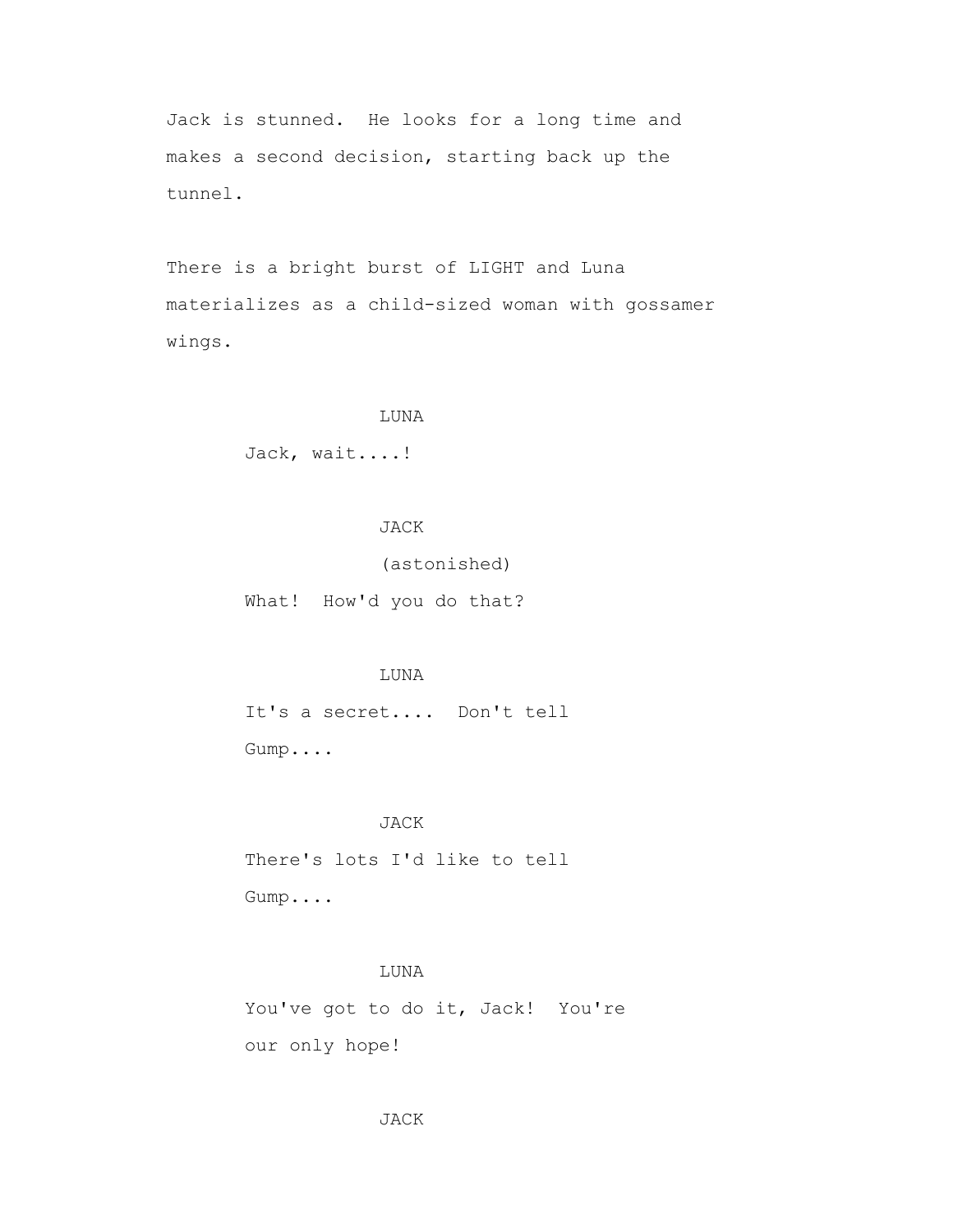# This can't be right!

### LUNA

# Isn't the world more important? Revised 1 May 1984

 Jack can't answer this. He stares back at the sleeping warrior.

# LUNA (CONT)

Behold the champion....

Luna transforms back to a tiny dot of light.

 Jack hesitates, then enters the burial chamber and takes hold of the golden sword.

52

```
- DELETED
```
57

58 EXT UNICORN DEATH ARENA DAY 58

 A small cooking fire flickers under blackened pots and an iron skillet. Brown Tom nervously stuffs a teapot with dried herbs. Wolves HOWL in the distance.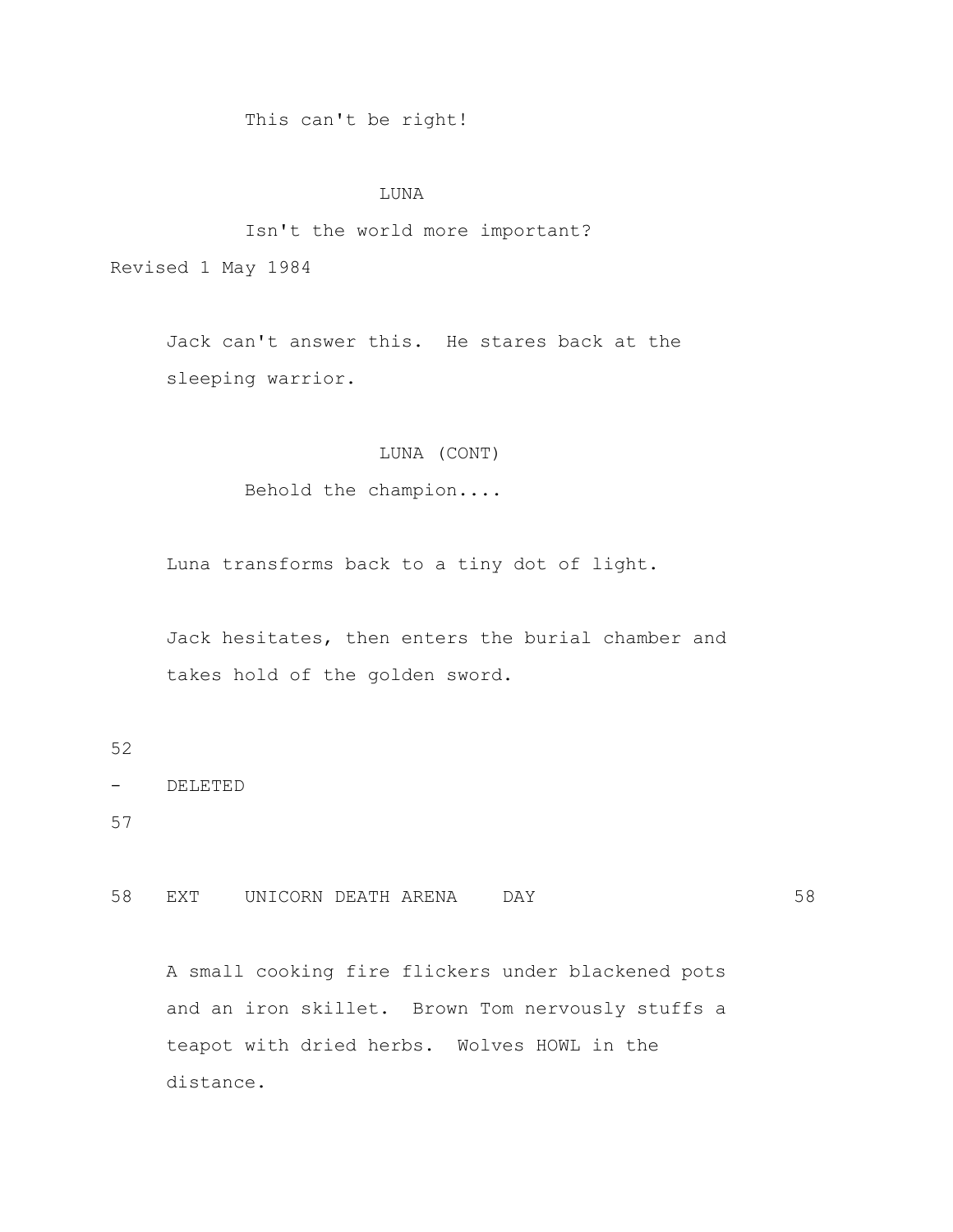# BROWN TOM

 Colt's foot and sassafras.... Maybe a spot of spearmint.... St. John's Wort's not bad....and a little foxglove.

Lili hurries up out of the woods.

### LILI

I'm Princess Lili.... I....

# BROWN TOM

 You! You're the cause of all our sorry!

### LILI

 I want to make it right.... I followed the goblins! Darkness sent them back to hunt the mare.

# BROWN TOM

 Good lass! You're a plucky little partridge at that.

#### LILI

We can't stay here! It's not safe!

### 59 DELETED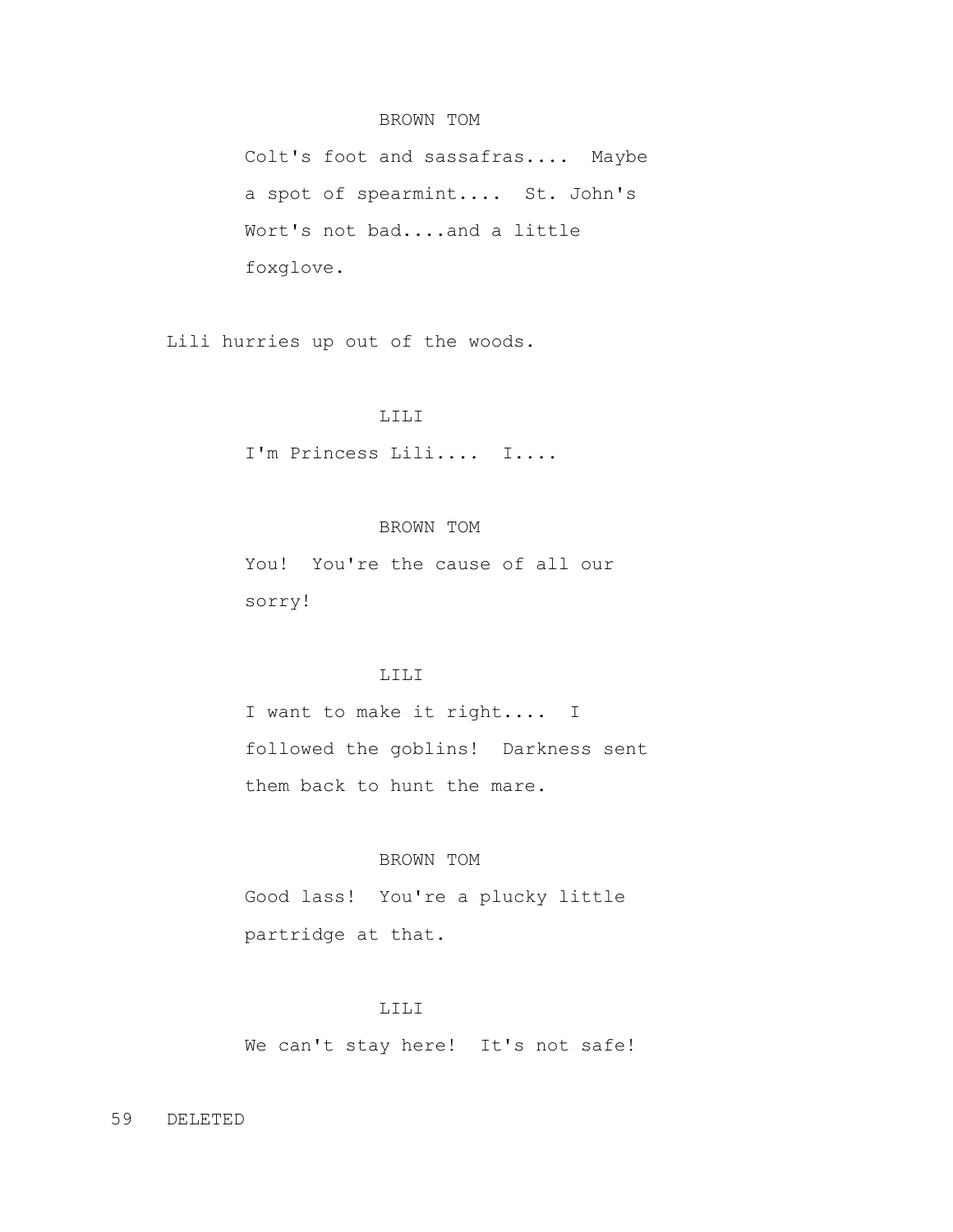60 EXT UNICORN DAY 60

 Brown Tom looks past Lili. Revised 1 May 1984

# BROWN TOM

Too late....!

They are surrounded by goblins.

 Pox and Blix aim their wicked barbed arrows straight at the hearts of Lili and Brown Tom.

 Brown Tom swings the iron skillet back over his head in a warrior's stance.

# BROWN TOM

 If you imps're looking for a fight, ye've come to the chap who'll oblige ye.

# BLIX/POX

Kill....! K-k-kill....! Kill....!

 Blix and Pox loose their arrows, renocking the bows with incredible speed.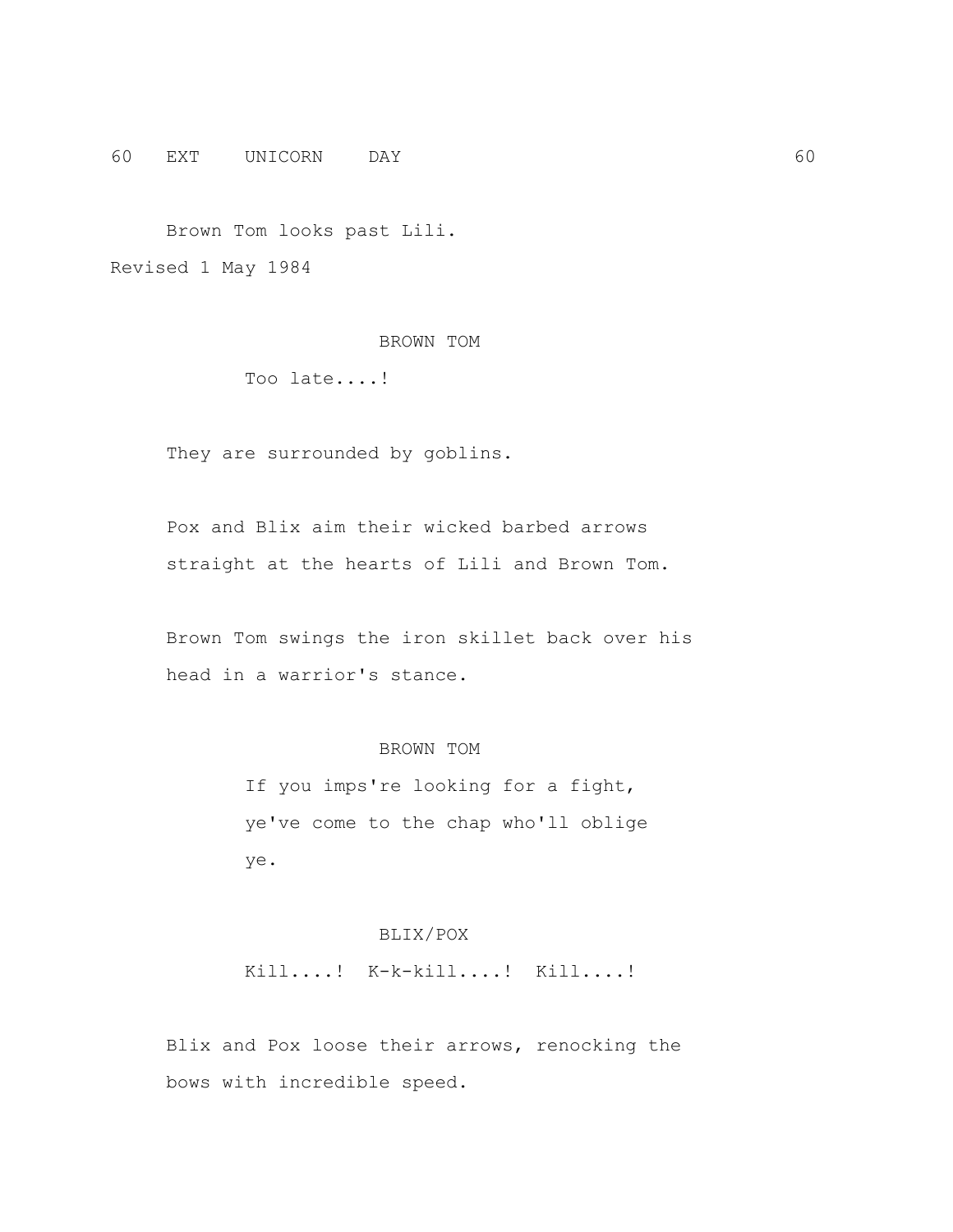Brown Tom moves like lightning, using the skillet as a shield to deflect the arrows raining about him.

 Lili stands in front of the mare, striving to protect the unicorn's body with her own.

 Brown Tom leaps acrobatically about with the skillet. A fusillade of arrows CLANGS OFF its iron surface.

 A lucky shot pierces Brown Tom's hat. Dark red liquid streams down his face. His eyes roll up in mortal terror.

#### BROWN TOM

 Dick-o-Tuesday's duck! They've done for me!

 Brown Tom staggers in a dramatic half-circle, toppling straight over backwards, stiff as a board.

 The mare unicorn rears WHINNYING on her hind quarters, as a goblin lassoes her neck.

The goblin hunters advance. Blix spreads a heavy net wide.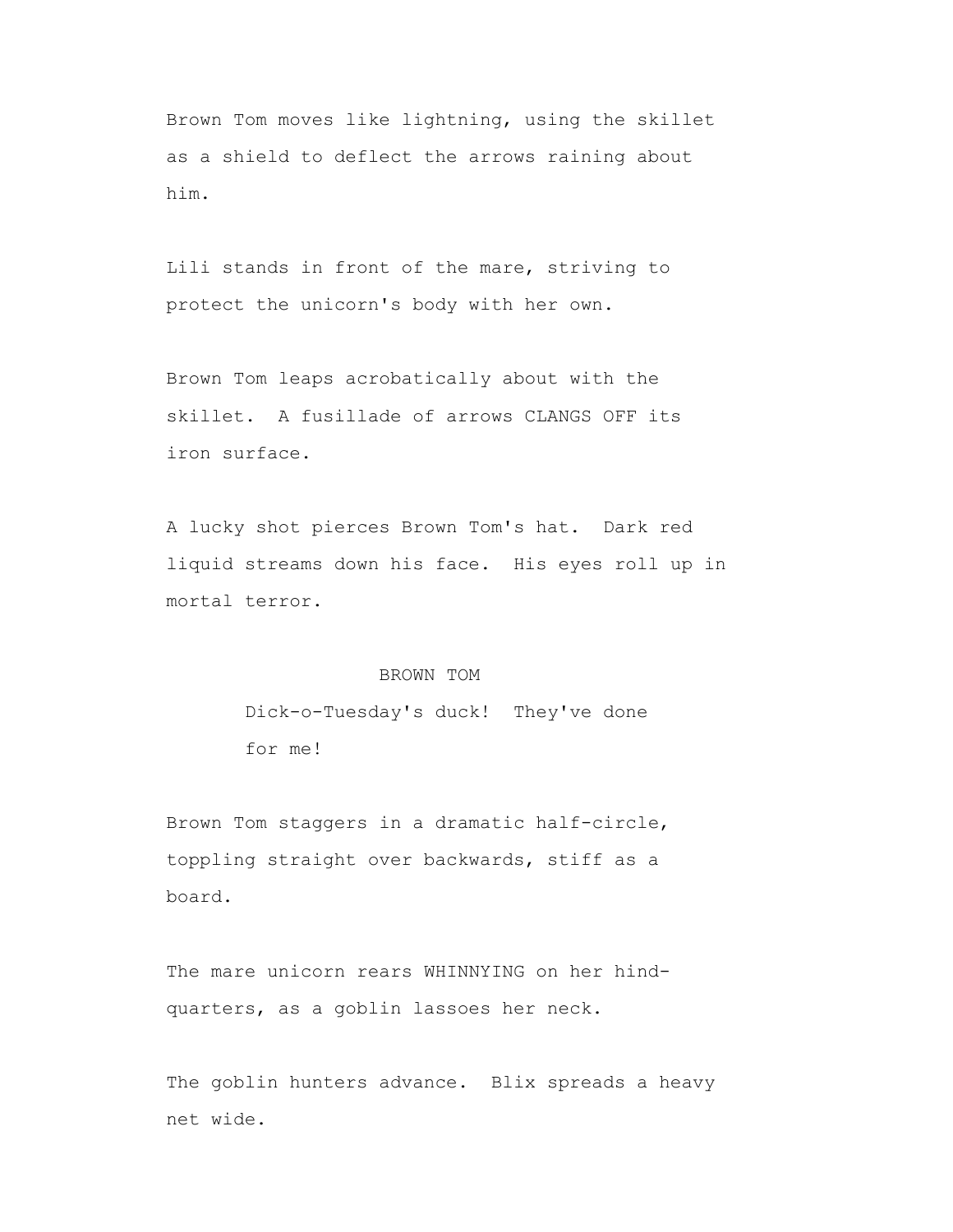The black shadow of the net falls across Lili and the unicorn like an evil spider web.

61 DELETED

Revised 1 May 1984

# 62 EXT UNICORN DEATH ARENA DAY 62

 Brown Tom lies flat on his back as Jack and the faeries emerge from the woods. Jack wears the sword and golden armour from the tomb.

 Gump rushes to his fallen friend, lifting him in his arms.

# GUMP

 Brown Tom....? You can't be dead....! Oh, this is terrible....terrible!

Brown Tom opens his eyes and looks feebly about.

BROWN TOM

# (in a daze)

Why, Gump....they kill you, too?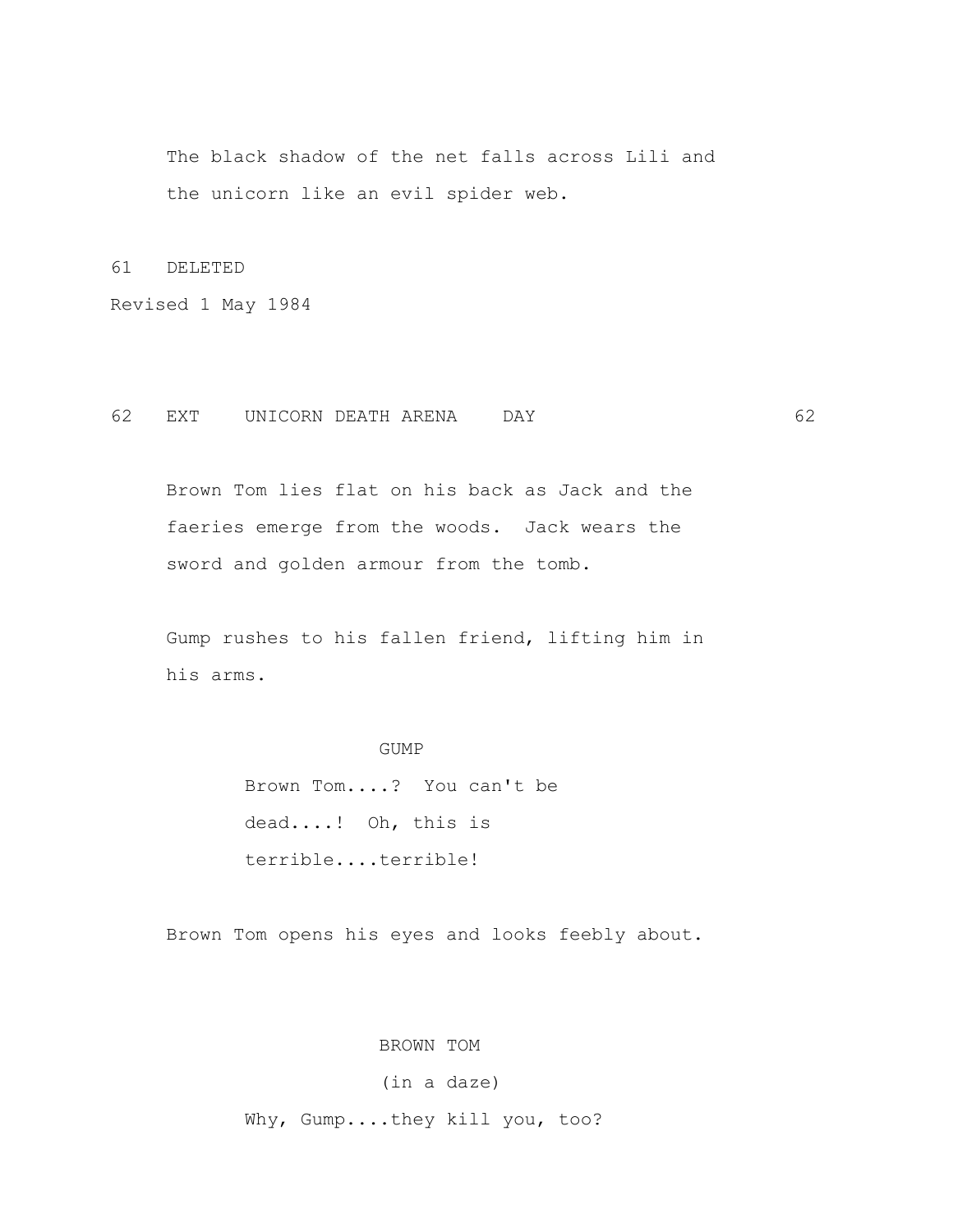### GUMP

 Course they didn't! What in blazes are you talking about?

 Brown Tom rolls his eyes up at the arrow piercing his hat.

### BROWN TOM

 Goblins shot me through the brain pan.

 Gump yanks off Brown Tom's hat. Bits of broken wine bottle tumble out. Gump regards his friend with scorn.

Revised 26 March 1984

# GUMP

 Your brains are one spot an arrow'd do no harm!

# JACK

Where's the unicorn?

 Sheepishly, Brown Tom pulls the arrow from his hat.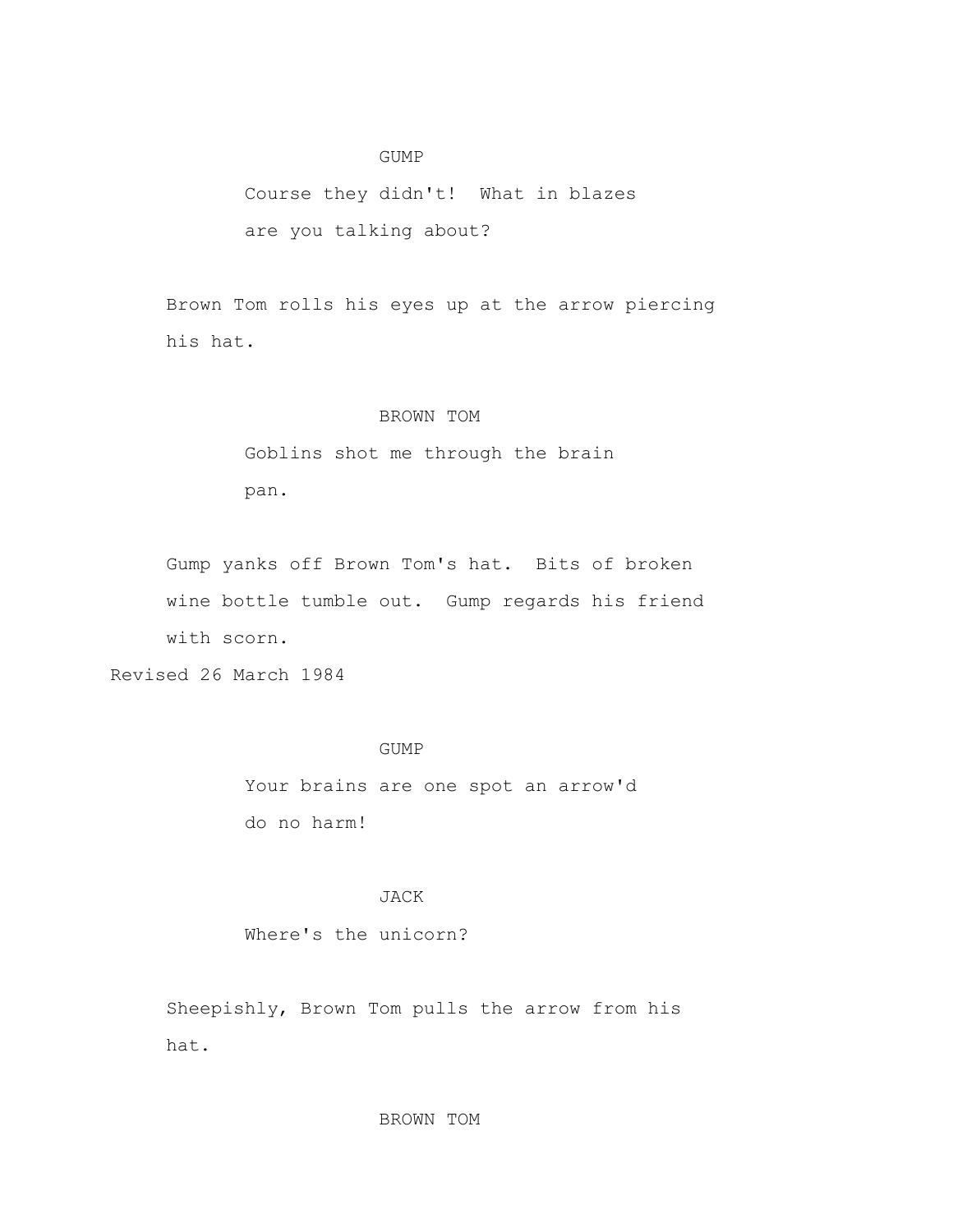I'm afeered the goblins took her. Did me best to fight them off, but they swarmed up by the hundreds.... Horrid creatures, they were. The Princess warned me, but....

```
 JACK
```
Lili?

BROWN TOM

Aye.

JACK

(overjoyed)

She's alive!

# BROWN TOM

 She was living still when they killed me.

# GUMP

 We'll follow their tracks in the snow. Foul weather's on our side for a change.

62A EXT FOREST DAY 62A

Jack and the faeries march through the woods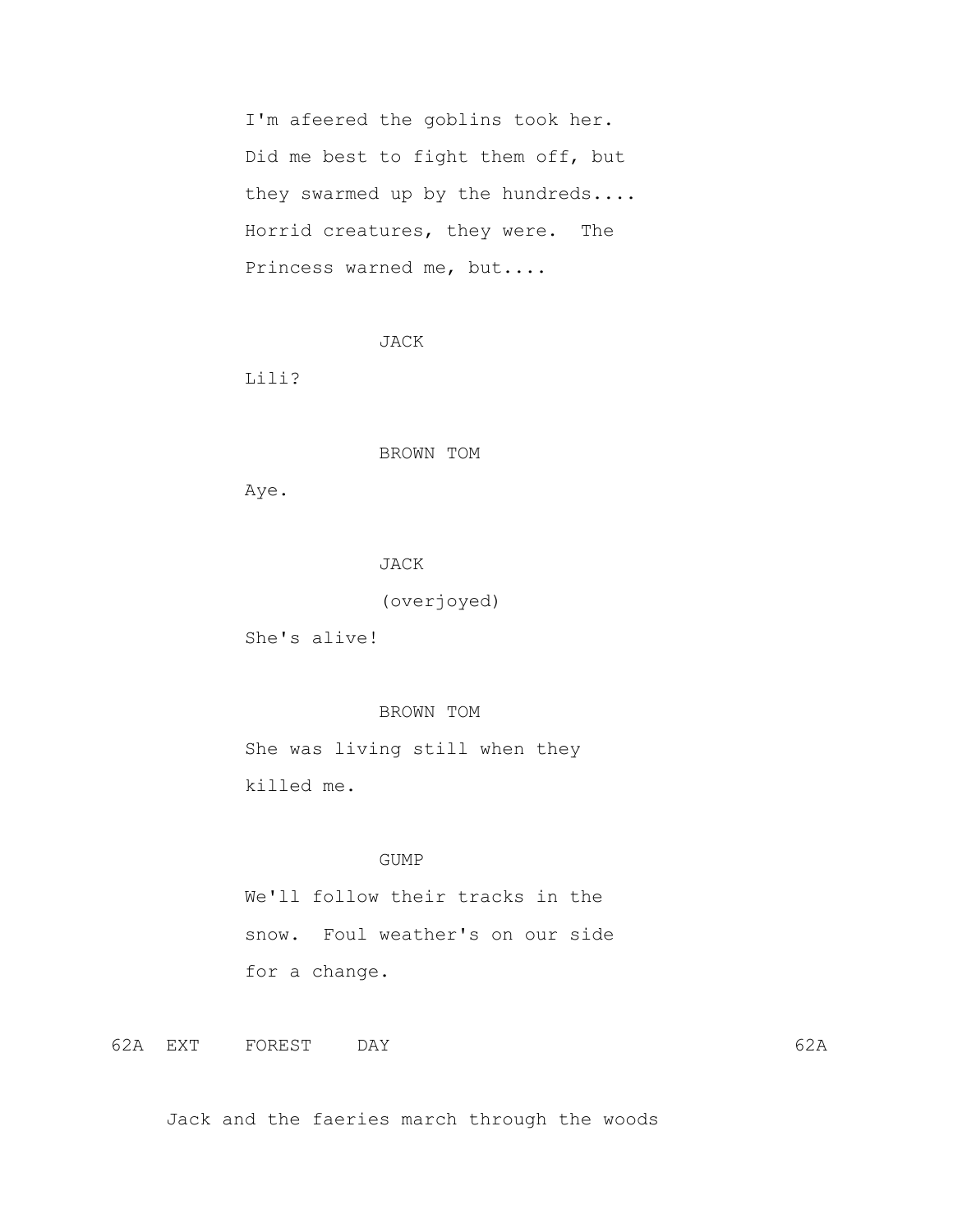holding lanterns, into the teeth of a driving blizzard.

63 INT GREAT HALL DAY 63

 Blix and Pox kneel nervously before the Throne of Darkness. A huge fire blazes in the hearth.

 We hear Darkness speak, but see only his bat winged shadow spread like an inky cloak across the two kneeling goblins.

Revised 26 March 1984

### DARKNESS

Where is she?

# BLIX

 In the dungeon like a treasure, Awaiting your darkest pleasure.

# POX

There's m-m-more, Sire....

# BLIX

 We present with all due deference.... This thing you once called innocence.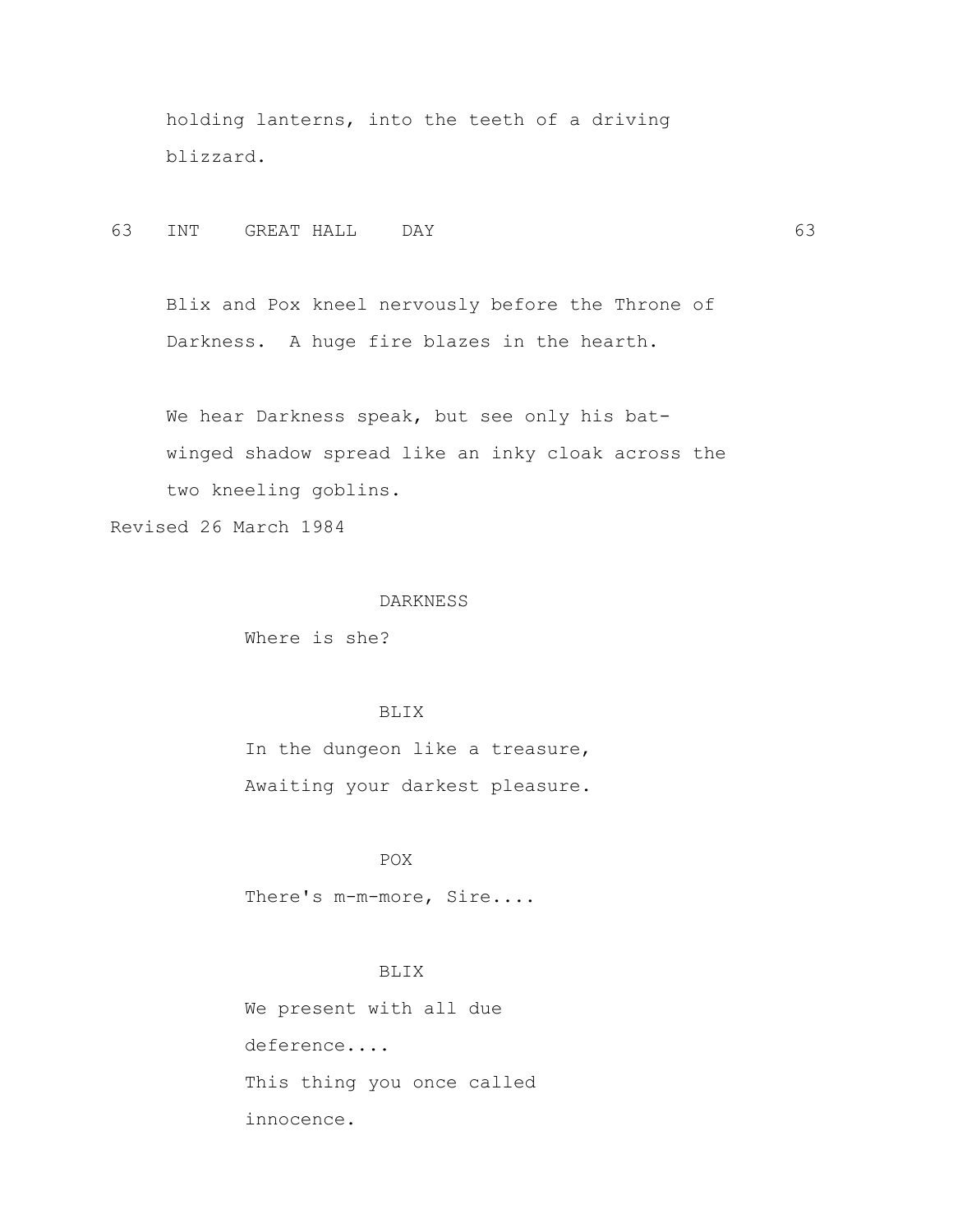DARKNESS (OS)

Innocence....?

Darkness stares into the fire.

 As Darkness grips the arm of his throne, his fingers start to melt, dripping to the dank stone floor.

64 INT DUNGEON DAY 64

 Darkness bleeds through the groin vault ceiling, spreading like a stain across the curving stones.

 Below, the unicorn is locked in a steel halter, a woven steel cable binding her to an iron windlass.

64 INT DUNGEON DAY (CONT) 64

 The Princess paces the dark and dripping cell. Her dress is in tatters, her hair tangled. There is something wild and free about her now, and yet she has never appeared more alluring.

 The melting shadow of Darkness drips from the ceiling, forming a small demonic shape as it falls.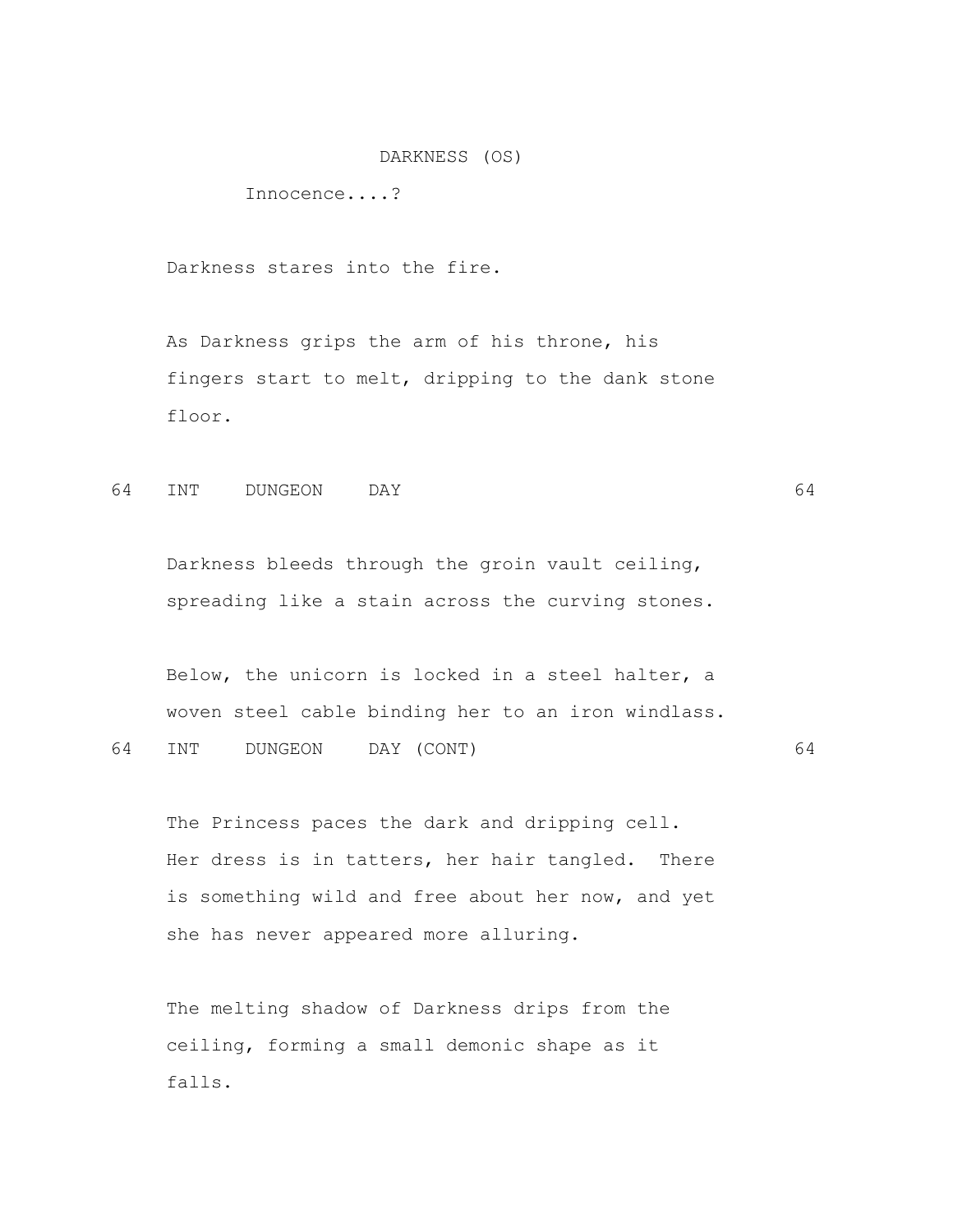We hear the BEATING of Darkness' heart in time with each evil drip. The sound grows LOUDER and LOUDER until the echo reverberates within the vaulted chamber.

 Lili is terrified. She looks frantically around as the pulsing rhythm continues. The Princess sees nothing and hugs the unicorn's neck for comfort.

64A DELETED

65 EXT HILL ABOVE GREAT TREE BOG DAY 65

 Jack and the faeries stare out at the tree-crowned ruin and surrounding bog.

Revised 1 May 1984

#### GUMP

 When evil anarchy ruled the land the wicked came here to sacrifice.

# SCREWBALL

It's ugly! I hate it!

### GUMP

Good! You go first....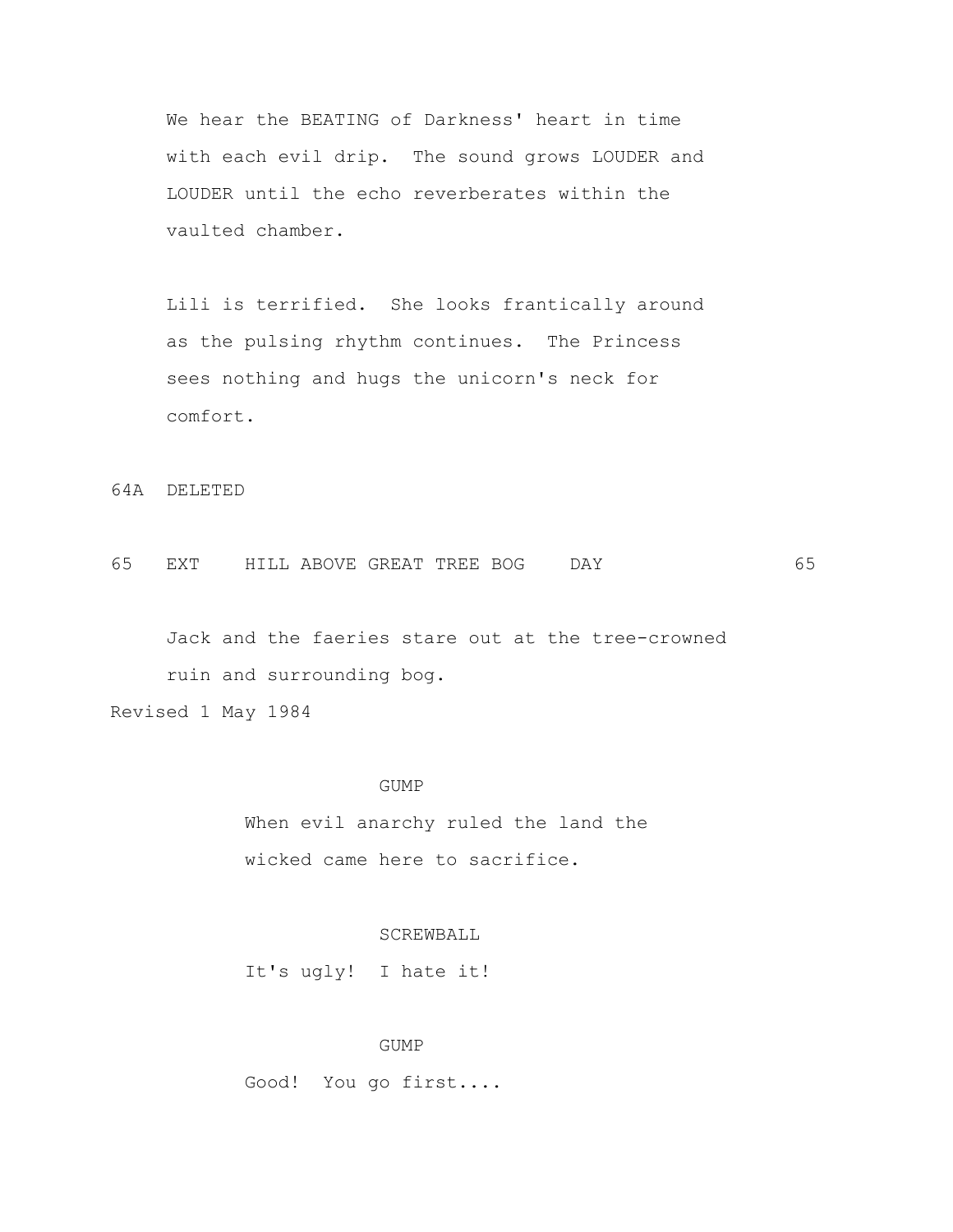#### SCREWBALL

All the time me. Same old story.

65A - 65B DELETED

65C EXT BOG DAY 65C

Screwball climbs up onto a floating lily pad.

 An undulating V-shaped wake moves through the water alongside as they step from lily pad to lily pad and clamber onto a long, twisting root.

 Without warning, an emaciated green arm shoots out of the water and grabs Screwball. He is gone under the surface with a scream.

#### BROWN TOM

Screwball!

 Jack grips the hilt of his sword and rushes to the spot where Screwball disappeared.

 Meg Mucklebones rises out of the bog behind him. She tosses Screwball aside and hauls Jack into her cadaverous embrace.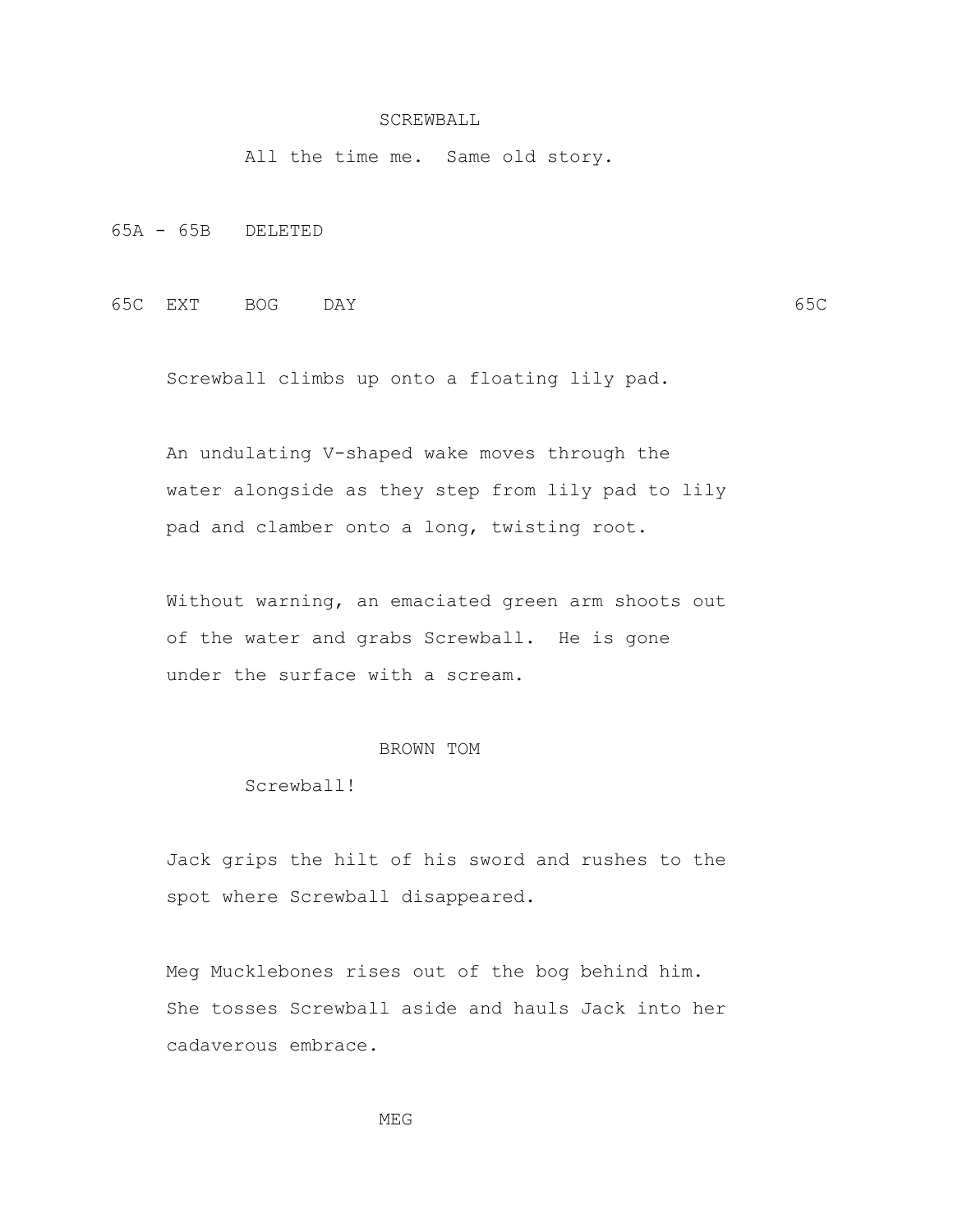Foul-tasting faerie....! Come to Meg, juicy boy!

### JACK

You don't mean to eat me, ma'am?

# MEG

Oh, indeed I do....

## JACK

 That would be a shame. Someone so lovely deserves far better than scrawny little me....

 The flattery gives Hairy Meg pause. She simply can't resist it.

Revised 1 May 1984

#### MEG

 Hmmmm....think me fair, do you, Jack?

## JACK

 All the heavenly angels must envy you.

### MEG

Oooo.... What a fine meal you'll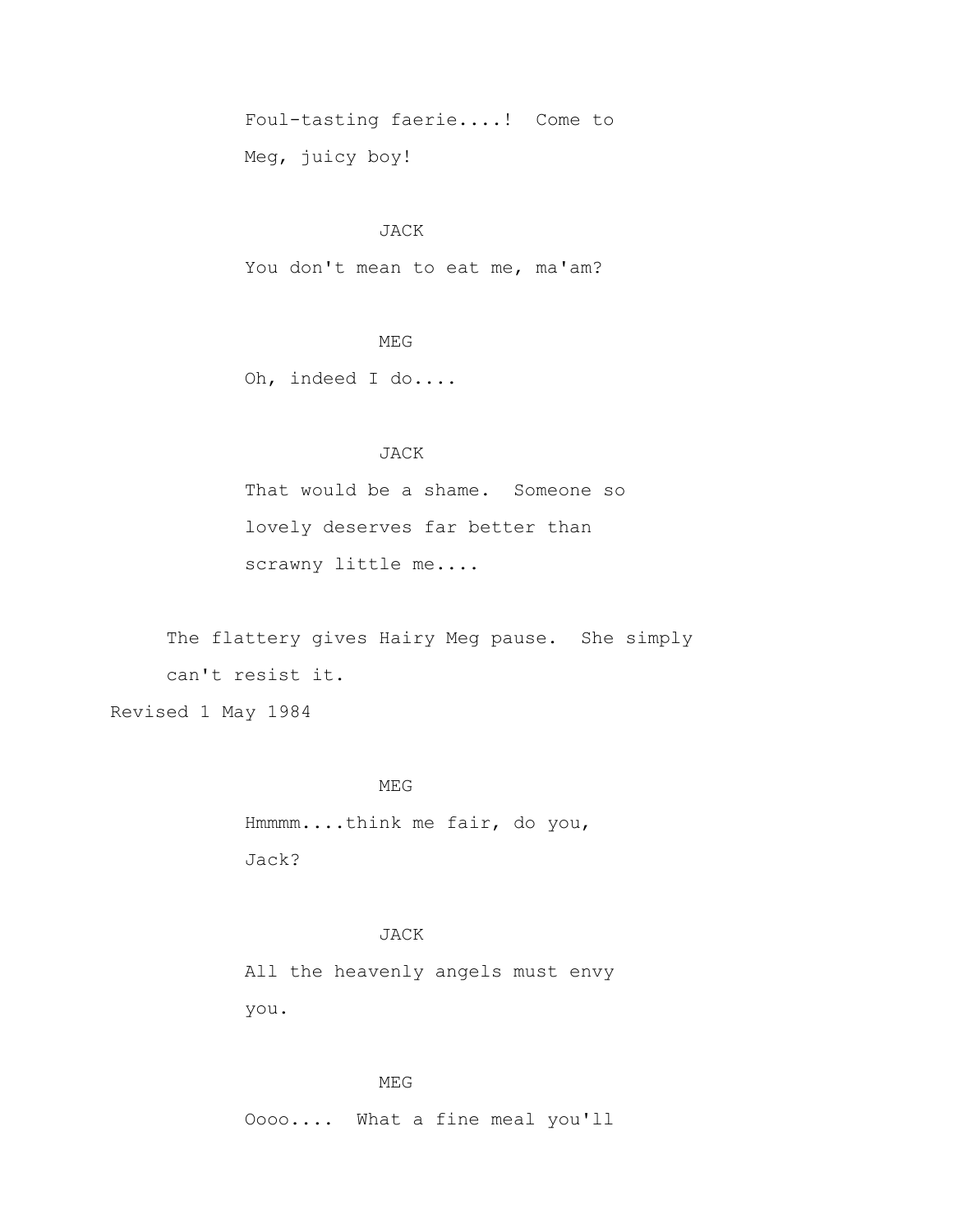make, be the rest of you as sweet as your tongue. I've had naught but muskrat and snakes all this month....

#### JACK

But....don't you like my words?

MEG WEG Words won't fill an empty stomach....

> Jack glances at the shield hanging over his shoulder.

#### JACK

 Then fill your soul with loveliness. Feast on the beauty of your reflection.

 Meg Mucklebones takes Jack's shield, partially releasing him from her clammy clutches.

## MEG WEG

 What a splendid idea.... Clever boy!

Hanging onto Jack with one hand, Hairy Meg bends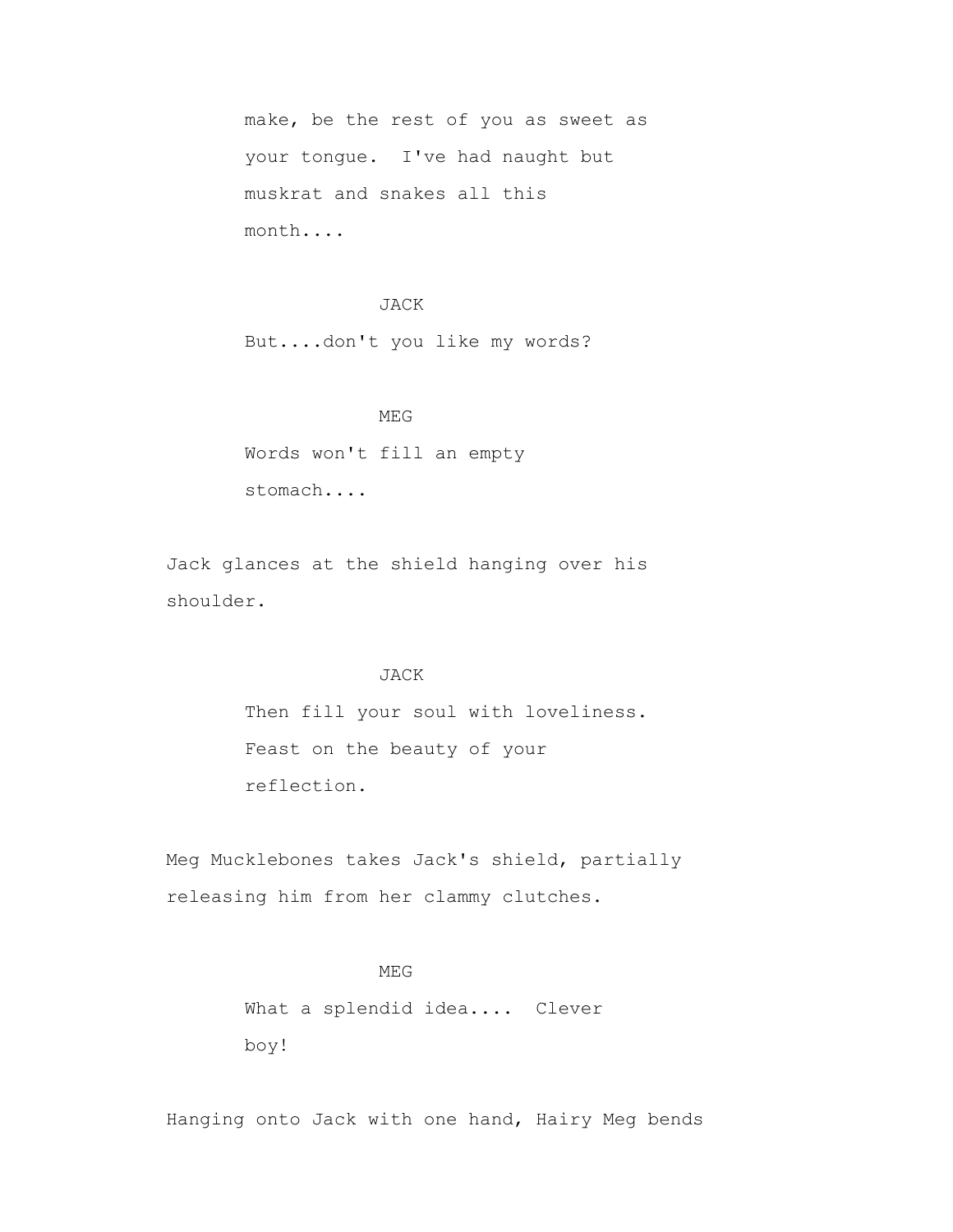over the shield.

#### JACK

 Your alchemy makes rusted steel shine like silver.

 Meg primps and preens; an obscene parody of a pretty maiden at her vanity table.

 While Meg is preoccupied with her grotesque reflection. Jack silently draws this sword. Meg doesn't notice a thing.

## MEG WEG

 Such discerning taste for one so young....

 Meg turns to face him with a fearful pucker of her tattered lips.

### MEG (CONT)

Come....give us a kiss before

dining.

Revised 1 May 1984

### GUMP

# (Shouting)

Give her the kiss of cold steel,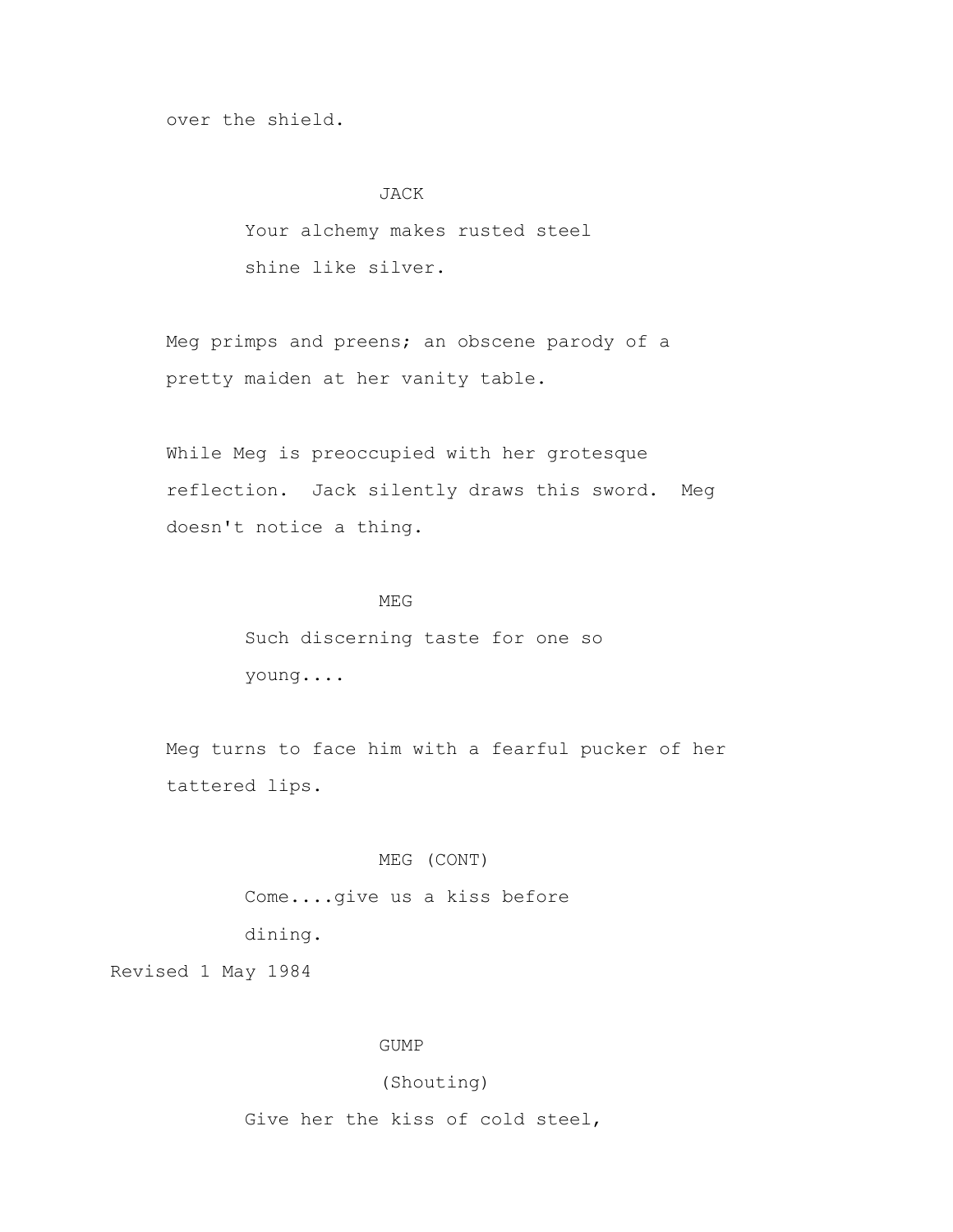Jack swings blindly with his eyes closed. It is a lucky stroke. Meg Mucklebones' head flies from her shoulders.

# JACK

(astonished)

I did it!

 The decapitated hag sinks back beneath the scummy surface.

### GUMP

Like a champion, Jack.

BROWN TOM

On to victory!

65D INT GREAT HALL DAY 65D

 A huge fire blazes in the gaping hearth. Darkness stands before it, almost a shadow in his midnight cloak.

### DARKNESS

# (anguished)

What's wrong with me, Father....?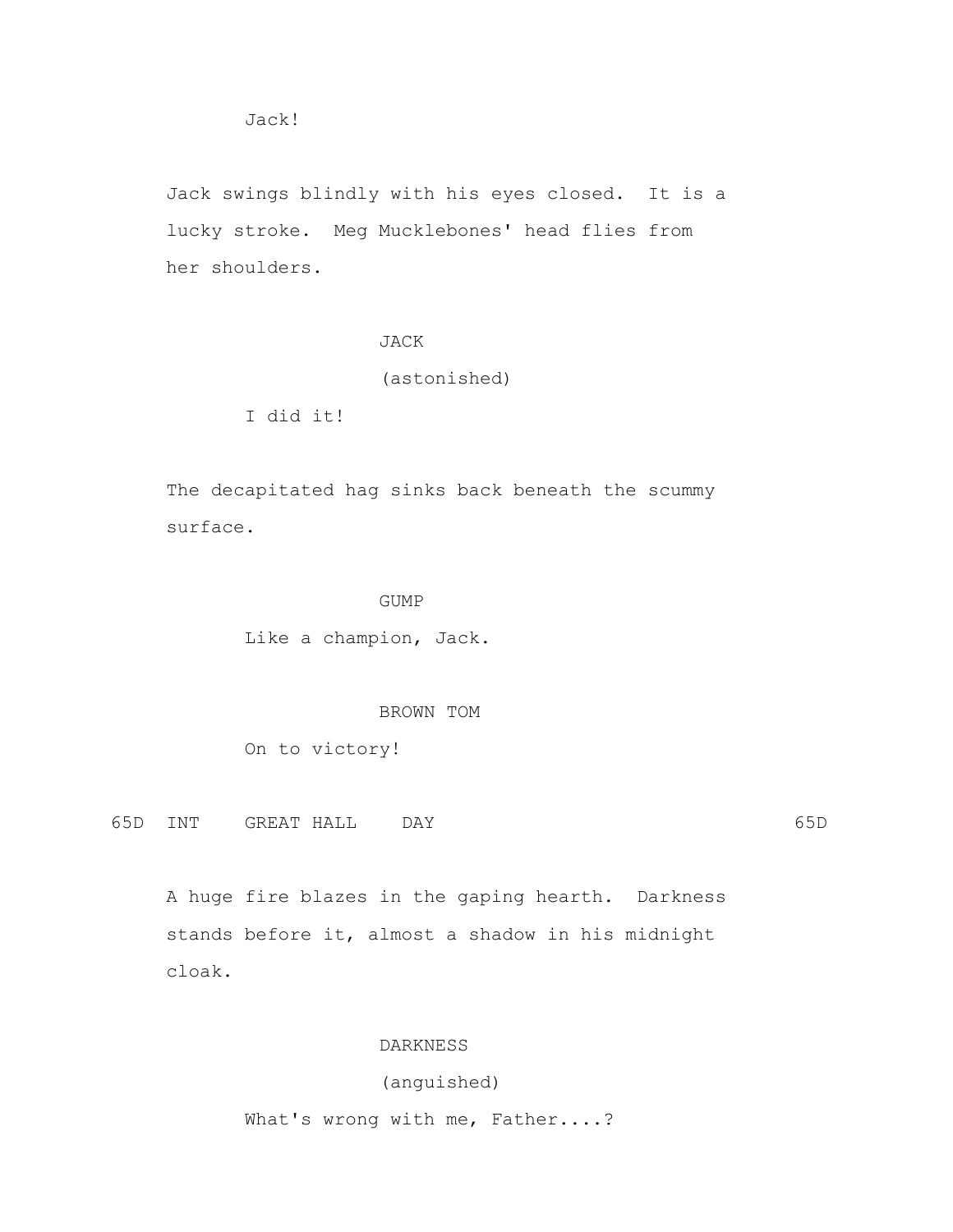It has been an eternity since I felt desire....

 A VOICE IN THE FIRE answers Darkness; majestic and sepulchral. The flames billow out as it speaks.

## VOICE

 You hold the world in your grasp....yet your victory is meaningless!

#### DARKNESS

Meaningless?

## VOICE

 What do you gain from it? What pleasure comes from ruling imps and goblins....? Souls already black.... Innocence fascinates you because her soul is pure....

## DARKNESS

I'll take her then!

#### VOICE

 Rape is too easy.... She remembers the world as it was. When she loves your new order, then you will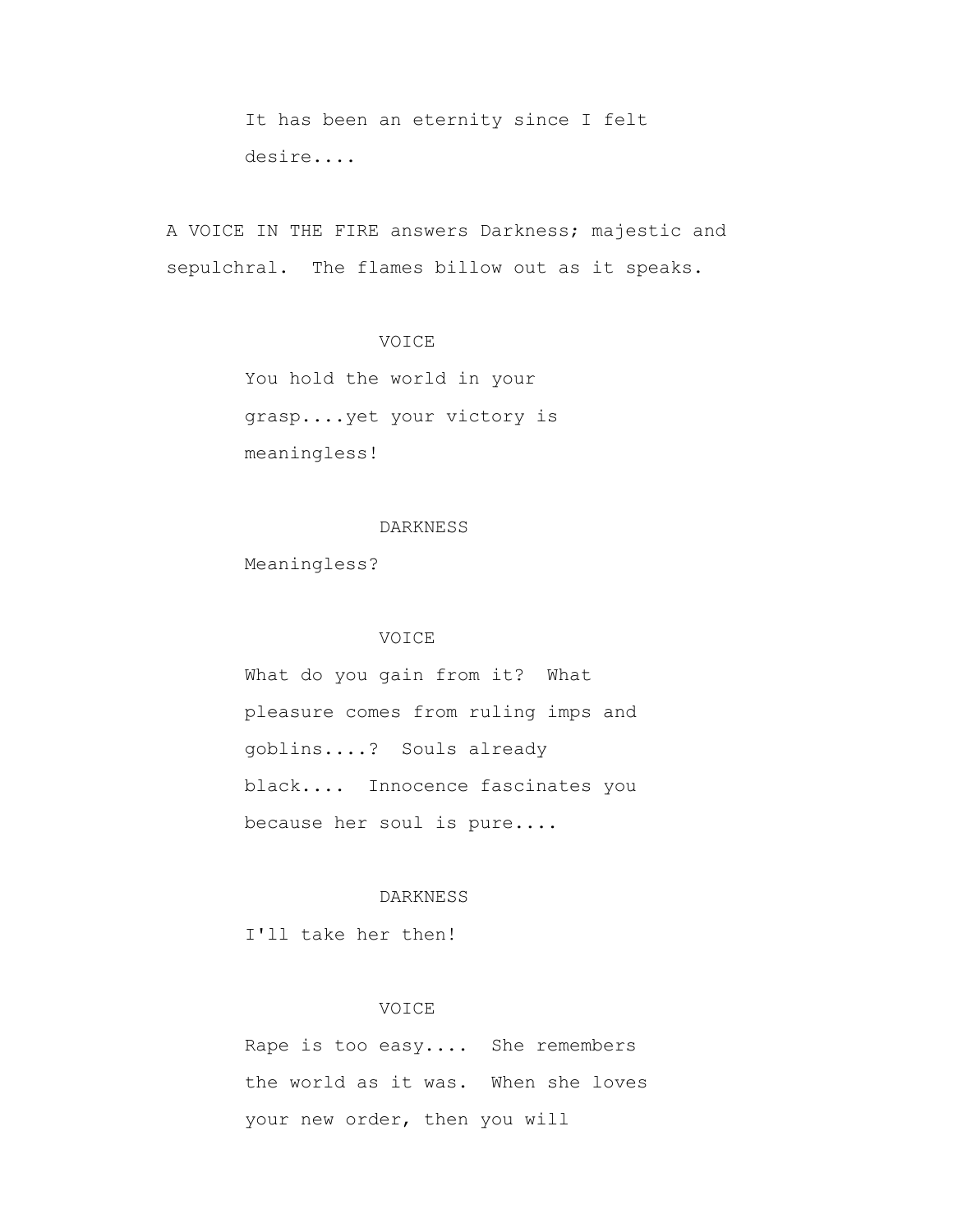triumph! So....woo her....win

her....break her spirit....!

Revised 1 May 1984

65E EXT GREAT TREE DAY 65E

 Jack and the faeries step ashore on the island. Gump makes a mystical sign with his hands.

## JACK

What's that?

#### GUMP

 For our protection, Jack. Remember, Darkness is a liar....a treacherous fiend! Don't listen to him. Never believe what you see....

66 INT GREAT TREE DAY 66

 Jack and the faeries stare up at the massive horn embedded in the inner tree.

Screwball starts to climb towards it.

# SCREWBALL

Nice big trumpet....! Bet it's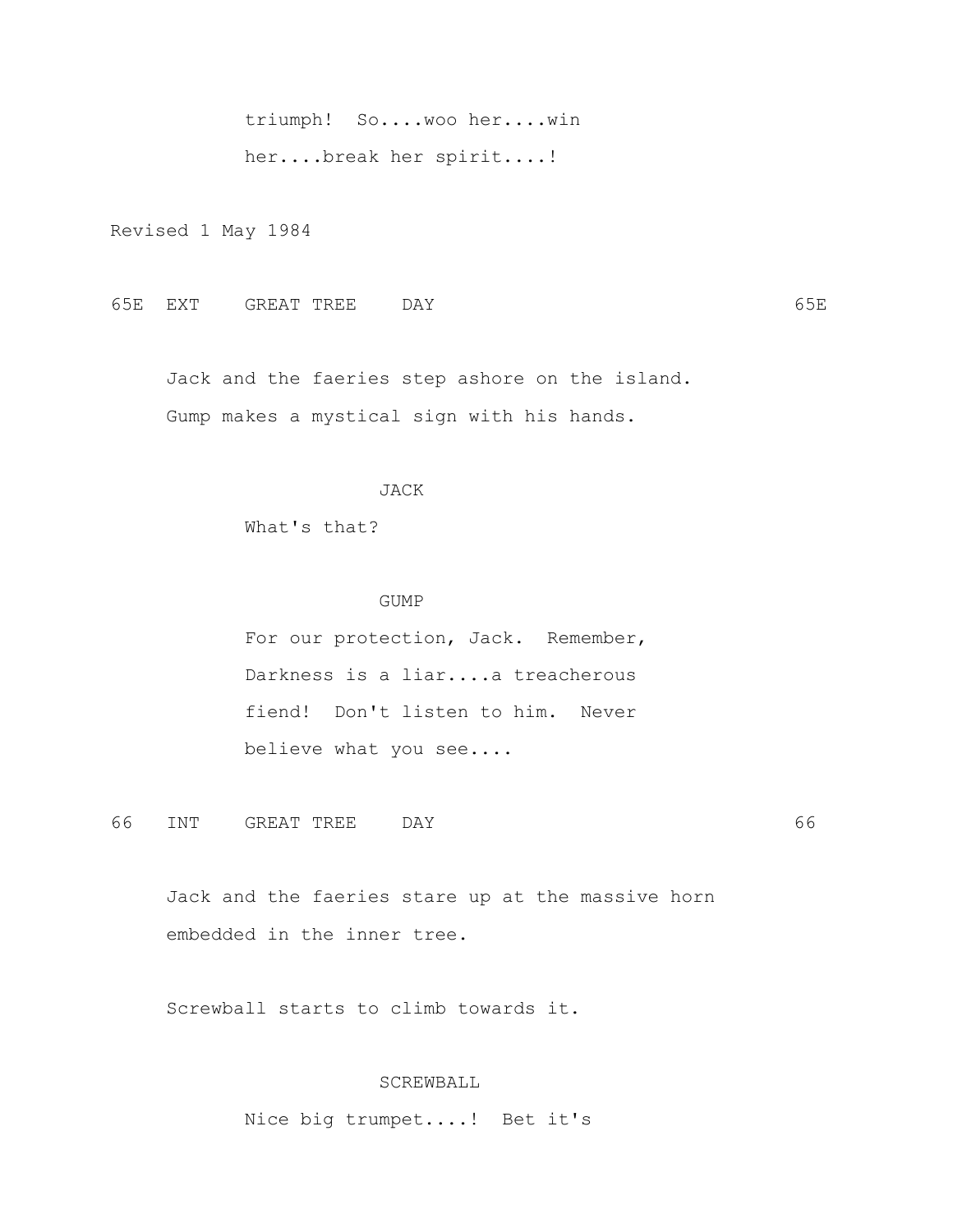loud....

Gump hauls him back down by the seat of his pants.

#### GUMP

 Don't touch it! Our lives are lost if it blows!

 Jack stands on a slanting rock. The faeries join him and their combined weight causes the rock to pivot.

## BROWN TOM

## (alarmed)

## Newt-fingered marmalade!

They all plummet SCREAMING into empty space. Luna circles, a dot of light above the bottomless pit.

#### LUNA

(wee voice)

Oh, dear.... Oh, dear....

 The tiny faerie whirls in a blur of indecision before streaking down into the dark opening after her falling friends.

66A-67 DELETED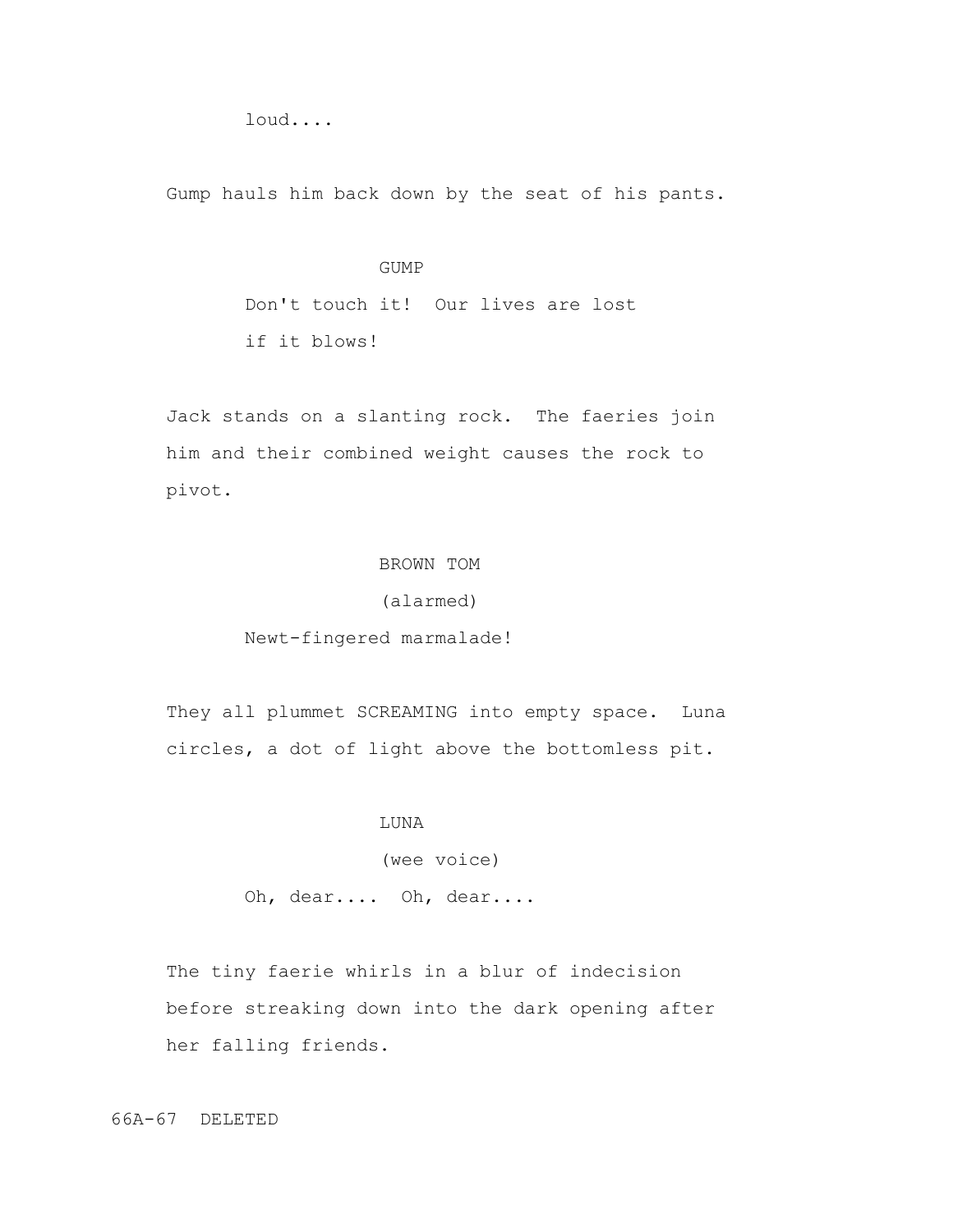Like prisoners on a fairground helter-skelter, Jack and the faeries spin down a seemingly endless curving chute.

 They hurtle through festooned cobwebs, stirring up smoky clouds of ancient dust.

Revised 1 May 1984

69 INT CAGE AND ALCOVE DAY 69

The end of the chute opens into an open cage. Jack and the faeries tumbles through onto a pile of straw. Luna is right behind, bright as a firefly.

### BROWN TOM

Ouch! Ow!

### SCREWBALL

Where are we?

Gump stares woefully at the iron bars.

Gump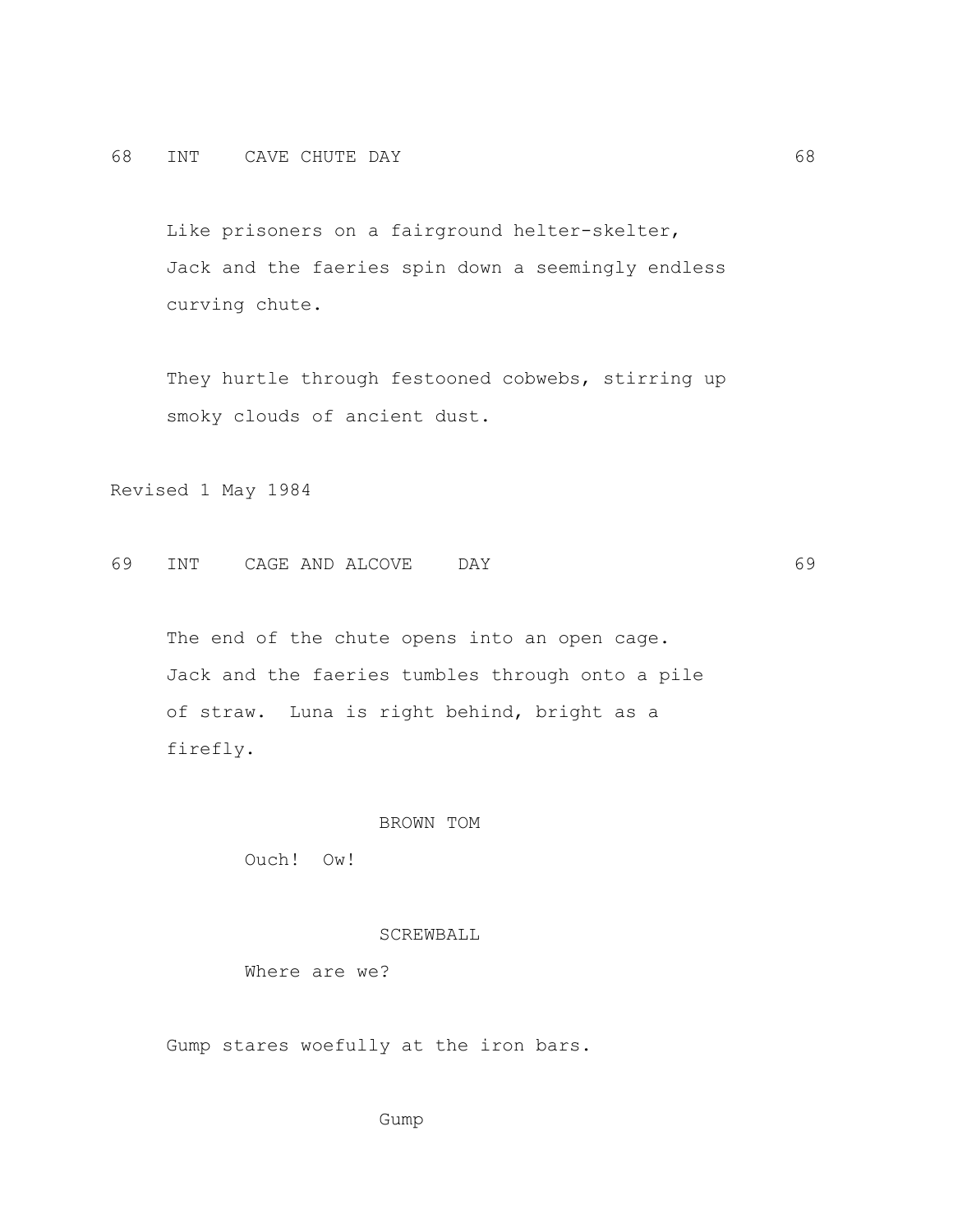## Some place we don't want to be!

 A scuffling NOISE in the far side of the cage attracts their attention. Blunder pops up from under a pile of straw, still wearing his helmet.

## BLUNDER

 Shhhh! You be fricasseed faeries if you don't shut up!

### SCREWBALL

And who be you, bucket-head?

### BLUNDER

 Who I am won't help me none, nor you neither....

 Blunder pulls off his helmet. He is Screwball's identical twin!

## BLUNDER (CONT)

....even if you is my brother!

## SCREWBALL

(astonished)

Blunder....!

#### BLUNDER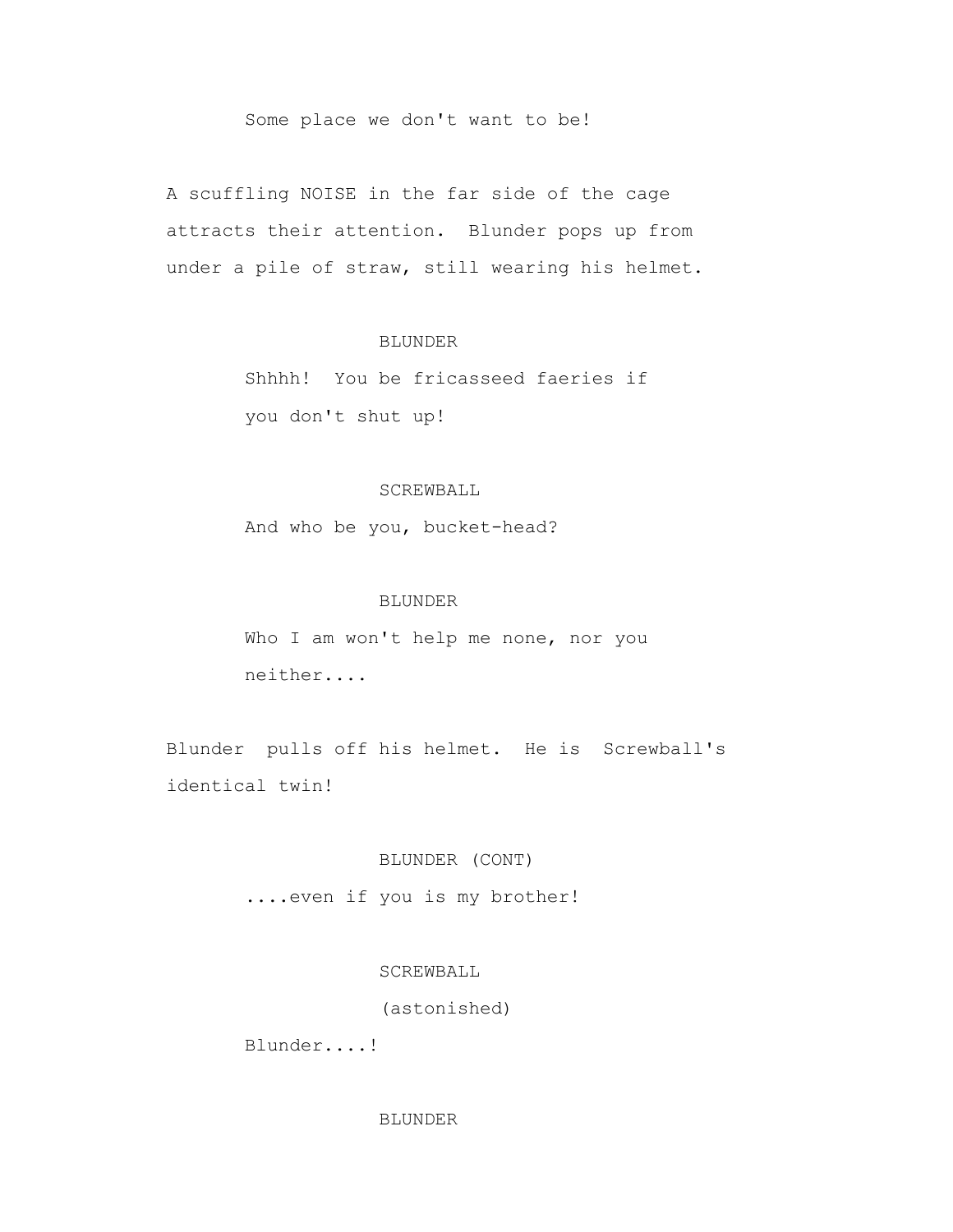Screwball....!

 They rush into each other's arms, embracing through the bars.

# BLUNDER (CONT)

 Never expected a Buttercup family reunion in the kitchen of the Lord of Darkness....

### SCREWBALL

 I knew it! I knew it! Should of stayed at home....

### BLUNDER

 That's right, brother, me'n you is barbecue! Revised 15 May 1984

#### JACK

 Only dead meat waits for the stewpot! Spring the lock with your magic, Gump!

 Gump examines the huge padlock with a frown. He puts his finger to the lock and it FLASHES.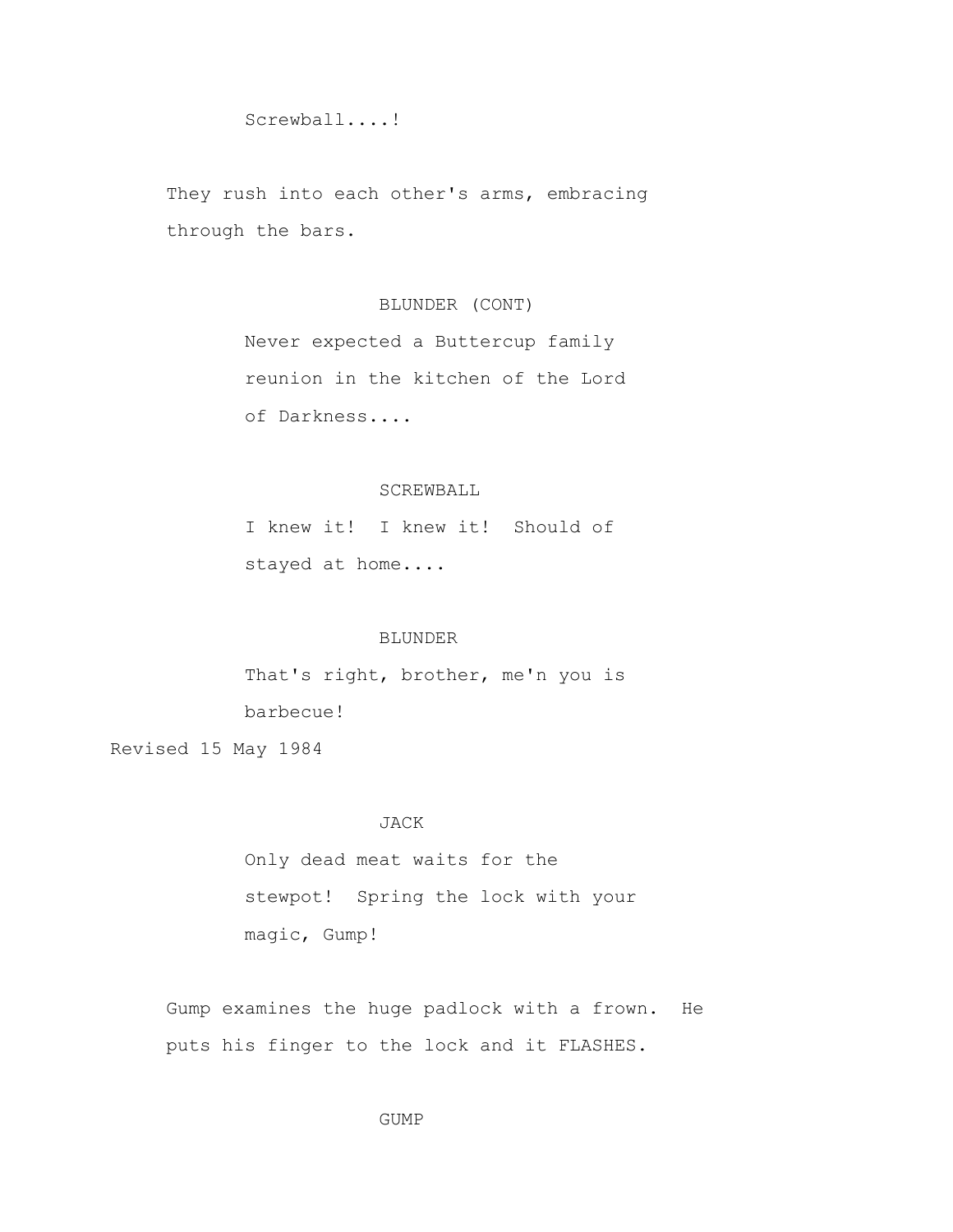## (wearily)

Iron is sore trouble for elves.

 Jack stares at the wall which is covered in graffiti.

Luna orbits around his head.

 Brown Tom wanders into the corner and finds a bottle of wine under the straw and sits there guzzling; slaps Blunder's hands away from the bottle through the bars.

Screwball coughs.

Gump gazes up at Jack.

## GUMP

You'll be the champion, Jack....

 Jack turns away from the wall to look at Gump and the others.

# BROWN TOM

 Jesus, Mary and Joseph.... May the well of wine never run dry....

GUMP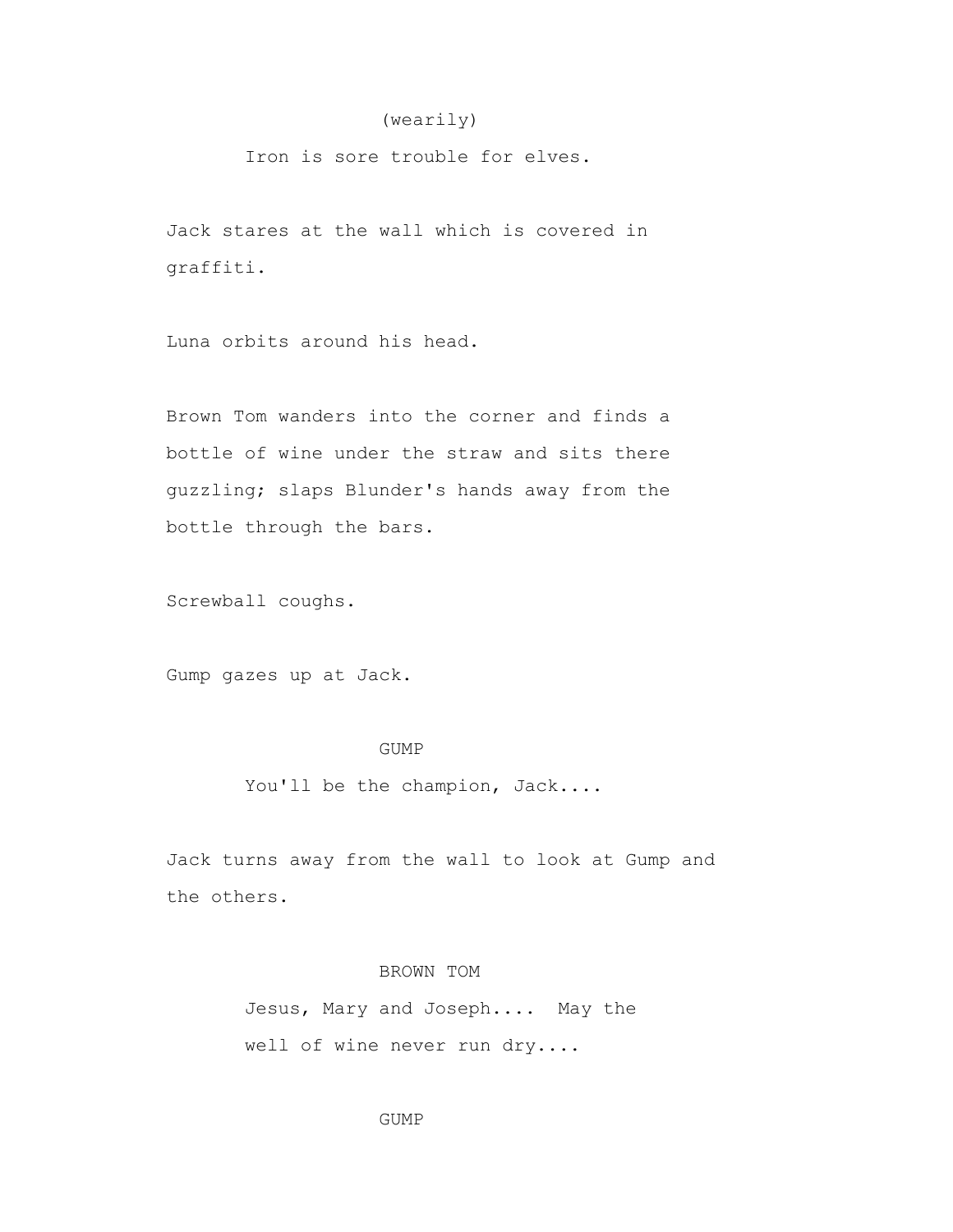SHHH!

Screwball giggles.

Jack smiles.

The moment of relief is broken by.... Revised 15 May 1984

> The sounds of heavy footsteps approaching, accompanied by rough, tuneless SINGING.

## COOL (OS)

 ....this li'l piggie went to market.... anudder li'l piggie got eat.... pig-meat pie, li'l piggie die....

#### BLUNDER

Oh, no! He's coming....! Hide! Hide! Hide!

 Blunder conceals himself under a pile of straw. A deformed shadow is cast across the cage.

## SCREWBALL

Blunder's got the right idea!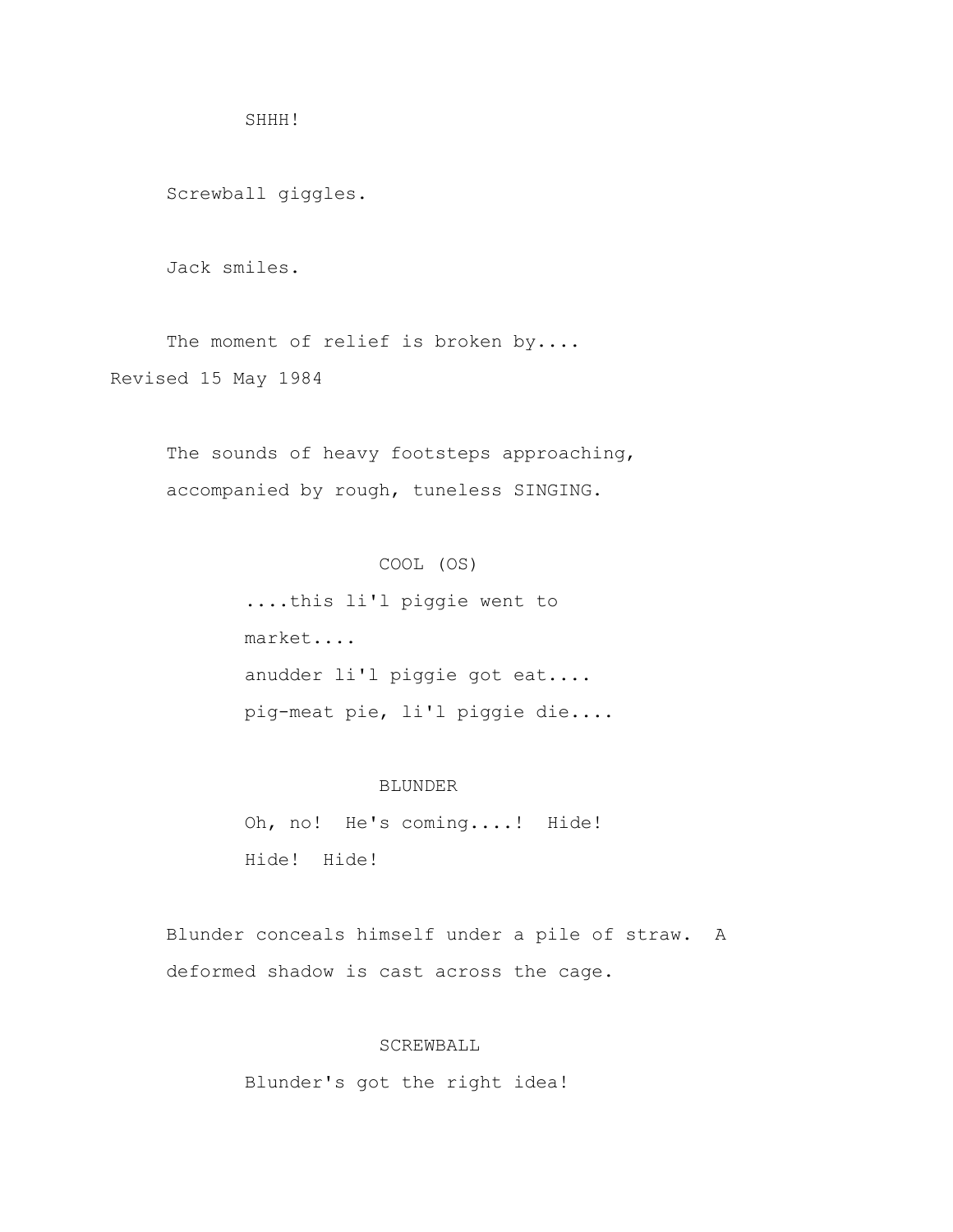Screwball hides in the straw. Jack and the others immediately do the same.

 A fiendish COOK opens the cage door. He is ten feet tall and unspeakably ugly. He peers blindly inside, sniffing the air with his hideous nose.

#### COOK

....pig-pig-pig....

The Cook gropes inside the cage and grabs Blunder.

### BLUNDER

 Help....! Lemme go....! Tunr me loose, you tub o' guts

The COOK hauls Blunder out, kicking and screaming. Jack and the faeries peer out from under the straw.

### BROWN TOM

Blunder!

#### JACK

We've got to help him....

Jack takes hold of Screwball's new-found sword.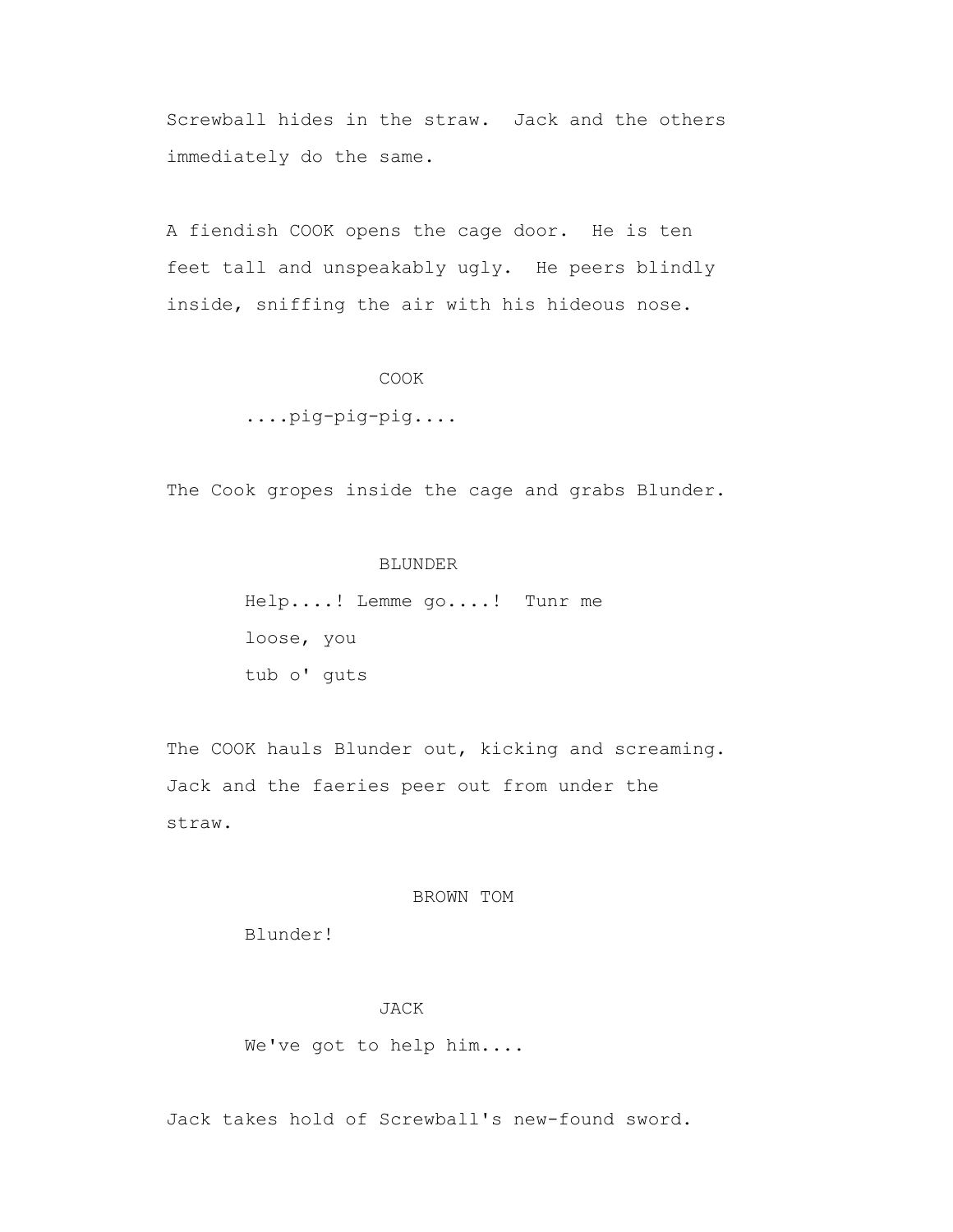## SCREWBALL

My brother can take care of himself!

#### GUMP

 Screwball's right. It's more important to find the unicorn!

# JACK

## (to Gump)

Can't Luna fly out and find a key?

Revised 15 May 1984

### GUMP

(shaking his head)

 She's much too small....could never lift it....

Luna buzzes furiously.

## JACK

## (to Luna)

 Your secret will keep forever in the grave!

 There is a bright FLASH of faerie-light and Luna stands full-sized before them, her gossamer wings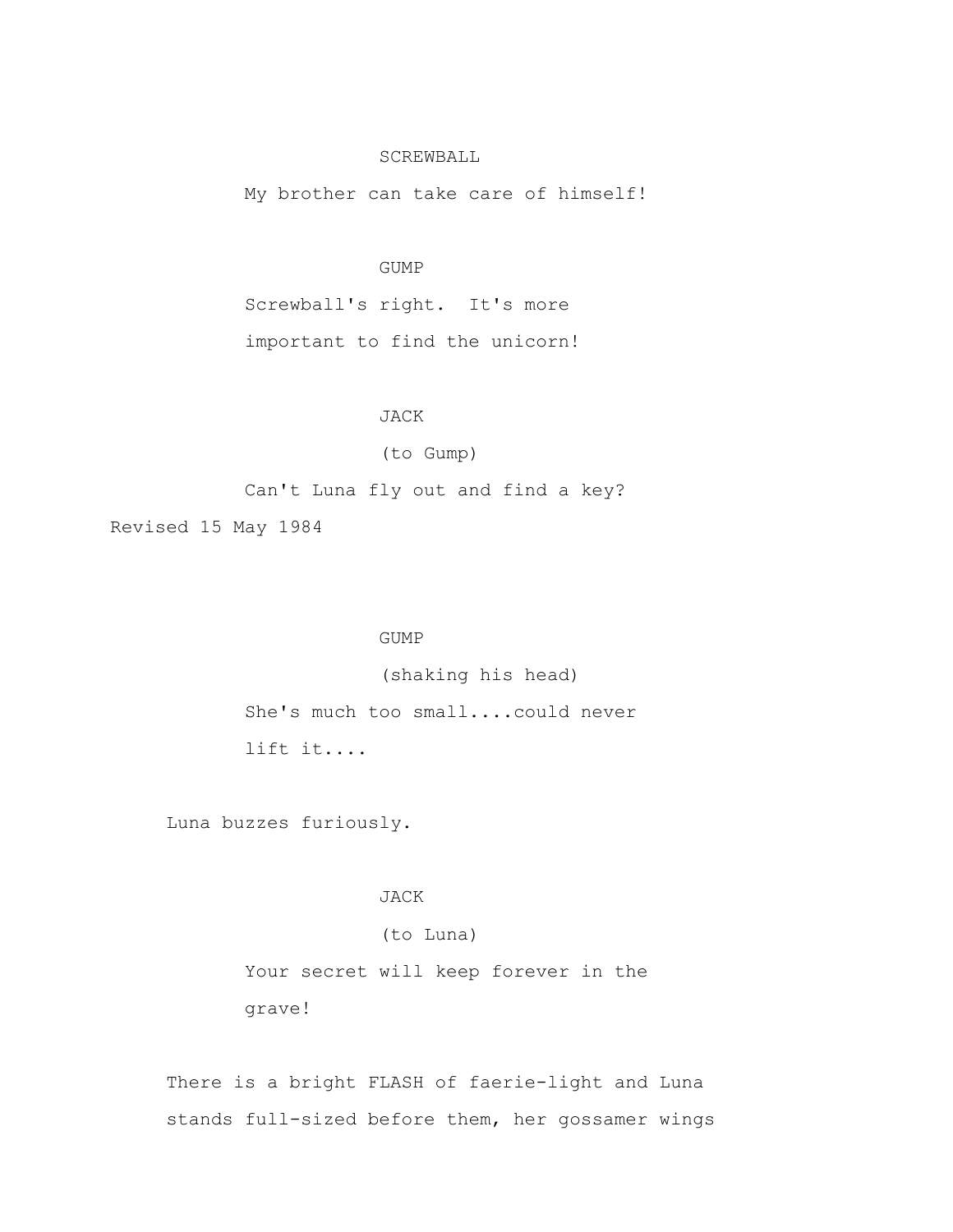a-tremble.

#### LUNA

You promised....!

#### GUMP

# (outraged)

 Willful sprite! How dare you keep such secrets?

## LUNA

 They're mine to keep! I'll do what you ask....if you kiss me, Jack.

## JACK

Easy enough.

Jack kisses her chastely on the cheek.

#### LUNA

 Call that a kiss....? Am I not sweet?

## JACK

 Sweeter than bee pollen on a summer wind.

Luna moves close to Jack.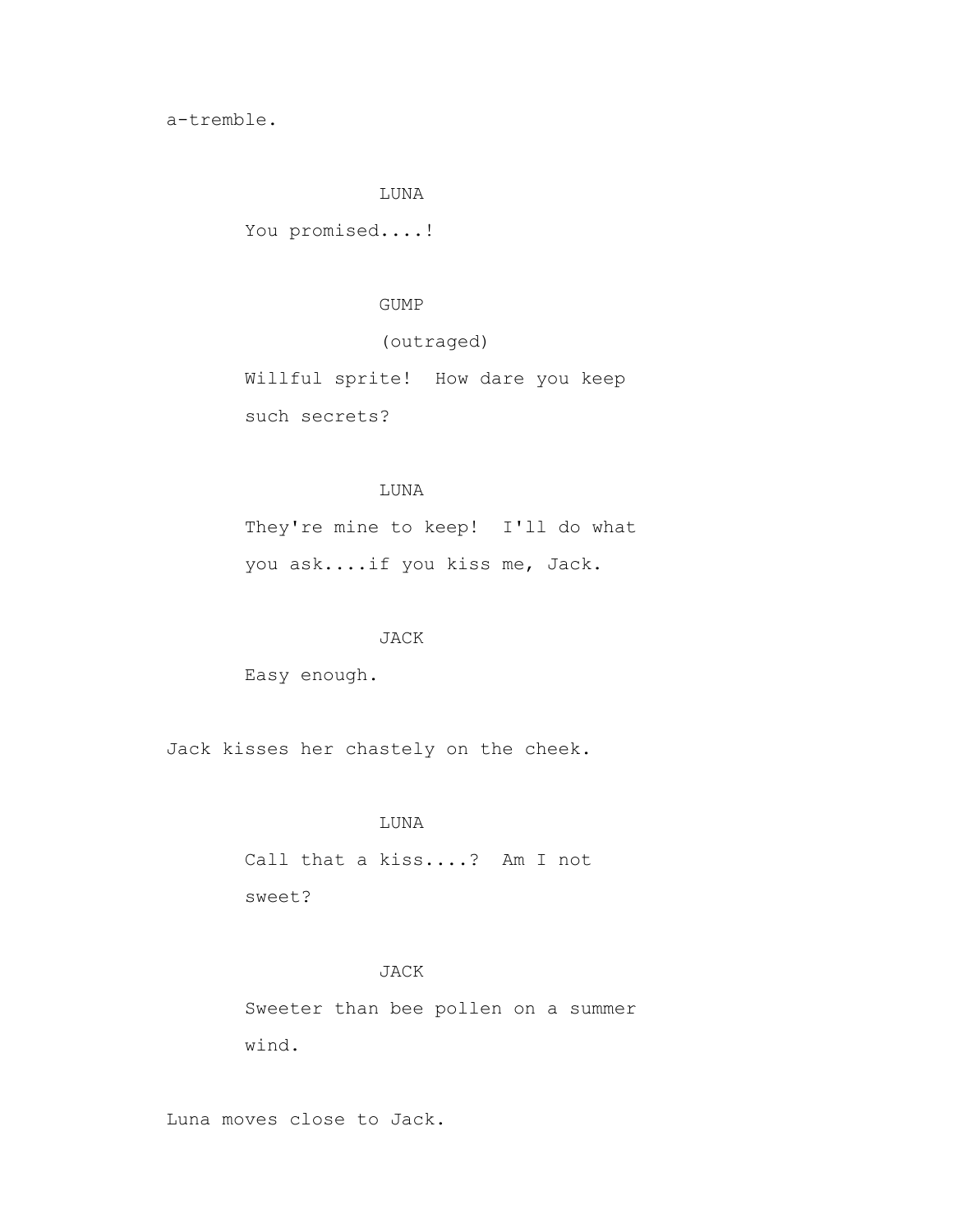LUNA Sweet is the wind that blows me to you....

 A soft cocoon of faerie LIGHT engulfs Luna. She metamorphoses within it, emerging as Princess Lili. Luna/Lili embraces Jack. It is sweet and tempting.

### JACK

(resisting)

No....this isn't real....

 Screwball giggles and sniggers. Revised 15 May 1984

## LUNA/LILI

 Oh, but it is.... I'm warm and alive and happy to be in your arms.

Jack is nearly enchanted, but he pushes away.

 JACK I can't do it....! This is faerie glamour!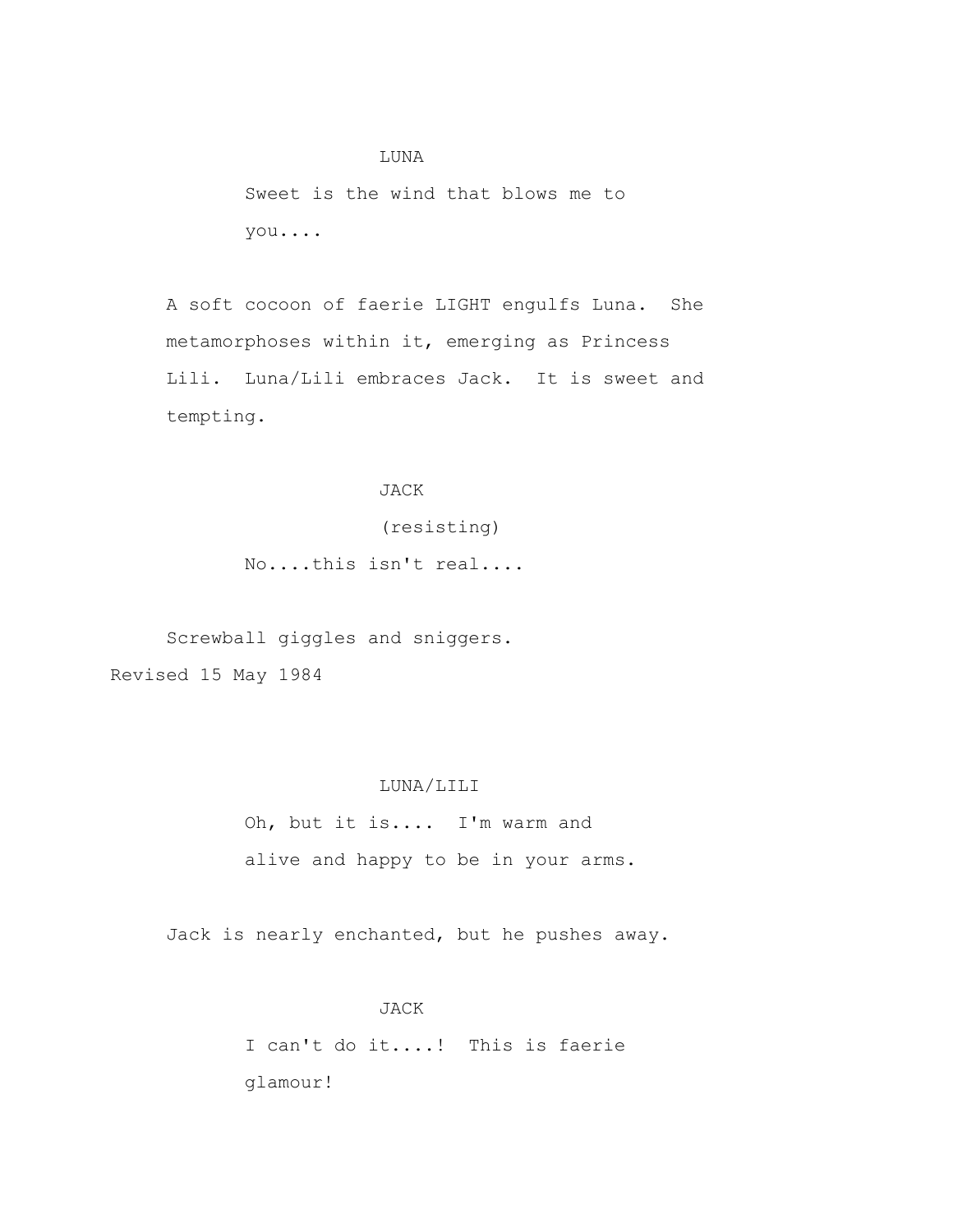A brilliant aura of faerie LIGHT envelops Luna/Lili and she TRANSFORMS into her true winged form.

## JACK (CONT)

Human hearts don't work that way.

## LUNA

What care I for the human heart? Soft and spiritless as porridge! A faerie's heart beats fierce and free.

There is a furious pyrotechnic whirlwind and, in an instant, Luna returns to a tiny dot of LIGHT.

### JACK

Luna....?

 Without an answer, Luna flies out between the iron bars.

## JACK (CONT)

I....didn't mean to hurt her.

### GUMP

(scornful)

Your fine sensibilities have left us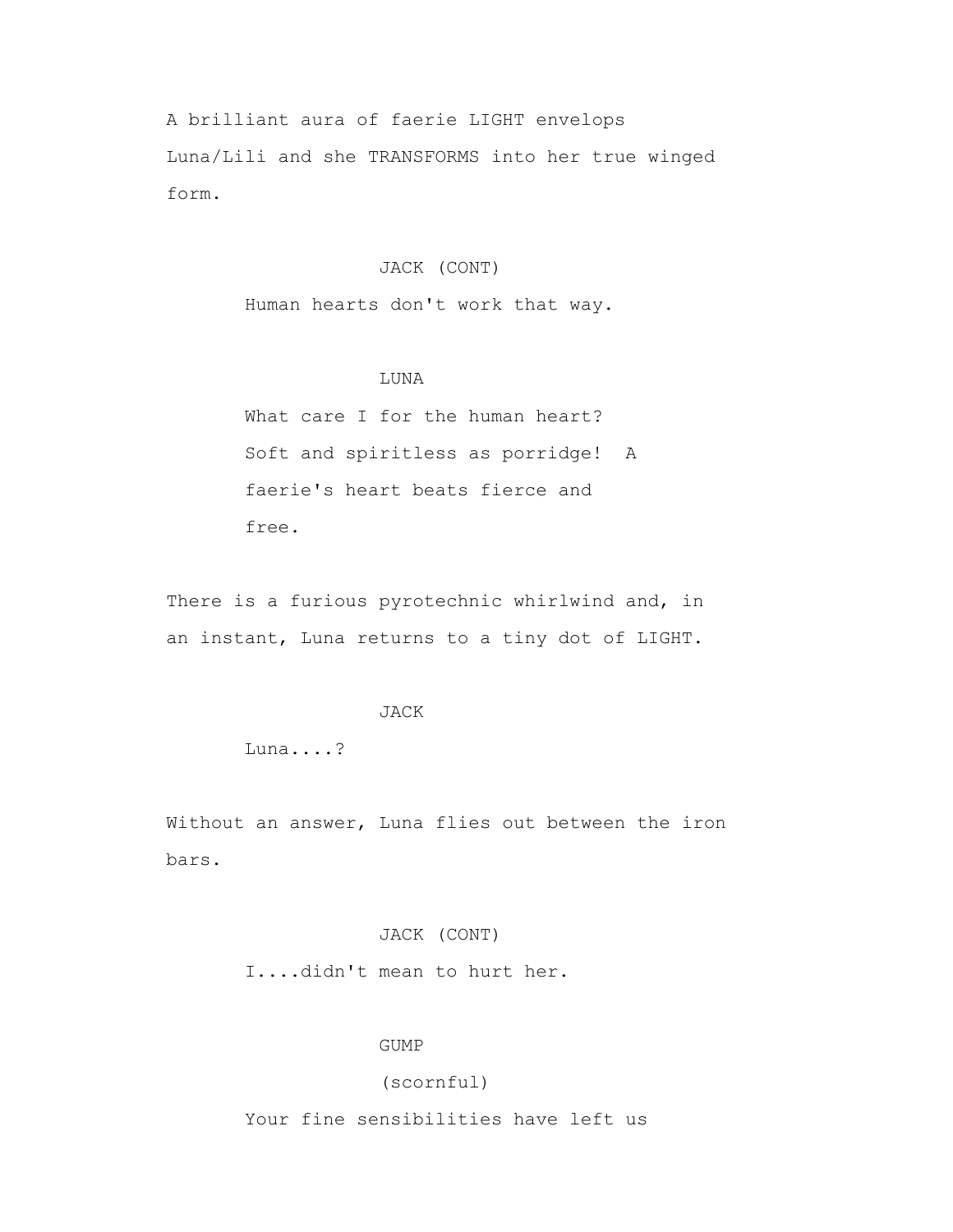here to rot.

 Luna suddenly reappears, TRANSFORMED TO FULL-SIZE, she tiptoes into the alcove, her hands coyly behind her.

GUMP

Luna....!

LUNA

(laughing)

 You look like mourners at your own funeral....

 Luna tosses a large iron key in through the bars to Gump.

Revised 15 May 1984

#### JACK

My heart thanks you, Luna, for....

## LUNA

(bitterly)

 You....! You....mortal! I could vex you! Dance your life away!

Instantly she reduces to a tiny dot of LIGHT.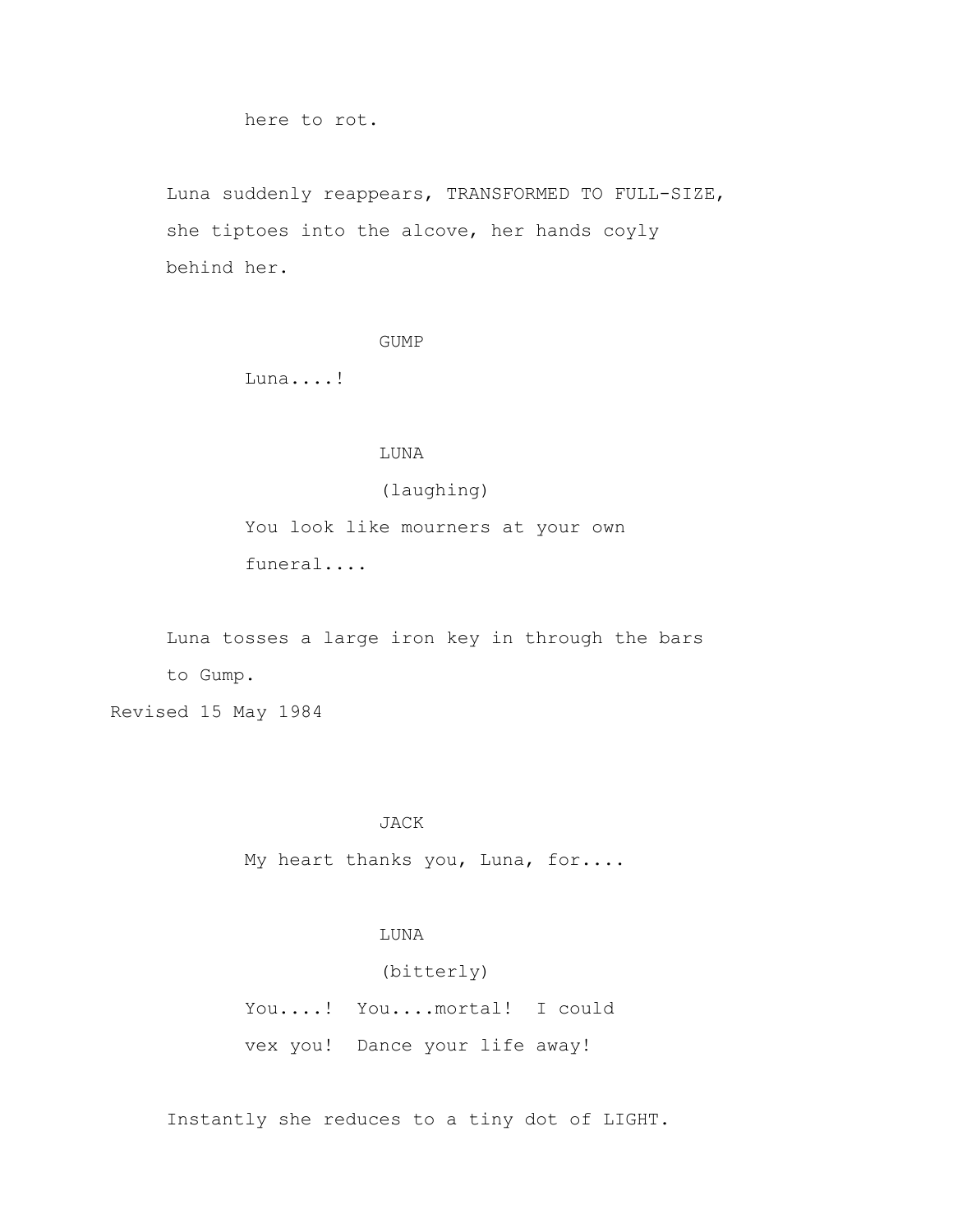#### GUMP

Hurry, lads....

 Gump unlocks the barred door and they all clamber out.

### SCREWBALL

## Lemme out of this stink hole!

 In the alcove, the faeries are awed by the view of the distant kitchen.

69A FAERIE'S POV: KITCHEN 69A

 Huge ovens belch fire and smoke. A vast hearth blazes. Like the lower reaches of Hell, the Dark Lord's kitchen is a place where all hope is

abandoned.

 The demon Cook struggles with Blunder by the chopping block.

# BLUNDER

Leggo, lard-belly....!

 Blunder wriggles from the Cook's grasp and runs off into the shadows.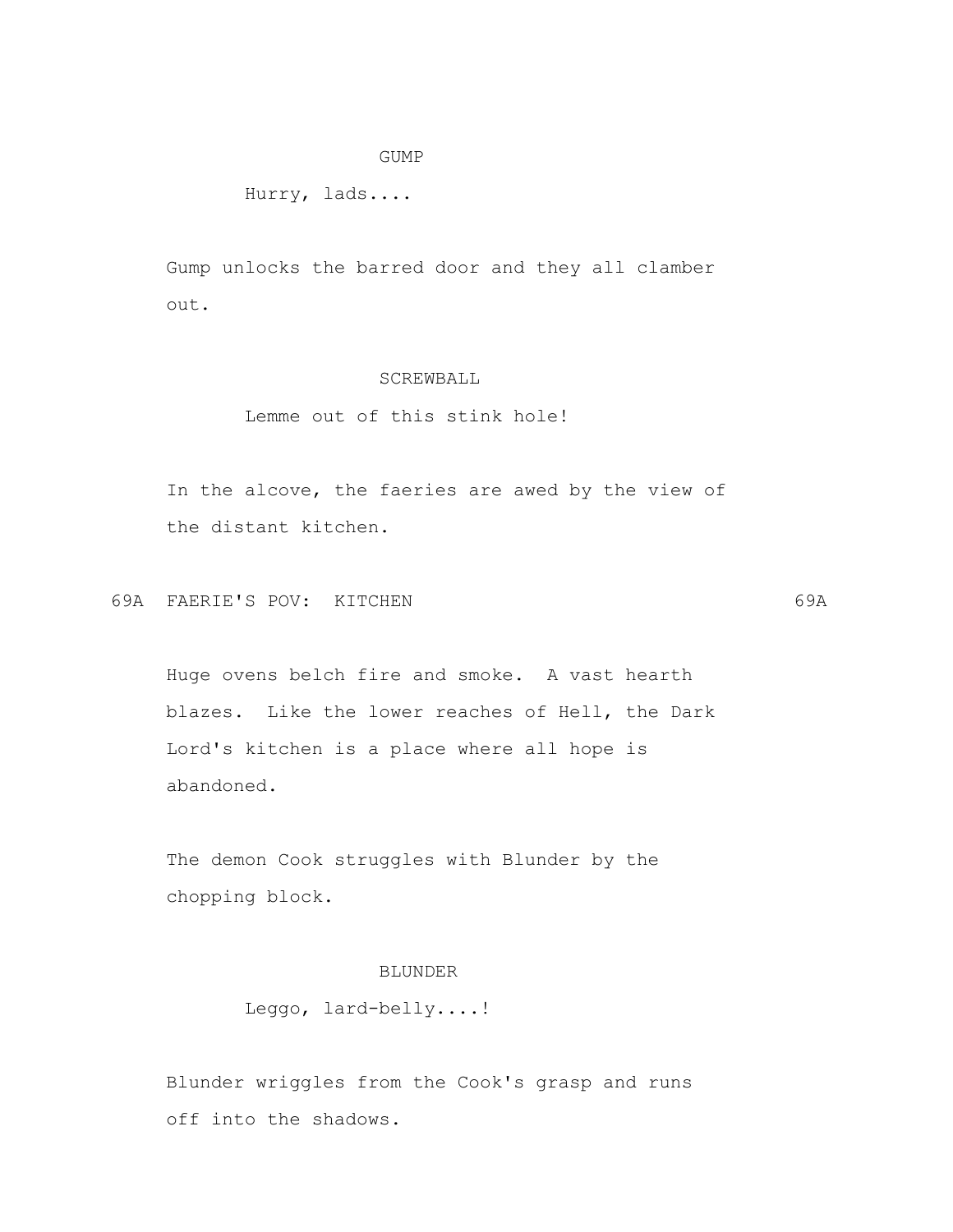#### COOK

Hey piggie....where you go....?

69B INT ALCOVE DAY 69B

## BROWN TOM

 Terrible sight for a sober man to see....(hic)....

 Luna's light glows by a small passage at the bottom of the larder at the end of the alcove!

#### GUMP

Over here!

 Jack and the fairies hurry out through the passage.

Revised 15 May 1984

70

- DELETED

70A

### 71 INT KITCHEN CORRIDOR DAY 71

The faerie band gathers in the foul, dripping corridor. Irregular torchlight casts a lurid glow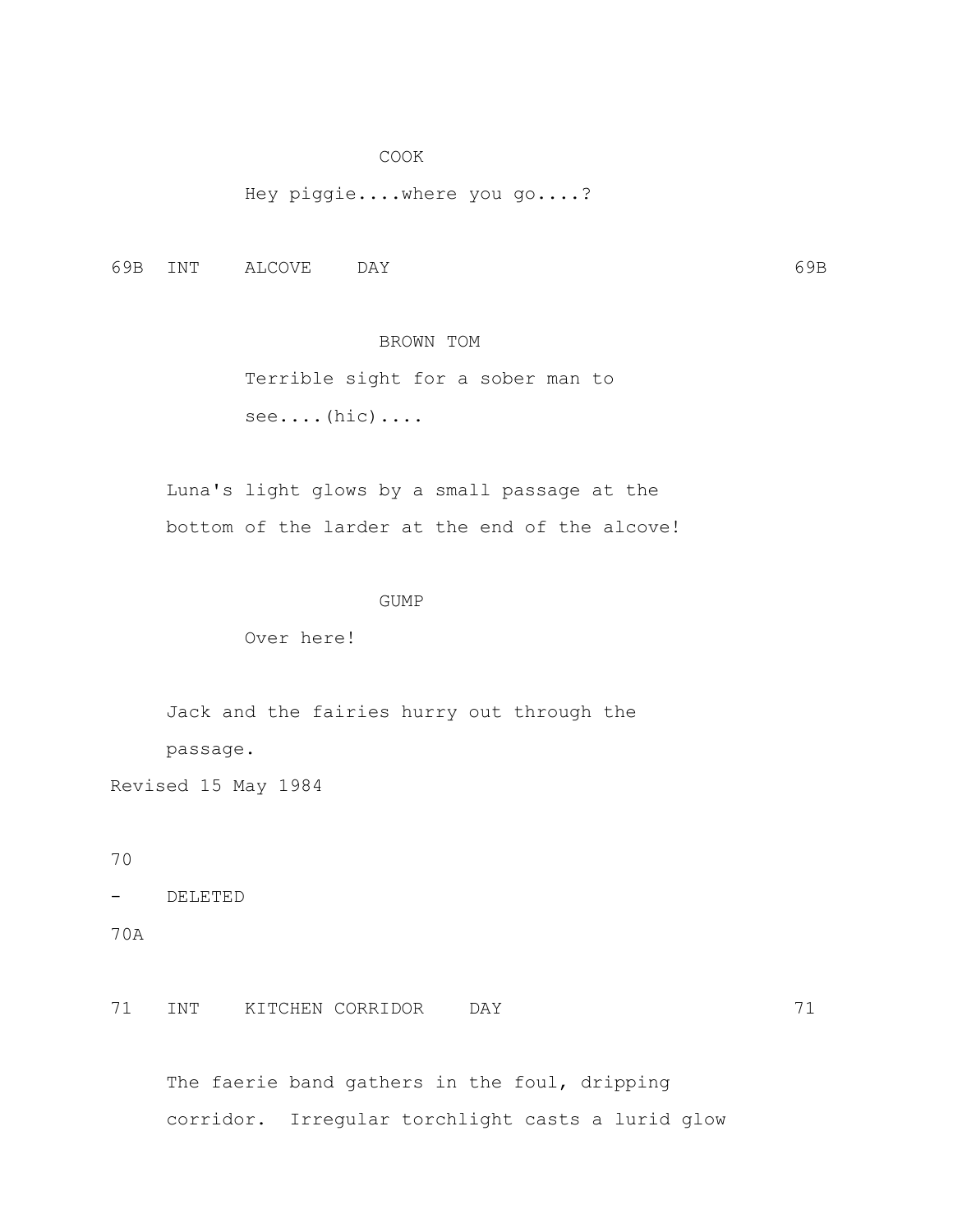across the broken stones.

### GUMP

 We must find the dungeons. Legend has it they house such sorrow that death is a gift....

Screwball sits down defiantly.

## SCREWBALL

 Think I'll stay right here, thank you very much.

 Gump grabs hold of Screwball's ear and hauls him back up.

### GUMP

 Not so fast! You search with the rest of us!

Screwball hugs Jack's leg.

Revised 1 May 1984

#### SCREWBALL

I'm going with Jack!

GUMP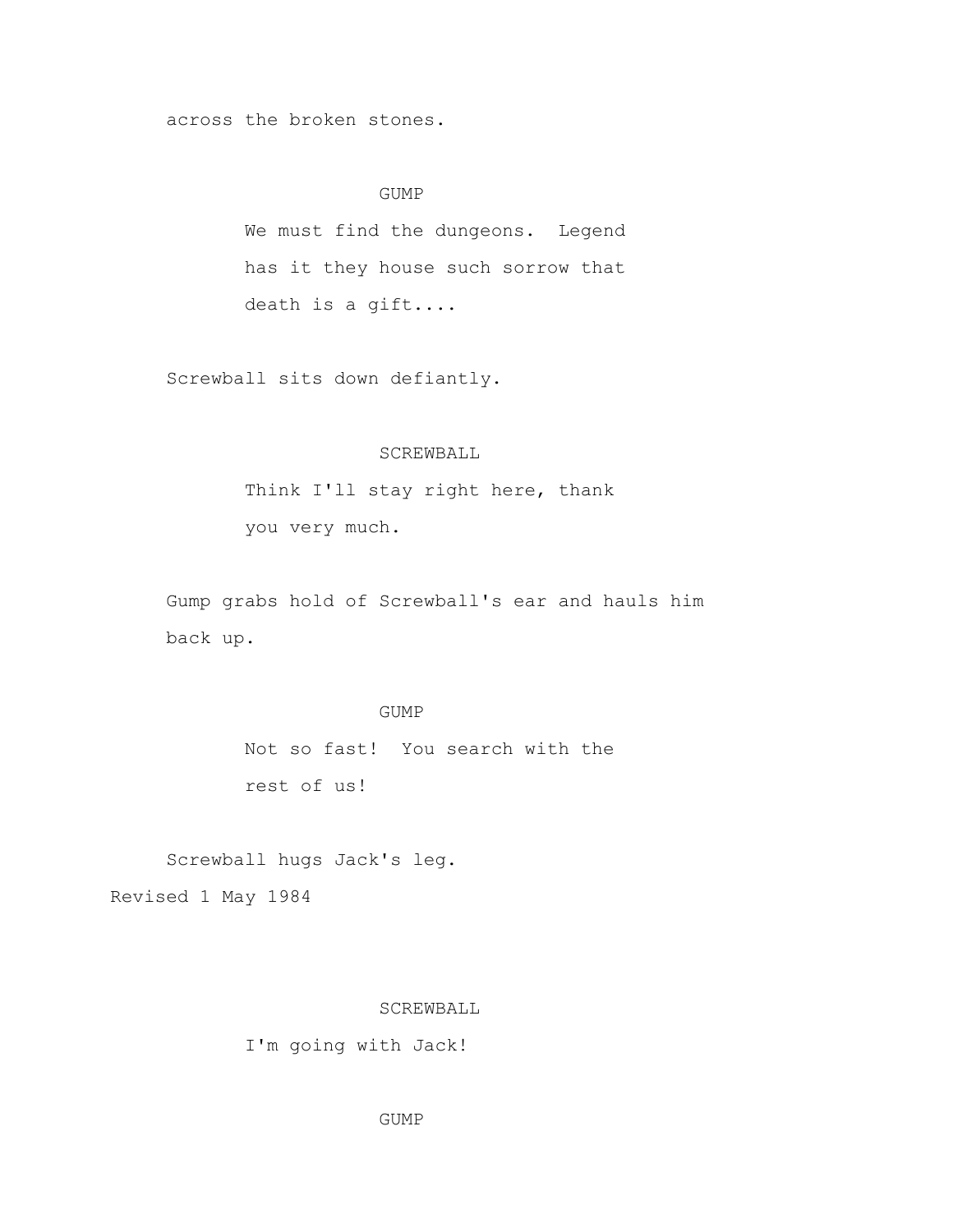## No! We split up.

 Screwball looks both ways, deciding which seems safest.

#### SCREWBALL

I'm going this way!

## BROWN TOM

I'm going that way!

They both collide, falling flat on their rumps.

## JACK

 Stop....! Better to search in teams. Gump and me, Brown Tom goes with Screwball.

Gump hauls out his ornate mechanical timepiece.

## GUMP

 Right! Let's synchronize! We meet back here in twice five hundred beats of a bluebirds heart.

 Brown Tom takes a similar timepiece from under his tunic and studies its intricate interior.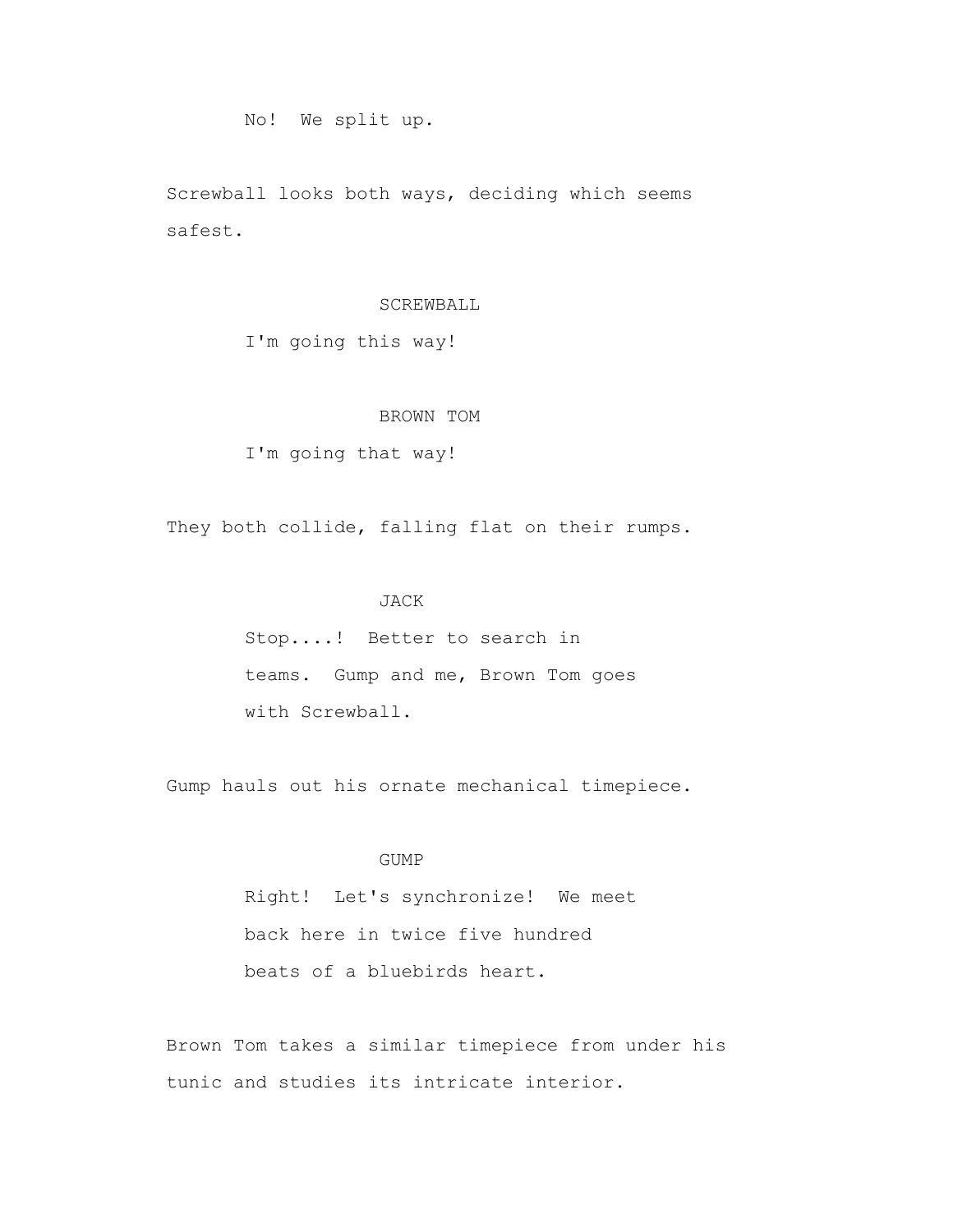### BROWN TOM

 Better allow another couple dozen butterfly breaths.

 Jack and Gump run off along the corridor, followed by Luna's glowing LIGHT. Screwball watches without moving.

#### SCREWBALL

Know what I want to know?

#### BROWN TOM

What?

#### SCREWBALL

Why me?

Revised 27 March 1984

72 INT DUNGEON DAY 72

 The iron-studded dungeon doors swing magically open as Lili watches, her eyes aglow with animal fire. She crouches beside the unicorn, resting on her haunches in an easy feline fashion.

 Lili rises like a sleepwalker, unable to resist the compulsion luring her toward the open doorway.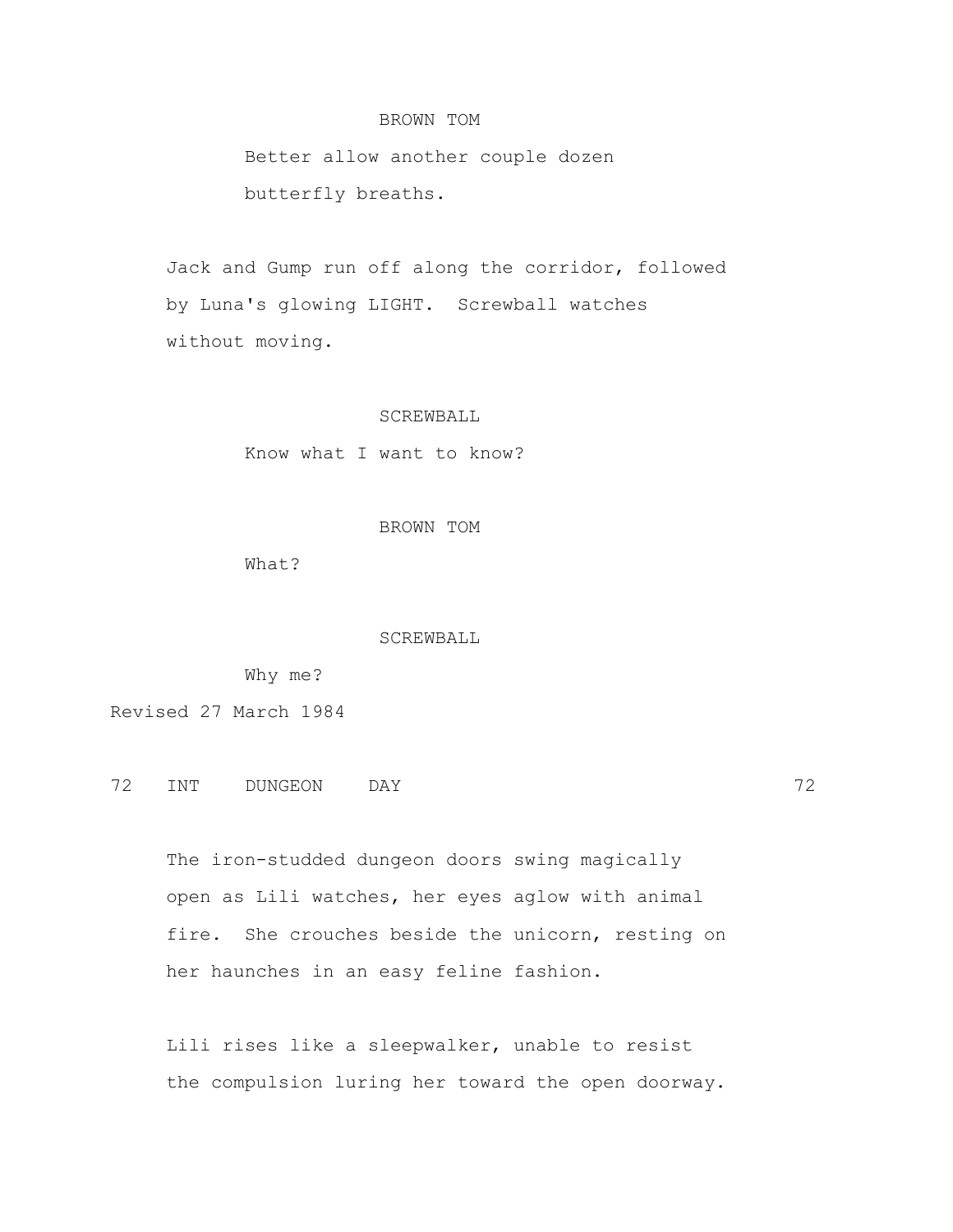The chained unicorn WHINNIES pitifully. Princess Lili looks back without expression as she leaves.

```
73 DELETED 73
```
74 DELETED 74

# 75 INT ANOTHER CORRIDOR DAY 75

 Luna's bobbing LIGHT leads the way as Jack and Gump hurry along the rubble-choked corridor. Alerted by the SOUND of something approaching, they dart into the shadows.

#### GUMP

Quick, Jack!

 Jack and Gump watch in horror as a cracked EGG the size of a watermelon runs down the corridor on armour-scaled chicken legs, led on either side by a Demon holding a chain leash.

Jack draws his sword.

Gump restrains him.

#### GUMP

Don't trust your eyes! All is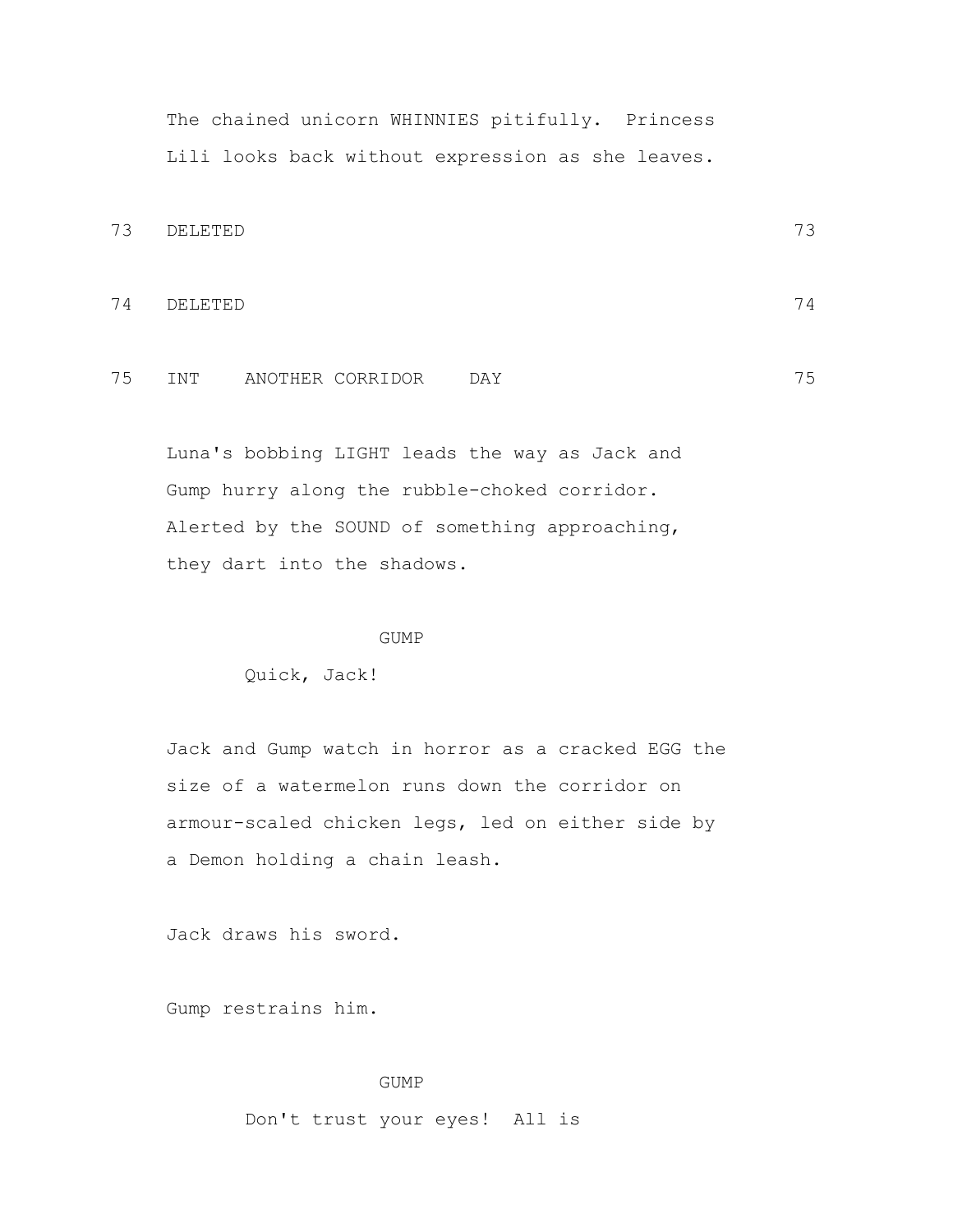## enchanted here.

 Jack and Gump hurry on in the opposite direction. Revised 4 June 1984

75A INT DUNGEON CORRIDOR DAY 75A

 Screwball and Brown Tom creep timorously forward. They are alerted by the SOUNDS of something approaching. A hideously deformed shadow falls across the opposite wall.

 The two faeries clutch each other in terror and duck into the shadows.

 It is Princess Lili! She passes the elves' hiding place as if in a trance.

75B INT VAST CORRIDOR DAY 75B

 A woman-sized Oona sees Princess Lili drifting in the distance like a somnambulist.

Lili continues out of sight Oona follows.

```
76
```
- DELETED

80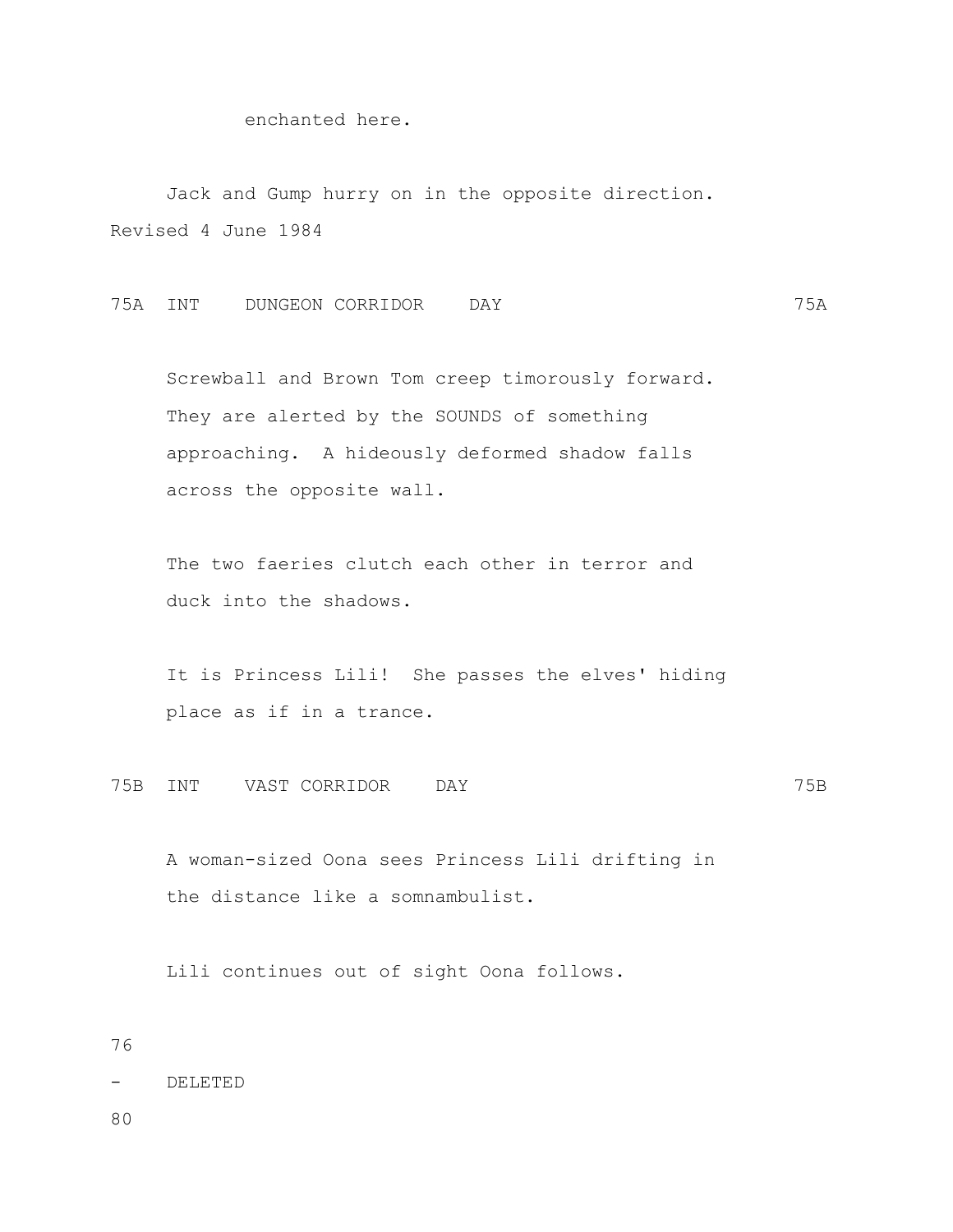Lili wanders down a long colonnade hung with dangling vine-like roots. A glistening magic rain falls from the granite ceiling. Her blank eyes start straight ahead.

 Jack and Gump appear at the opposite end of the passage in time to see the Princess drift out of sight.

Revised 4 June 1984

## 81 INT BARREL CORRIDOR DAY 81

 Jack and Gump enter the sloping corridor where barrels are stacked at the top end.

 Suddenly, they are attacked by SCREAMING PYGMIES, let off leashes by Blix, who stays unseen by Jack and Gump in the shadows.

### GUMP

Jack!

The nimble Pygmies leap about them, talons slashing. Jack and Gump retreat.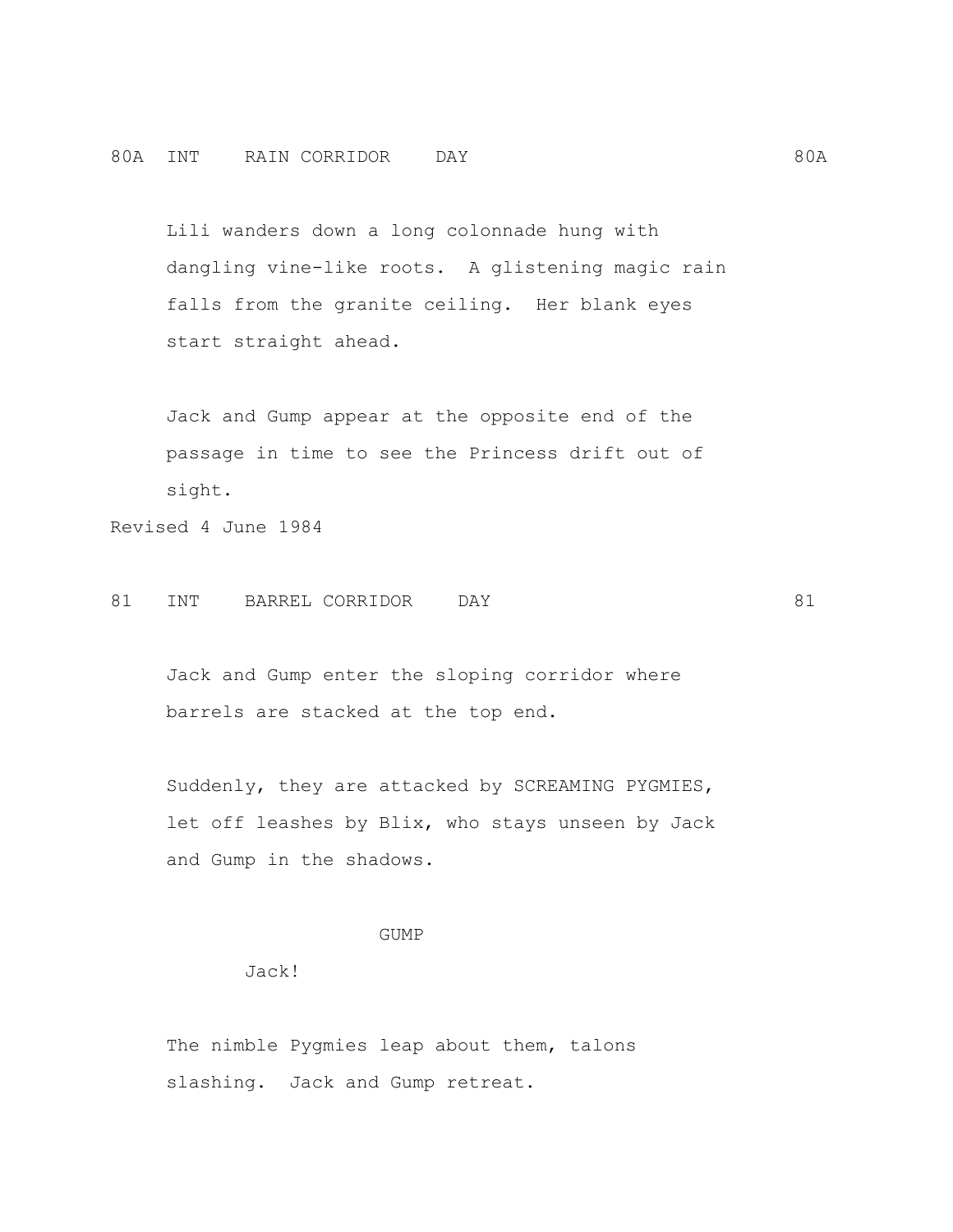#### GUMP

Quick! In here!

 Gump yanks open a heavy oaken door in the side wall and they duck inside, slamming it shut in the teeth of the attacking Pygmies.

81A INT COLUMN CORRIDOR (SEALED) DAY 681A

 Jack strains to keep the door shut tight, then finds it is barred from outside. The corridor behind them is completely bricked over.

#### GUMP

Trapped....!

 CLOSE ON DOOR - with great force the Pygmies' claws stab and slash through the thick wood like stilettos. Their needle tips mere inches from Jack and Gump. The door curves with their impact, its inner surface studded with talons.

81B INT BARREL CORRIDOR DAY 61B

 Blix gleefully smacks the Pygmies away purposefully lifts the bar from the door, and backs off.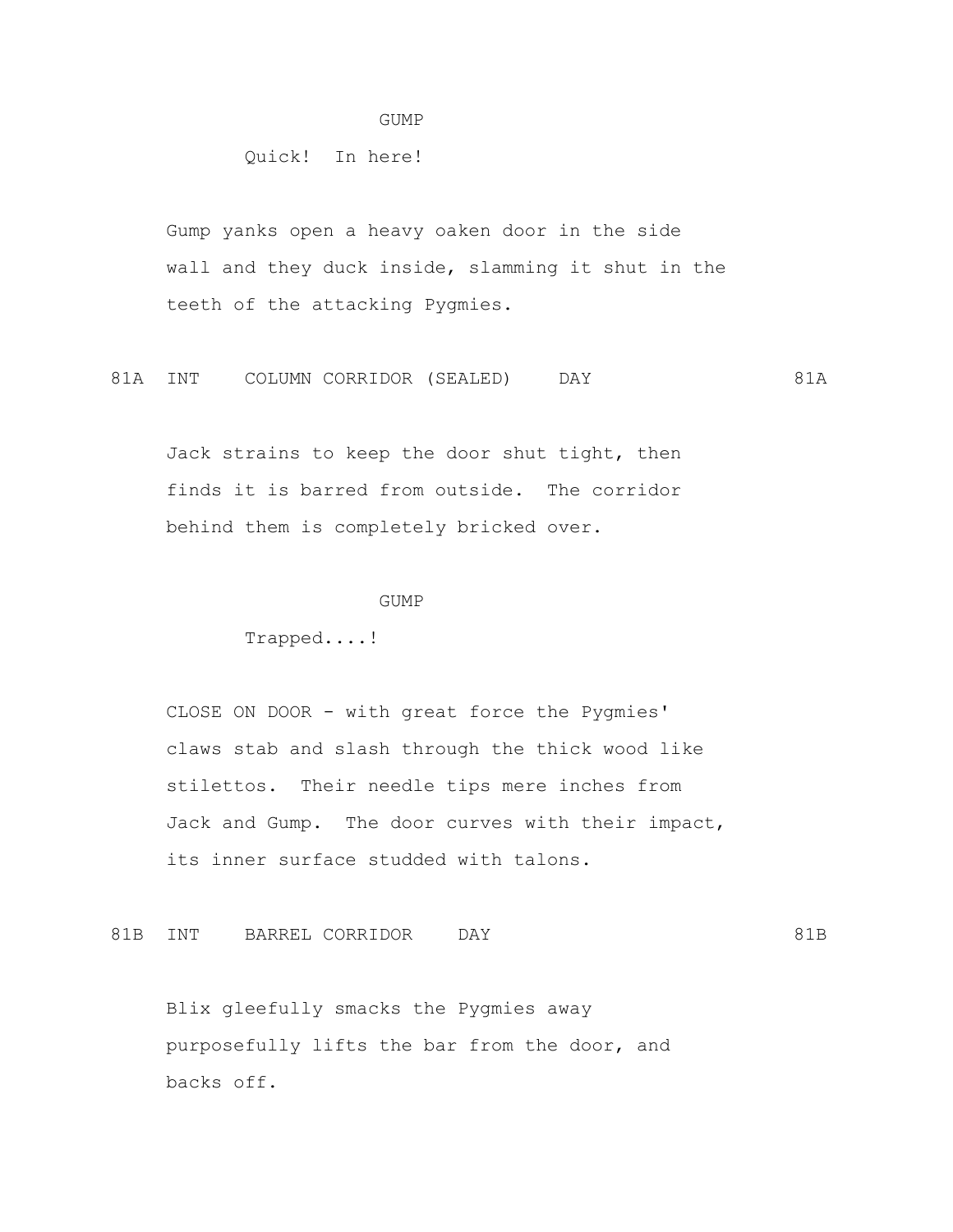#### BLIX

Heel....!

The pygmies scuttle away at Blix's heels.

Jack and Gump peer out cautiously.

#### JACK

Come on!

 Jack and Gump run up to the top of the gully toward the barrels and look back.

 The Pygmies are advancing up the slope toward them. Jack quickly turns a barrel on its side, leaps on top of it, and ROLLS it down to steamroller the SCREAMING Pygmies. Blix backs into the shadows. Jack and Gump run off in the opposite direction.

Revised 4 June 1984

82 INT CORRIDOR OUTSIDE GREAT HALL DAY 62

 Lili leads towards a pair of massive doors which swing slowly open at her approach.

A woman-sized Oona follows, and stops to watch as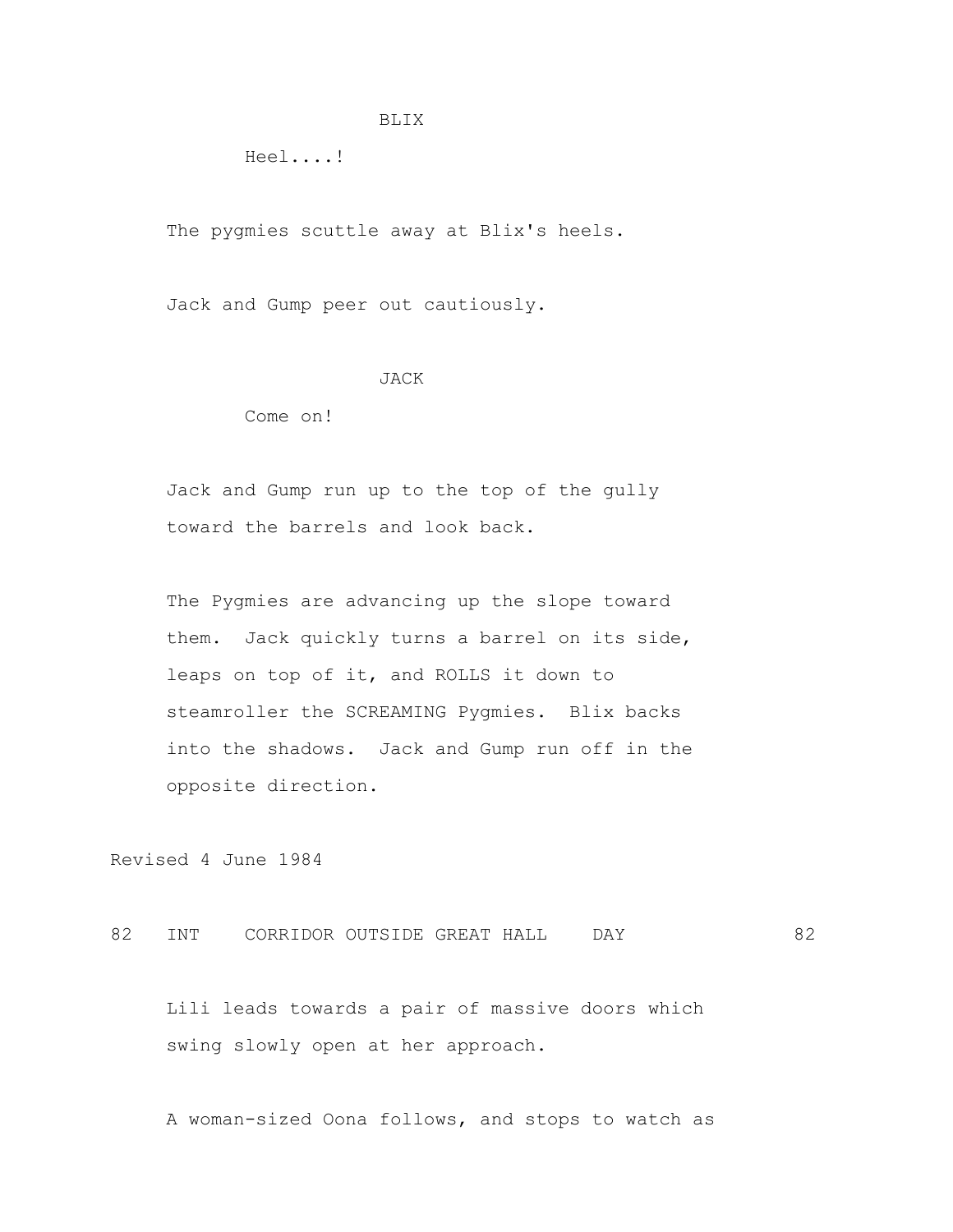Lili enters and the doors swing closed behind her.

### 83 INT GREAT—HALL DAY 83

 An enormous chamber draped with black cloth and surrounded by tall Baroque columns. Winged demons writhe in the shadows above. A long black table reaches down the centre of the room. All is lit by firelight. The gaping hearth, with its entablature of monumental sculpture, is flanked by a pair of massive ebony thrones, carved in a hideous, twisting mass of tendons, sinews and muscles.

 When the imposing doors swing closed, Lili's spell is broken. reflected firelight GLITTERS in the shadows. An open jewel box spills its sparkling treasure into an ornate table. Lili is lured like a moth to a flame.

 She steps up onto an oversized footstool by the table. The ebony casket brims with gemstones. Lili's eyes dazzle. A carved ebony figure of a skeleton turns slowly out of the centre, holding in its uplifted arms the most exquisite black diamond necklace the mind can imagine.

The Princess sucks in her breath. The temptation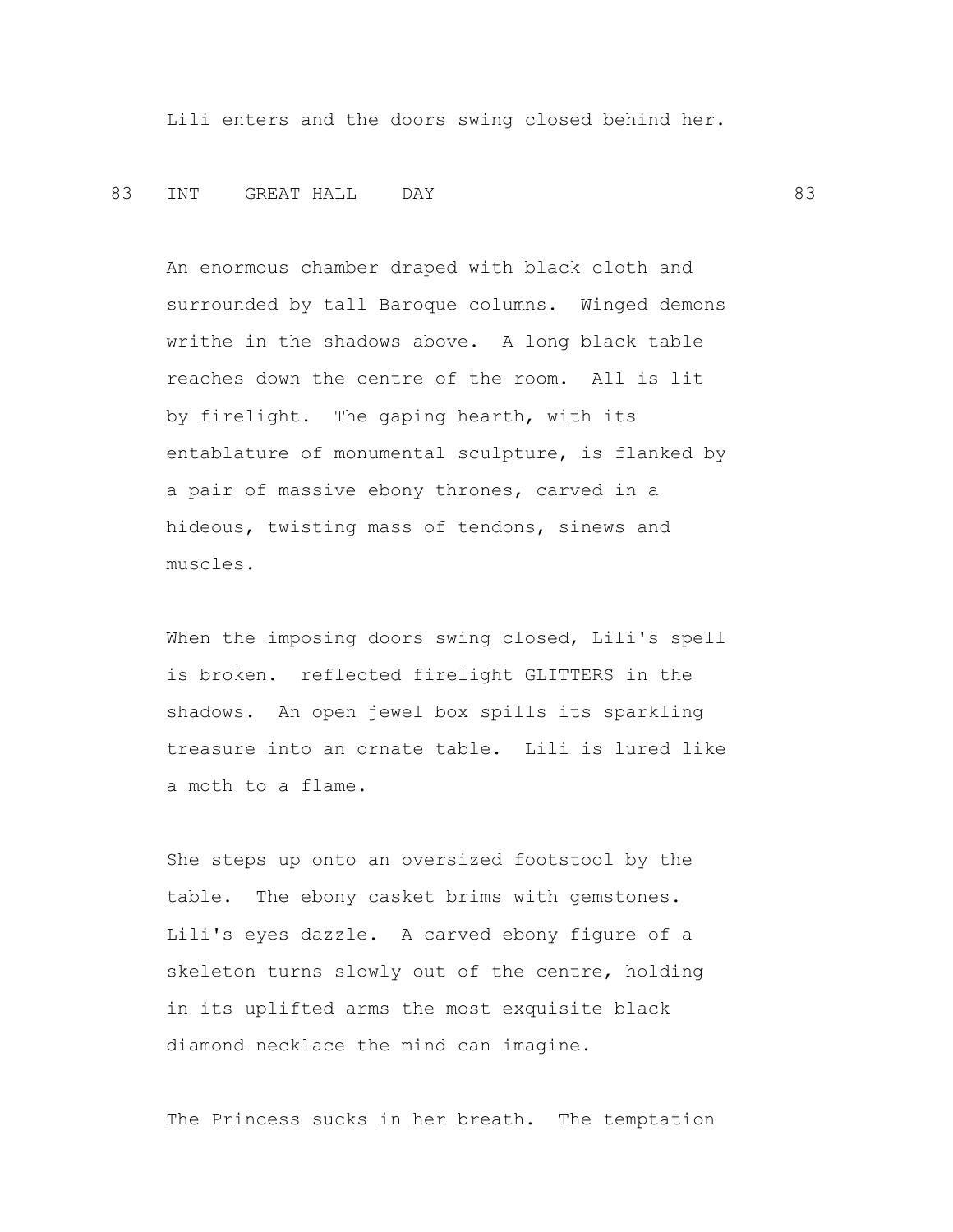is too great. She impulsively takes the necklace and hops down from the stool.

 She leans against a sculpted marble frieze of souls in torment, concentrating on the tricky clasp. All at once, a piece of sculpture becomes ANIMATE. Powerful arms reach out to fasten the necklace. For a moment Lili doesn't notice, grateful for the help. Then she realises what is happening and SCREAMS, pulling away in terror.

 Something weird and mysterious approaches from out of the draped shadows. It is a magnificent high collared black gown, waltzing lake a ghost across the black marble floor. There is no one wearing the garment!

 Fascinated, Lili watches the dress circle towards her. She finds it irresistible. Taking hold of the gown's empty sleeves she begins to dance, spinning round and round to the impulsive music. Revised 4 June 1984

84 INT CORRIDOR DAY 64

 Jack looks up and down, unsure of their directions.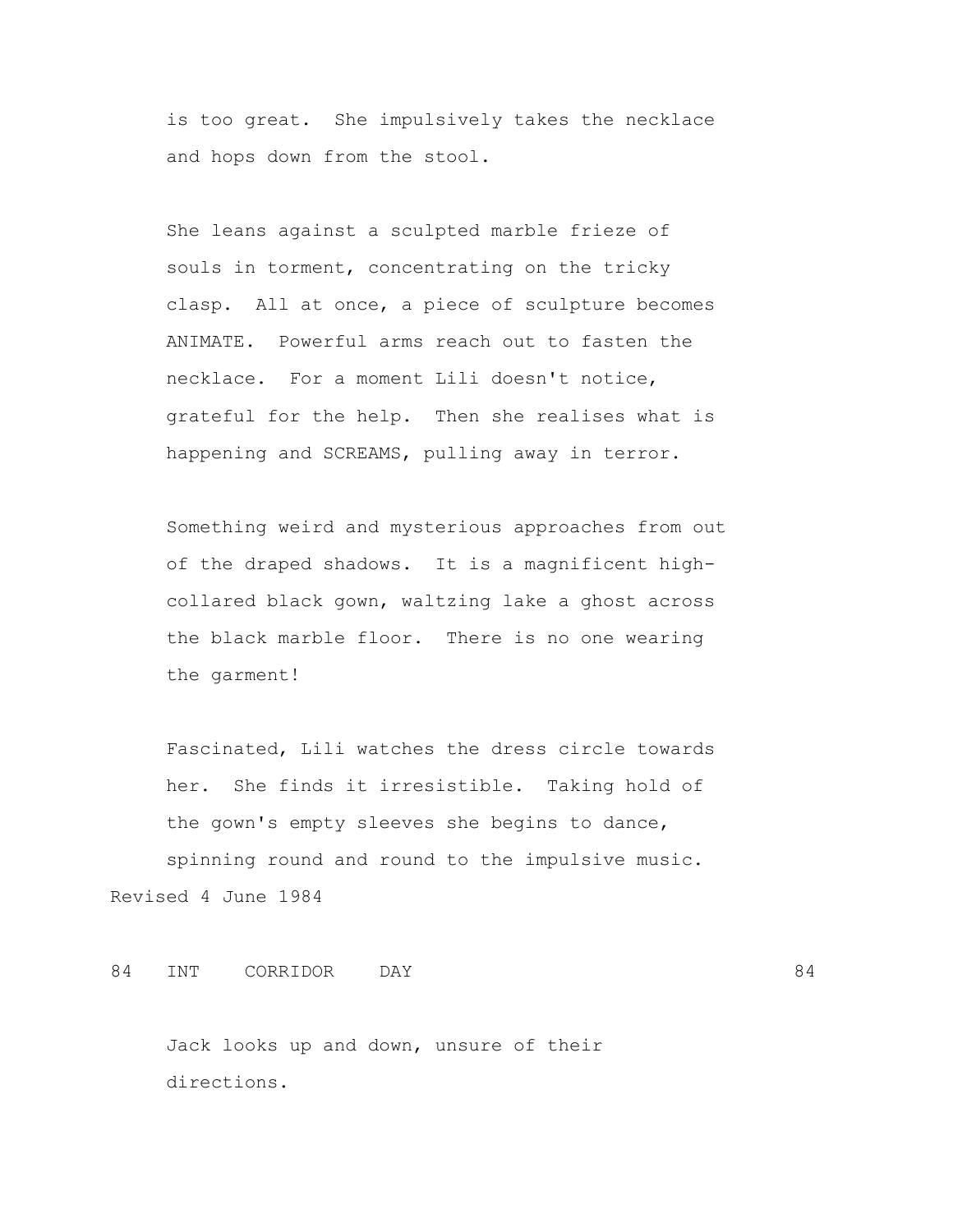#### JACK

Which way....? Oona!

A woman-sized Oona appears from behind them.

### OONA

(reluctantly)

 I know where the Princess is.... I saw her go into a great hall--all by herself.

#### GUMP

We best reconnoitre.... It may be a trap! Oona--you must take us to this place.

 Gump and Jack follow Oona stealthily along the shadowed passage.

85 INT GREAT HALL DAY 85

 Lili dances by herself, turning slow dreamy circles before the blazing fire. She is now WEARING the splendid black gown! Lili is stopped by her reflection in a tall cheval glass mirror. Lili's feminine curiosity is aroused. The Princess overcomes her fear and approaches the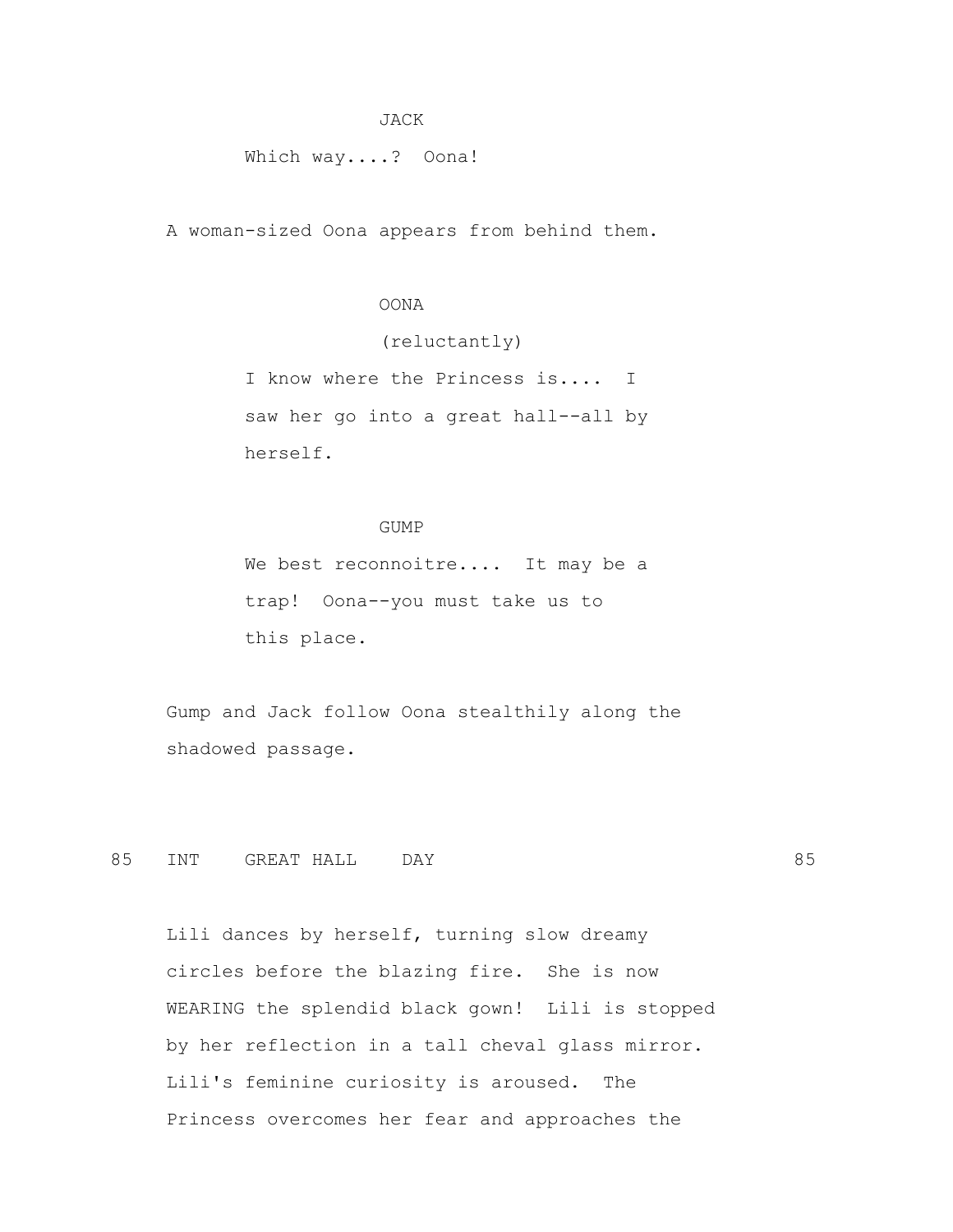mirror. She looks furtively about, making certain she is unobserved. Alone, she admires her perfect image.

 CLOSE ON MIRROR : Beneath Lili's pleased expression we see the evil face of Darkness APPEAR like a man emerging from under water. Darkness penetrates the surface of the mirror.

 Lili backs away, GASPING soundlessly with terror. Darkness steps forth through the glass into the room, clad in black finery.

 Lili staggers. Darkness reaches to embrace her and the Princess SHRIEKS at the top of her lungs. The moment he touches her shoulder, she slumps to the floor, unconscious.

 Darkness stands over the fallen girl, his heartbeat pulsing like muffled thunder. Something almost like a smile creases his hideous features as he rolls a lock of Lili's hair between his clawed fingers. The Princess blinks and opens her eyes. She is horrified to find Darkness kneeling over her and frantically tries to get away.

### DARKNESS

Do not be afraid, lady....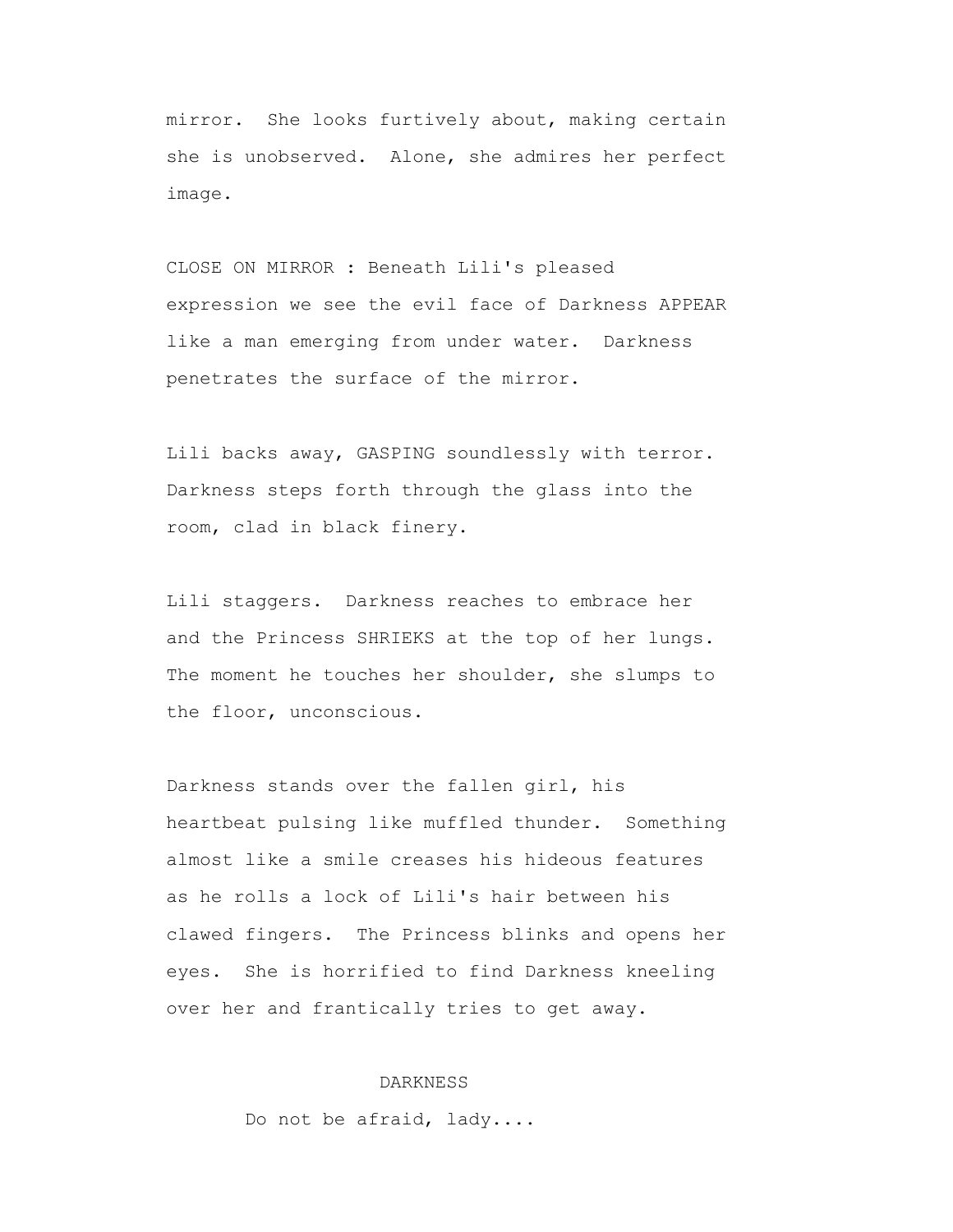Lili GASPS like a stranded fish. She is catatonic with fear.

DARKNESS (CONT)

I mean you no harm.

Revised 11 July 1984

 Darkness offers the Princess a hand. The slow kettledrum THROB of his heart underscores his words.

# DARKNESS (CONT)

 How like you my gifts....? Does the gown not please you?

Lili weeps and tugs at the black dress.

### LILI

(frantic)

 Never! I hate you! I hate this dress!

## DARKNESS

 Can you speak so of your bridal gown....?

### LILI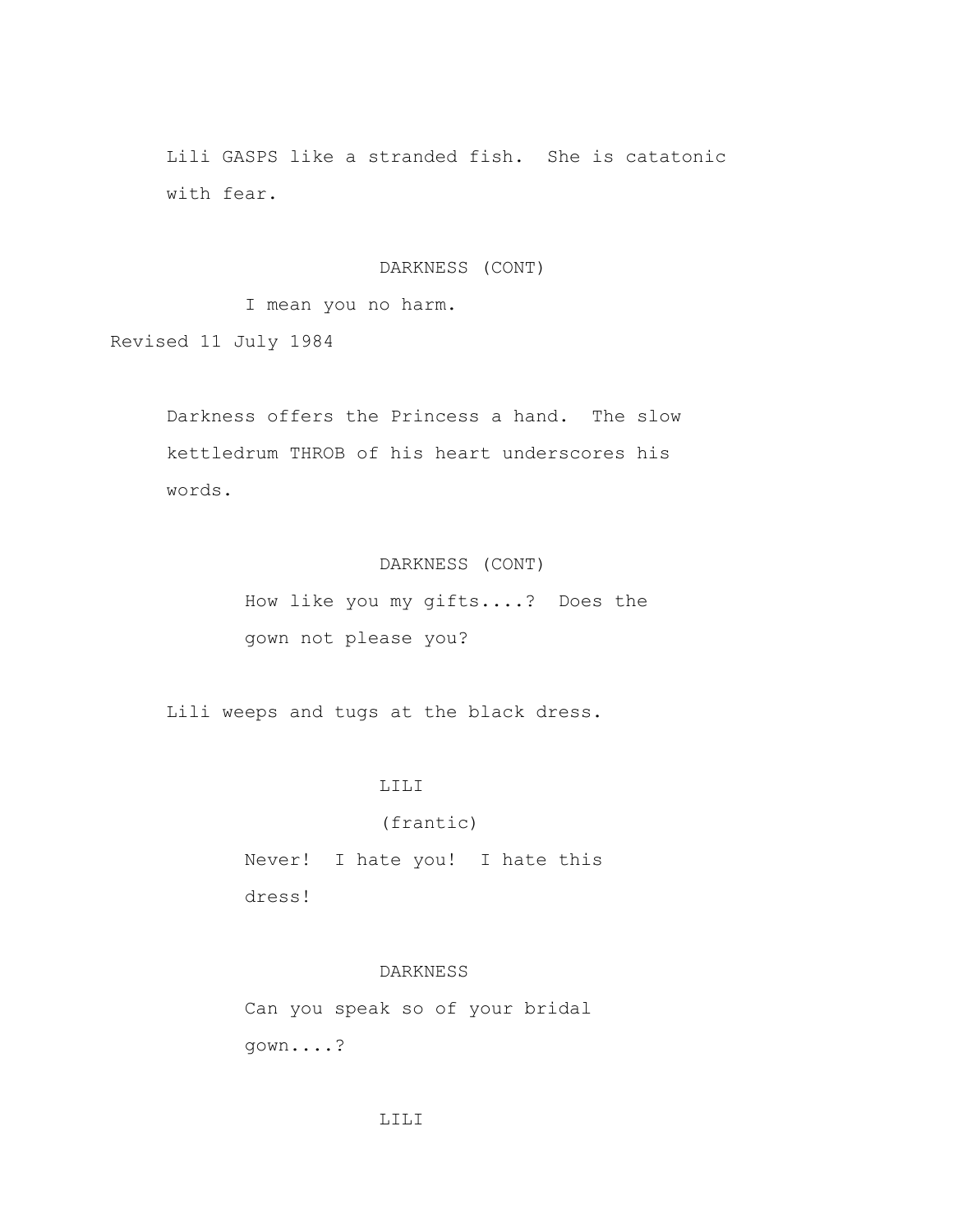(screaming)

Noooooooo!

Lili stares at Darkness with terror and loathing.

### LILI

You're mad!

### DARKNESS

 Aye, Lady, in madness lies the soul of all that's noble.... I've found my true mate and you know it. Beneath the skin we are already one.

# LILI

Never!

## DARKNESS

 'Twas your sin trapped the unicorn. Even now, the evil seed of what you've done blooms within you!

# LILI

(shrieking)

You lie! You're repulsive.

# DARKNESS

(stung by her words)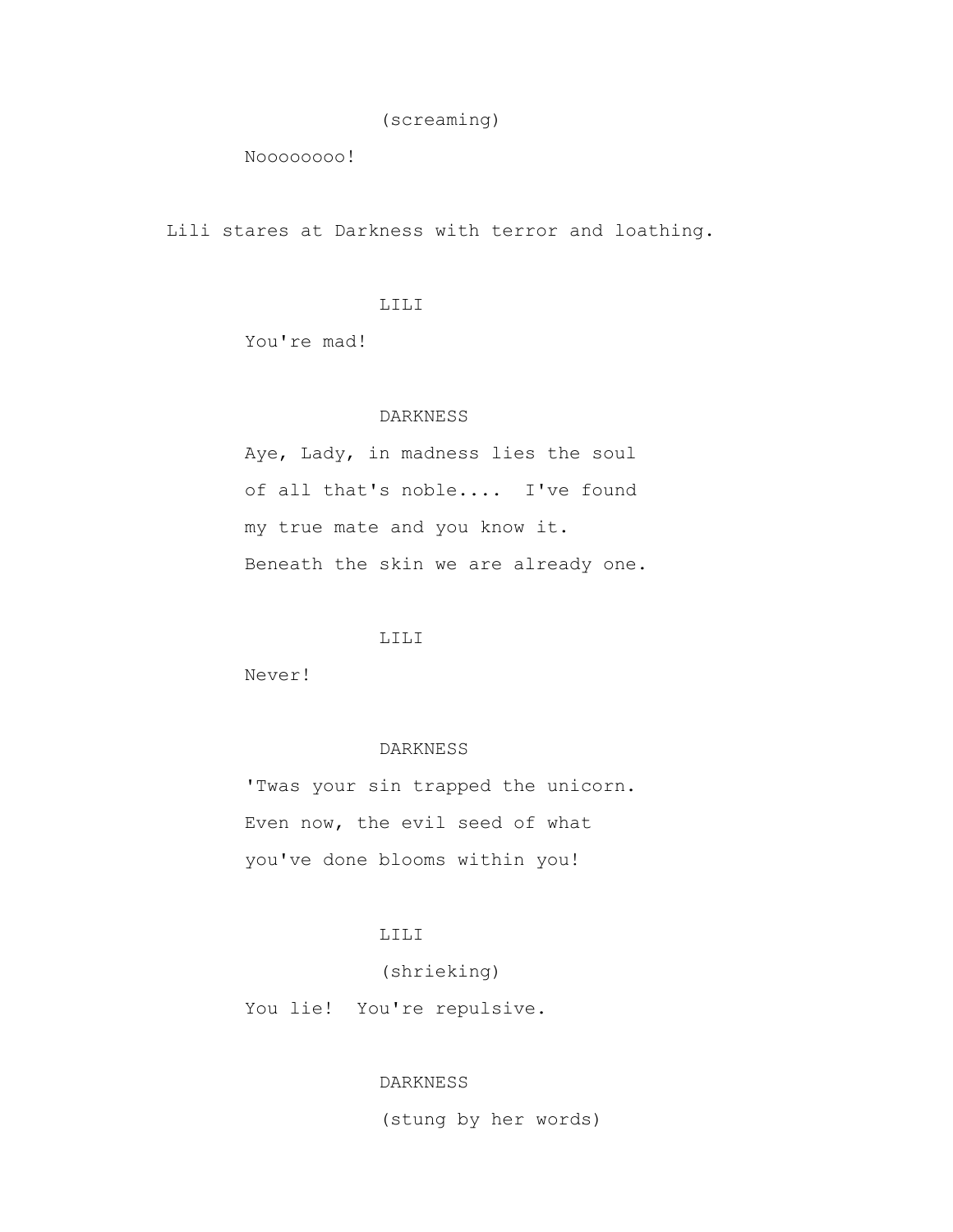No more so than you! Can't you sense it? I need someone to share my dark secrets.

### LILI

 You....? You disgust me! You're nothing but a beast!

Revised 11 July 1984

### DARKNESS

 Everyone is a beast....only most are afraid to see it!

 The sound of CHIMES from a distant part of the castle.

## 86

- DELETED (TRANSPOSED) 91

91A EXT SKY DAY 91A

 Round and red, the great disc of the setting sun slides towards the distant horizon.

91B INT CORRIDOR OUTSIDE GREAT HALL DAY 91B

A woman-sized Oona leads Jack and Gump towards the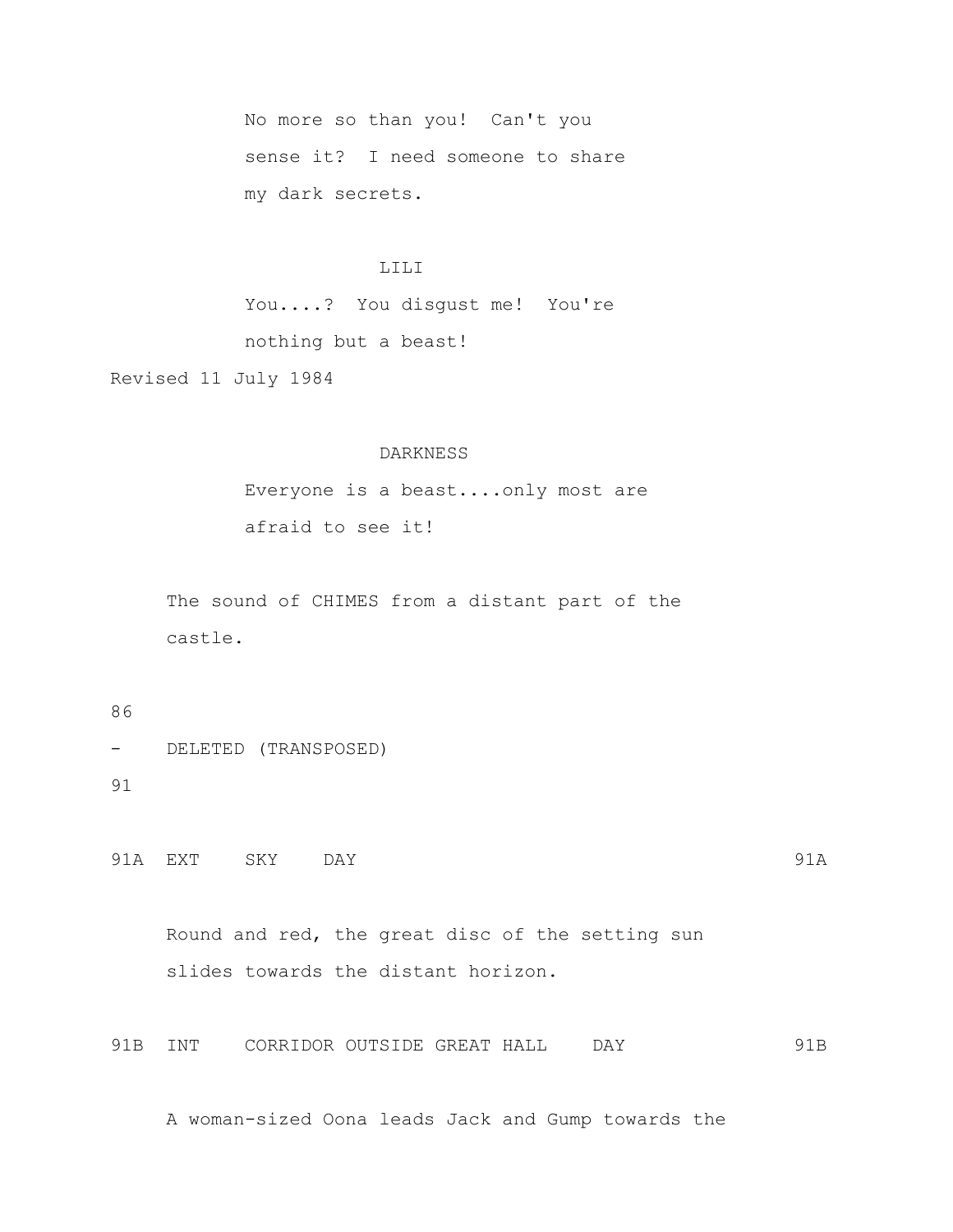massive doors. Oona looks through the crack between the doors, and turns malevolently to Jack.

### OONA

You should see your princess now....

 Jack strains to hear every word being said inside, trying to see through the crack.

 Gump presses his ear to the massive doors like an eavesdropper.

91C INT GREAT HALL DAY 91C

 Lili slumps to the cold stone floor, WEEPING. Darkness bends solicitously over her.

# LILI

 (scornful) You think you're so powerful....and hide in the ground like a mole!

### DARKNESS

 This too will change. The last unicorn dies tonight....! As her blood ebbs, the sun sets forever. There shall never be another dawn! Revised 11 July 1984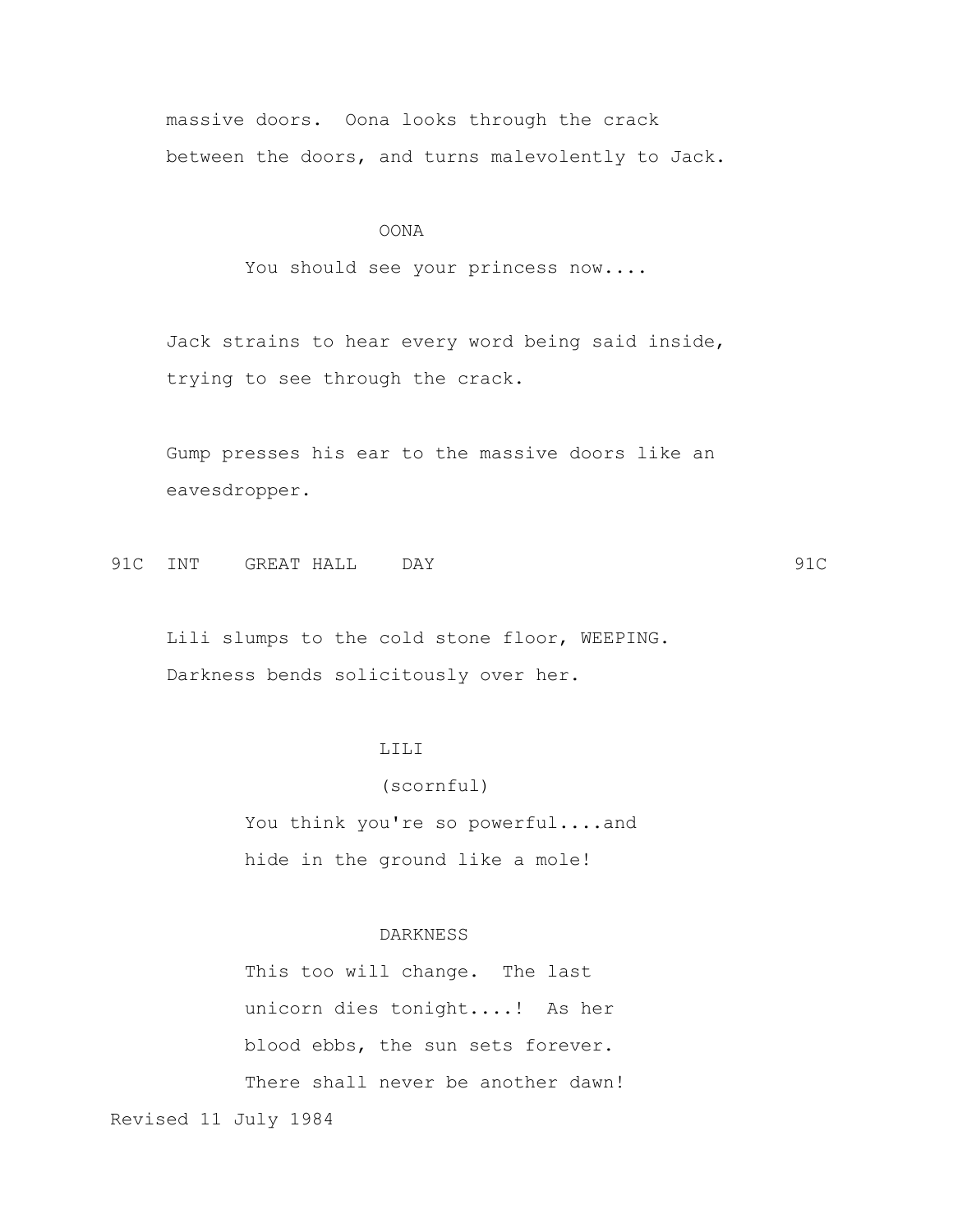### LILI

 (horrified) No....! You can't.... You mustn't....

Darkness throws back his evil head and LAUGHS.

#### DARKNESS

 I require the shadow's solace and the dark of the night.... Sunshine is my destroyer!

### LILI

Damn you!

### DARKNESS

We are both of us damned, my Queen.

 Darkness bows with mock formality, ALTERING into his own shadow, which slides through a crack between the paving stones.

Lili, horrified anew, falls to the floor, WEEPING.

92 INT CORRIDOR OUTSIDE GREAT HALL DAY 92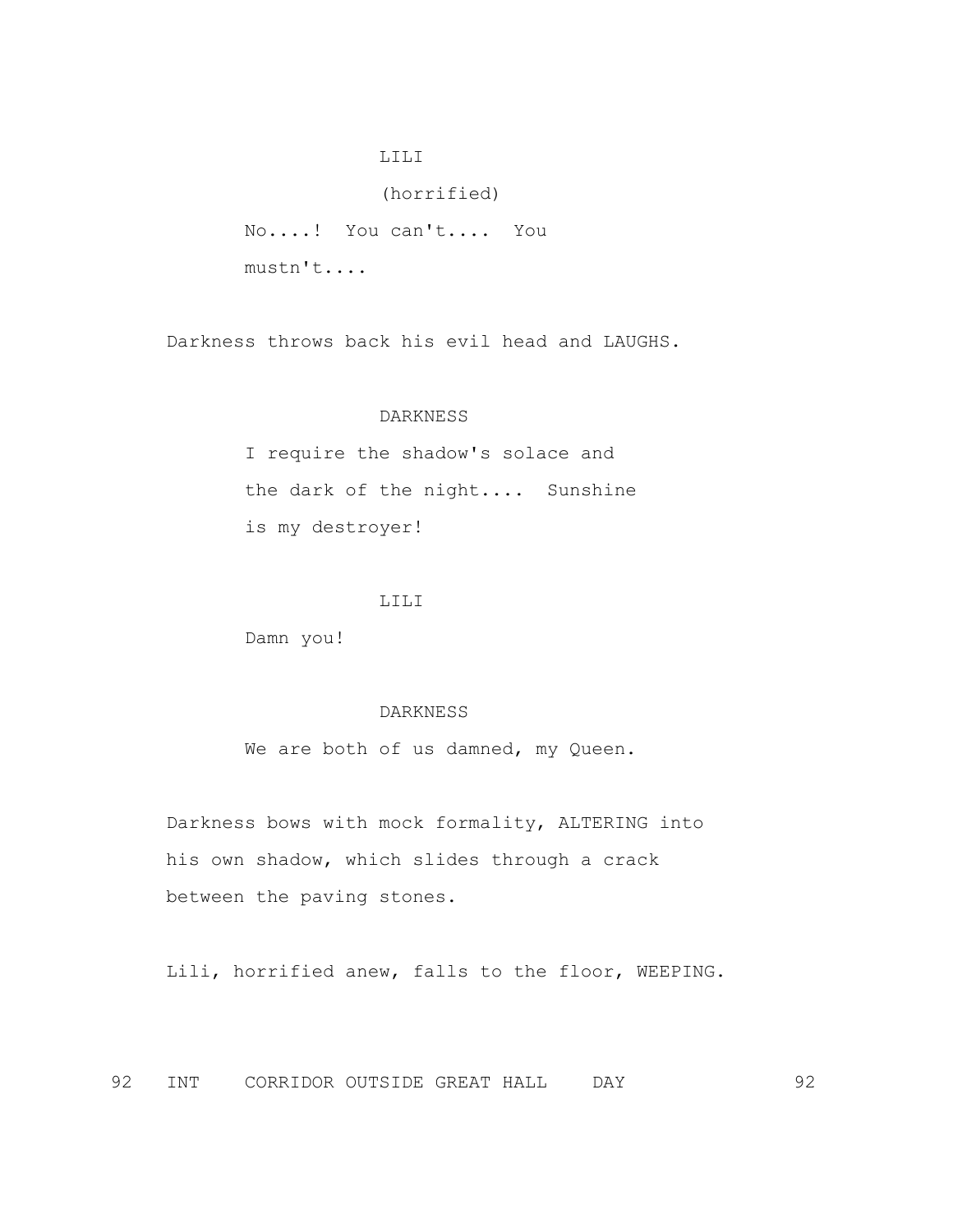The demonic LAUGHTER of Darkness carried through the massive doors mingled with Lili's WEEPING.

### GUMP

 As long as the sun still shines, we can destroy him!

 CLOSE ON JACK: THOUGHT FLASHBACK as he remembers Lili's necklace dazzling his face in the sunlight, and inspiration strikes.

### JACK

(grinning)

I think I know a way....

## GUMP

Jack!

 Jack cups his hands to the crack in the doors and WHISTLES.

### JACK

Lili huddles WEEPING on the cold stones.

(calling out)

Lili....?

93 INT GREAT HALL DAY 93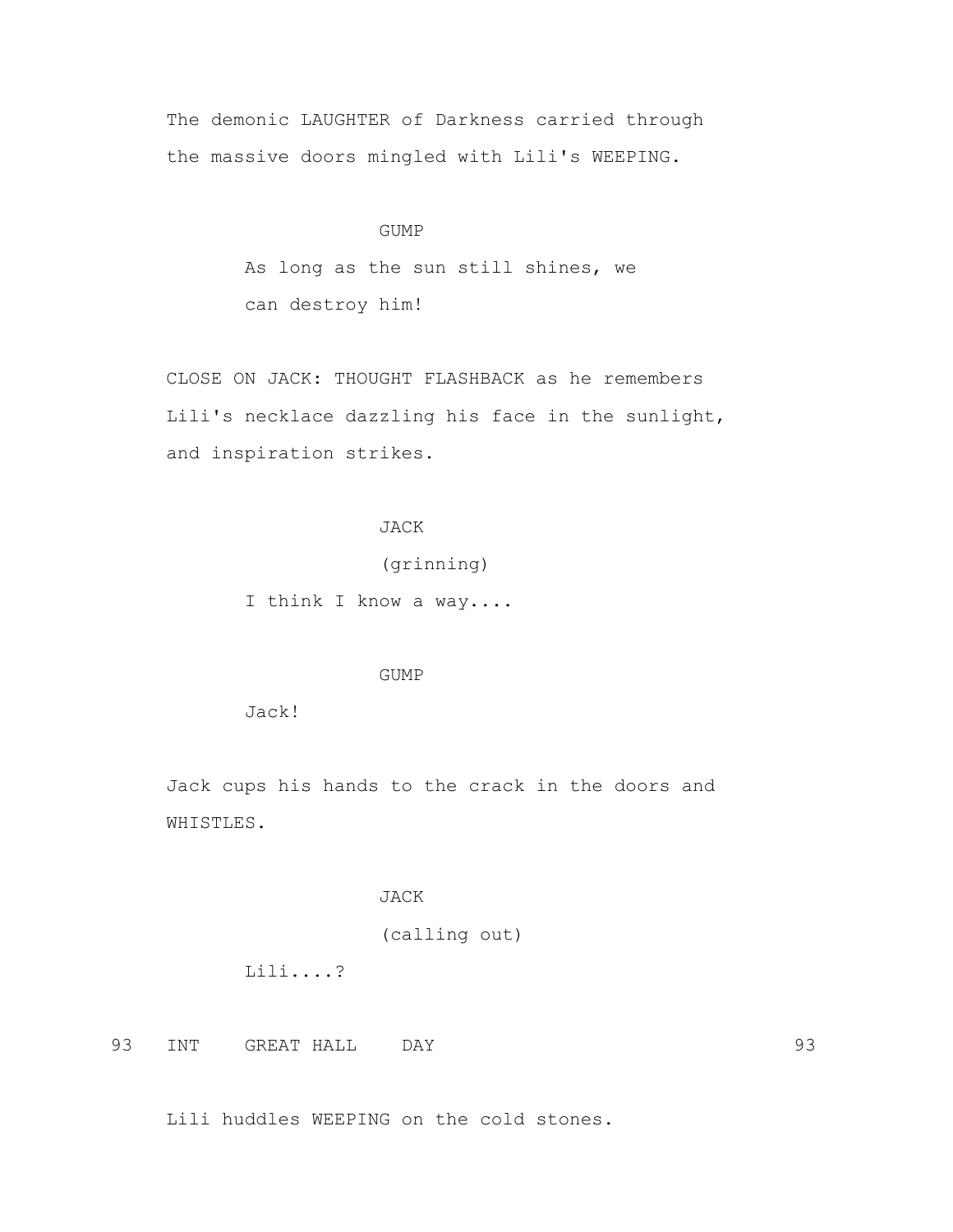JACK (OS)

....Lili....?

 At the sound of Jack's voice, the Princess looks up with a start. Revised 11 July 1984

### LILI

....Jack?

# JACK (OS)

Over here.... By the door....

Lili turns eagerly towards the door.

# LILI

 Oh, Jack....dear Jack! Can it really be you? I was afraid you were dead.

93A

- DELETED

93C

93D INT GREAT HALL DAY 93D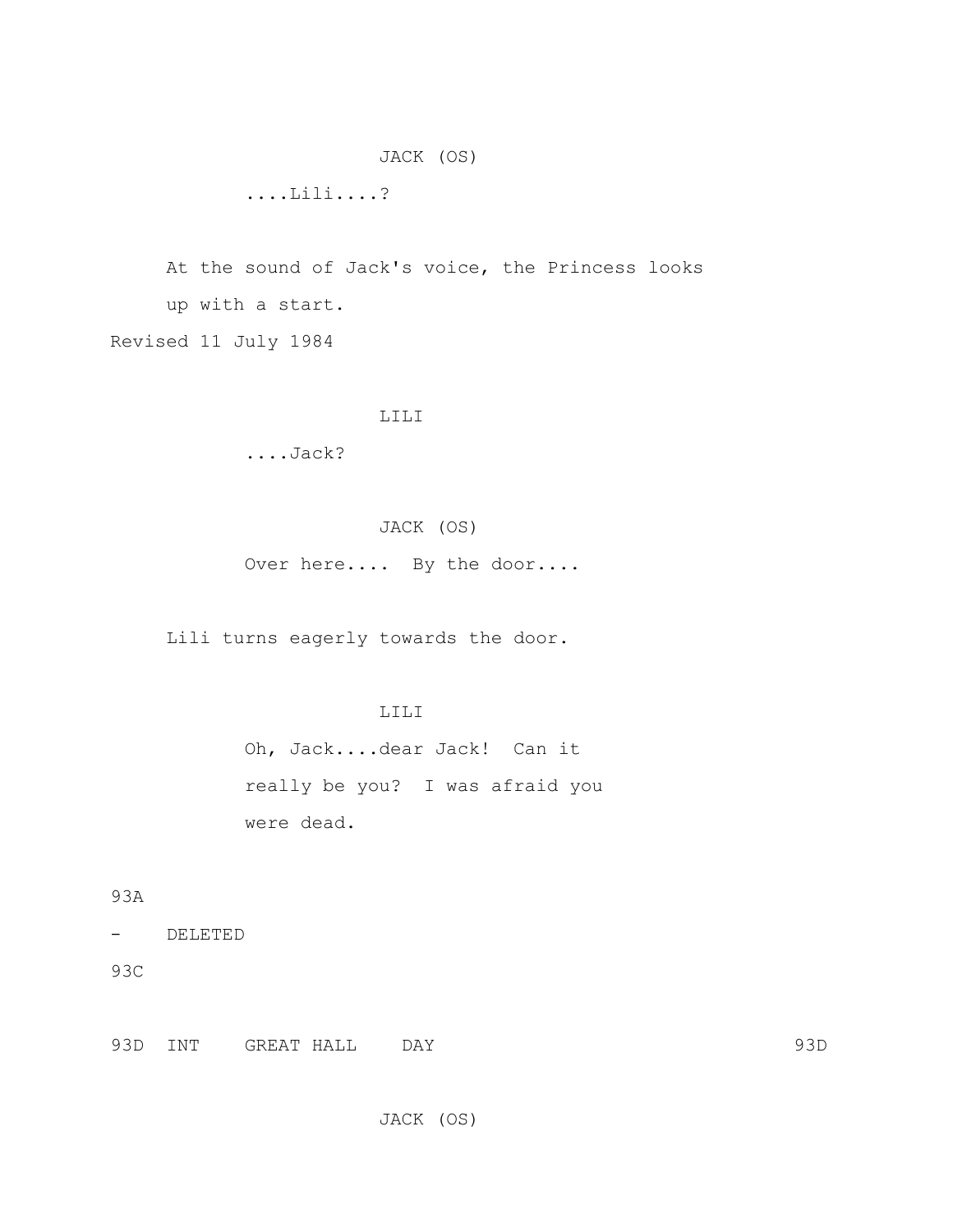Don't worry, we're here to save you.

#### LILI

## (sadly)

I'm far past saving, sweet Jack....

 A huge tear wells in Lili's eyes and flies out toward the crack, defying gravity.

94 INT CORRIDOR OUTSIDE GREAT HALL DAY 94

 Lili's tear flies through the crack and strikes Jack's face like a horizontal raindrop. He touches the spot curiously.

#### JACK

 (into crack) Don't be afraid. Can you see me? Please go in the light so I can see your face....just a glimpse of your eyes.... They will give me such strength....

 Jack strains to see through the crack. The Princess reaches out her hand and covers the crack.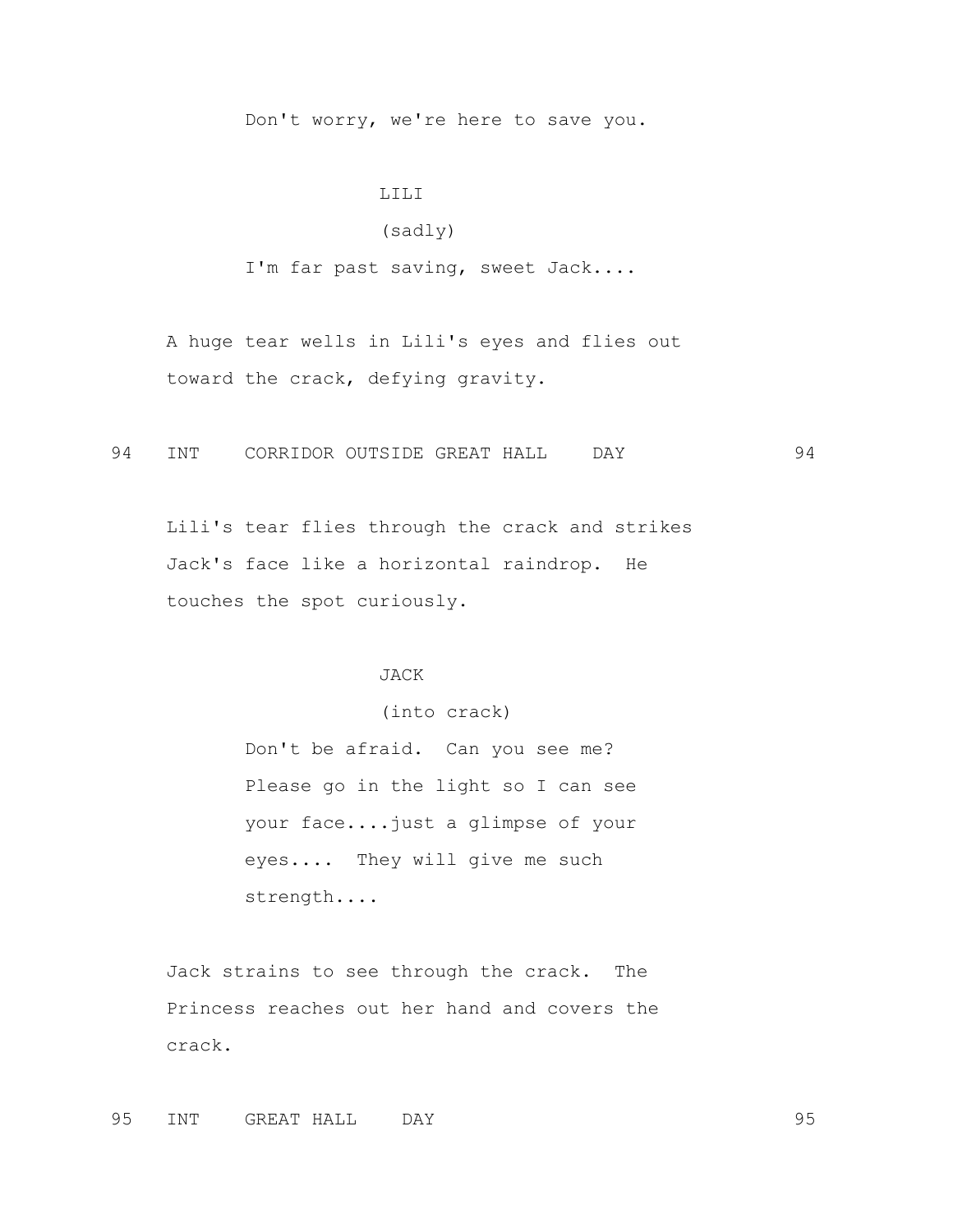Lili stares at the crack in horror.

### LILI

(grief-stricken)

 No.... I can't....forget me, Jack....

Revised 11 July 1984

96 INT CORRIDOR OUTSIDE GREAT HALL DAY 96

#### JACK

 Don't be afraid, I'm with you, Lili, I love you....

 Lili takes her hand away from the crack--Jack leaps up.

#### JACK

Lili!

### GUMP

 Jack! There's nothing you can do now to help her. Be thankful she still lives. Let's go--there's no time to spare.... Remember your plan--you must tell it to me. Oona, you must go in and listen....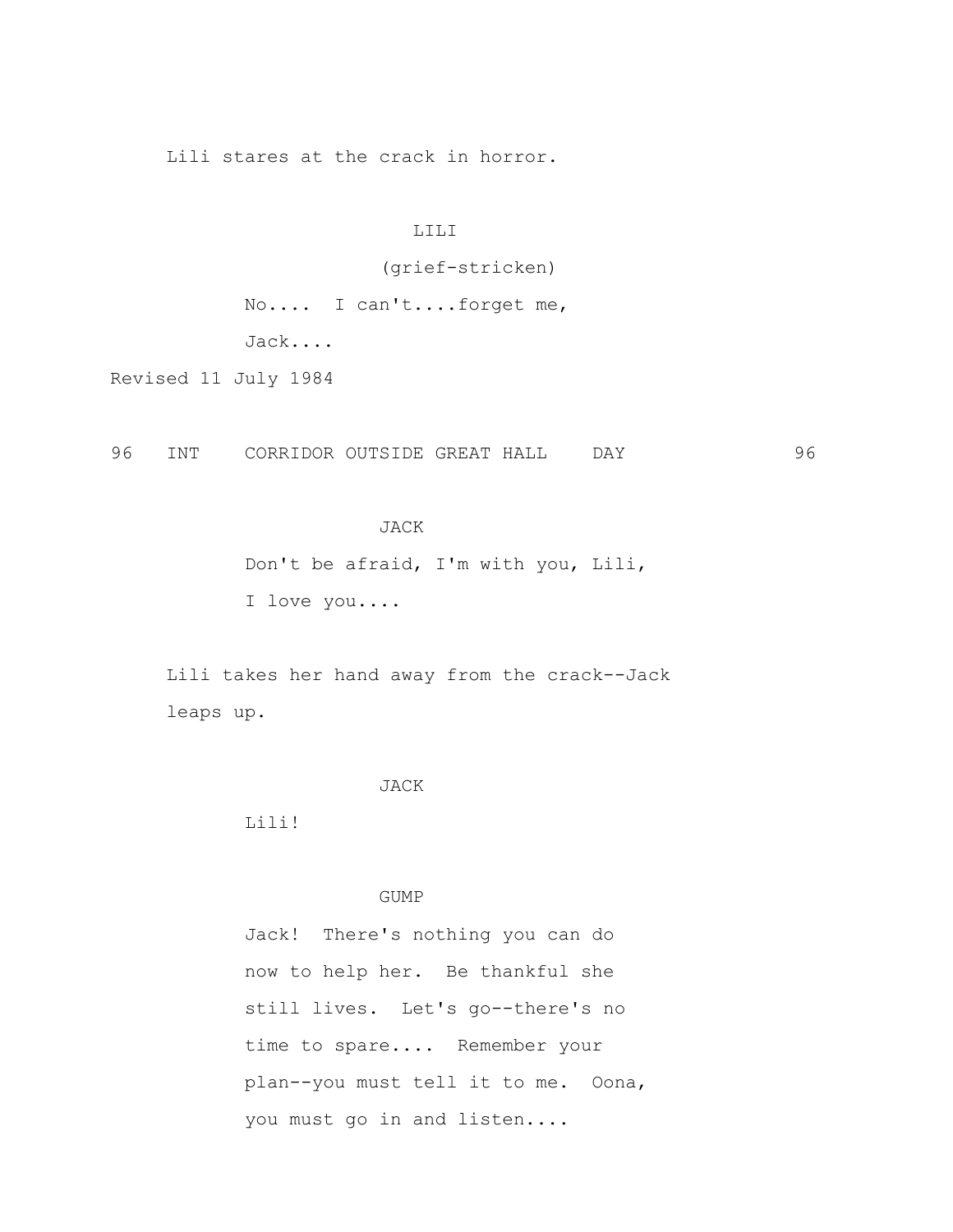Jack....

Sadly, Jack follows Gump back along the corridor.

 Oona transforms into a dot of LIGHT and flies through the crack.

97 INT GREAT HALL DAY 97

 Princess Lili lies SOBBING. She feels the winged figures watching her from high above.

 The music THROBS, underscoring a low, rhythmic CHANTING.

 Like some ghastly chorus from Hell, the living statuary SINGS in unison to Lili.

#### STATUARY

## (singing)

 Bride of Night....Bride of Night.... Darkness is your heart's delight! Hail to Darkness! Hail the Night! His the Power and the Might!

Revised 27 March 1984

 Lili lifts her head, listening to the sepulchral SINGING. Her eyes burn like a tiger's. She bares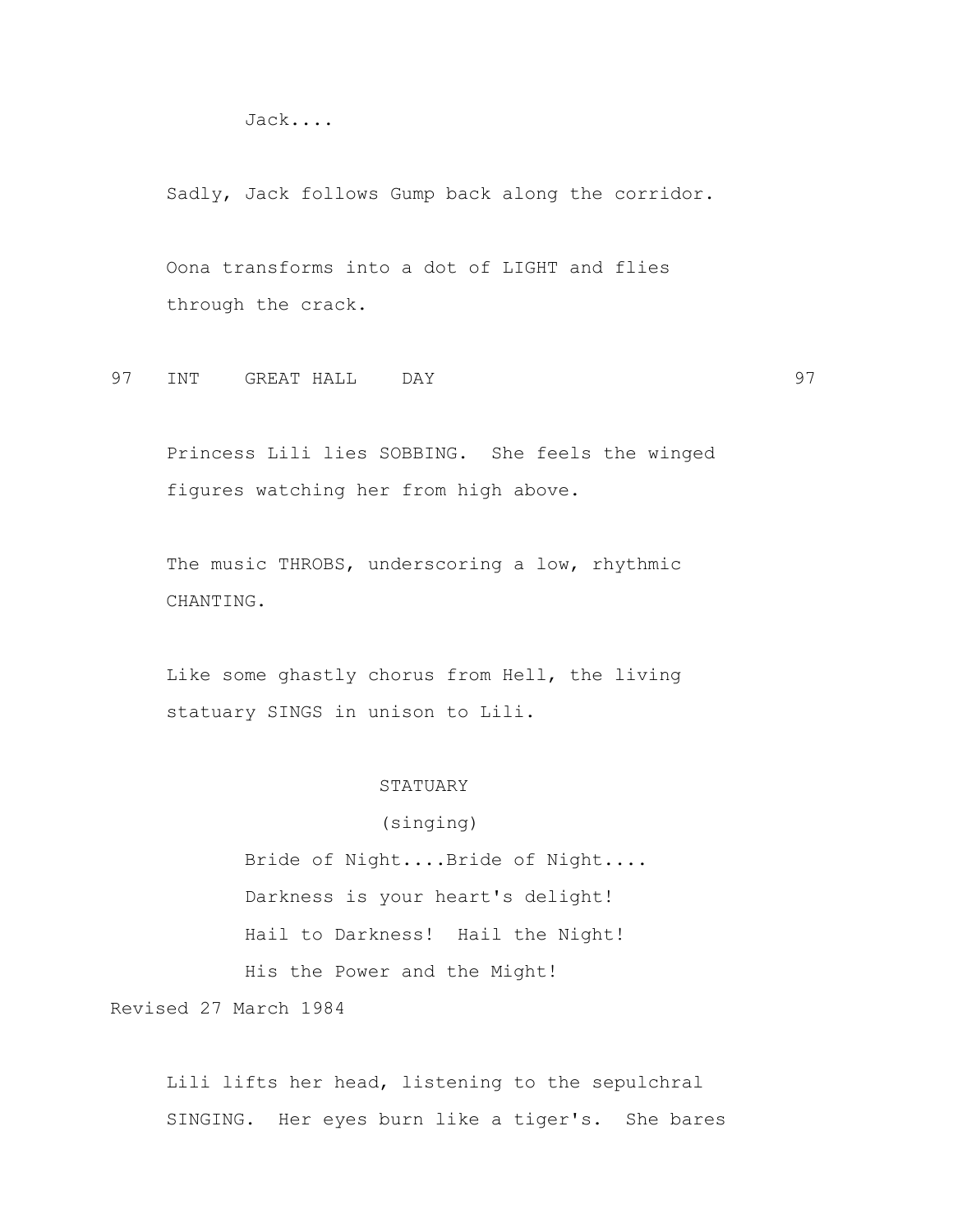her fangs, and from her throat issues a bone chilling HOWL.

98 INT DUNGEON CORRIDOR DAY 98

 Screwball and Brown Tom stop short in their tracks when the SOUND of a distant HOWL echoes in the shadows.

### SCREWBALL

(trembling)

I vote we run like hell!

### BROWN TOM

Second the motion....!

The two faeries scamper off into darkness.

99 INT KITCHEN CORRIDOR DAY 99

 Gump, Jack and a woman-sized Luna wait outside the kitchen door as Brown Tom and Screwball come running up. Gump studies his ornate timepiece.

#### GUMP

 Where were you? In another three flicks of a badger's tail it'll be half-past.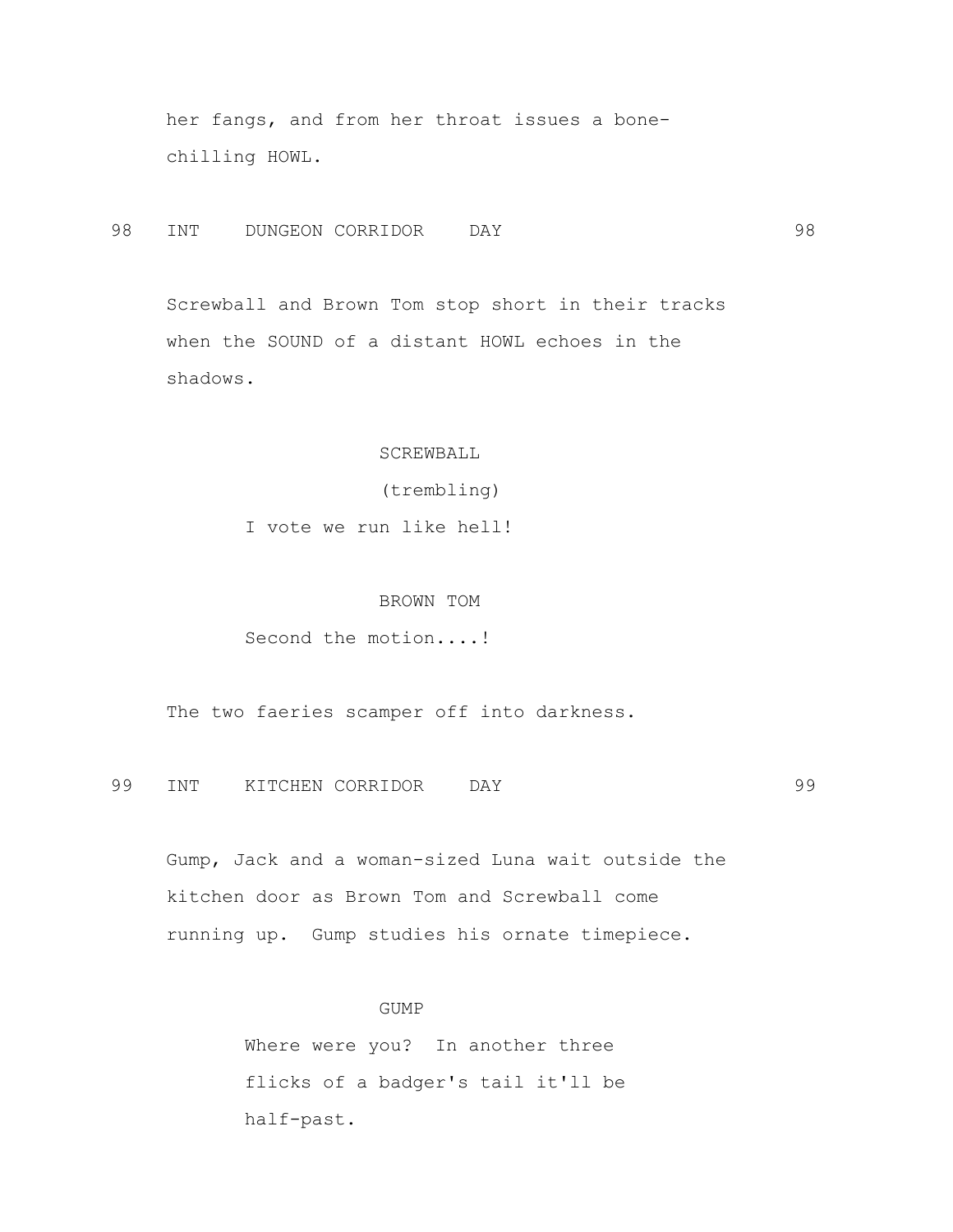#### SCREWBALL

 Time slips away when you're having so much fun.

### BROWN TOM

(out of breath)

 We....found the mare....chained....in a dungeon below.

Gump shoves his timepiece back into his belt.

#### GUMP

 Excellent.... Jack has a plan....a good one.

Revised 27 March 1984

#### JACK

 We need to sneak back into the kitchen and....

### SCREWBALL

 Oh no! Not me! Seen enough of that kitchen, I have!

# BROWN TOM

Don't be so pig-headed! You can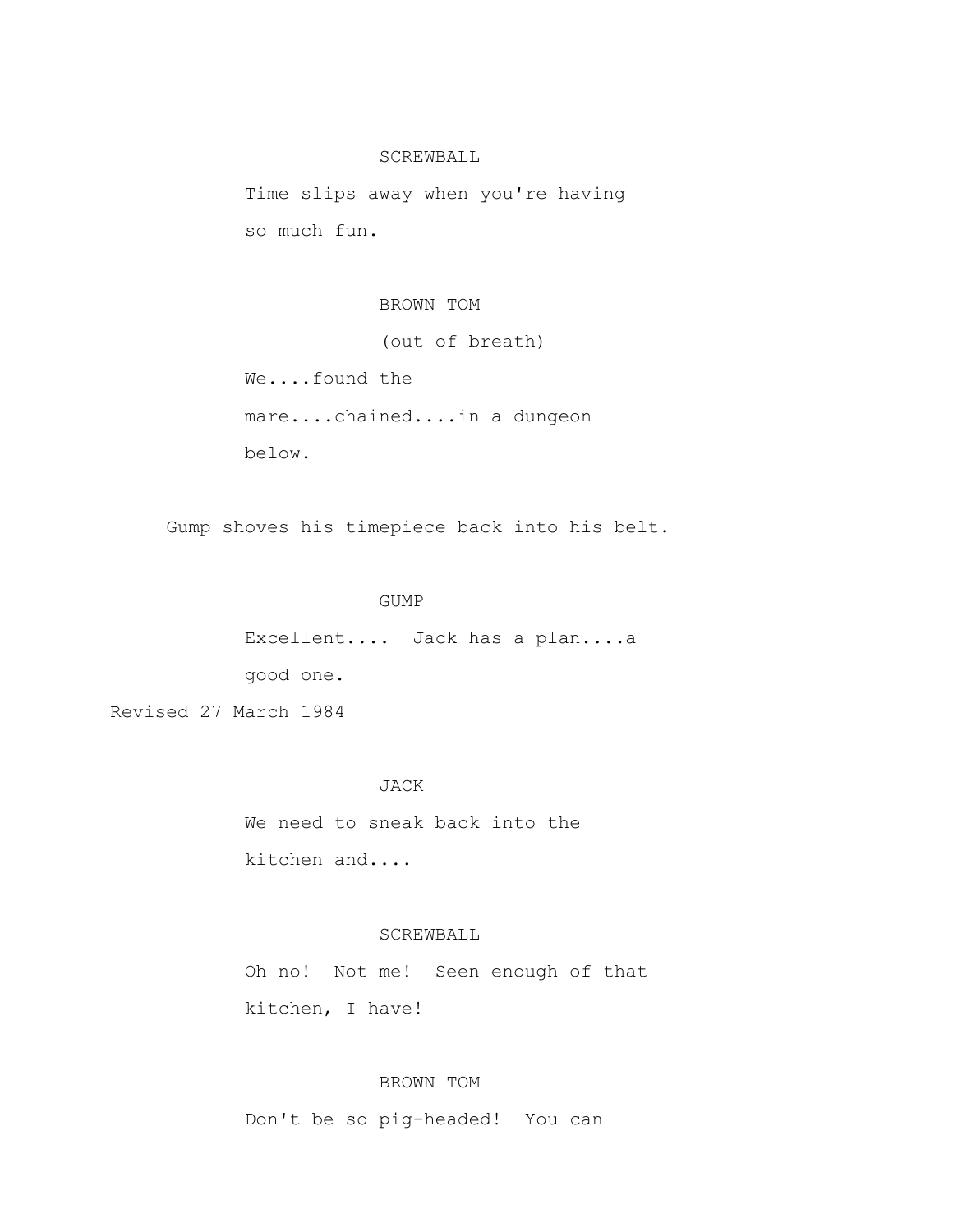trust Gump.

#### SCREWBALL

 I'd sooner trust a rat in the ghetto!

# BROWN TOM

Well....trust Jack then.

Jack leads the way back to the kitchen.

100 INT KITCHEN DAY 100

 Jack and the faeries tiptoe cautiously across the kitchen.

 Both Demon Cooks are fast asleep, the one encountered first is stretched out across his chopping block, SNORING like a dragon with indigestion; the other slumped against a pillar.

 The unfortunate Blunder turns slowly over the coals, hog-tied to a spit. A bright red apple is stuffed in his mouth.

 Jack and Gump rush to his side. Gump pulls the apple from Blunder's mouth.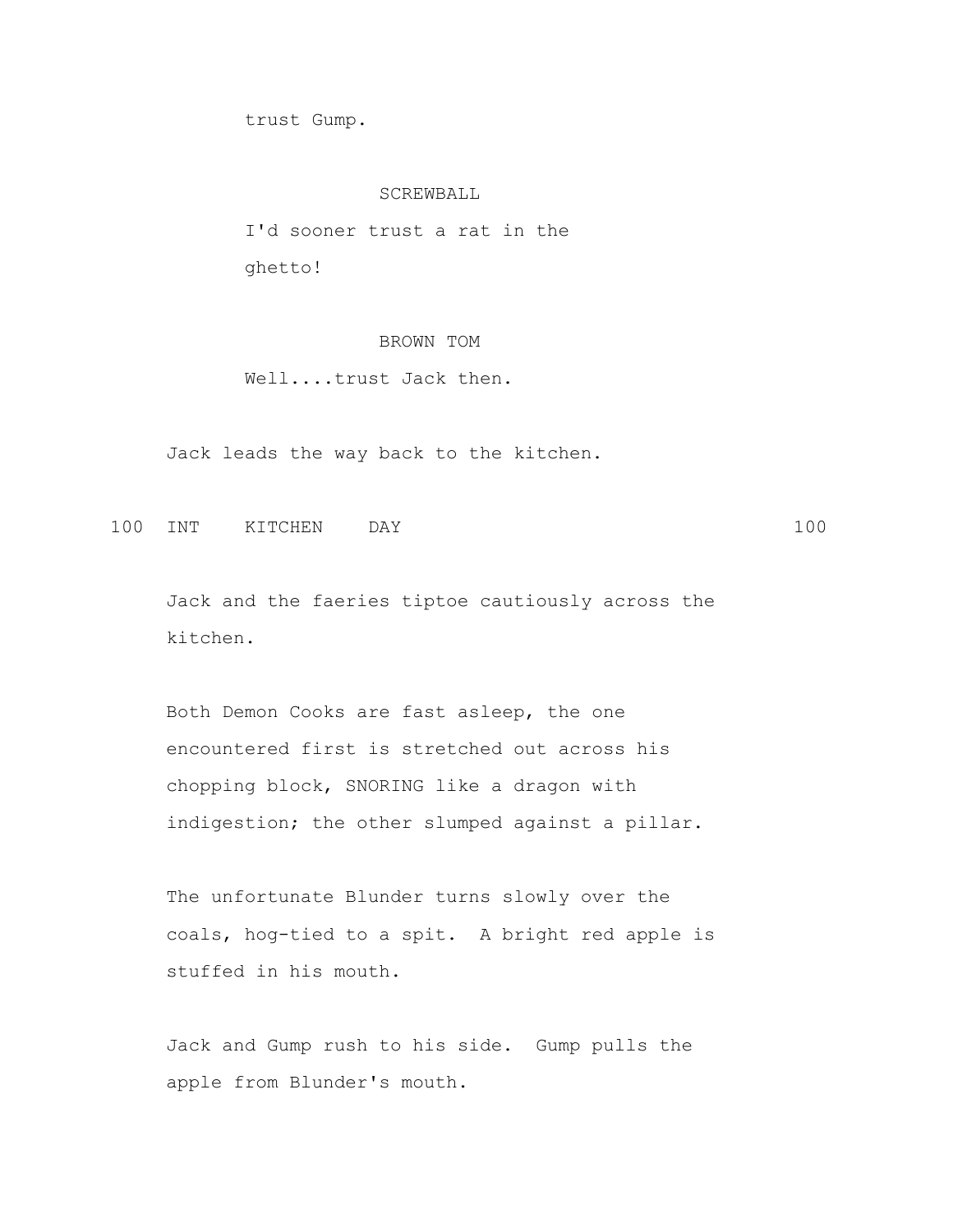### BLUNDER

(frantic)

 Gemme outta here! While I'm still medium rare!

 Gump shoves the apple back into Blunder's mouth, stoppering his loud complaint.

#### GUMP

Any more noise and you're shish-ka-

bob....

Revised 27 March 1984

Blunder nods eagerly.

### GUMP (CONT)

You do what we say....understand?

More eager nodding from Blunder.

GUMP (CONT)

Swear it!

Gump pulls the apple out of Blunder's mouth.

## BLUNDER

## (desperate)

I swear! On the festering forelock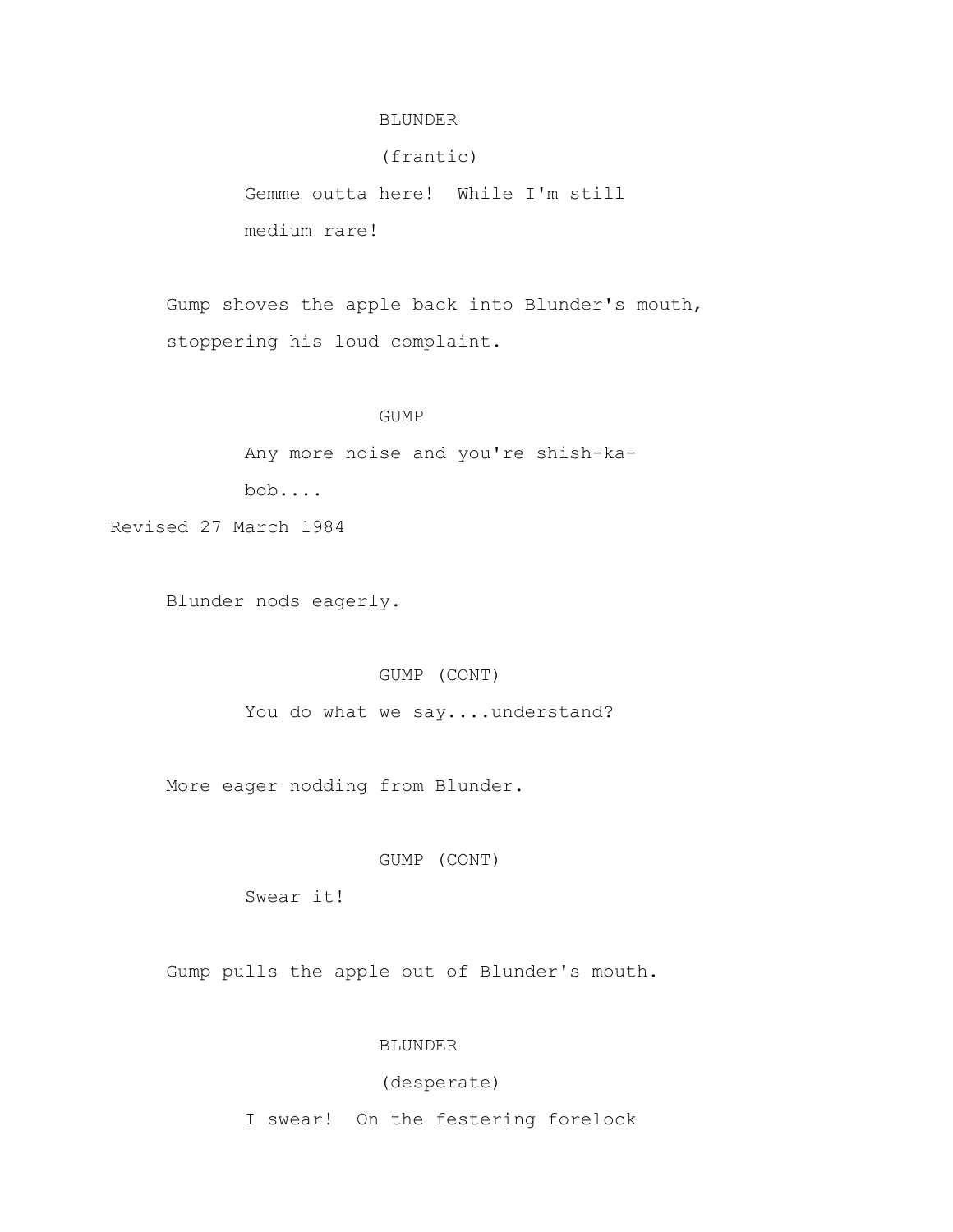of Nicodemus!

 Jack cuts Blunder's bonds and the little imp hops out of the fireplace. Gump whispers Jack's plan to the others, pointing up at the mantle.

# BLUNDER (CONT)

I owe you one, champ!

 Jack boosts Gump and Screwball up onto the mantle where the polished plates are stacked.

## JACK

Up we go.... You too, Gump....

 Luna TRANSFORMS into a dot of LIGHT and flies up to the chimney piece, REMATERIALISING there full size.

### JACK (CONT)

Your turn, Blunder.

Jack lifts Blunder to the mantle.

 Screwball, Gump and Luna rush about frantically gathering shield-sized plates.

Blunder gets the idea and joins in.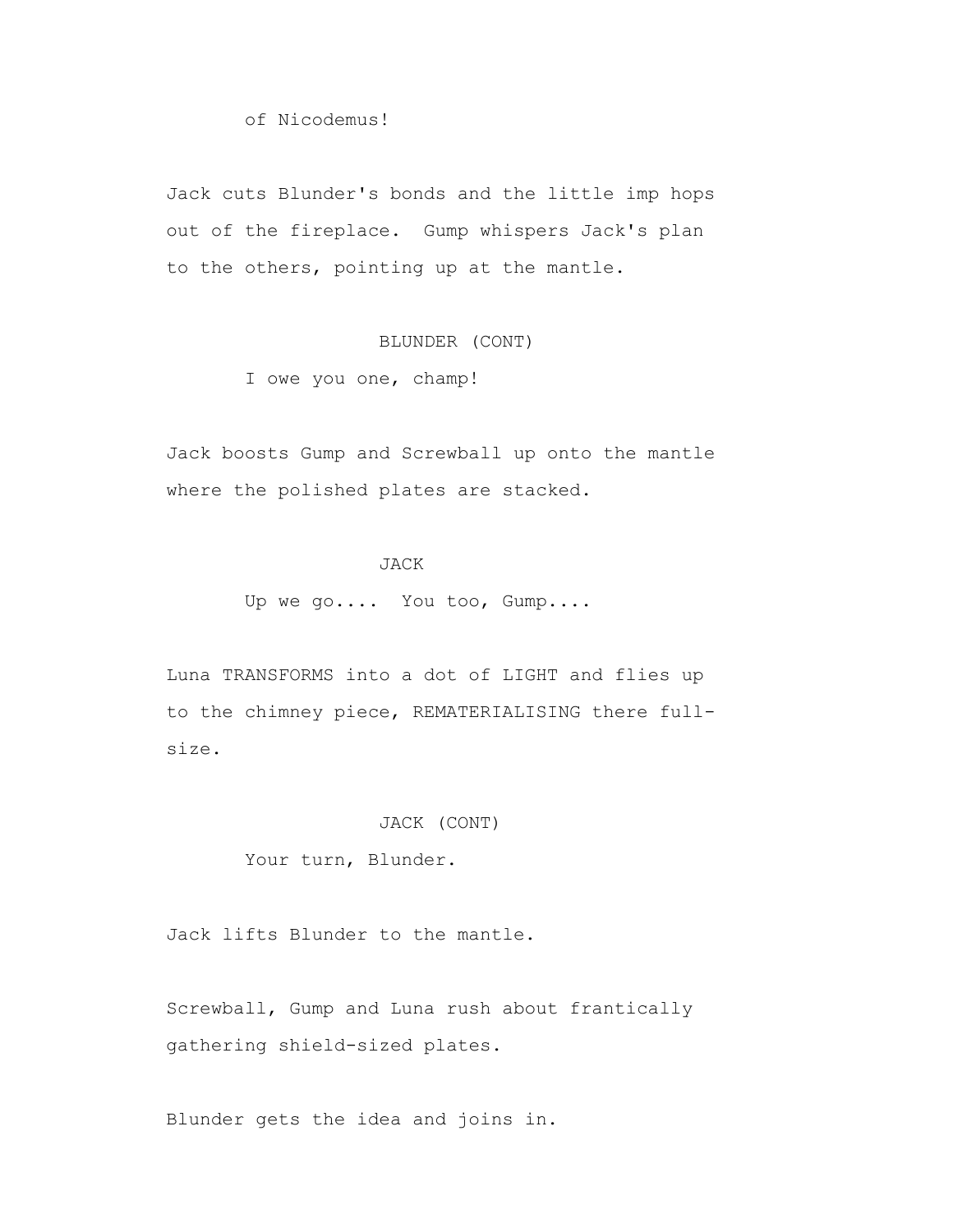There are numerous close calls and near collisions on the narrow ledge.

Revised 27 March 1984

 One by one, the faeries toss the plates down to Jack, who stacks them in Brown Tom's arms.

 Brown Tom staggers through the kitchen carrying a teetering tower of plates. He can't see where he's going and nearly trips over the nozzle of the giant bellows.

 Brown Tom carefully sets the stacks of plates down behind a stone pillar.

 Blunder climbs high onto a shelf flanking the fireplace. He picks up a plate and scales it through the air towards. Jack like a discus.

### **BLUNDER**

Heads up!

 Jack leaps for the gliding plate but it is too high and sails past over his head.

 All the faeries on the mantle watch in fearful anticipation.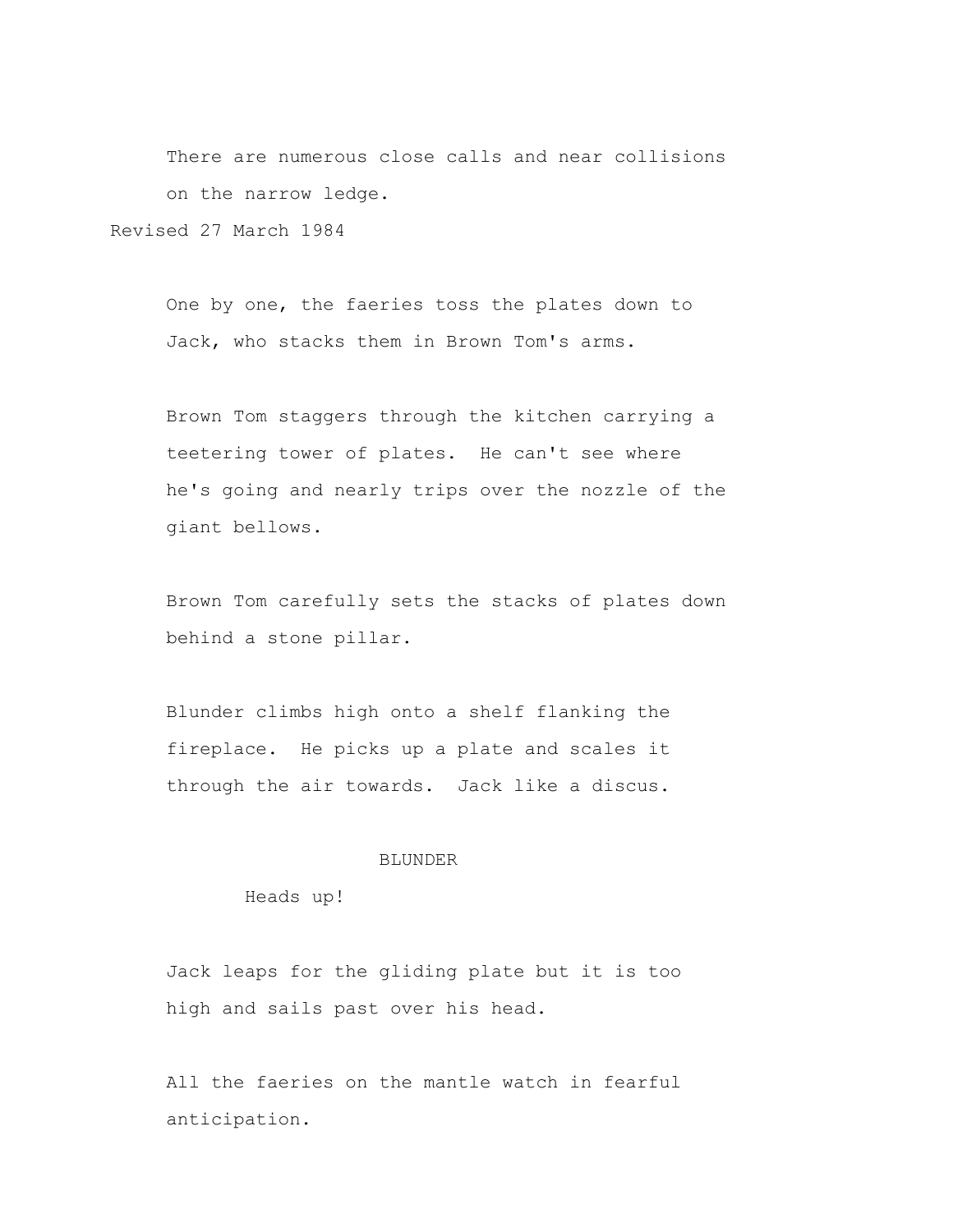### JACK

Brown Tom!

 Brown Tom races to catch the plate. It is no use. The plate CRASHES into the pillar ringing like a gong as it tumbles to the floor.

Both ferocious Cooks are awakened by the NOISE.

### SECOND COOK

Huh....! Wuzzat?

 Jack and the faeries freeze in place as the Cook rises and pulls his huge cleaver from the chopping block.

## COOK

 (sniffing the air) Meat....! Me smells fresh meat!

 Jack is defenseless in the face of the awesome Cook. Looking desperately about, he spots a long wooden oven probe among a bunch of kitchen implements.

## SECOND COOK

Find meat!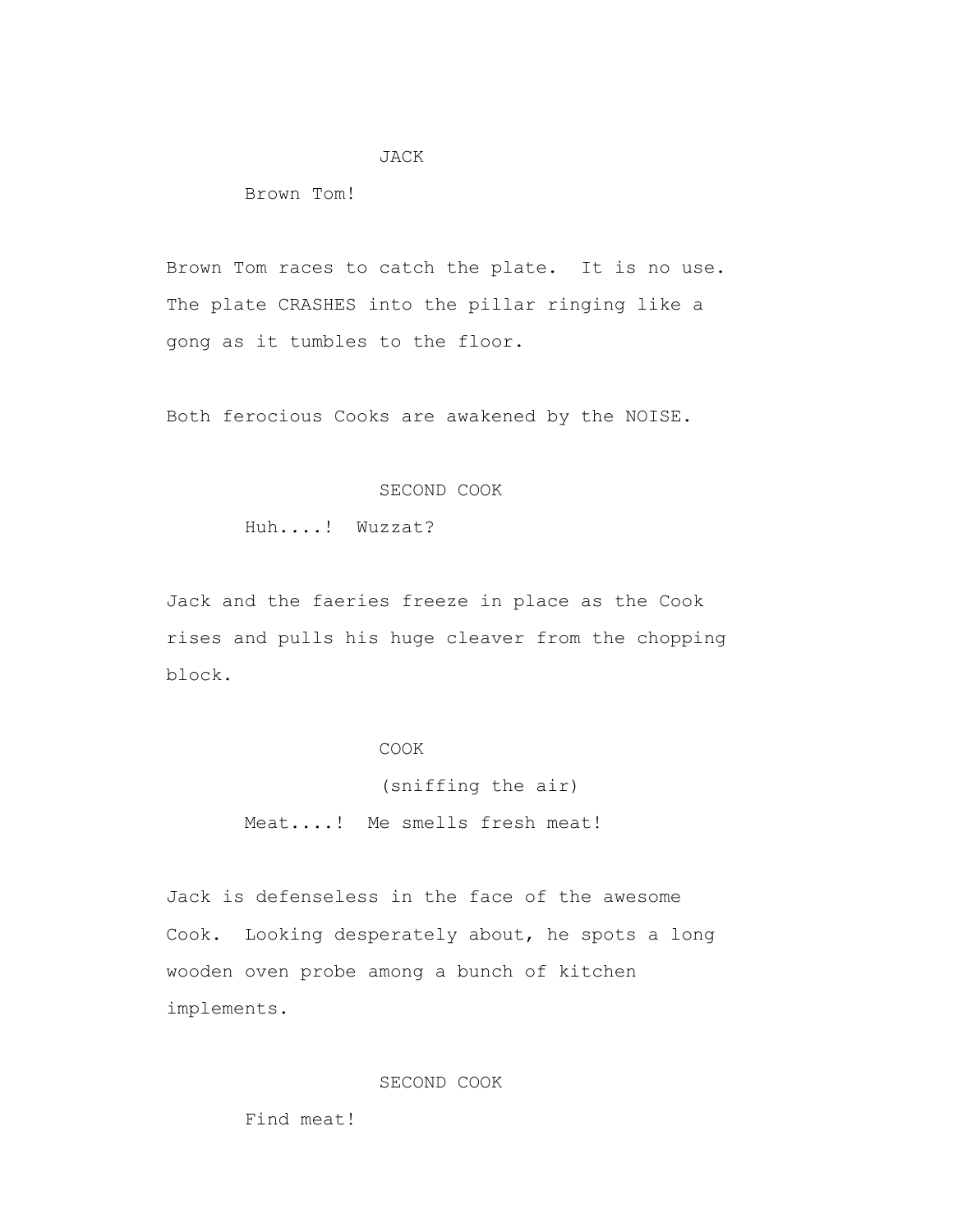Jack grabs the probe, a staff eight feet long. Revised 27 March 1984

#### JACK

Over here!

 The blind Cook lunges for Jack. He wields his deadly cleaver with amazing accuracy for one without sight.

#### COOK

Chop you up!

 Jack ducks past the Cook, smacking him on the leg with the staff. The huge demon YELPS with pain.

 The SECOND COOK picks up a skillet, wielding it like a club.

### SECOND COOK

Smash....! Me smash!

 Jack is caught between the two demon Cooks. He cannot face one without turning his back on the other.

Gump sees Jack's predicament and leaps from the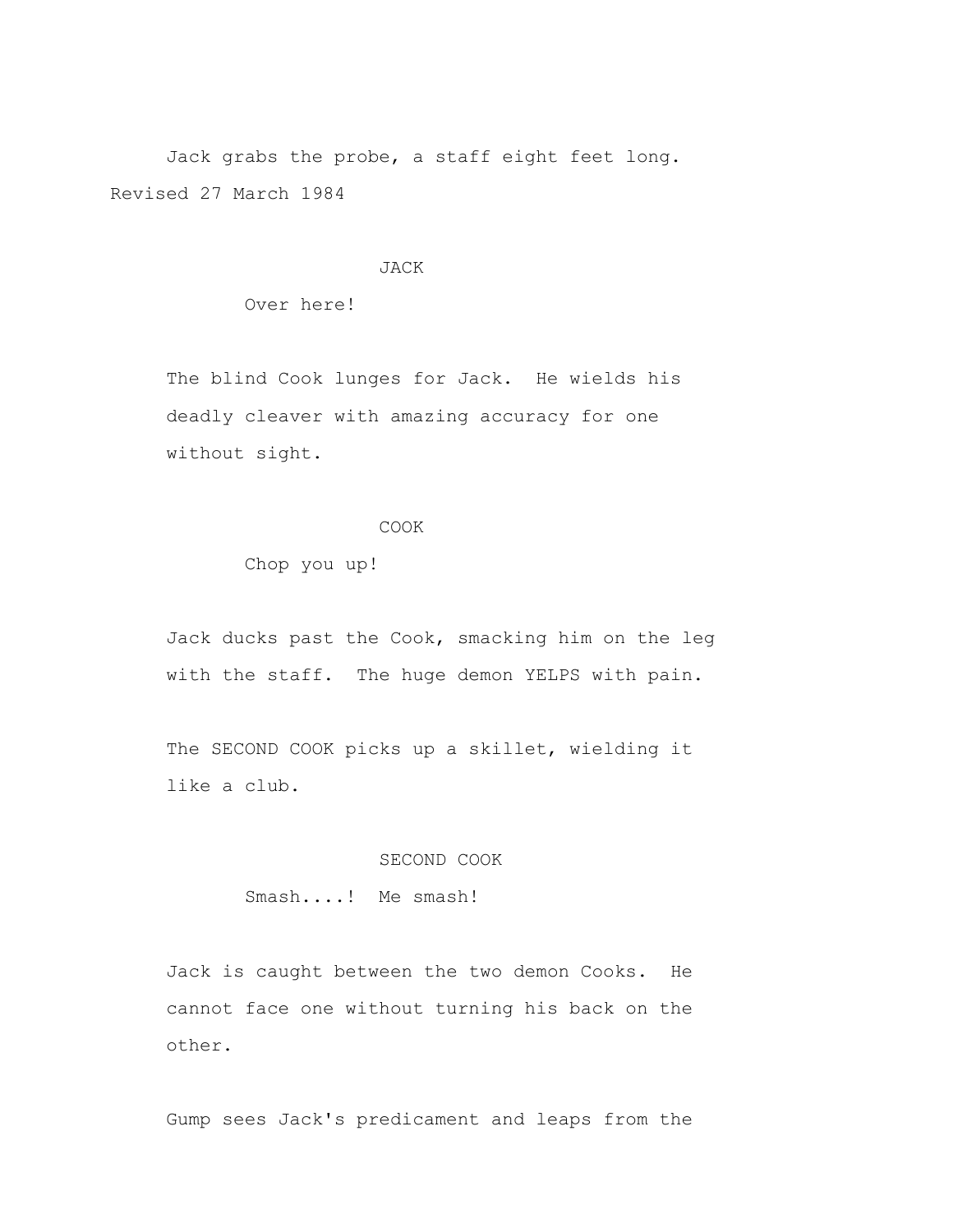mantle onto the Second Cook's head with a wild CRY:

#### GUMP

Schweinhundt!

Gump clings to the Second Cook like a terrier,

confusing him and giving Jack time to dart

acrobatically out of the way.

Revised 27 March 1984

### JACK

(jabbing the Cook)

Gotcha!

#### COOK

Cut you in half!

 A mighty swing from the Cook misses Jack, who executes a nimble back flip. The Cook cleaves through a hanging side of meat by mistake.

The second Cook grabs hold of Gump and shakes him.

### SECOND COOK

Sweet, sweet blood....

Up on the mantle, Screwball and Blunder exchange a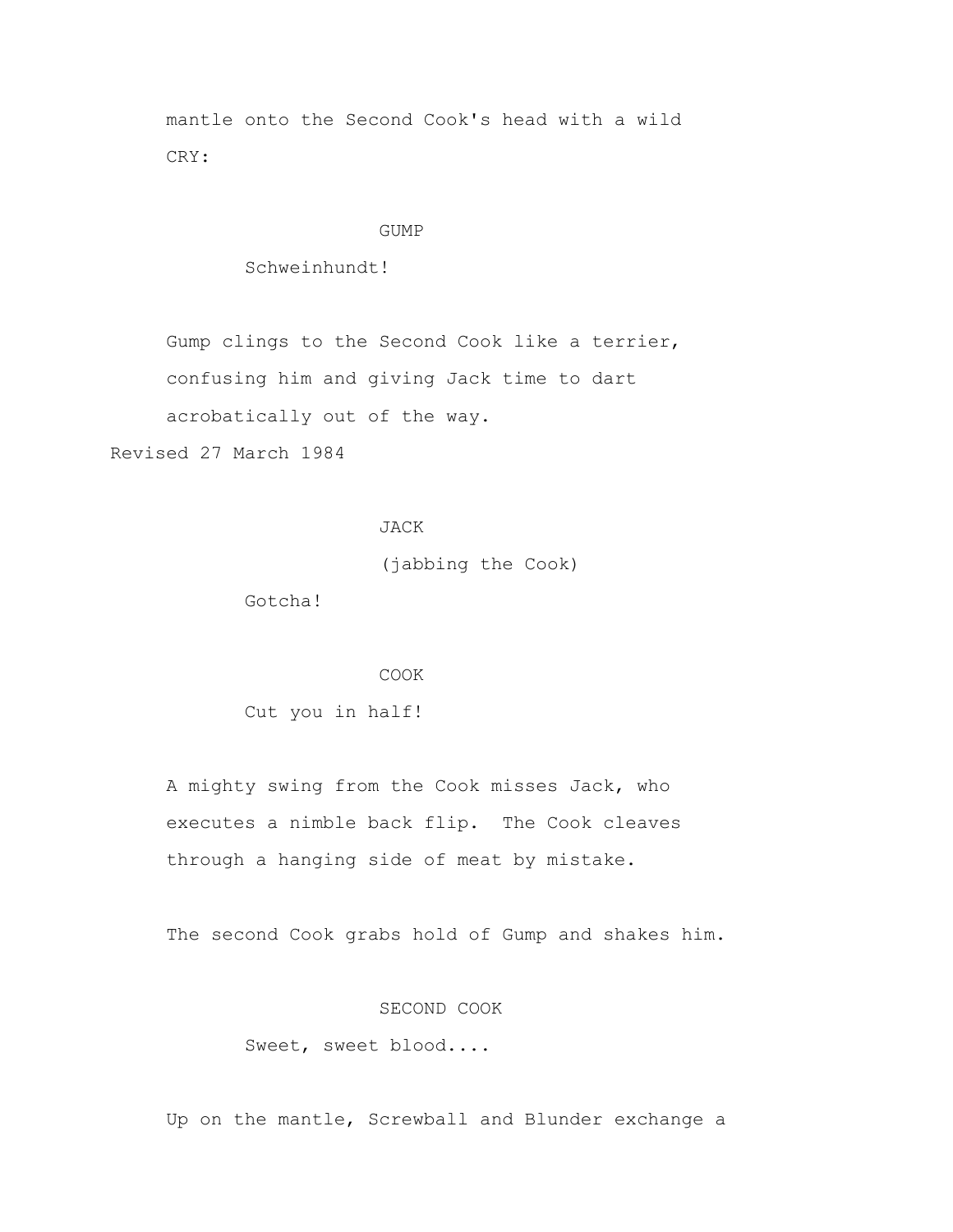helpless look. Gump is a goner unless they do something. They reach a simultaneous unspoken conclusion, and leap onto the Second Cook's back.

SCREWBALL

(calling out)

Rooster-toes....!

### BLUNDER

(calling out)

....pig-whiskers!

 Faced with this new twin threat, the Second Cook drops Gump, who immediately bites him on the leg.

#### SECOND COOK

What....! Who now? Ouch!

 Jack fights a rearguard action, stabbing at the savage Cook as he retreats.

### JACK

Best you can do?

### COOK

You gonna be mince-meat!

Jack is backed against a stone column.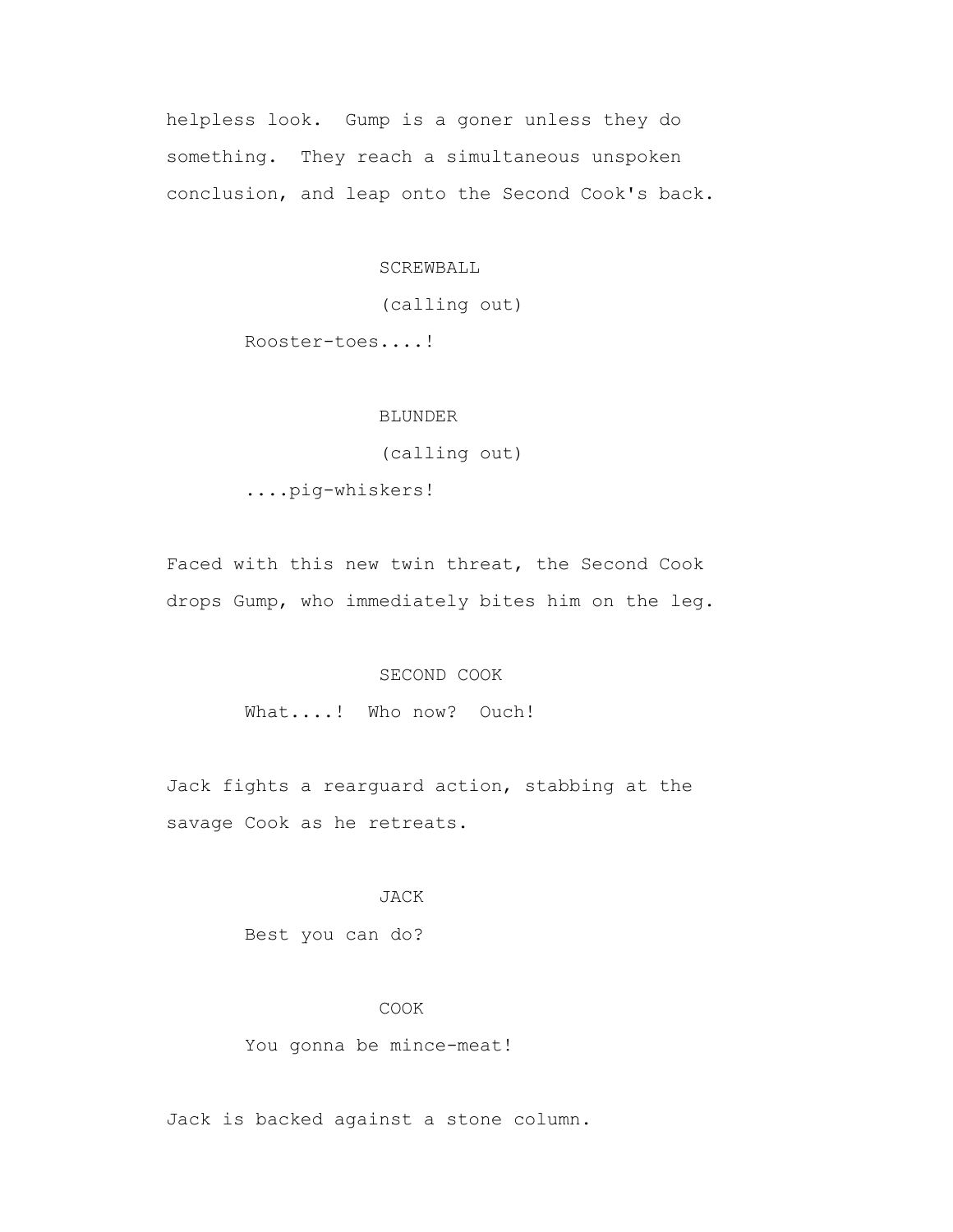#### JACK

#### Got to catch me first!

The Cook's cleaver CLANGS against the ramp, missing Jack by inches.

 The Second Cook has his hands full. Brown Tom has joined the fray and clings onto his other leg while Blunder and Screwball claw and punch at his head.

## SCREWBALL AND BLUNDER

Hit him...! Sock him....!

Revised 27 March 1984

 Staggering under the full weight of the faerie onslaught, the Second Cook lurches in circles.

#### SECOND COOK

Kill....! Smash....!

 Furious, the Second Cook swings his heavy skillet at Screwball and Blunder. He misses them completely, hitting himself square on the head and knocking himself out.

The faeries leap off as the demon topples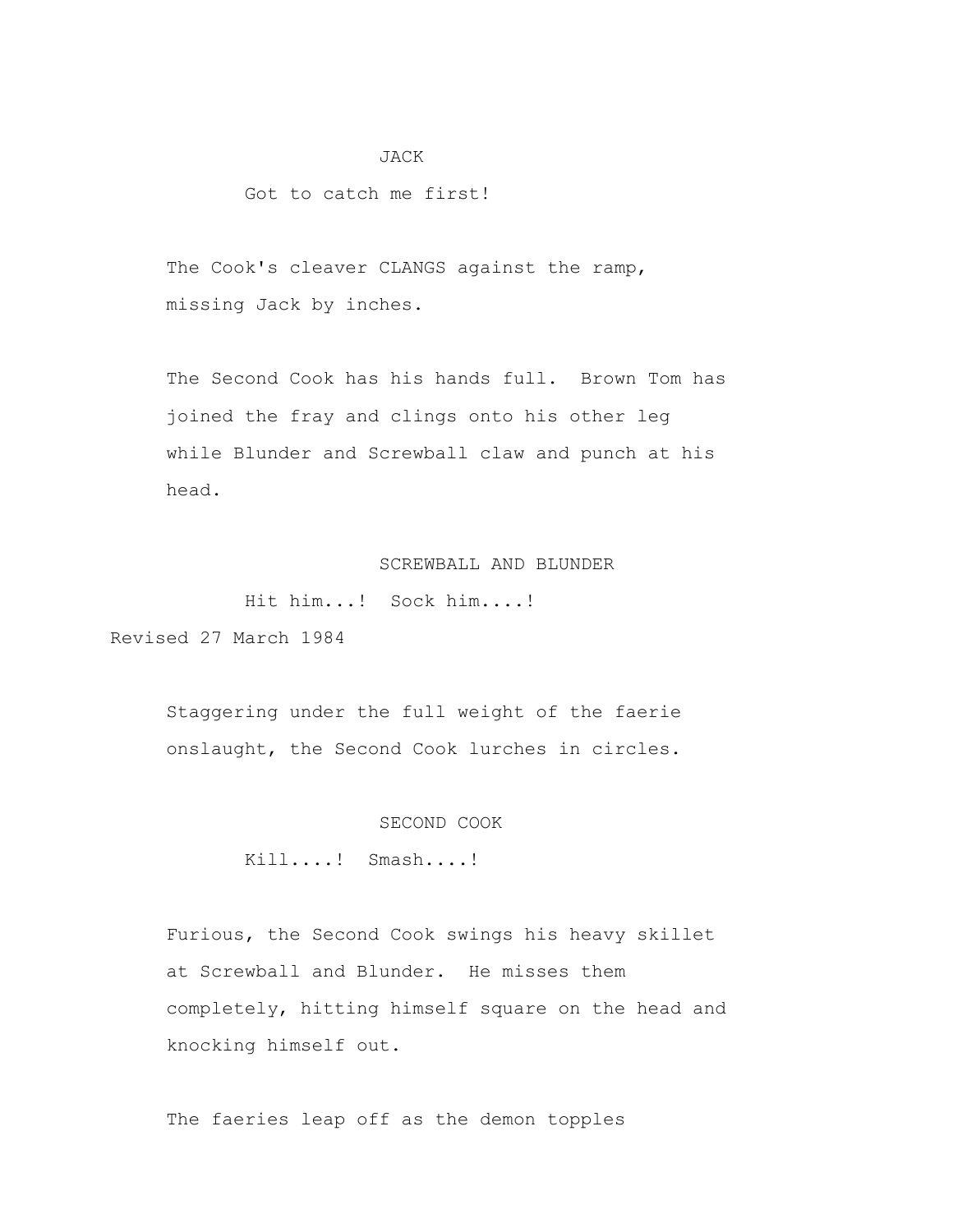backwards into the fireplace. He tips over a huge kettle, extinguishing the fire, and lies unconscious among the cinders.

The faeries race to help Jack, trapped in a corner.

#### GUMP

Here we come!

### SCREWBALL

Cut him down to size, Jack!

 The faeries' wild clamour attracts the Cook's attention and he turns to attack them.

 The faeries' enthusiasm vanishes in the face of this direct threat.

#### SCREWBALL

(terrified)

Sodom and Glockamorra!

 The faeries turn and run. The Cook starts after them. Jack sticks his staff between his legs, tripping him up.

The Cook sprawls on his face. Jack runs past,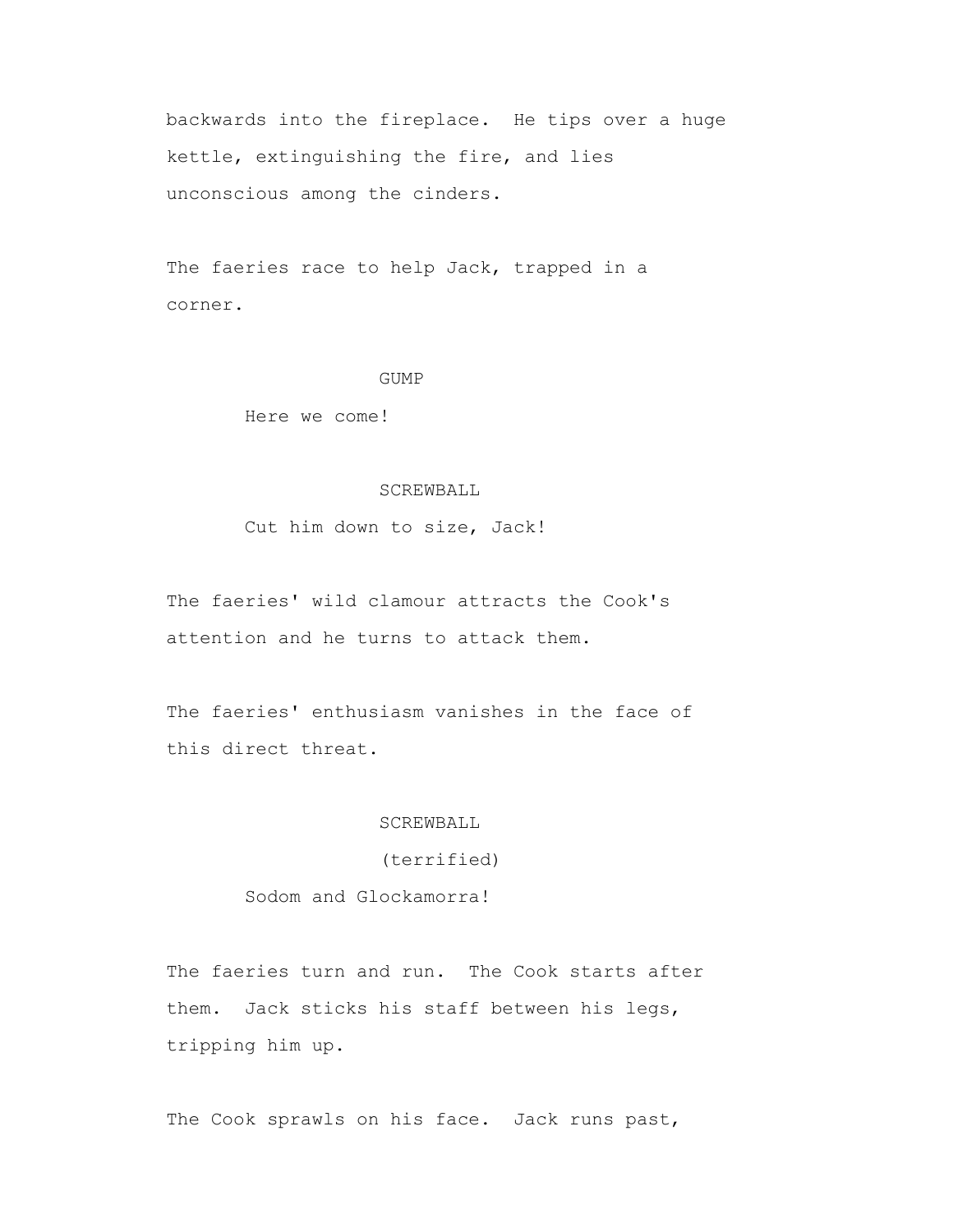using his staff like a pole-vaulter to gain the mantle in a single leap.

The Cook gets to his feet, GROWLING.

#### COOK

Gonna spill your guts, boy!

### JACK

## (calling)

Come and get me! I'm over here!

 The faeries gather by the chopping block. Gump tosses a carving knife up to Jack. Revised 1 May 1984

#### GUMP

Jack! Catch!

 Jack deftly catches the knife by its wooden handle and leaps into the air, grabbing hold of a huge hanging wheel.

 The Cook rushes to the fireplace, smacking at the mantle with the cleaver.

### COOK

Kill you now!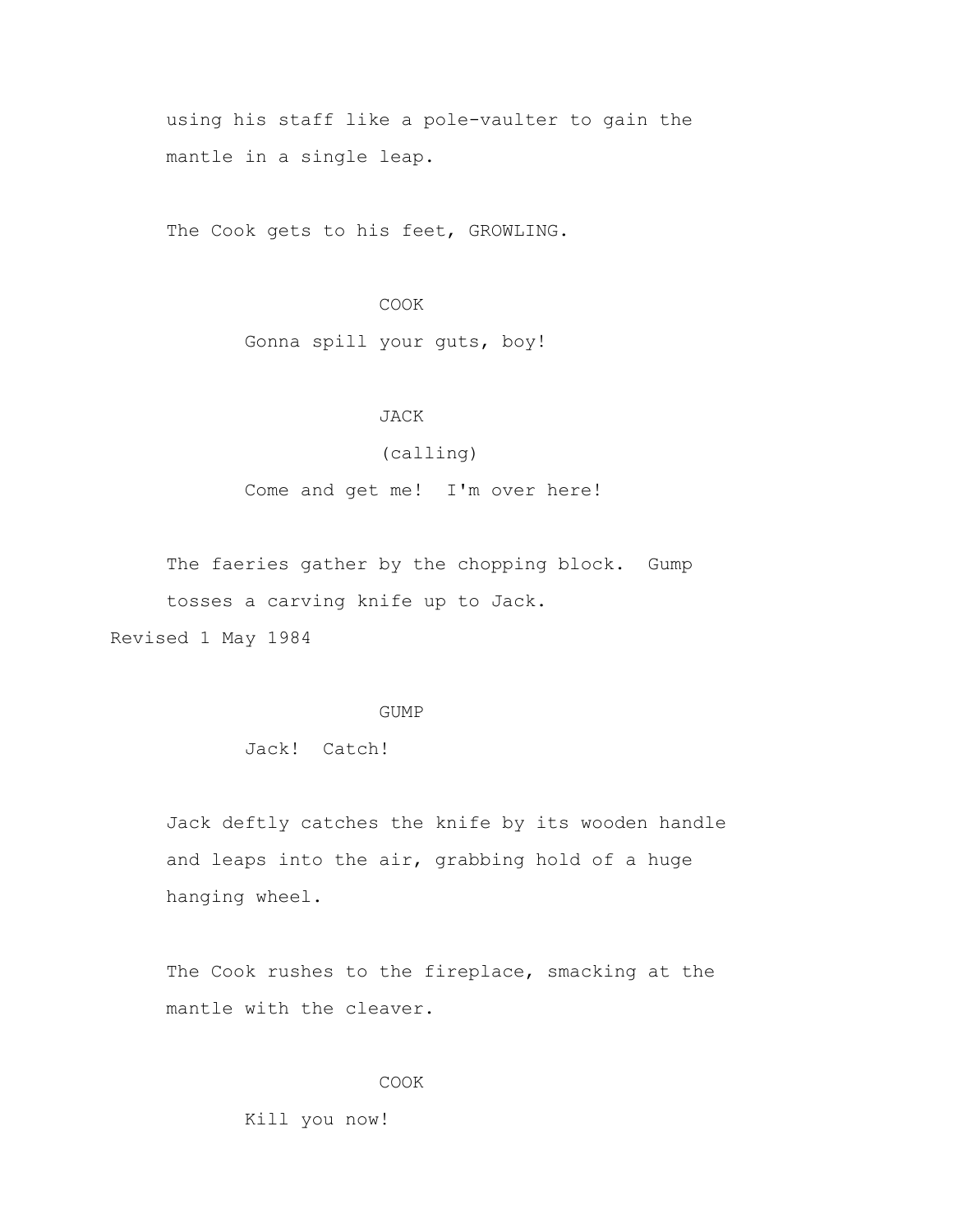#### JACK

### (calling)

Over here, stupid!

 Puzzled, the Cook looks up, sniffing in the air for Jack.

#### COOK

Huh....? Where that?

### JACK

Right here!

 Staring blindly up into the air, the Cook lurches under Jack, completely confused.

 Jack cuts the rope above him and he and the huge wheel CRASH down on top of the Cook, knocking him senseless.

## SCREWBALL

Three cheers for the champion!

# FAERIES

 (all together) Hip....! Hip....! Hooray....!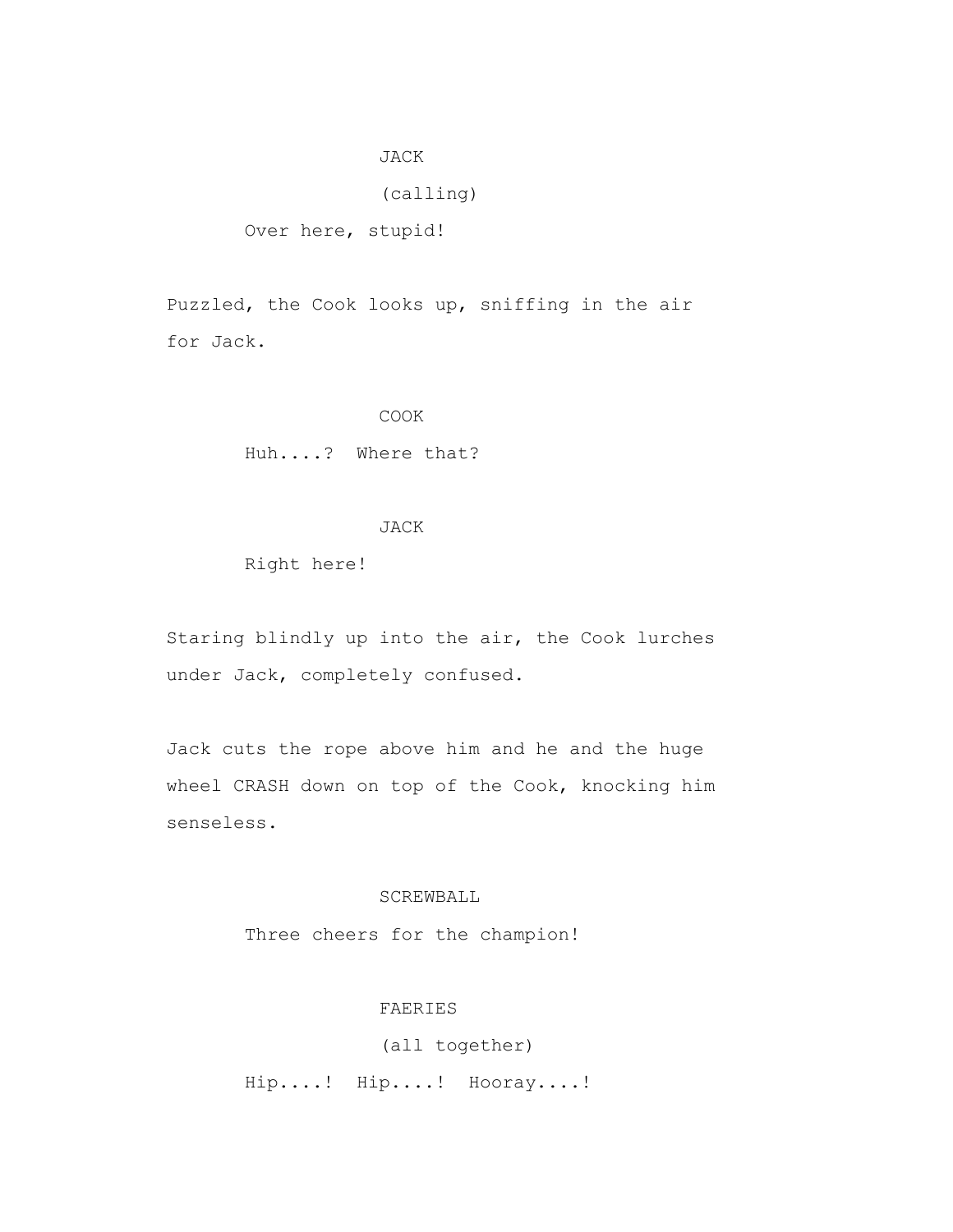Jack ignores the cheering and heads for the fireplace.

 Gump joins him as he stares thoughtfully up the chimney.

## GUMP

Now what, Jack?

### JACK

Must go clear to the top.

101B INT CHIMNEY DAY (CONT) 101B

Gump peers in.

### GUMP

 Not much to hold onto. Take a peapod pixie to make that climb....

 [Page 94 is missing from the library script. The following is page 94A]

Revised 2 May 1984

### SCREWBALL

 (to himself) I'm goin' places, all right....straight to the top and on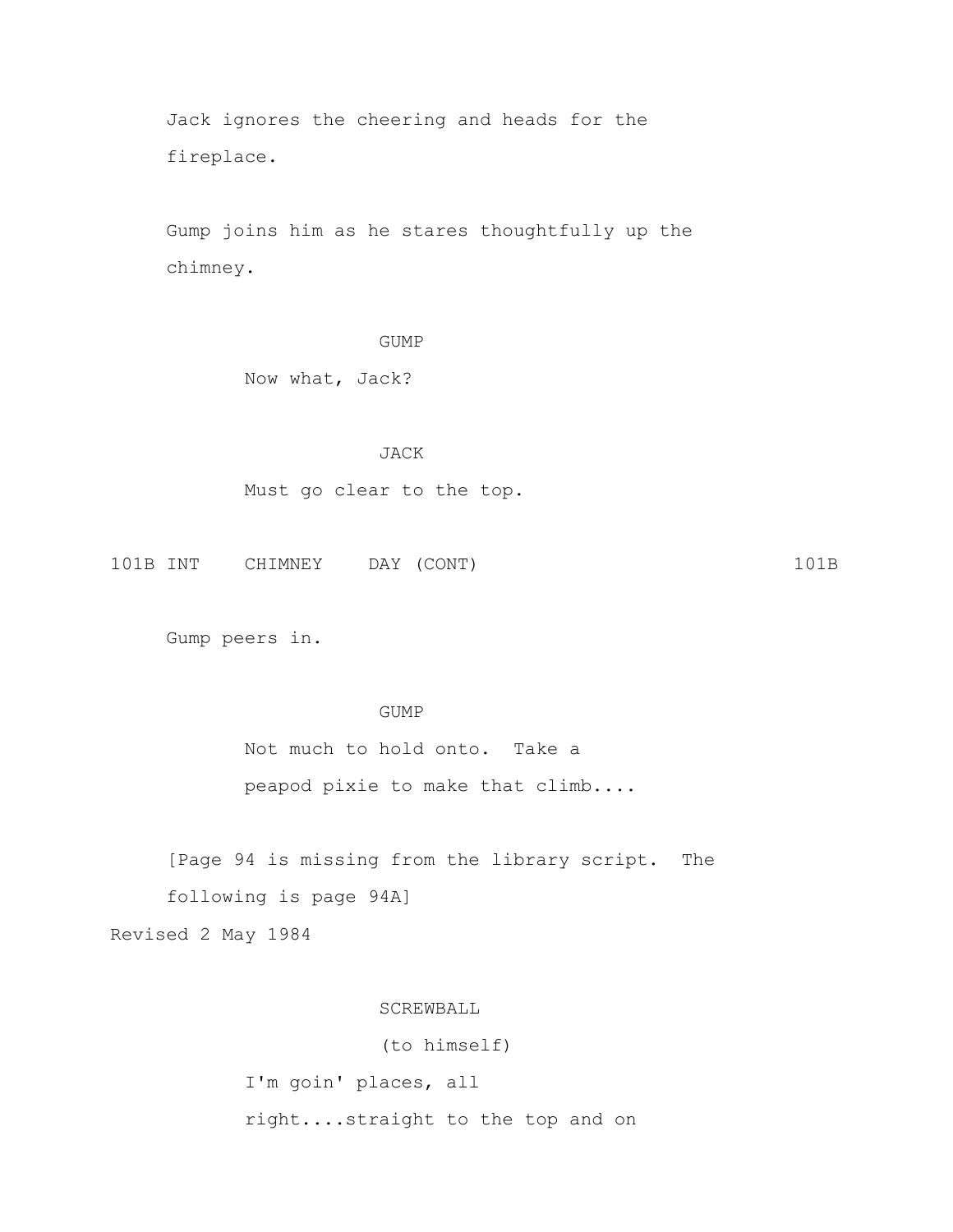outta this hell-hole.... No more kitchen....no more demons.... Just the easy life for Screwball Buttercup....

101C INT KITCHEN DAY 101C

 A shining gold plate is propped on the belly of the Second Cook sprawled in the fireplace. Luna positions another plate against the bellows, taking care to get the angle right. Gump stands between the bellows and the shattered kitchen door, measuring the angle with a curious hand-held instruments.

#### GUMP

 Little more to the left, Luna....that's better....just a touch more....perfect.

101D INT KITCHEN CORRIDOR DAY 101D

 Blunder and Brown Tom run off carrying armloads of plates. Jack leans a platter against the corridor wall, adjusting it precisely.

> JACK (calling)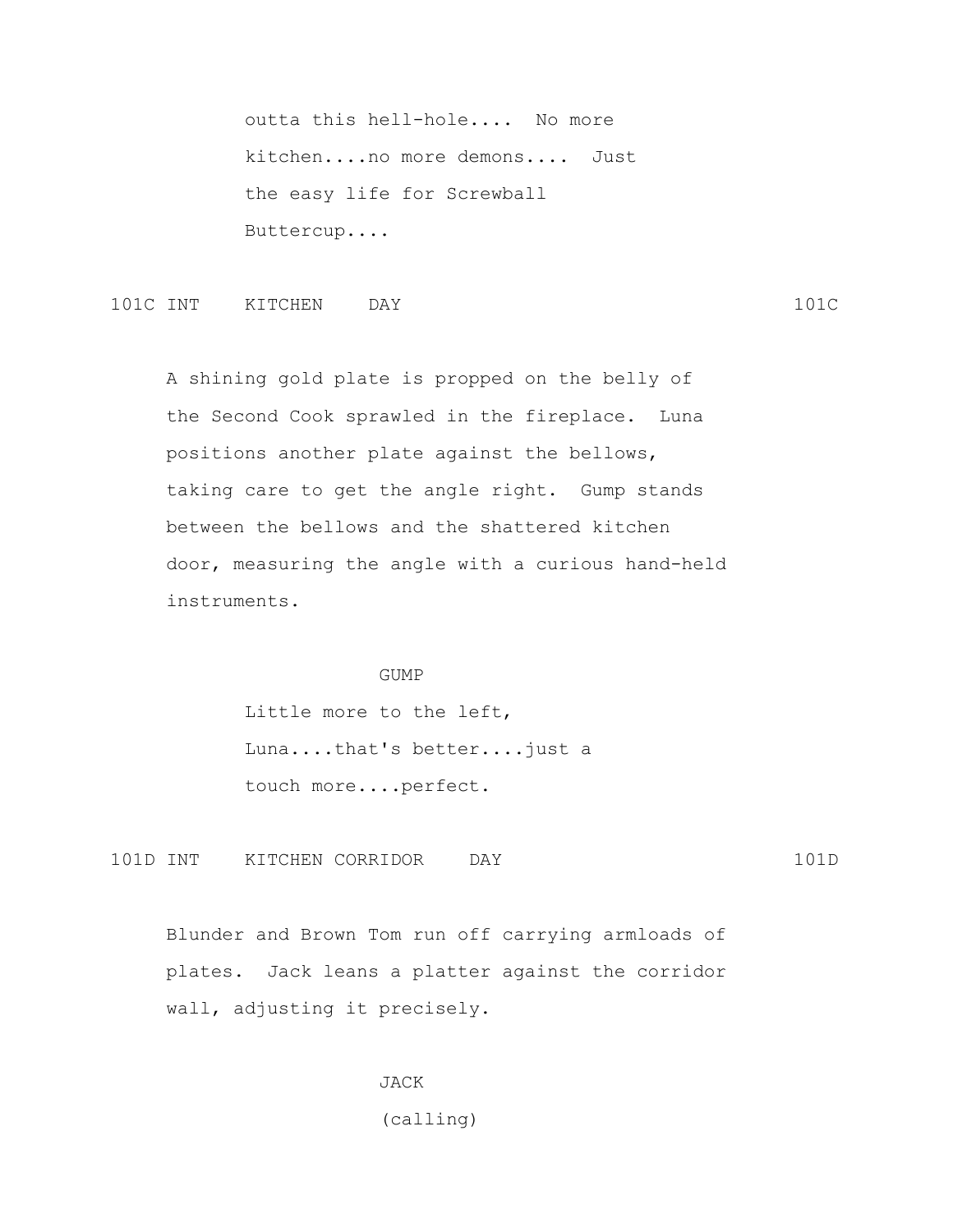How's that?

#### BROWN TOM (OS)

Dead centre....!

## 102 INT GREAT HALL DAY 102

 Lili's tears have dried. She prowls the majestic hall with regal dignity. Something magic occurs at the banquet table; each crystal goblet fills mysteriously with black wine as she passes; every empty bowl and platter suddenly is heaped with an incredible variety of things to eat--all of it black!

The food is beautiful in spite of its colour. Lili stares at it with undisguised hunger. Some animal instinct warns her not to trust this gleaming ebony feast, but she's famished and snatches up an apple bright as polished anthracite.

Revised 30 July 1984

DARKNESS (OS)

Good....eat....

Lili GASPS, dropping the apple. Darkness sits in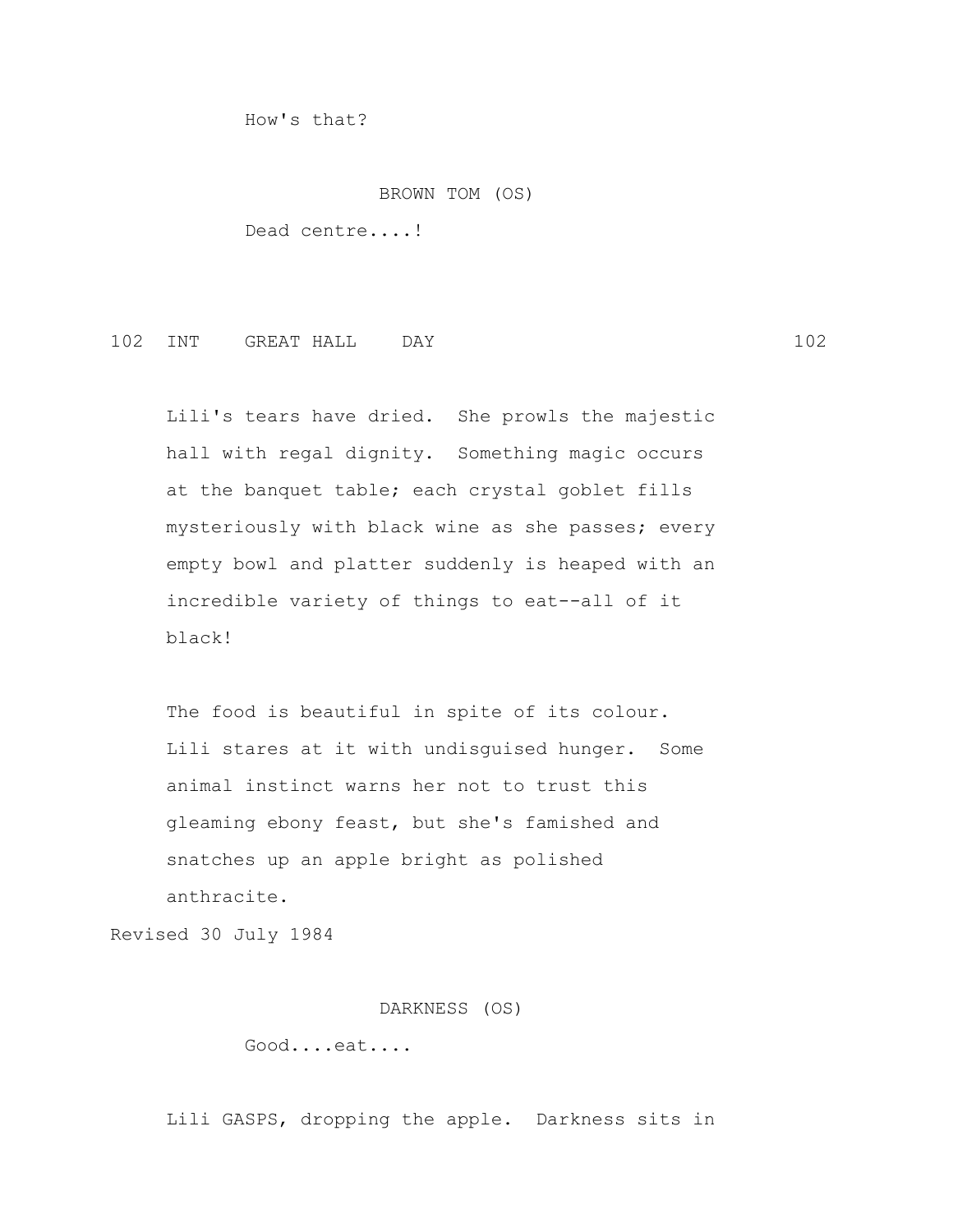one of the twin grotesque thrones flanking the hearth.

## LILI

I don't want it! I'm not hungry!

# DARKNESS

Do you lie just to please me?

# LILI

I do nothing for your pleasure!

### DARKNESS

 All I wish is that you sit and talk with me.

 Lili approaches the other grotesque throne. Like some impossible living organism, it pulses in anticipation.

### LILI

Sit....? Here....?

### DARKNESS (CONT)

Yes. Please....

### LILI

I prefer to stand.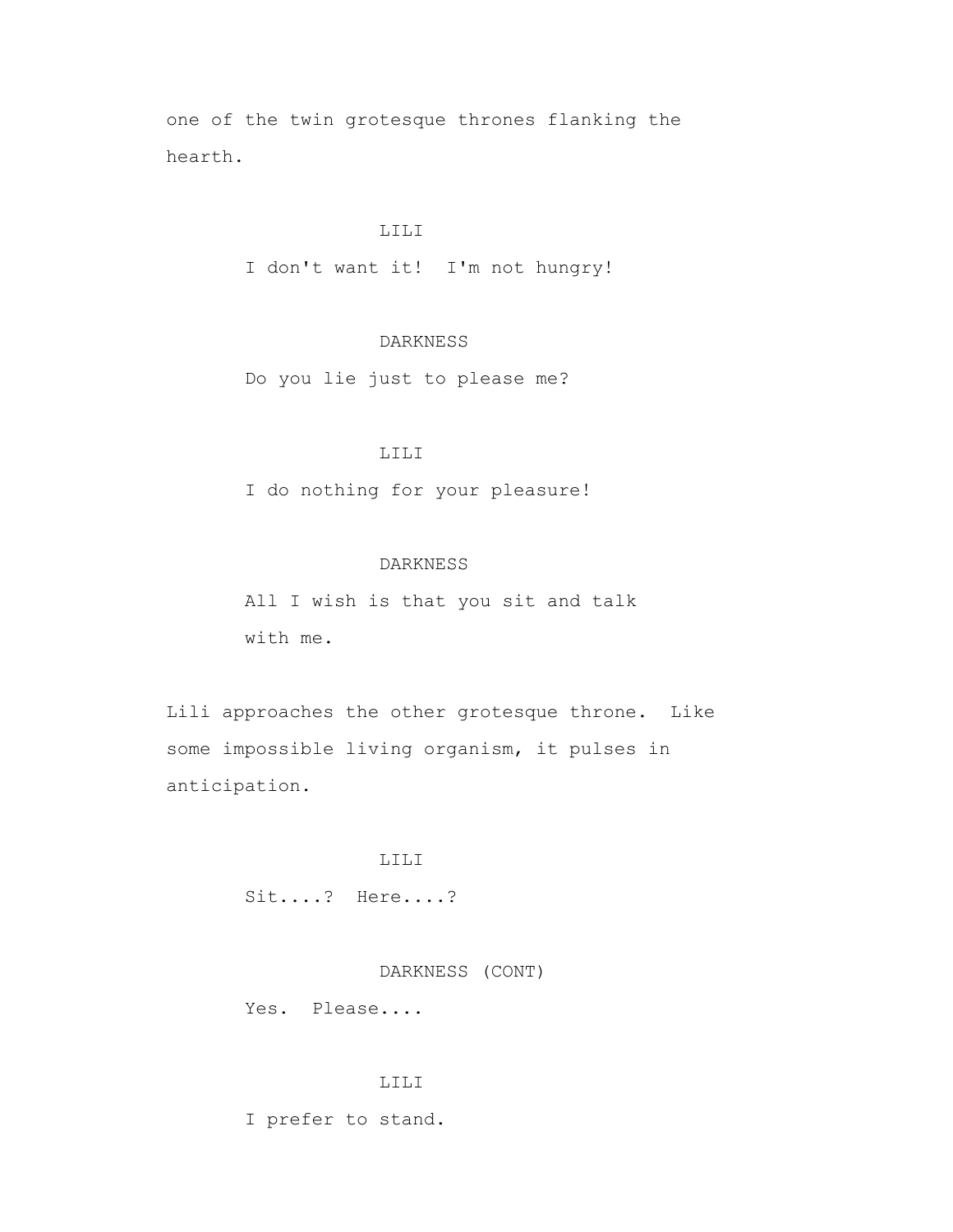Darkness nearly succumbs to anger. The veins in his forehead throb.

### DARKNESS

(snarling)

Sit....!

 Darkness shrewdly realises rage won't work and he relaxes with a twisted smile.

## DARKNESS

 ....or stand. As you wish.... It's enough that we're alone together....just the two of us....

Revised 30 July 1984

 Darkness leans forward in his throne, smiling at Lili.

### DARKNESS

....Some simple conversation....

# LILI

 I have nothing to talk about. You've stolen my dreams away....

### DARKNESS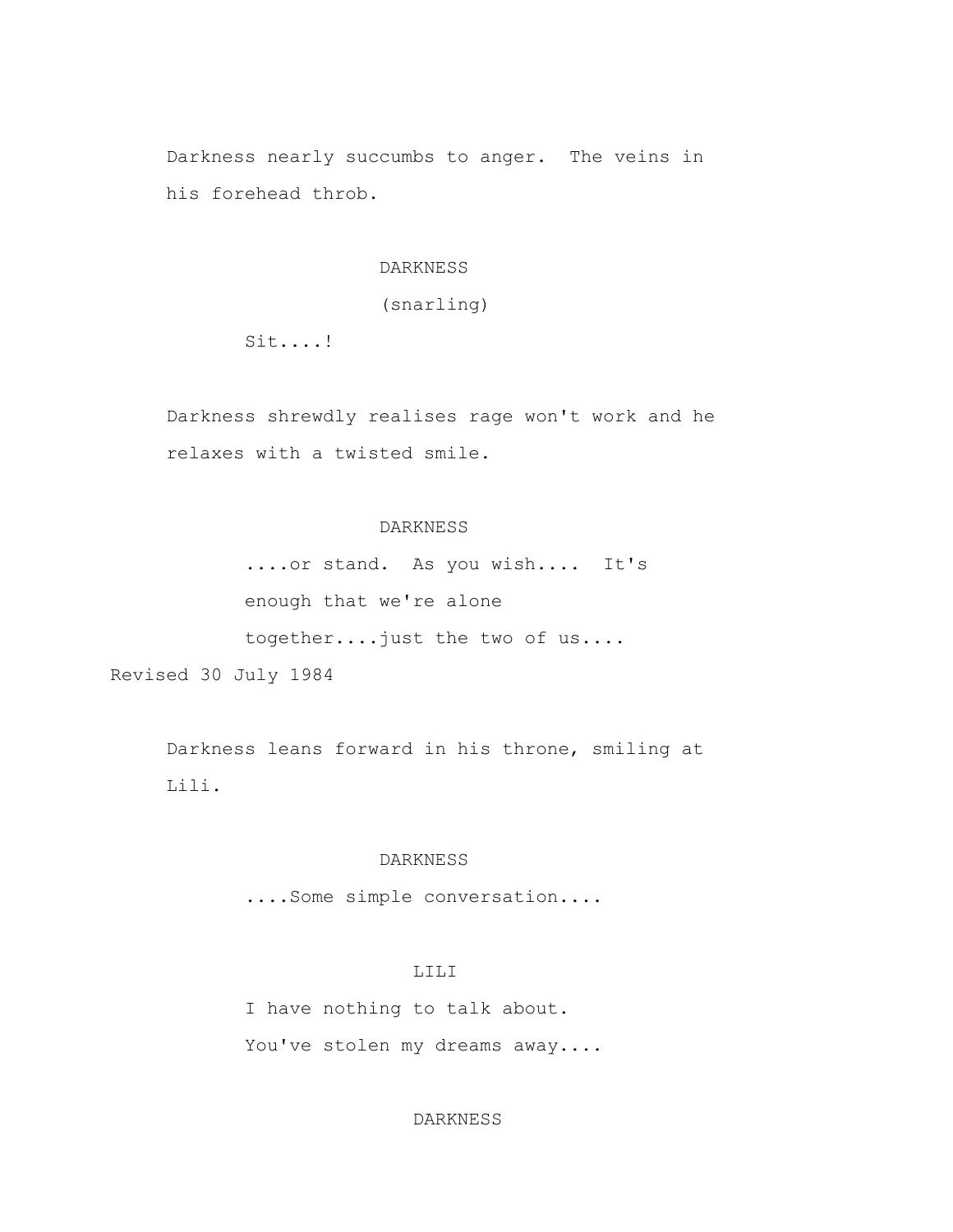All things change, lady....the dreams of youth become the regrets of maturity.... Dreams are my speciality.... Through dreams I influence mankind....

Darkness smiles hideously at Lili.

#### DARKNESS (CONT)

 My dream is of eternity with you....no more silence....no more loneliness....

 Darkness moves gracefully to Lili's side and kneels before her.

### DARKNESS (CONT)

 I offer you....my heart....my soul....my love!

### LILI

Love....?

 Lili is astonished. She walks away to consider what Darkness has said.

 Darkness watches her slyly. His expression reveals his words to have been a ruse. He gloats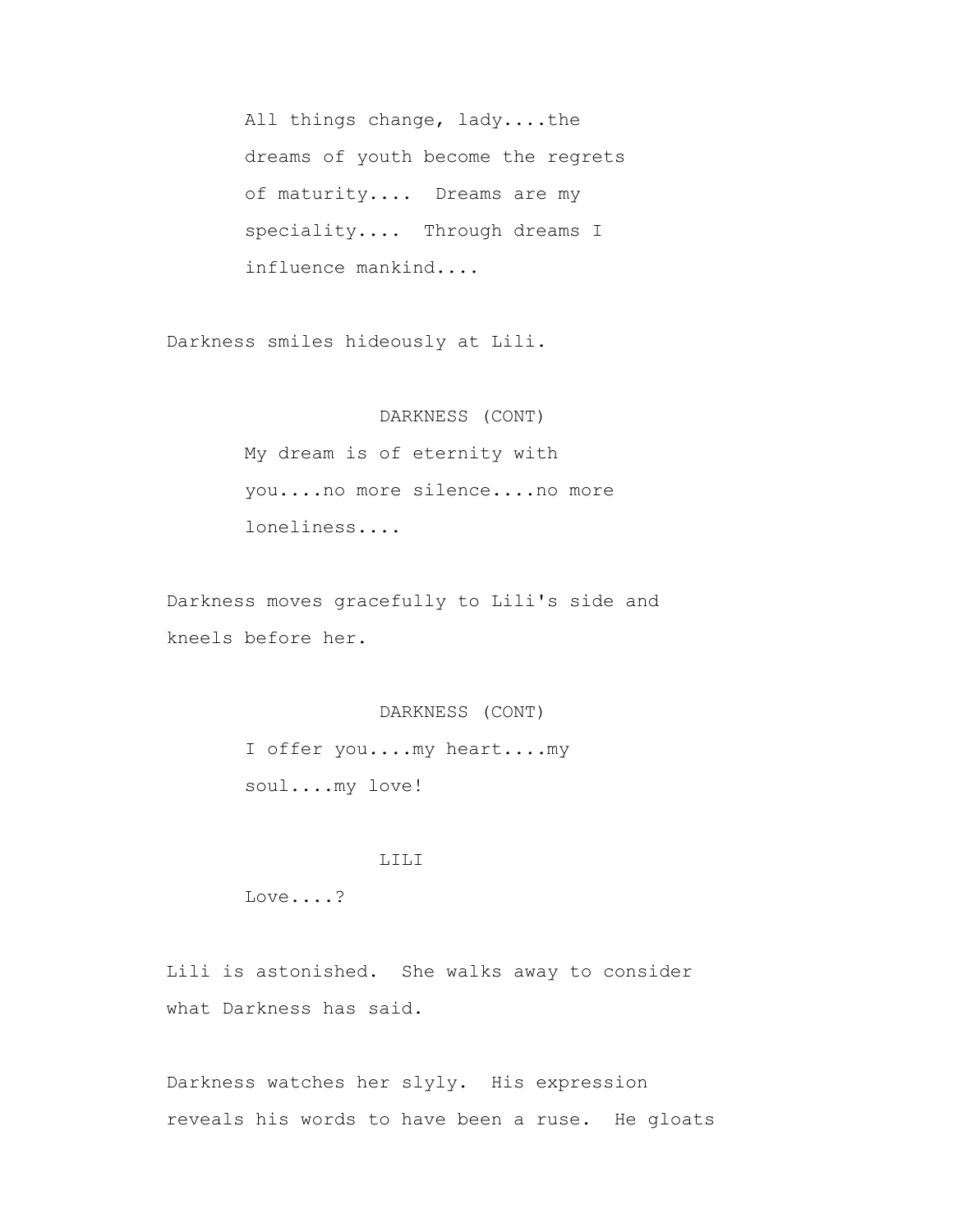in anticipation.

 Lili turns back to face him. Darkness immediately resumes his look of adoration.

## LILI (CONT)

 If such is true....hope is yet alive....

 They are interrupted by the SOUND of a CHIME. An unseen clock tolls the hour.

Darkness stares up into the shadow.

## DARKNESS

It grows late....

102A

- DELETED--ANY REMAINING DIALOGUE IS CONTAINED IN SC 102

102D

102E EXT SKY DAY 102E

 The setting sun blazes through distant drifting clouds, tinting the sky a riot of colours. Another CHIME is heard.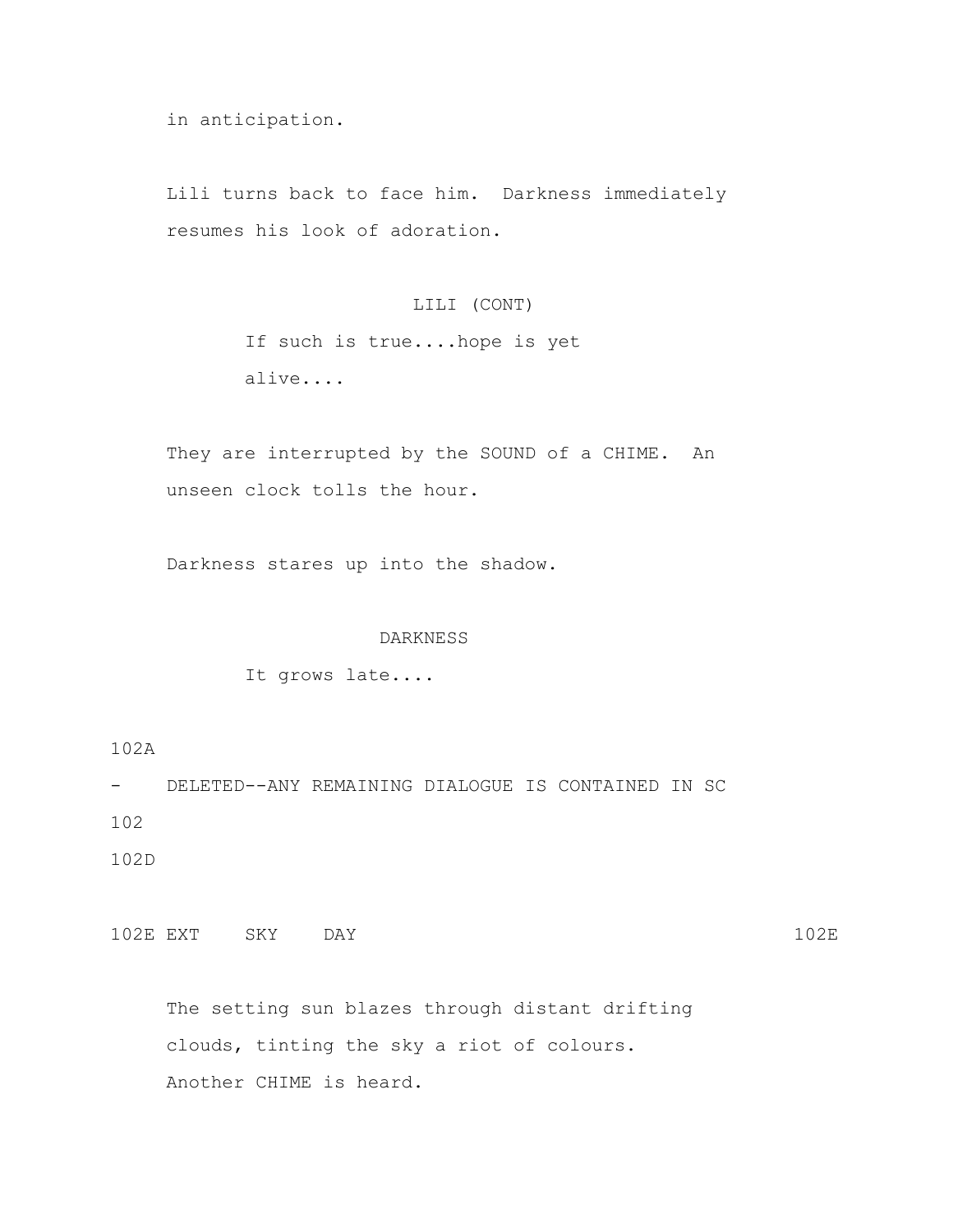The SOUND of a distant CHIME echoes through the shadow.

#### DARKNESS

(gently to Lili)

Sit.... I value your thoughts. Why

not share them with me?

Revised 30 July 1984

Lili looks at the grotesque throne.

#### LILI

No more than that....just sit?

### DARKNESS

(nodding)

Sit....

 Lili steps up onto the oversized footstool. Inches behind her the monstrous throne swells and throbs like an organic creature, the powerful sinews rippling with desire.

 The fabric of Lili's gown brushes the writhing throne. In another second she will be sitting.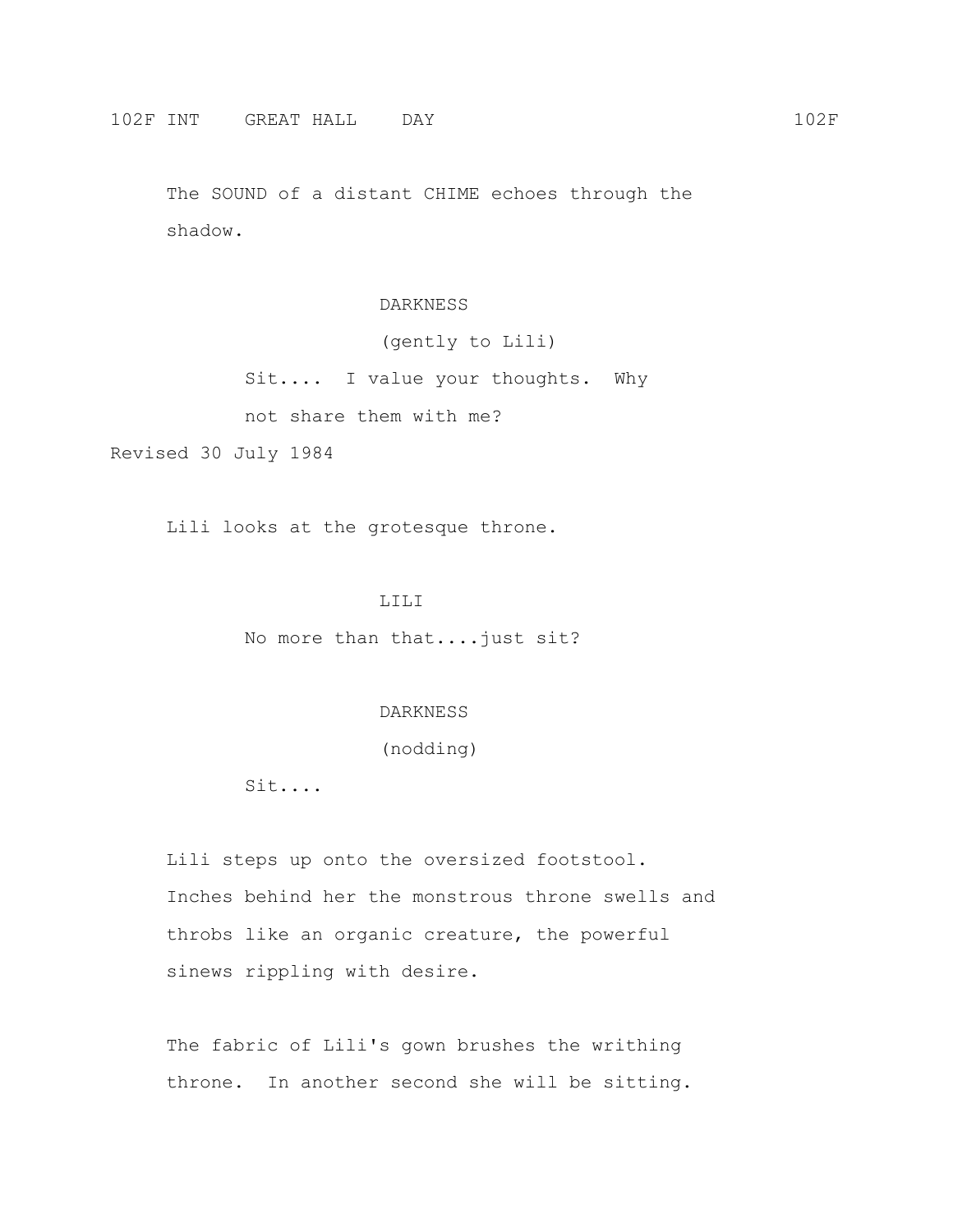Unexpectedly she stands up tall on the footstool.

#### LILI

 I think I'll stand, if you don't mind.

Lili hops down from the footstool.

#### DARKNESS

(screaming with rage)

SIT, DAMN YOU!

 Lili sashays past him, twitching her gown in an unashamedly wanton fashion. Her hearty LAUGH is as loud as the outraged ROARS of Darkness.

# LILI

# (laughing)

Never....never....

 The SOUND of the unicorn's frightened whinny carries up from the dungeons below.

Lili cunningly disguises her alarm with laughter.

# LILI (CONT)

I hear a throat begging to be cut.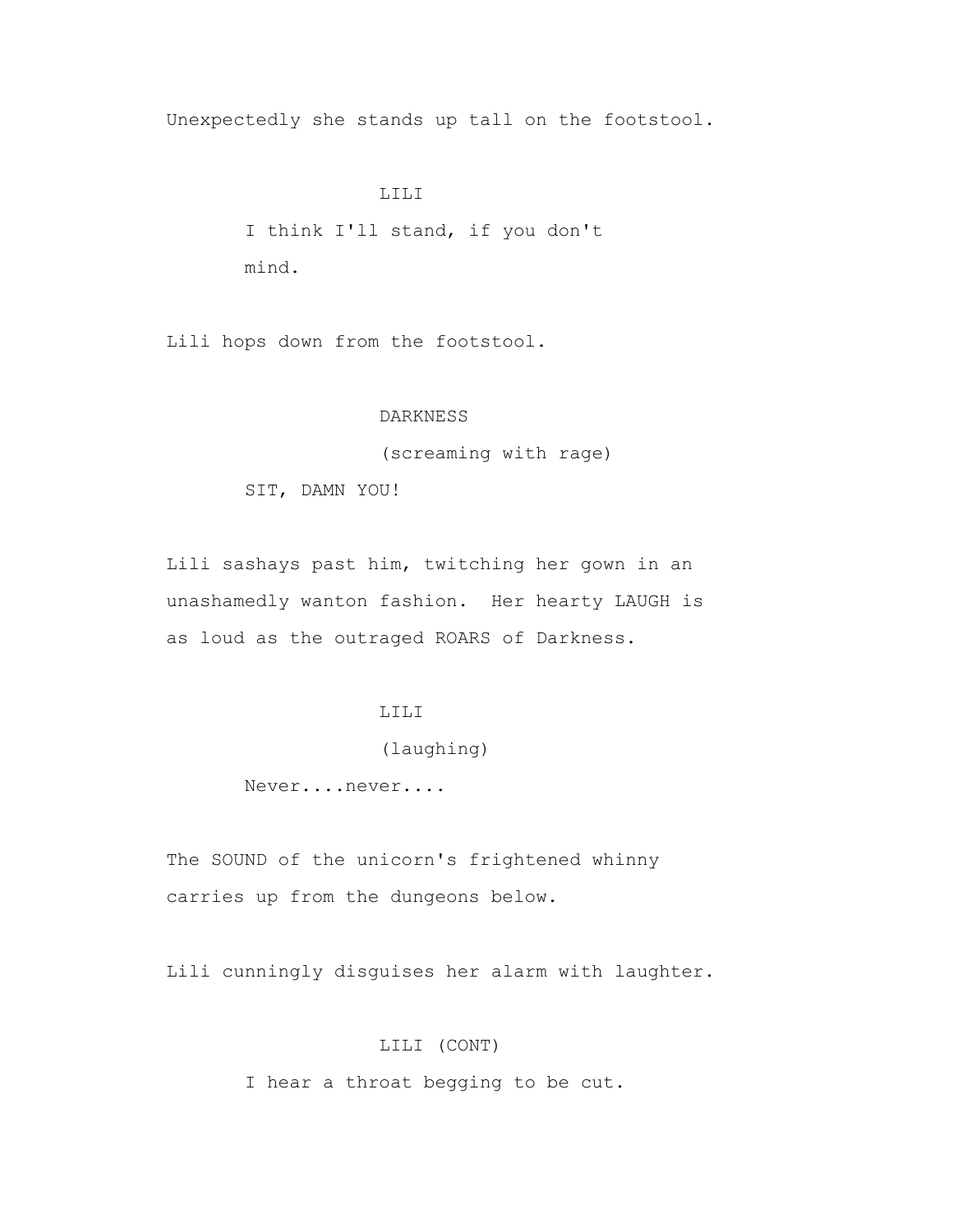Darkness appreciates this joke.

### DARKNESS

 Are you so anxious to see blood flow?

# LILI

As you are to drink it!

# (smiling slyly)

Will you grant your bride a wish on

this night?

Revised 30 July 1984

### DARKNESS

(beaming with pleasure)

You have but to ask....

# LILI

 I will sit here with you, as you desire....but, on one condition....

## DARKNESS

(eagerly)

Anything....

#### LILI

I want to kill the unicorn!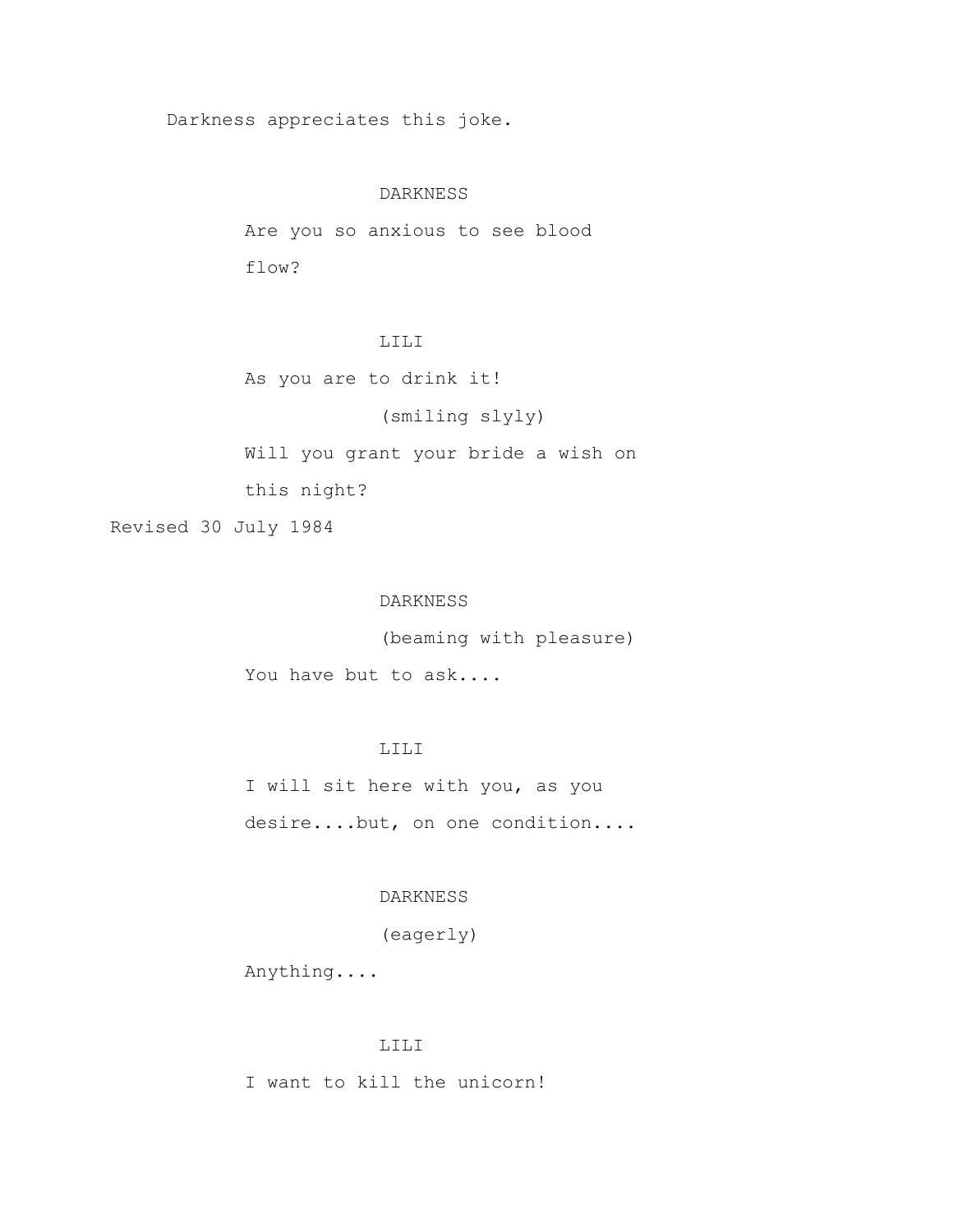103

- DELETED

111B

111C INT CHIMNEY DAY 111C

 Screwball struggles up the endless chimney past hideous gargoyles and ancient skeletons embedded in the blackened bricks.

The SOUNDS of conversation CARRY UP from below.

DARKNESS (OS)

Lady, you make me proud....

#### SCREWBALL

Crumpets and candlesticks....!

#### LILI (OS)

Bring me to the wretched beast!

### SCREWBALL

 I can't let that happen.... Why, it's not civilized!

 Screwball struggles upwards like a tiny mountaineer.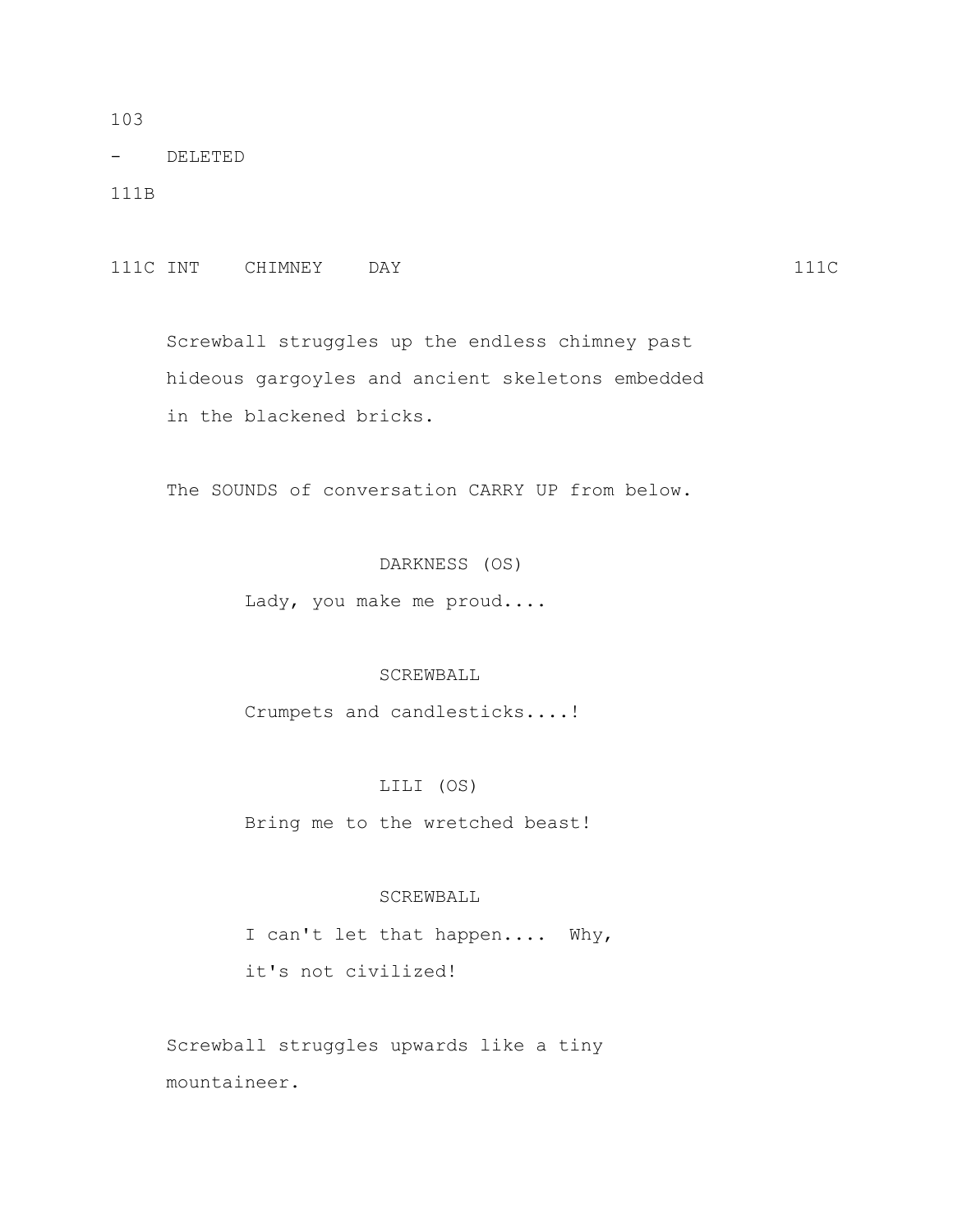He reaches into a grinning skull for a handhold and the jaws clamp shut on his fingers.

SCREWBALL (CONT)

Billygoat dumplings!

 Screwball yanks his hand free, nearly losing his balance. His terror gives him renewed energy and he scrambles frantically up the inside of the chimney.

Revised 17 August 1984

111D EXT TOP OF CHIMNEY DAY 111D

The chimney pot is shaped like a monstrous demon. Black as a sweep, Screwball emerges at the top and looks around.

 The distant sun is a dying ember resting on the surrounding rim of dark mountains. We HEAR the SOUND of a clock CHIME!

111E INT DUNGEON CORRIDOR DAY 111E

 A distant CHIME stops Gump in his tracks. He pulls his timepiece from the pouch and studies it.

GUMP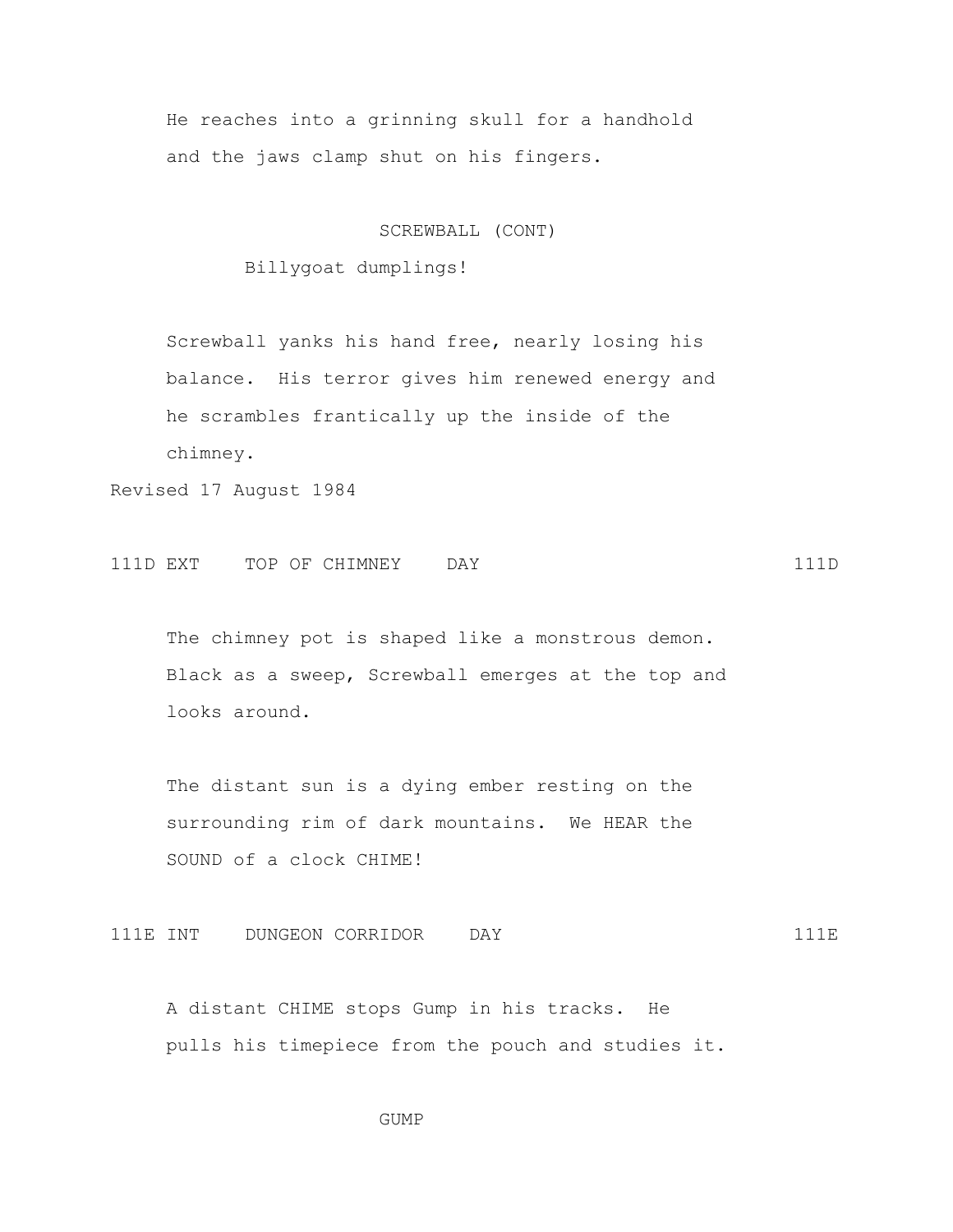....not much time....

111F INT GREAT HALL DAY 111F

Darkness walks toward the fire.

# DARKNESS

This way, fair beauty....

 Lili hesitates when she realises Darkness intends to lead her straight into the flames.

# LILI

### (fearful)

No....! It's impossible!

 Darkness steps into the leaping flames. He turns to take Lili's hand.

### DARKNESS

 Come....it takes but a single step.... Find the faith....

 Darkness looks deep into Lili's eyes. Lili smiles. Her fear vanishes. She walks towards the flames.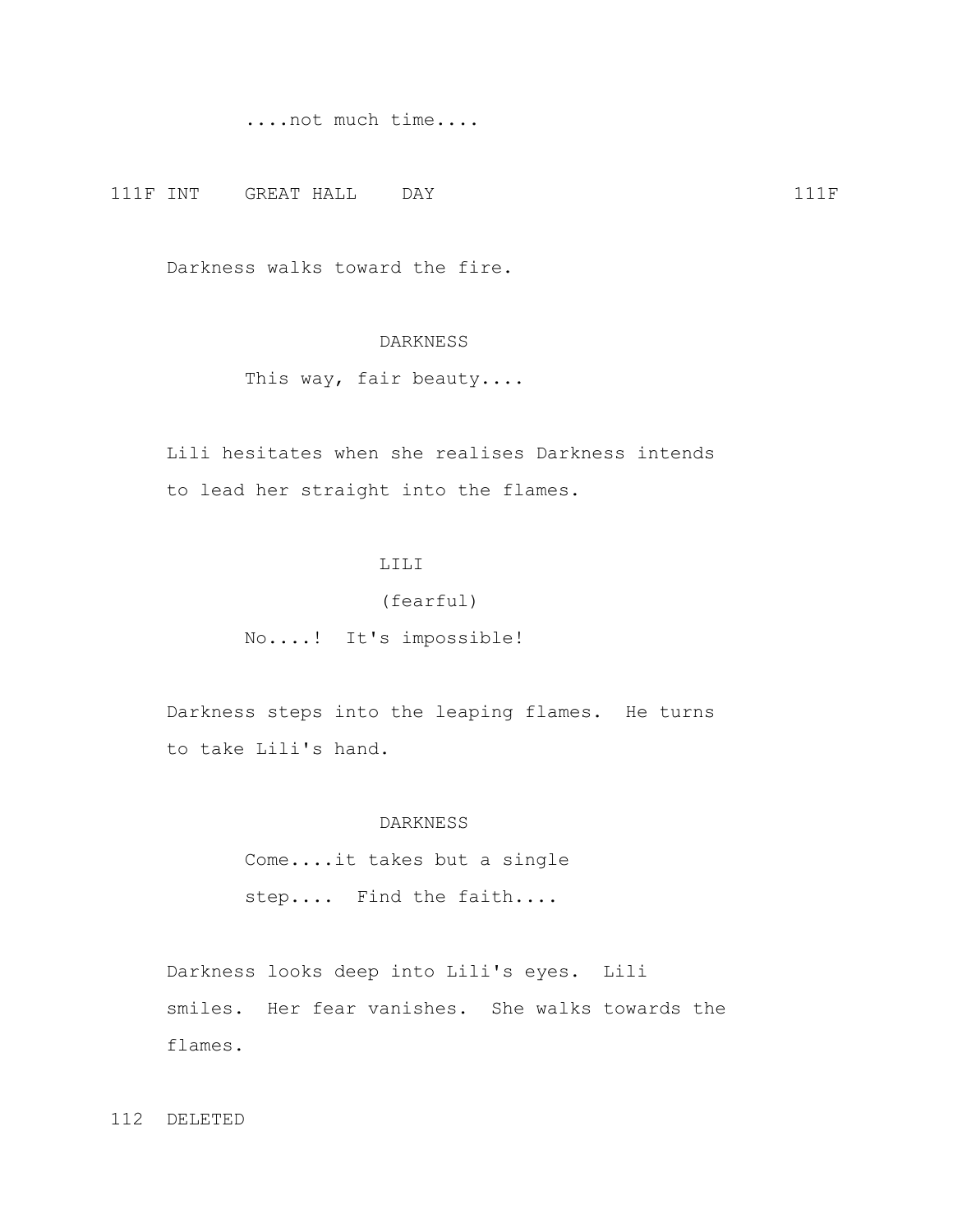113 INT DUNGEON DAY 113

[the top of the page is numbered 100/105]

 Jack and Faeries creep out of the shadows towards the Dungeon door.

#### GUMP

 Your greatest challenge is still to come....

Gump checks his timepiece.

#### GUMP

We have not much time.

 Jack and Blunder position the final plate, lining it up on Darkness who is standing at a lectern above the ceremony. At the last moment Darkness moves away.

## JACK

Gump!

 GUMP Oona! Fly like the wind up to Screwball--it's time!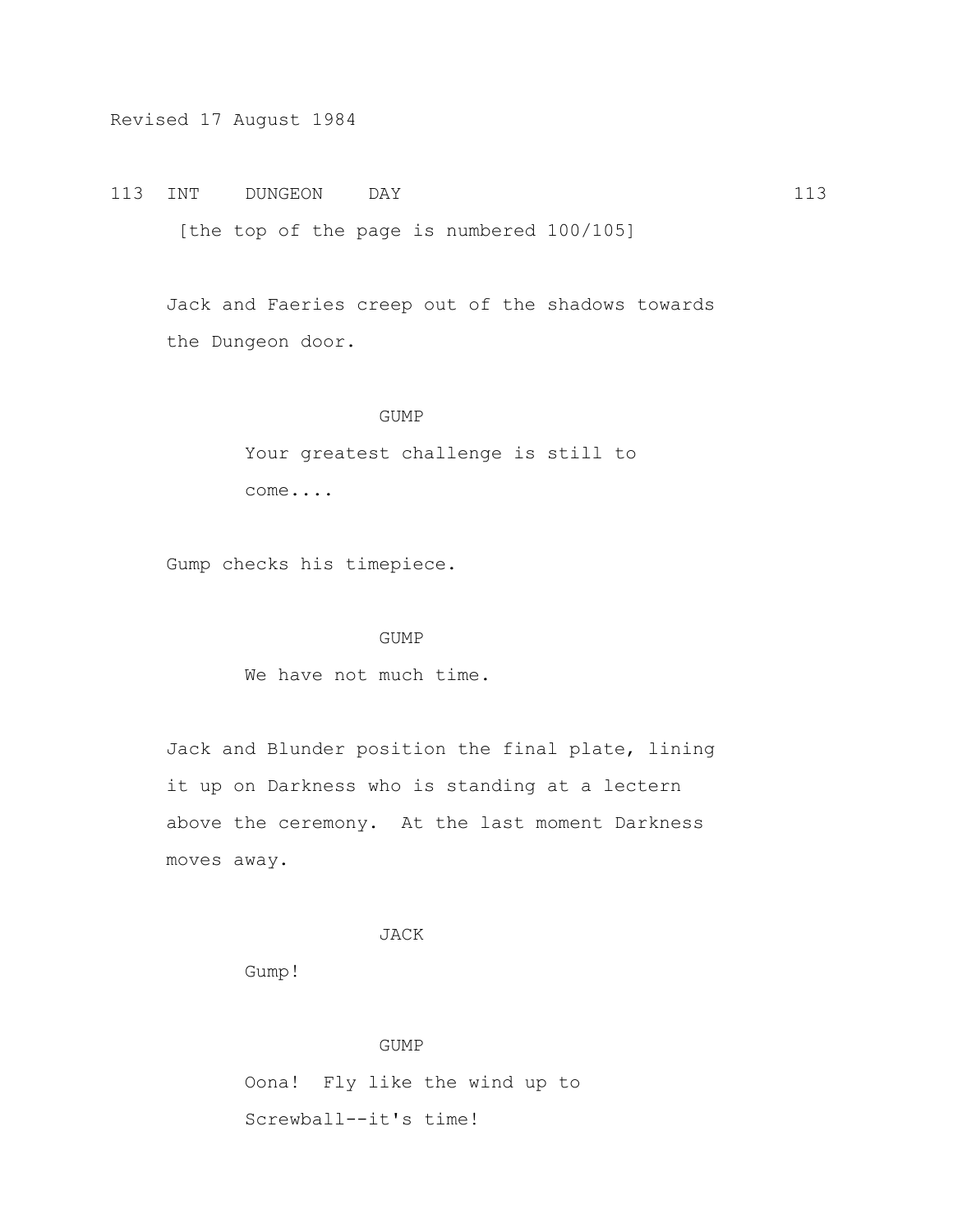Oona light flies back along the corridor.

 Jack, Gump, Brown Tom and Blunder creep forward through the doors just as the doors slam shut trapping Blunder outside.

### JACK

### Brown Tom, you wait here.

 Jack and Gump move off around the edge of the wall leaving Brown Tom.

### BROWN TOM

 The game is lost....for all Jack's pretty plans.

He lies down on the ground and crawls forward.

113A INT CORRIDOR DAY 113A

Oona zipping along.

113B INT DUNGEON DAY 113B

 Jack and Gump make their way around the outside wall of the dungeon to find a vantage point.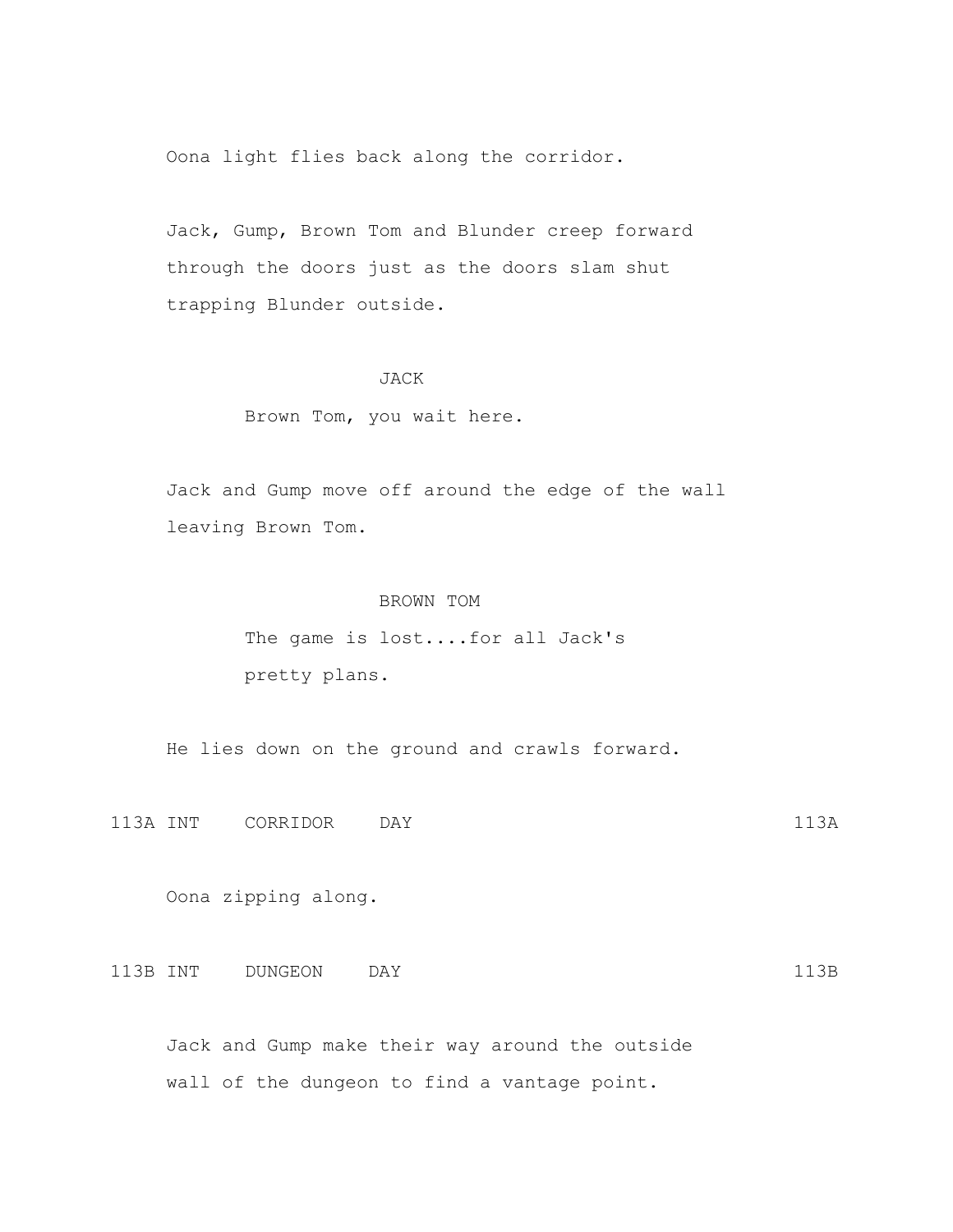Screwball has reached the top exhausted after his heroic climb, he watches the sunset.

Revised 17 August 1984

SCREWBALL

(singing under his

 breath) ....nickety-nackety....noo-noo noo....

 He balances the dish precariously on top of the chimney and collapses on it.

SCREWBALL (CONT)

(singing)

....fiddle-dee-widdle-dee....

 Within a flash he is asleep, not a care in the world.

113D INT DUNGEON DAY 113D

 Darkness sweeps majestically down the stone steps to join Lili. A winch is dragging the unicorn towards a ceremonial slab.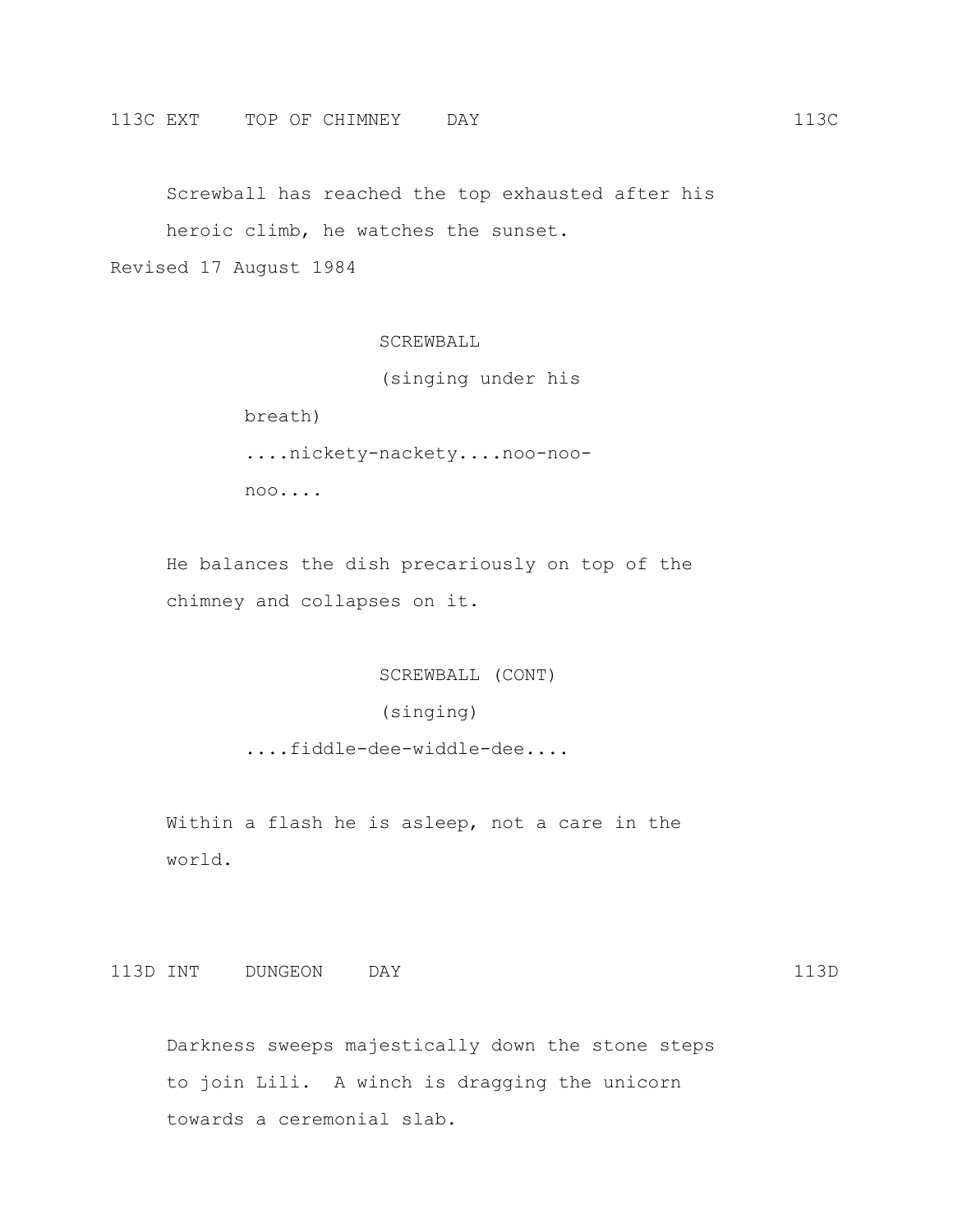Blix, Pox and Ceremonial Goblins stand in a semi circle around the unicorn.

Jack and Gump watch in horror behind a statue.

# JACK

....Oh God....! Lili.

### GUMP

 Judge her with your heart, not your eyes.

### DARKNESS

 In the beginning there was nothing....a void of darkness, a cold eternity of silence....

# BLIX/POX

 Endless night, black as death! Mother of Shadows protect us!

The assembled Guards answer in a ghastly CHORUS:

CHORUS OF GUARDS

Mother of Shadows, renew us!

Revised 17 August 1984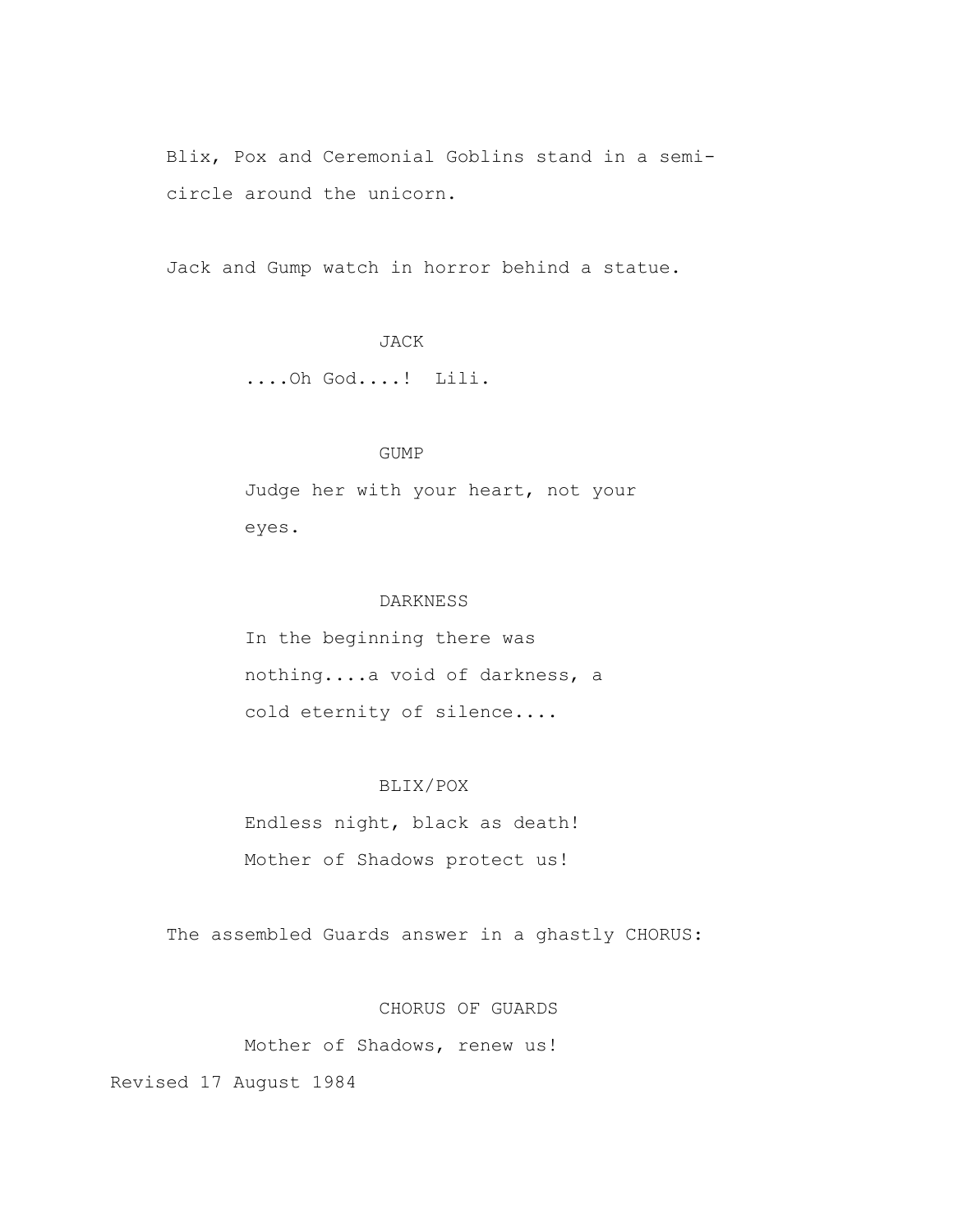### BLIX/POX

Dream Sister....eclipse our pain!

### CHORUS OF GUARDS

Night Bride....restore our strength!

114 INT KEEP AND CORRIDORS DAY 114

 Luna BLAZES straight up out of the abysmal keep; a tiny shooting star. The demon's ceremony continues (OS)

# DARKNESS (OS)

 ....and when the perfect void was corrupted by Light, a great wailing was heard and all the brethren fled in terror....

 Luna rockets along the ruined corridors of the labyrinth.

# CHORUS OF GUARDS (OS)

 Deliver us, O Darkness, from all fear....

115 INT DUNGEON DAY 115

Darkness steps forward. His booming VOICE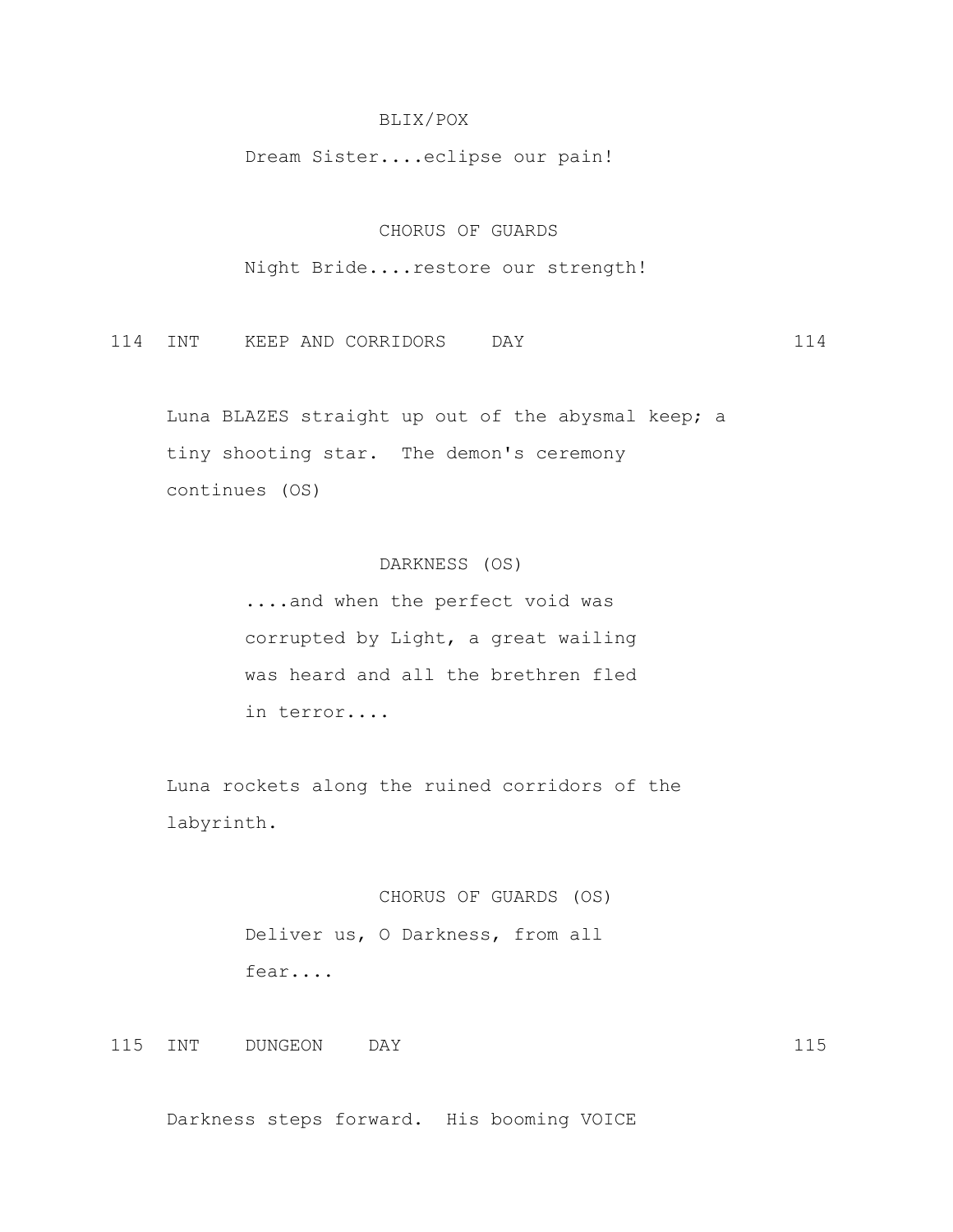disturbs the sleeping bats and sends them wheeling in clouds around his head.

### DARKNESS

 Hear me, ye Powers of the Night! We offer this sacrifice in honour of you....

 Darkness reaches up and seizes a fluttering bat from out of the air.

### DARKNESS (CONT)

 Here is our offering....sanctified with blood....

 Darkness crushes the bat to a pulp and splatters the unicorn's white flank with its blood.

DARKNESS (CONT)

....and with fire!

 Darkness touches his fingertip to the unicorn's haunch. The hide smoulders instantly, leaving an ugly brand.

CHORUS OF GUARDS

 Blood and fire, born of Night.... Blood and fire, drown the Light!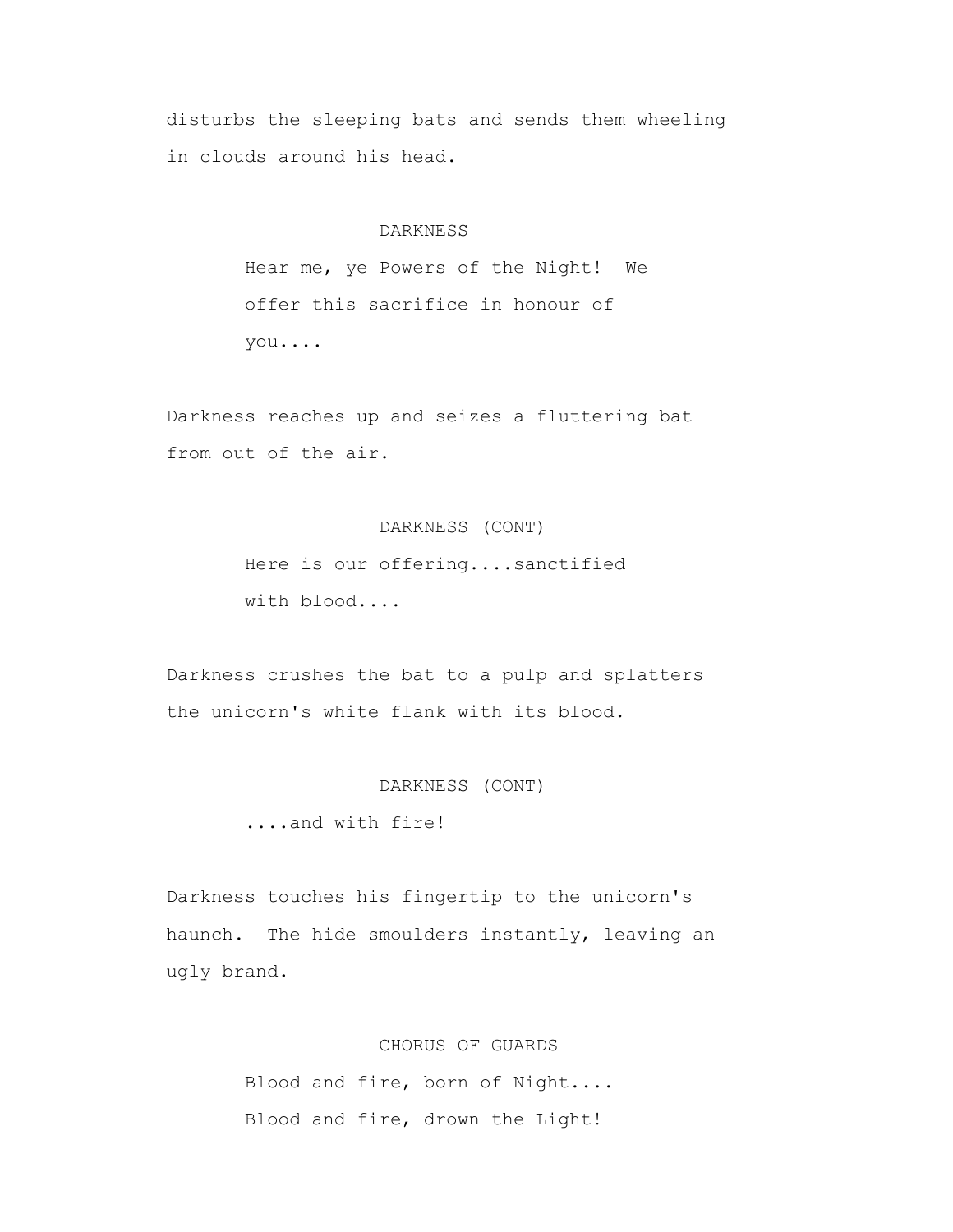The unicorn rears back. Her hooves CLATTER on the cold stones.

Revised 17 August 1984

#### DARKNESS

 I pray you, Father, accept my sacrifice.... Let Light be forever extinguished! Let the Age of Darkness begin.

 Darkness contorts with the strain of imposing his will on the unicorn. He dominates the mare and she grows calm.

 As the Demon Guards CHANT, a giant guard strains at the winch. The unicorn is being dragged toward the chopping block.

 Working together, two guards turn the iron winch. Bit by bit, the cable is drawn forward onto the drum.

The unicorn's neck is stretched across the block.

# LILI Let my loom be made of flesh and blood.... I am a sister to the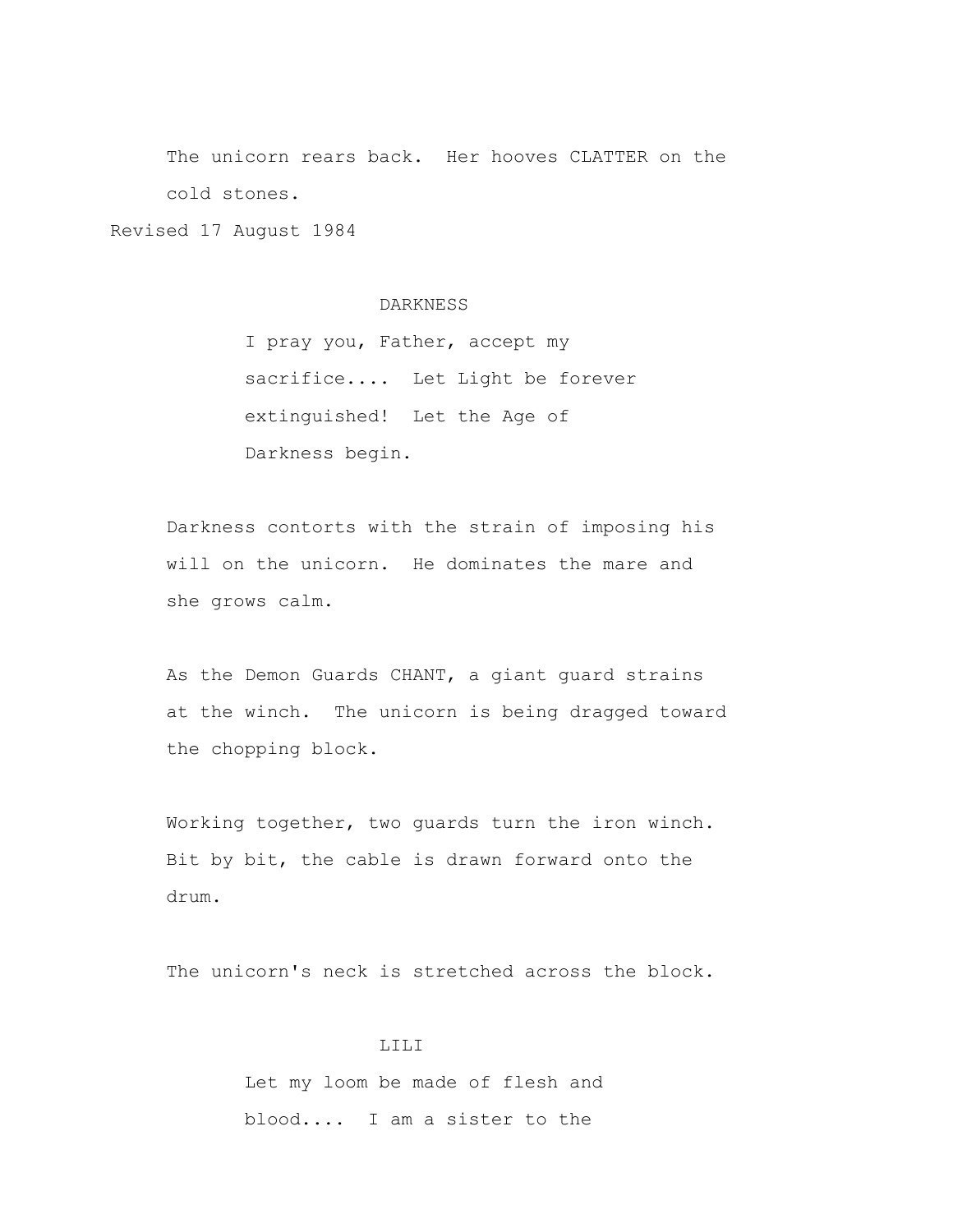Fates!

Lili slowly raises the sword.

### GUMP

 She means to do it, she's one of them!

 Jack grabs a long black bow and an arrow from a quiver beside it.

# JACK

I'm going to stop her!

 The unicorn is helpless before Lili. Blix locks the winch, securing the cable.

### DARKNESS

 The birth of a new world awaits your stroke.

Lili swings the greatsword high over her head.

 CHORUS OF GUARDS (chanting) Blood and fire....eternal ice! Blood and fire....and sacrifice....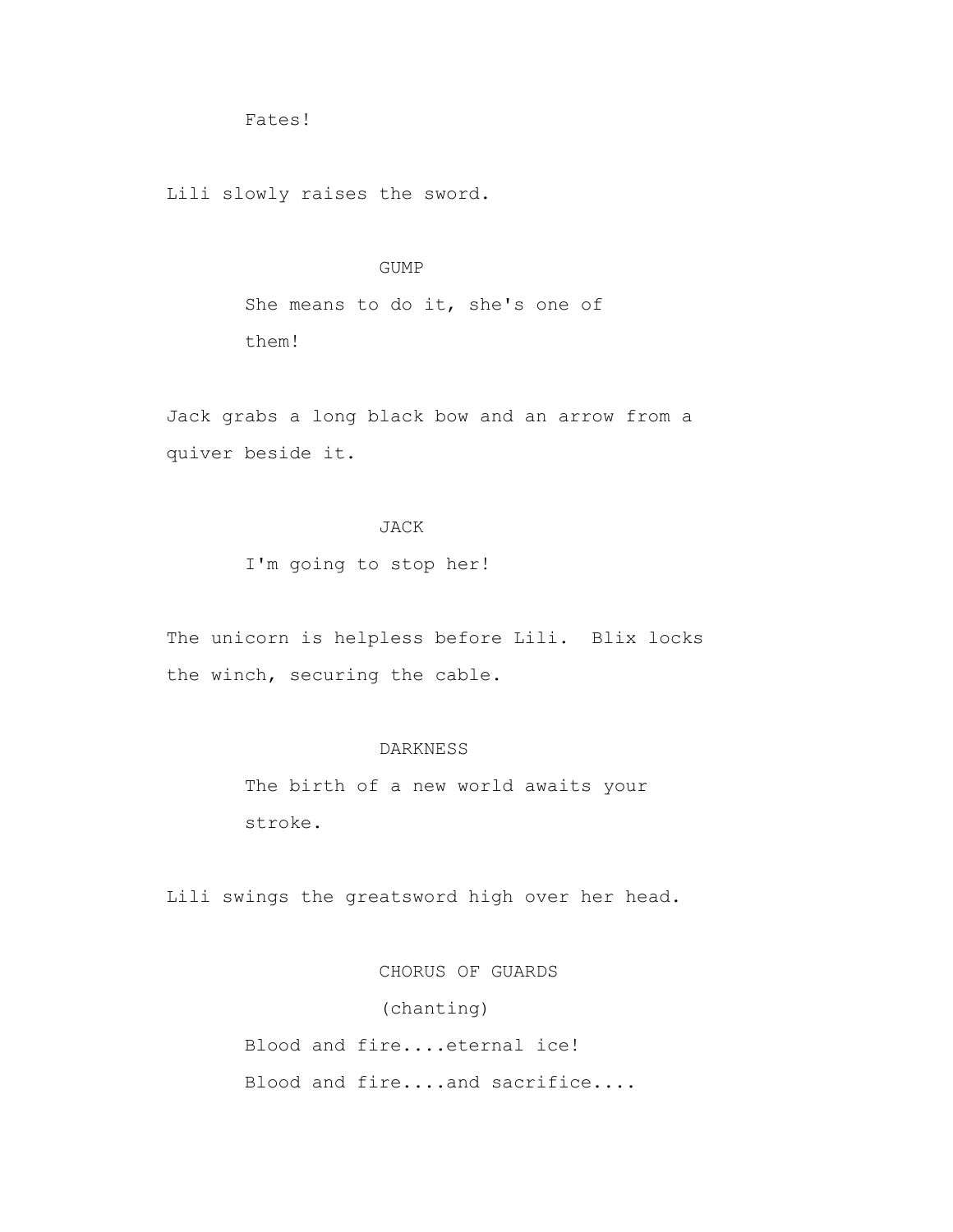Jack draws back the arrow in the longbow, aiming at Lili.

 Jack's face contorts with anguish as he holds his aim dead on Lili.

Revised 17 August 1984

### JACK

 (muttering to himself) I trust you Lili.... I'll always trust you....

 A wild LAUGH bursts from Lili's throat. She swings the sword with all her might.

The glittering blade arcs through the air.

 Jack diverts his aim and fires the arrow at Darkness.

 Lili's stroke severs the line restraining the mare.

### LILI

### (exultant)

Run! You're free....!

The unicorn plunges into the shadows.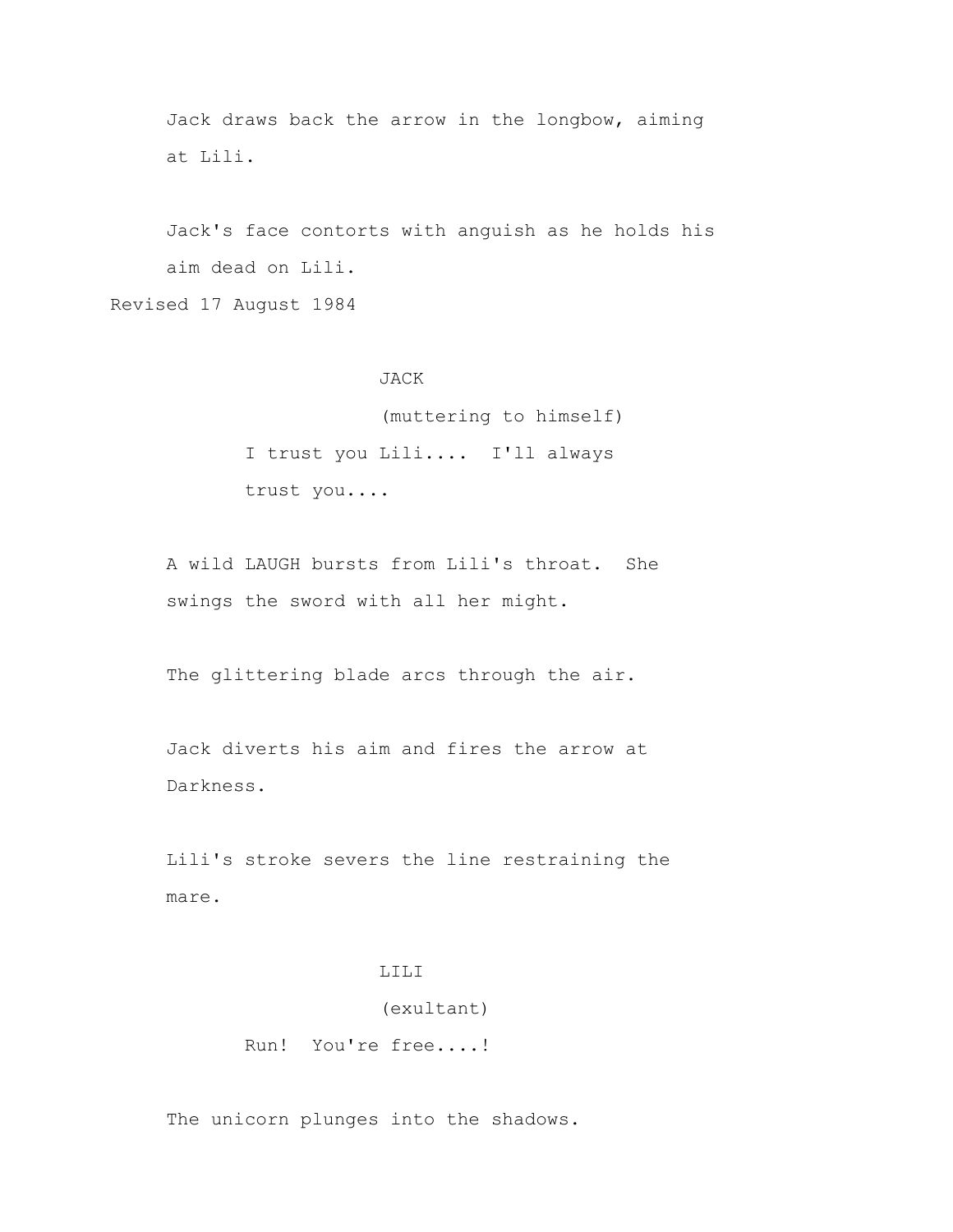Jack's arrow drives straight through the neck of Darkness but he pays no attention to it, pulling a weapon from his belt. It is the stallion's alicorn, mounted as a short-sword.

 Darkness lunges for Lili, striking her down with the alicorn.

 Jack and Gump fire a barrage of arrows across the Dungeon at Darkness.

### GUMP

 He's going for the mare. The world needs a Champion, Jack.

 Jack grabs a hanging chain and swings across the lava pit.

### JACK

 Gump, keep firing arrows to give me cover.

 Jack hurtles towards Darkness giving him a heavy kick as he swings past. Gump keeps firing arrows at Darkness. They stick in but have no effect.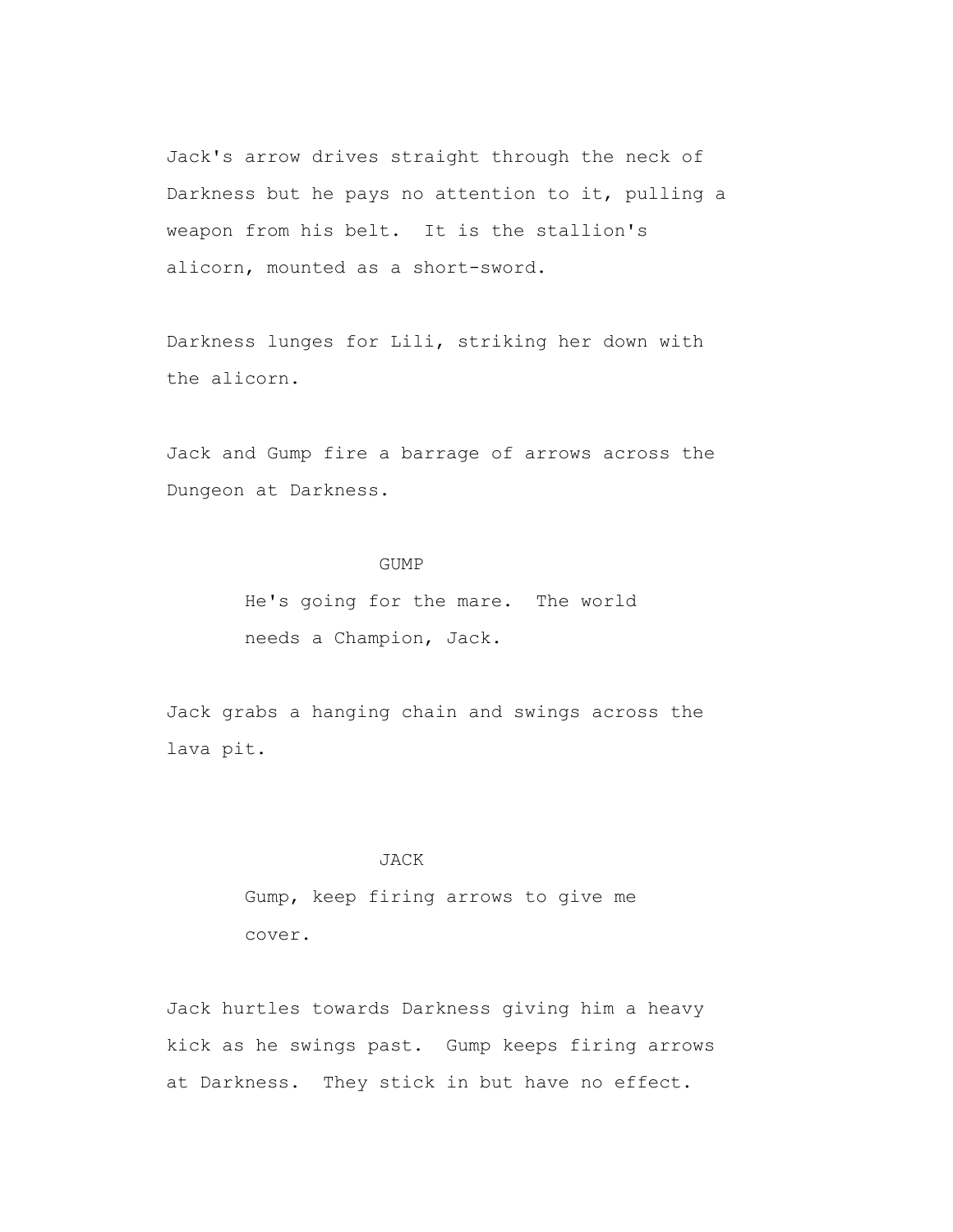Oona arrives to discover Screwball asleep on the dish.

### OONA

Oh dear! Oh dear!

Revised 17 August 1984

115B INT DUNGEON DAY 115B

 Jack snatches a sword from the rubble and turns to face Darkness.

 Darkness turns to meet this new challenge, charging like a bull straight at Jack.

Jack stands his ground, sword poised.

 Jack and Darkness clash, duelling with their swords. Jack manages to hack at Darkness' torso, but the blows have no effect.

 After a fierce exchange, Jack is hurled to the ground by the force of the attack.

 The Lord of Darkness holds his greatsword pointed straight at the boy's heart.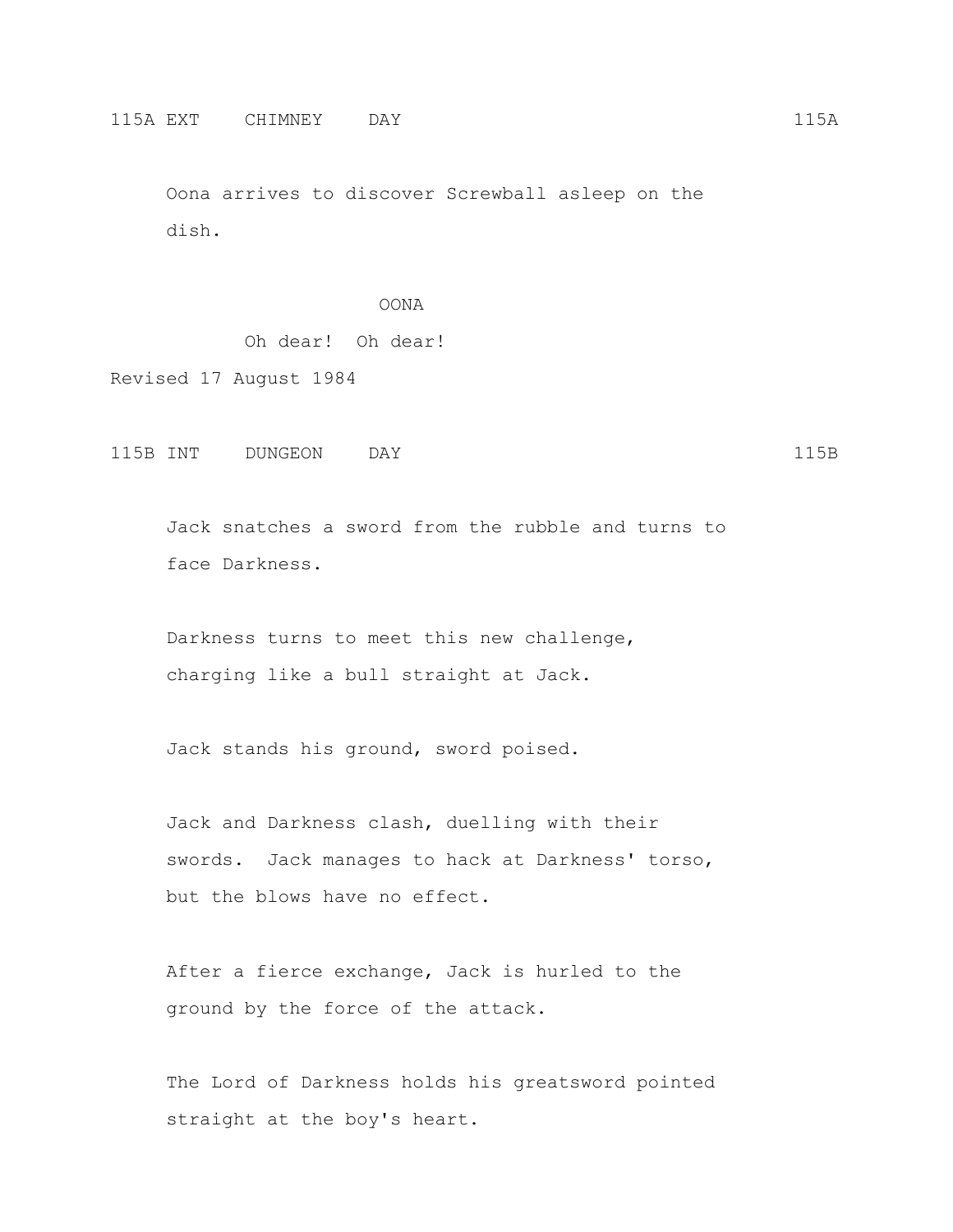#### DARKNESS

 Always a pleasure to take a brave man's life.

 Darkness thrust down with the greatsword but Jack rolls skillfully aside and bounds to his feet.

### JACK

....haven't killed me yet....

 Jack swings at Darkness, who parries with the greatsword. Sparks fly.

 Jack swings again. Darkness catches the blade in his bare hand and holds Jack immobile to meet his malevolent gaze.

#### DARKNESS

Oh, but I have....

 Jack is speechless with terror, he is lying precariously on the edge of the lava pit.

115C EXT TOP OF CHIMNEY DAY 115C

 Oona transforms into her grown self. Looking sadly at Screwball, touching him with her toe.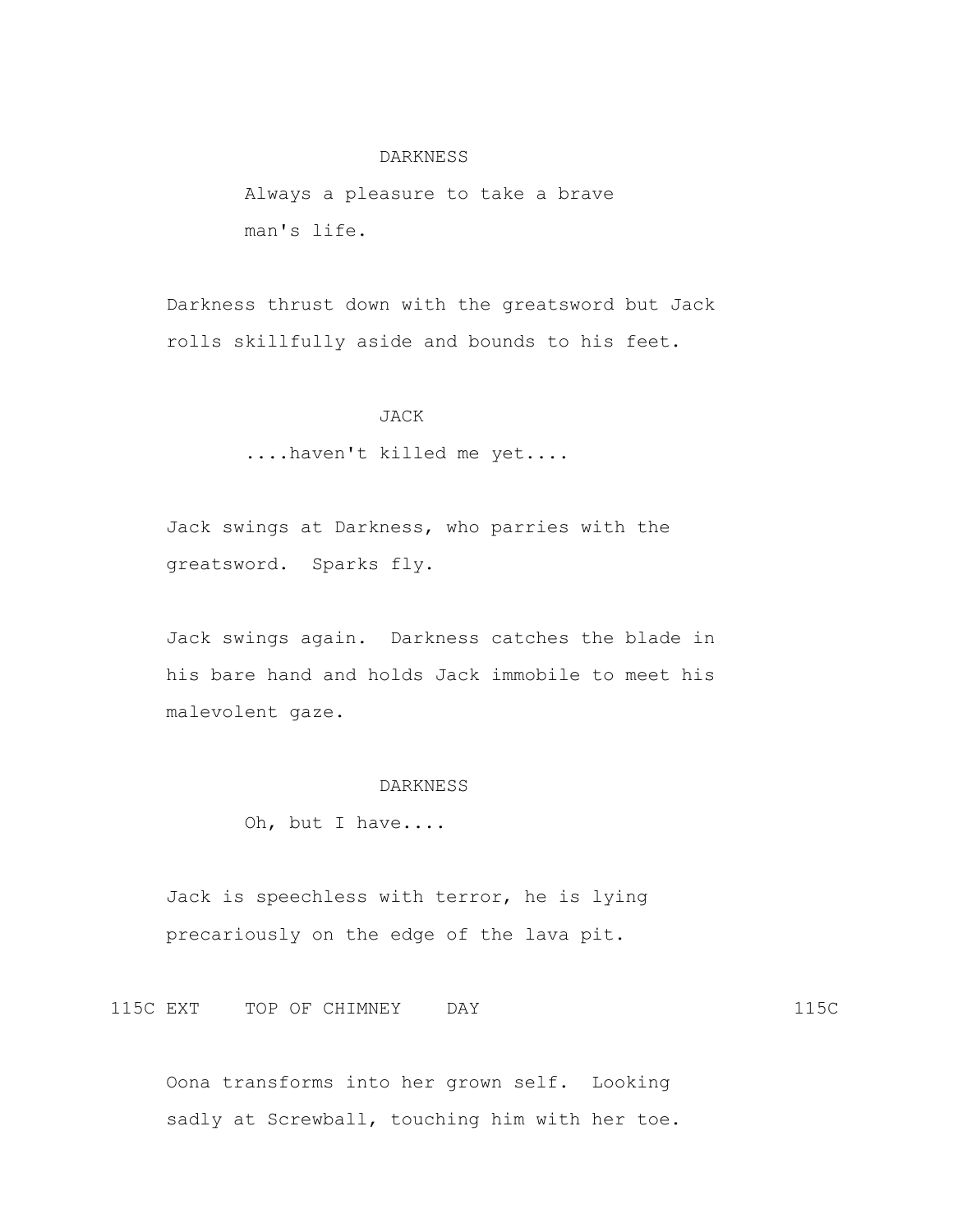### OONA

# Screwball....wake up!

 Screwball wakes, trying to remember where he is. He stands on the rim of the chimney. Oona struggles and tries to push up the dish on her own.

Revised 24 August 1984

# OONA

# Quickly Screwball....push!

Together they wrestle with the dish.

#### 116 DELETED

116A EXT TOP OF CHIMNEY DAY 116A

 Oona aims the pot lid at the ruby BLAZE of the setting sun. She aims a beam of LIGHT straight down the chimney.

116B INT CHIMNEY DAY 116B

 The beam of LIGHT descends the dark shaft like a golden waterfall.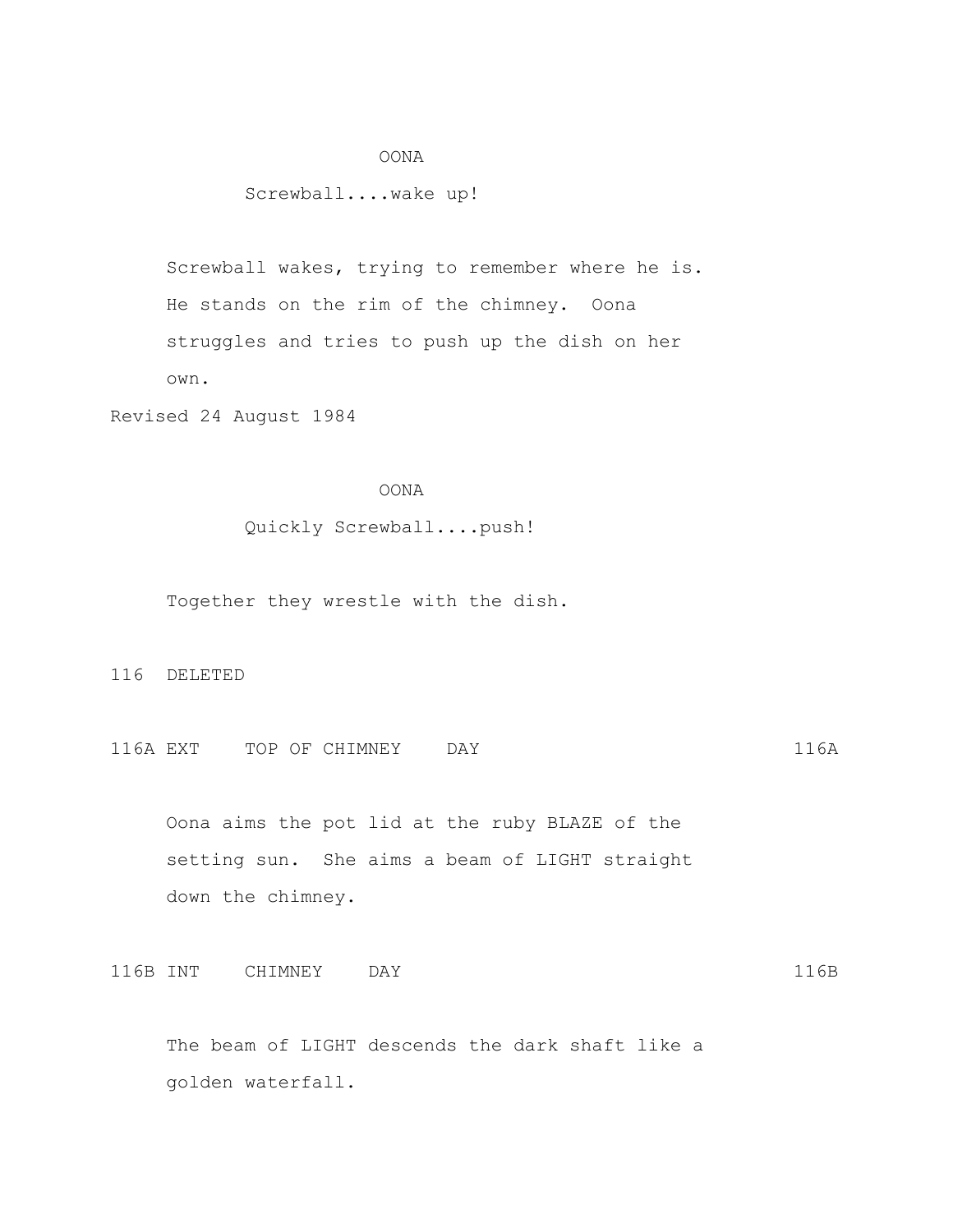The beam of LIGHT moves like a searchlight inside the fireplace, criss-crossing to the propped up plate on the table.

117

- DELETED

120

120A/C INT CORRIDORS DAY 120A/C

> The beam of LIGHT reflects off the plates and ZOOMS down the corridors.

121 INT DUNGEON DAY 121

 Darkness towers over Jack, the Alicorn dagger in his hand.

POX

T-t-think we should help!

BLIX

 Don't be a fool! We stay here where it's safe....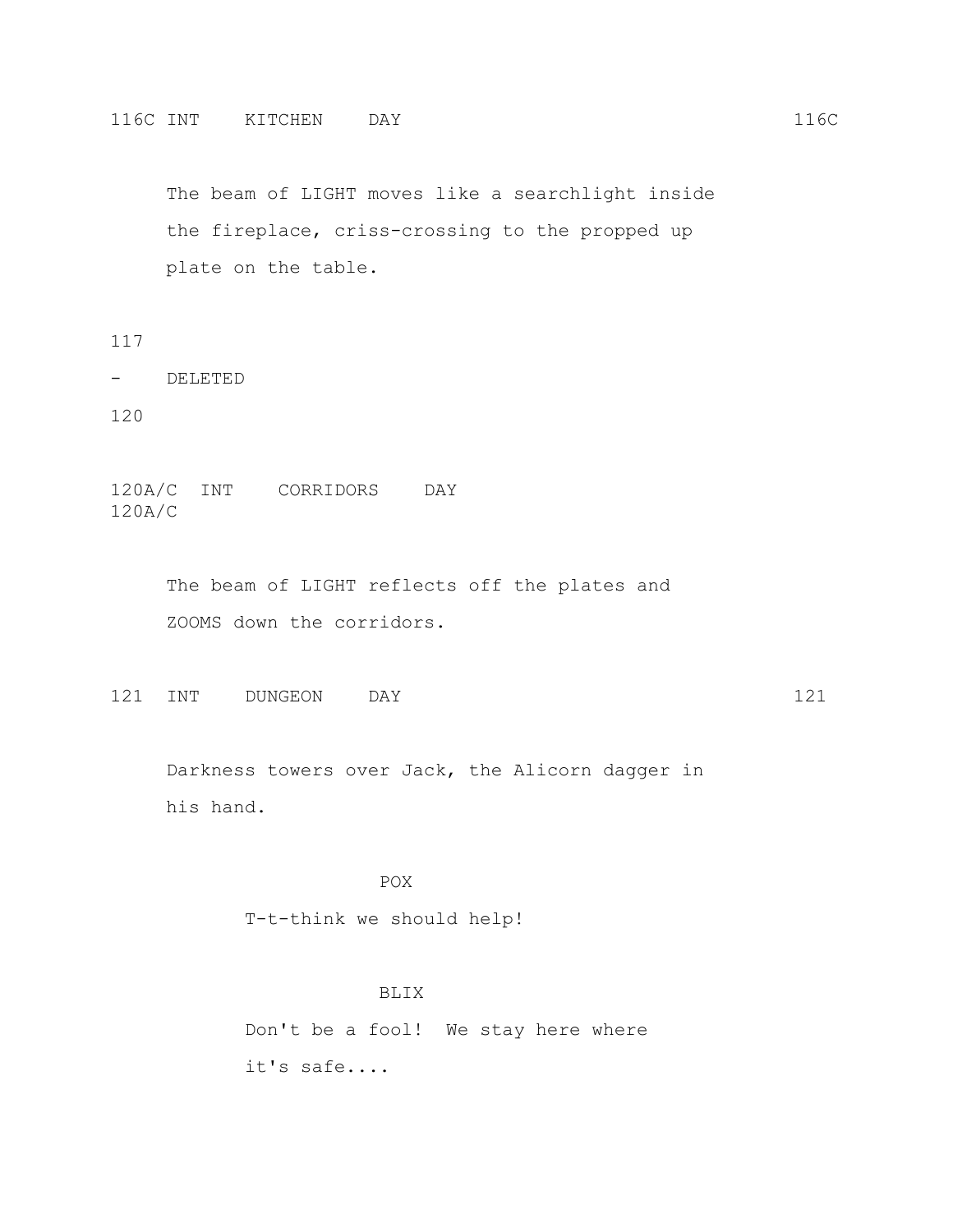They disappear in the shadows.

 Darkness raises the greatsword above his head, snarling, he makes a final swing at Jack with the Alicorn. As he is about to strike him there is a tremendous roaring sound, the doors burst open and brilliant light streaks in.

Revised 24 August 1984

### JACK

(screaming)

Time to die!

 The beam blasts Darkness through the window. Jack scrambles towards the ceremonial sword. He clings frantically to the masonry clawing his way back.

### GUMP

 Kill him Jack! Do it! Do it! Burn! You evil fiend....

# DARKNESS

### (screaming)

 Fool! You think you have won. I pity your stupidity. What is light without dark? What are you without me? Goodness exists only because of me. I am part of all of you. You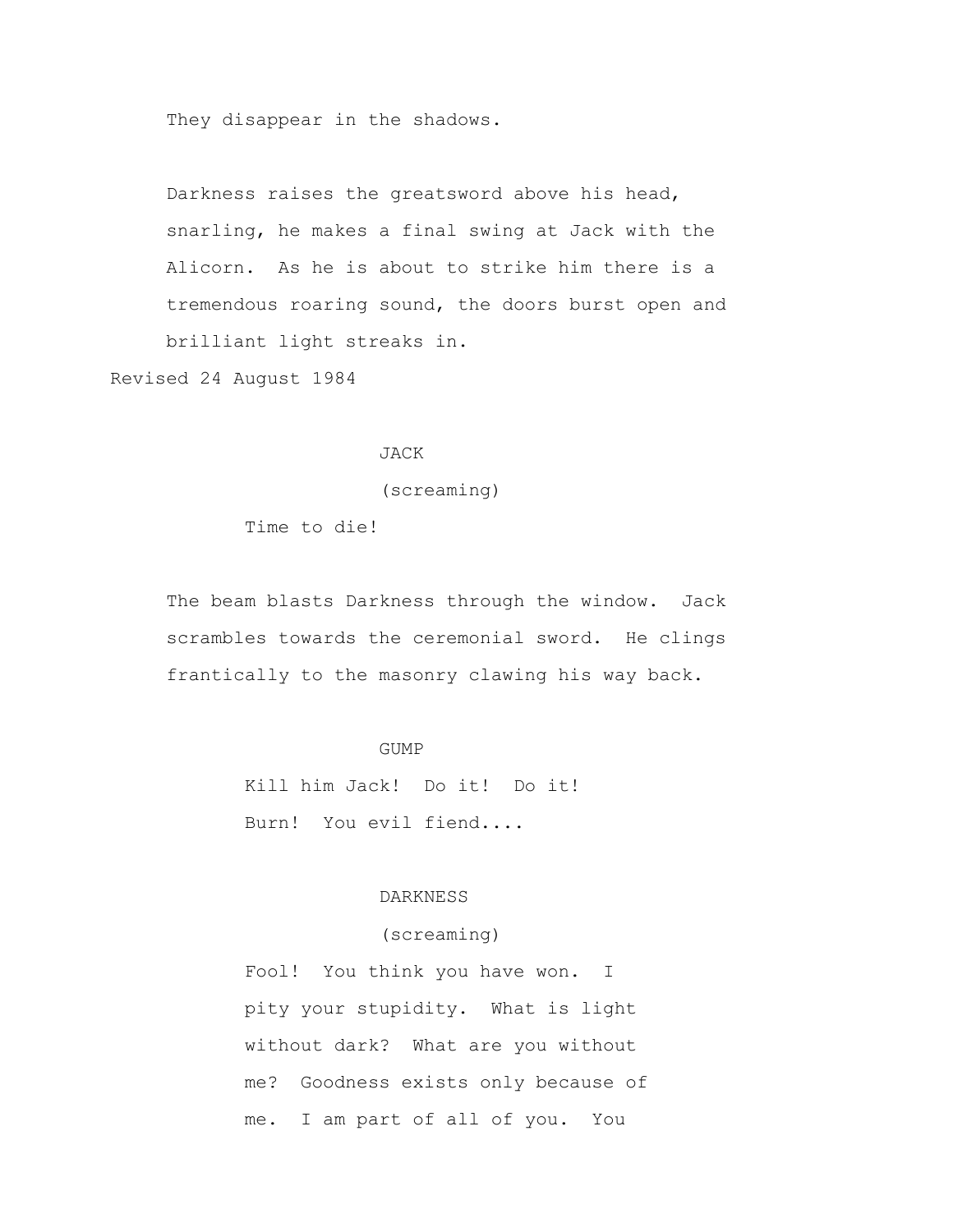can never defeat me. We're brothers....eternal.

### GUMP

Do it Jack. Don't listen.

 Jack strikes down on Darkness' wrist holding the Alicorn. Darkness' severed hand holding the alicorn drops to the ground.

Darkness flies out helplessly into space.

# GUMP

(elated)

 The world has found a Champion. Three cheers for Jack. Hooray! Hooray! Hooray!

Then Jack's elation is brief. He looks across at the unconscious Lili.

121A INT DUNGEON (AREA BY WINCH/COLUMN) NIGHT 121A

 Gump, Brown Tom, Blunder and the mare gather round Lili who still lies motionless.

Jack rests her head in his lap. He kisses her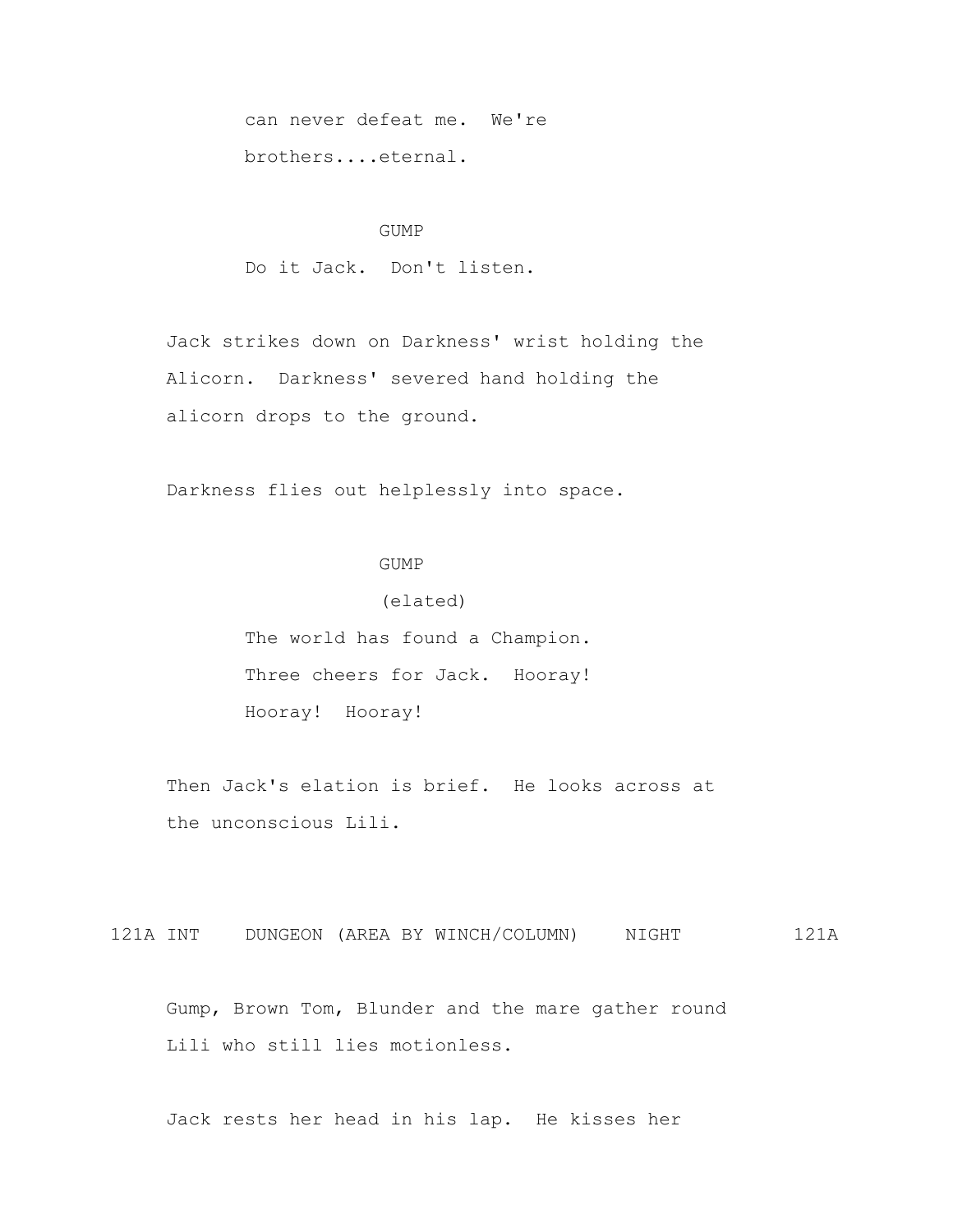gently.

#### JACK

Lili!

(then to Gump)

Do something Gump!

GUMP

 This is sadly beyond my modest powers, Jack.

Revised 24 August 1984

# JACK

What must I do Gump. Tell me.

Gump thinks long and hard.

# GUMP

 Jack,....before you took Lili to see the unicorns....what were you doing?

Jack thinks back. Smiling sadly at the memory.

# JACK

We were sitting above the lake.... Lili was teasing me.... She said she would marry me if I proved my worth.... Then....she threw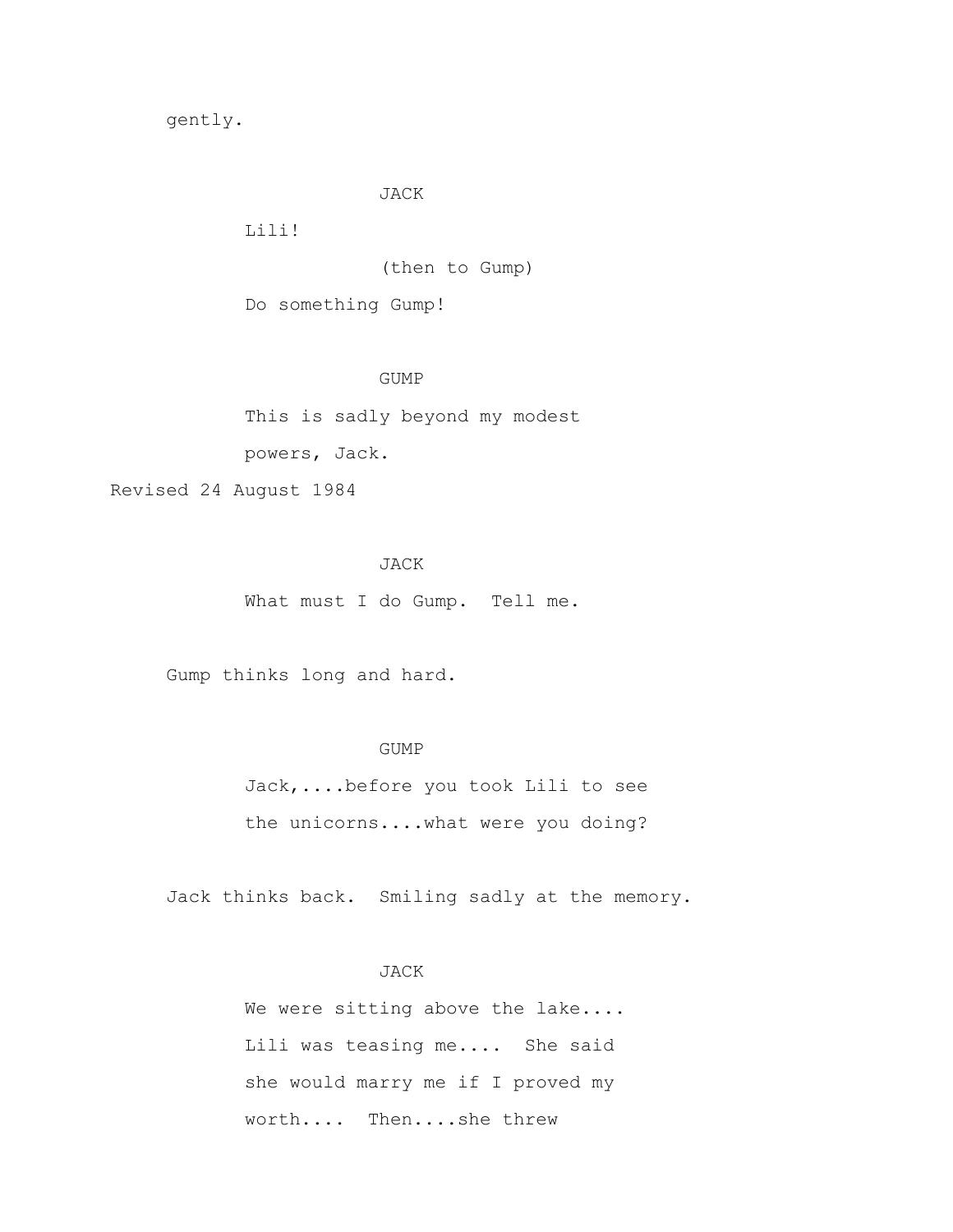it....the ring into the lake.... I couldn't find it....

# GUMP

# (thinks)

 Don't you see? You must find it. Go back. Complete the circle.

Jack looks quizzically at Gump.

# GUMP

Look what we have been through.

Indicating the mayhem around them.

#### GUMP (CONT)

 Have faith in yourself. That is the greatest lesson you have learned.

 Screwball and Oona arrive at this moment. Jack smiles at them.

# JACK

 But what about you, Gump? I'll miss you.

# GUMP

We too have our promise to keep.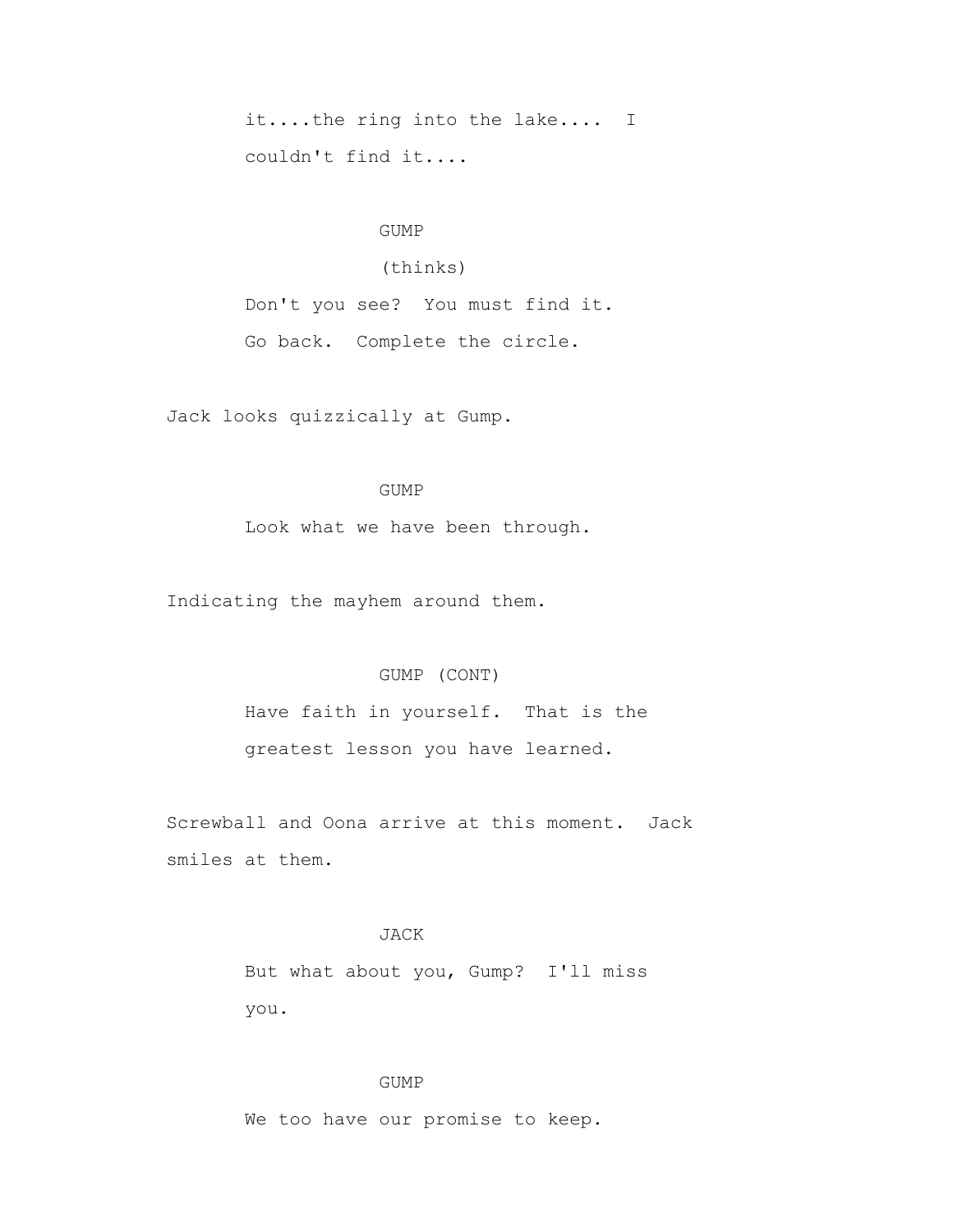Blunder! Hand me the Alicorn!

 Blunder picks up the Alicorn from Darkness' hand. Jack and group laugh. Jack become sad. Revised 24 August 1984

JACK

 (to Brown Tom) Brown Tom! Don't smoke! Don't drink! Avoid flying!

# BROWN TOM

I'll miss you Jack.

# JACK

(to Screwball)

 Don't get too down.... You're much better when you make us laugh.

### (to Oona)

 Forgive me Oona. I'll never forget you. I do love you, but....

# OONA

I know, like a sister....

She smiles bravely.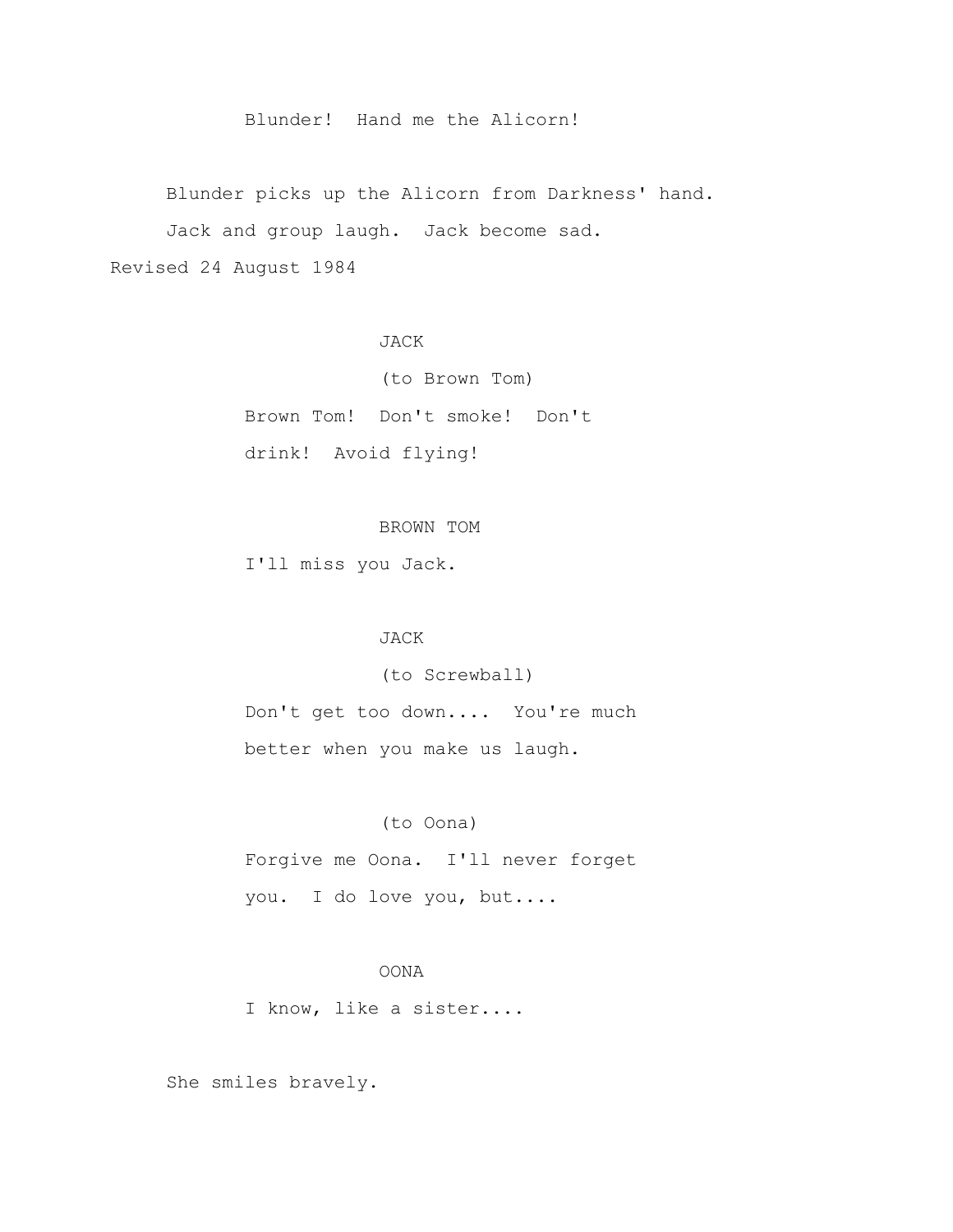# JACK

(to Gump)

 To you Gump I owe most of all.... I owe you....you....everything!

An emotional Gump interrupts.

# GUMP

 Harumph! Go now Jack! You have your promise and your steed. Now fulfill your promise.

122

- DELETED

128A

129 EXT RING POND (UNDERWATER) DAY 129

 Jack streaks down, streaming air bubbles like a comet's tail.

 A winking GLEAM catches Jack's eye and he reaches out an eager hand.

 A cloud of silt issues from his grasp as he opens his fingers. Centered on his palm, golden and perfect, is Lili's ring.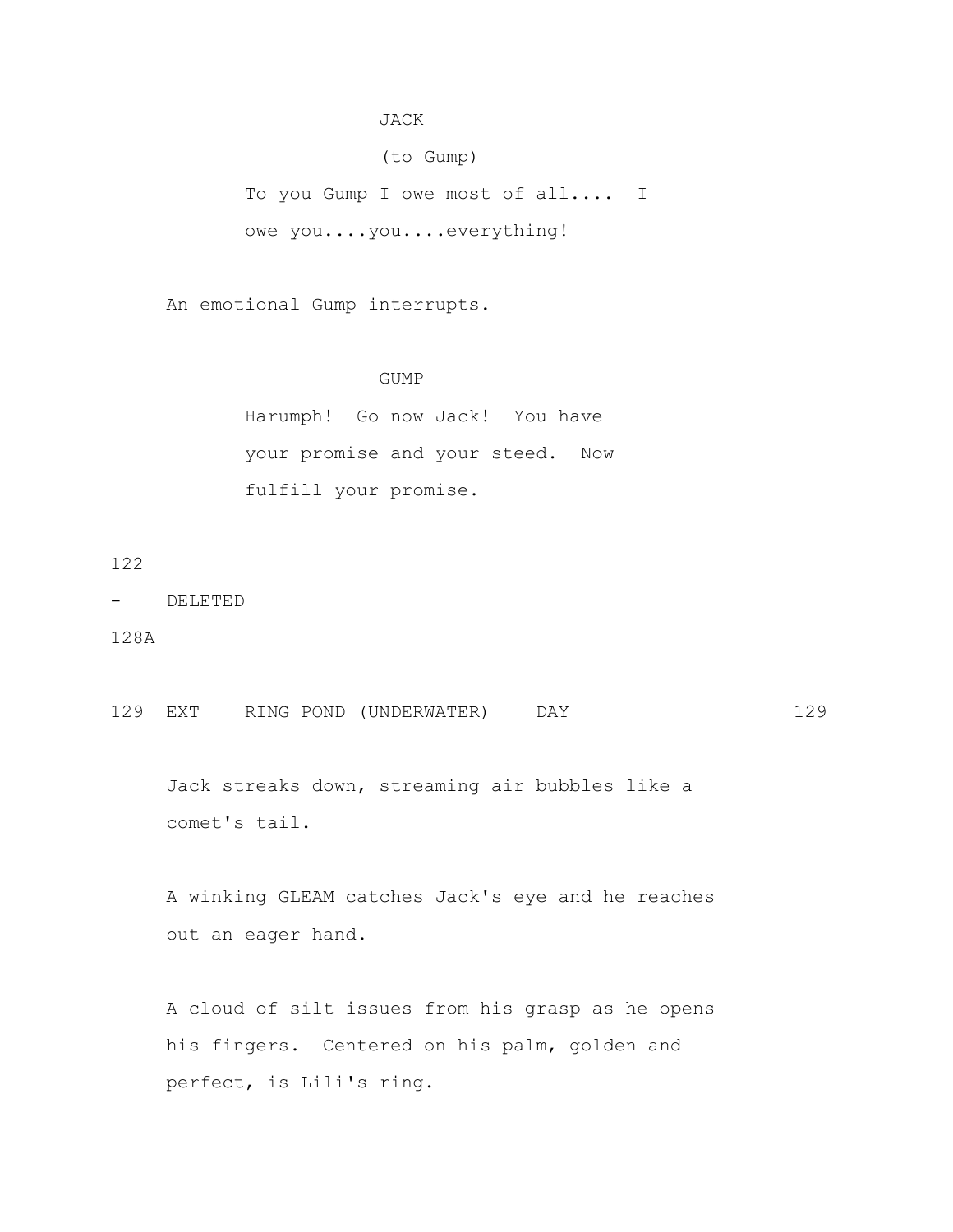# 129A

- DELETED

129I

Revised 16 April 1984

130 EXT RING POND DAY 130

 Jack breaks the surface, holding the ring triumphantly above his head.

130A

- DELETED

136A

137 EXT CLIFF ABOVE POND DAY 137

The Princess sleeps under the spreading tree.

 Jack kneels beside her and slips the ring onto her finger.

 He takes the girl in his arms and kisses her passionately.

# JACK

(whispering)

I love you....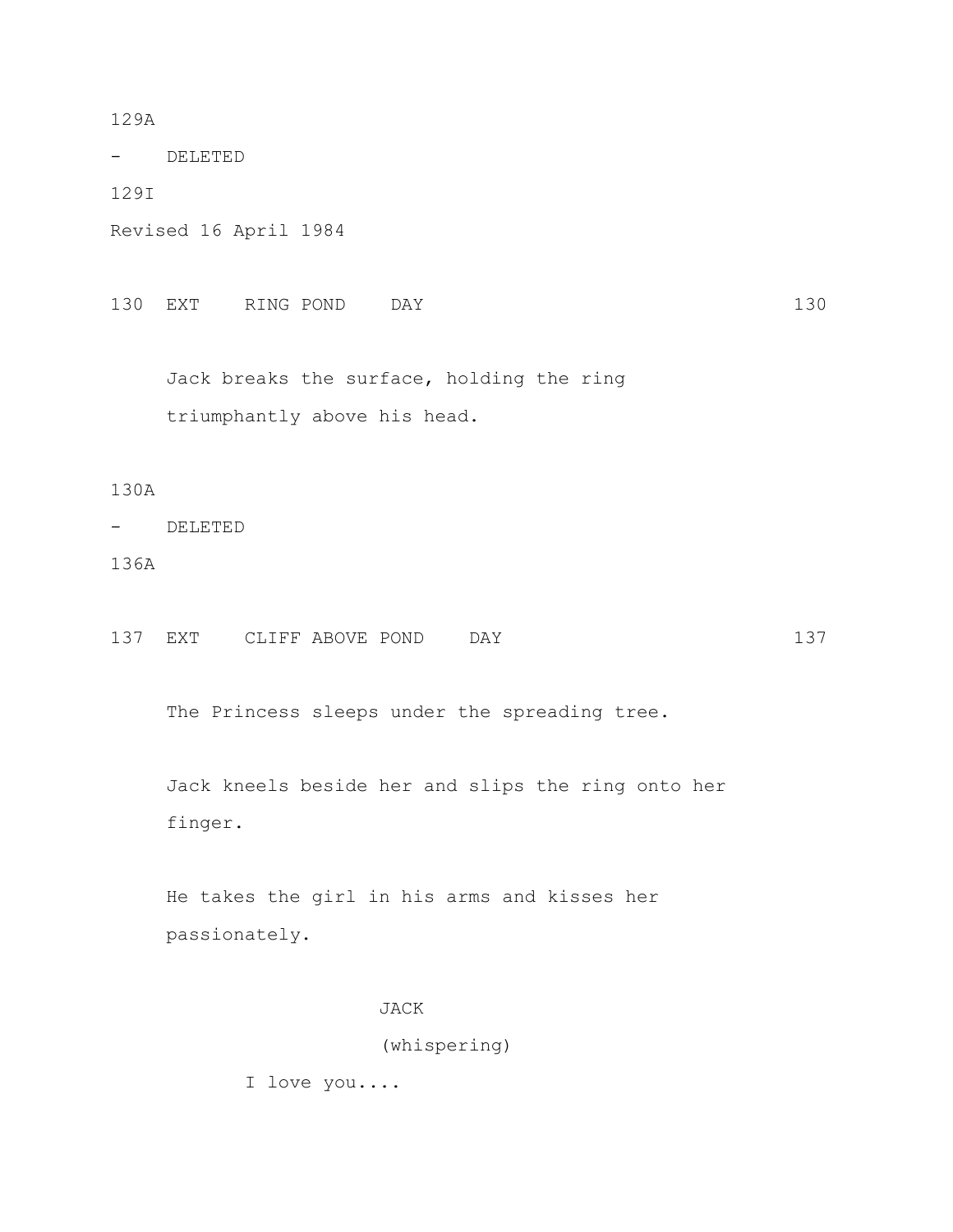He rests her gently back on the mossy bank. Lili smiles. Her eyelids flutter.

The Princess opens her eyes, staring at the glittering, dripping leaves above.

# LILI

....I love you, Jack....

 Lili frowns, remembering. She sits up with a violent shudder.

# LILI (CONT)

....I had such a nightmare....

Jack hugs Lili, comforting her.

### JACK

It's over now....

 After a moment, they part, and Lili sees the ring gleaming on her hand as it rests on Jack's shoulder. She is uncertain if this was part of the dream or not.

#### LILI

# (smiling)

....was it really all a dream....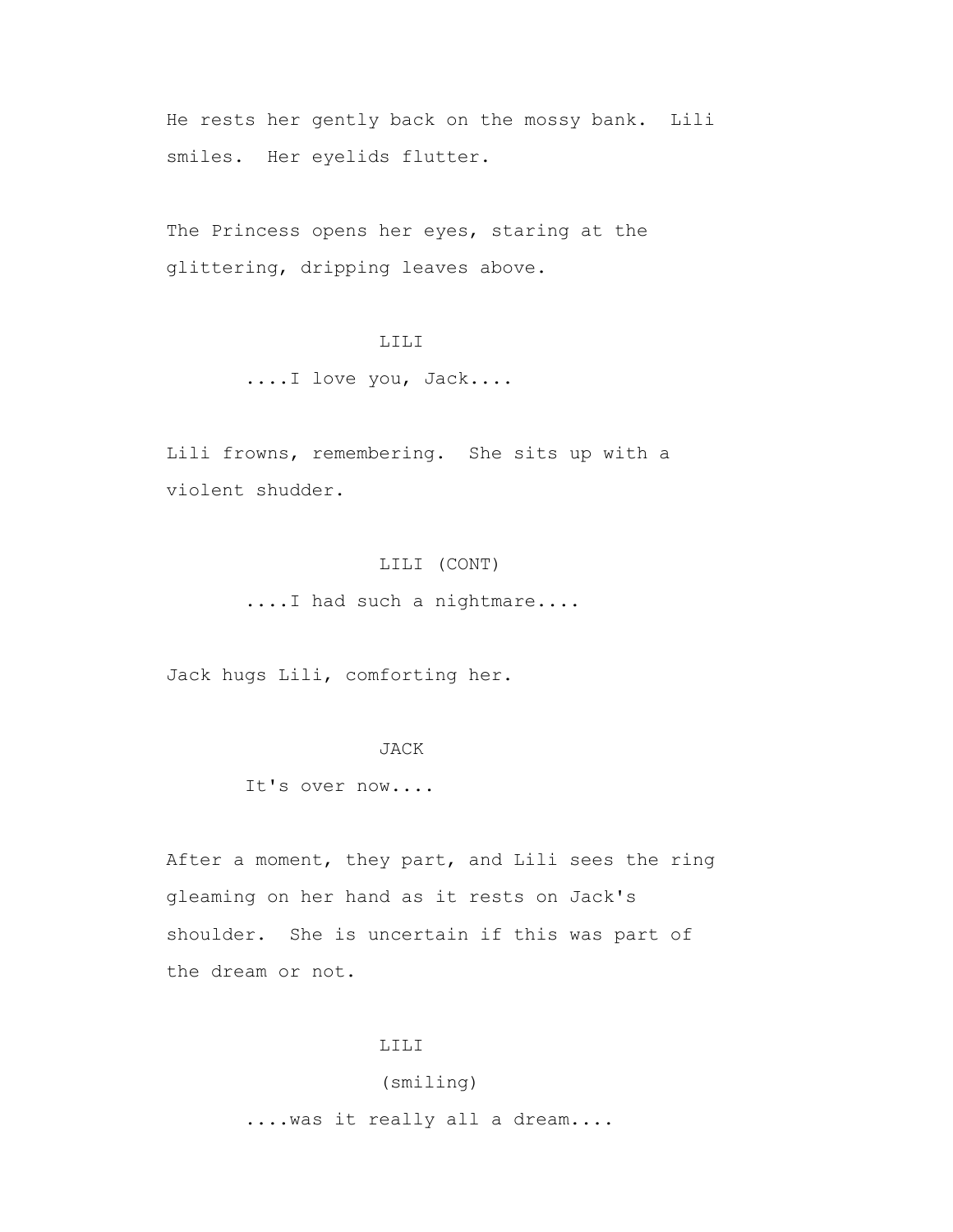Jack grins, bright as a sunbeam.

# JACK

 Perhaps....what did you learn from it?

Revised 16 April 1984

### LILI

 So many things....about how the world is....about myself especially....and, about you, Jack....

# JACK

....and....?

# LILI

 ....I know you belong here....in the woods....

 (looking around) Nobody lives in such splendour....with carpets soft as this....or ceilings as high....or with subjects who love him more....

Lili kisses him tenderly.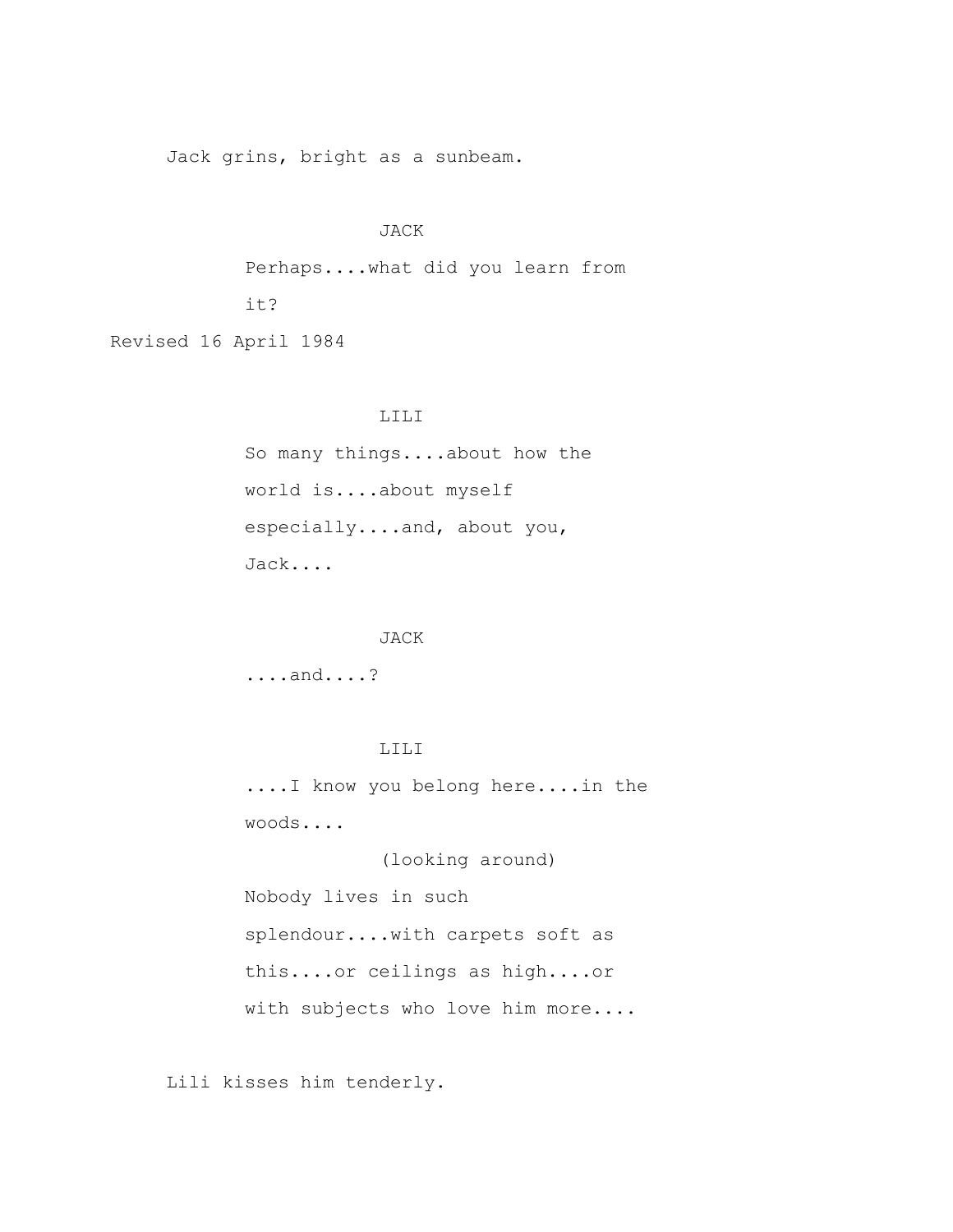# LILI (CONT)

You are my Prince....

Jack and Lili join hands.

# JACK

 No.... I'm only Jack....no more than that....

### LILI

My Lord Jack....

 Very gently Lili slips the golden ring onto Jack's finger.

### LILI (CONT)

 Treasure it.... Keep it safe.... I'll come and see you every day....

### JACK

I'm always here for you, Lili....

Jack kisses Lili very gently on the lips.

JACK (CONT)

Sing to me.... Please....

### LILI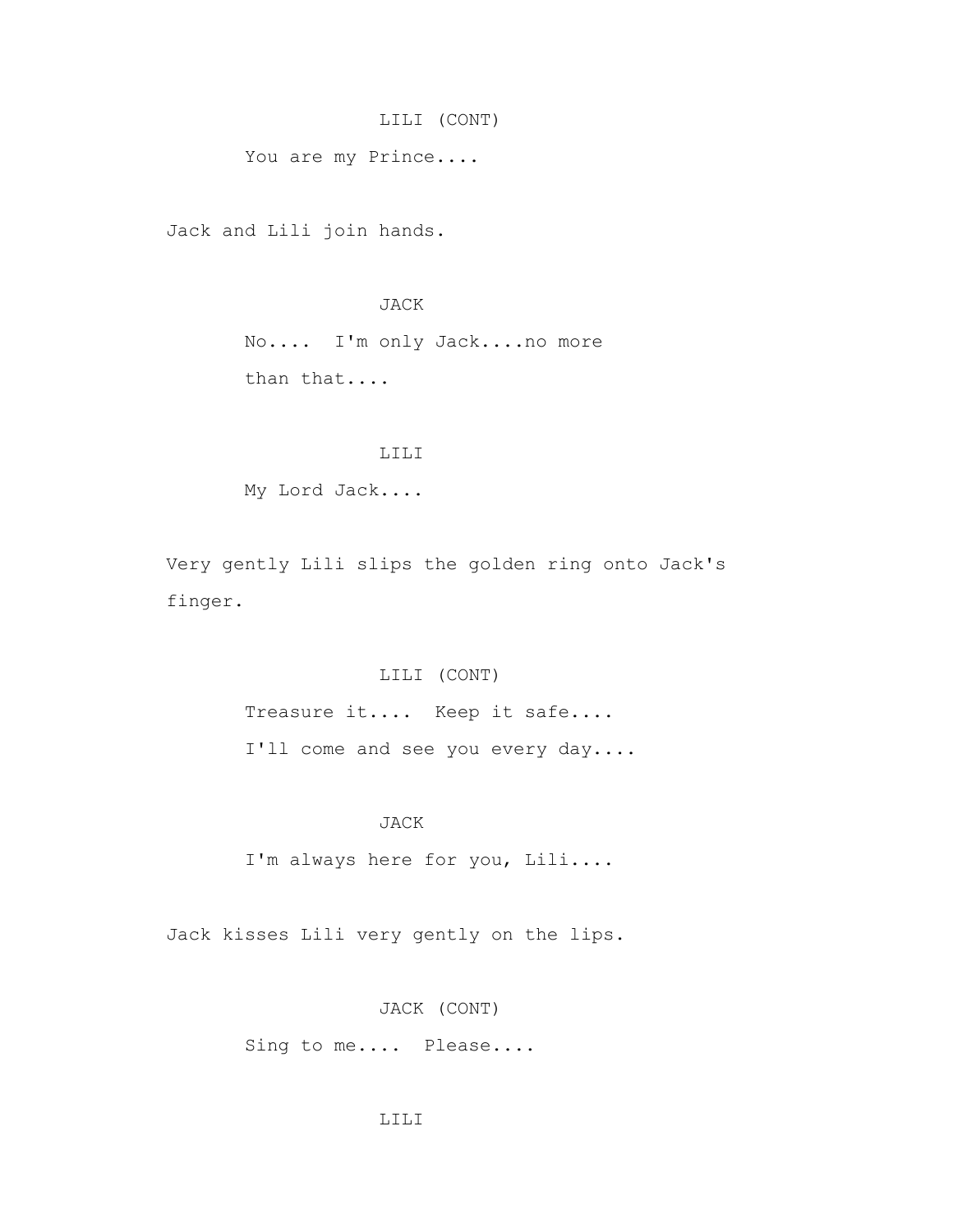# (singing)

 Come wild flowers, weave us a carpet Spreading oak, make a shade where we lie....

137A JACK'S POV : UP THE PATH 137A

 Honeythorn Gump, Brown Tom, Blunder and Screwball stand at the top of the path, highlighted by the rising sun. They giggle and nudge one another, waving happily at Jack.

# LILI (VO)

(singing)

 Breeze and branches, whisper a love song When I look in my true love's eyes....

Revised 19 September 1984

137B EXT FOREST PATH DAY 137B

 Jack and Lili walk hand in hand down an arching green bower of trees.

# LILI (VO)

# (singing)

Come down sparrow, sing me good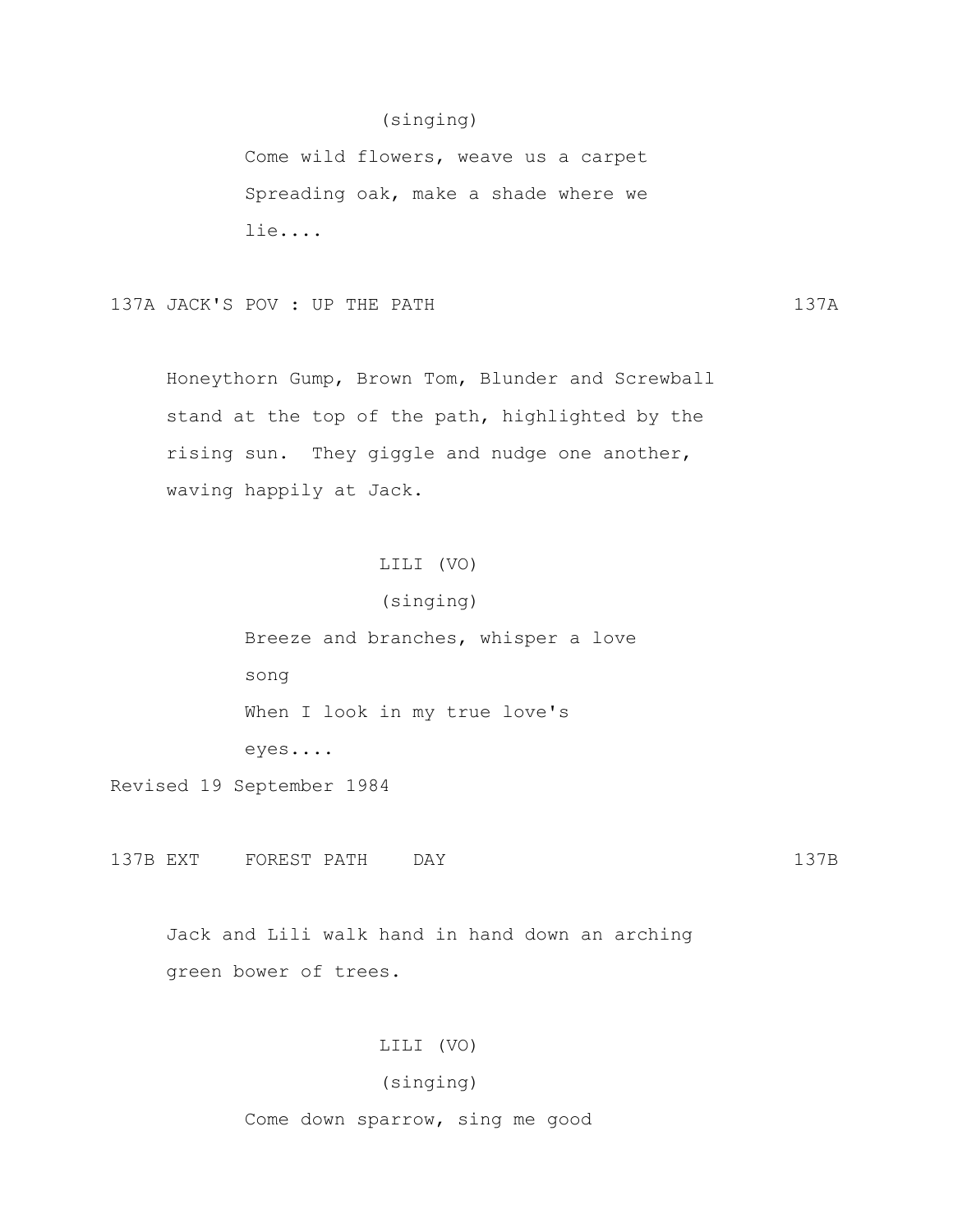morning, Rise up sun, light the arch of the sky....

 Jack smiles at her and looks back over his shoulder.

137C EXT FOREST PATH (EDGE OF WOODS) DAY 137C

 Jack stands at the edge of the woods smiling back at Lili.

# JACK

# (waving)

See you tomorrow, Lili....

 Lili returns his wave with a smile, picks a bright flower, pressing the petals to her lips, starting gaily for home.

# LILI (VO)

# (singing)

 Living river, turn light to diamonds When I look in my true love's eyes....

138 EXT MEADOW DAY 138